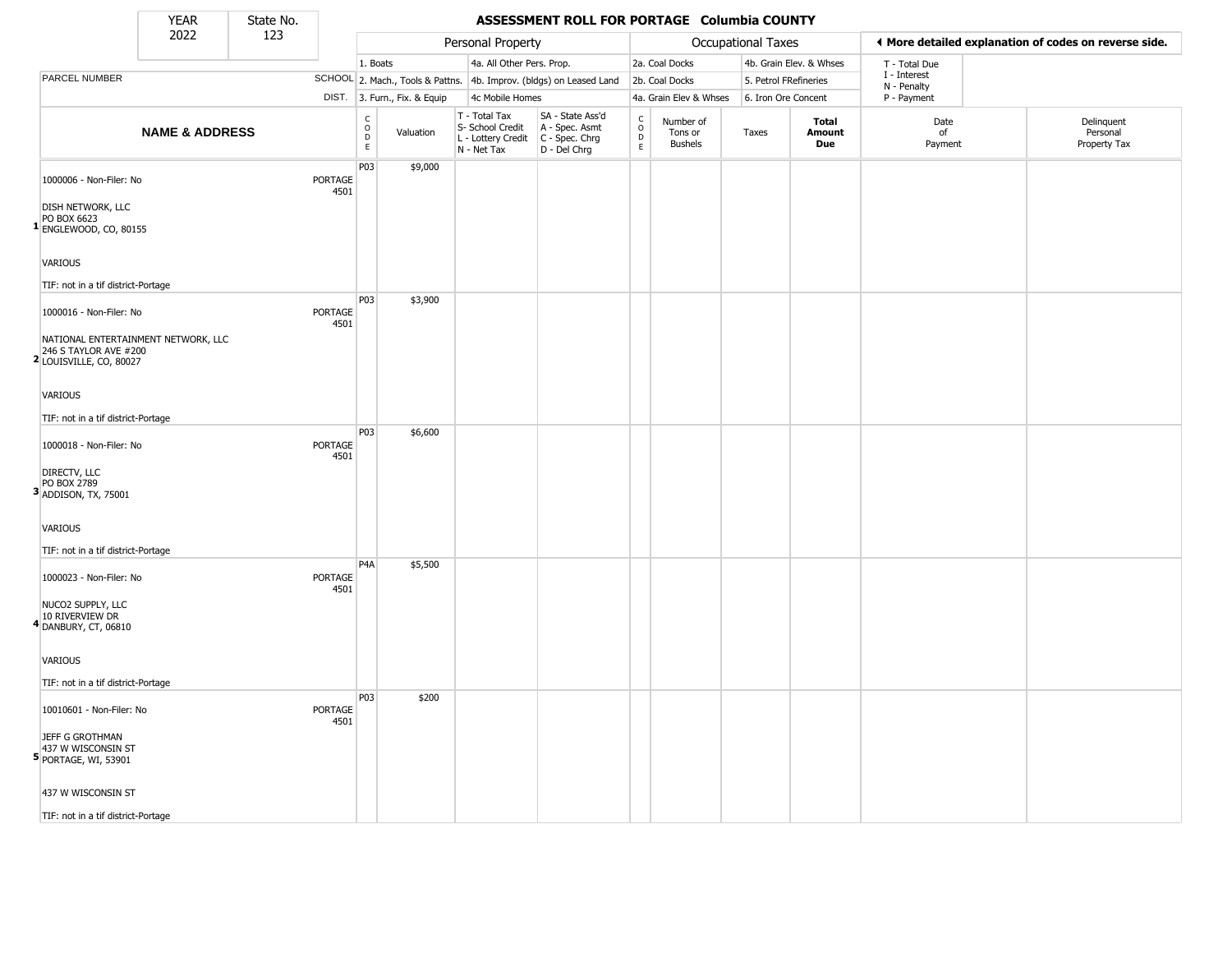|                                                                                 | <b>YEAR</b>               | State No.           |                       |                                                 |                              |                                                  | ASSESSMENT ROLL FOR PORTAGE Columbia COUNTY                                               |                      |                                        |                           |                         |                             |                                                       |
|---------------------------------------------------------------------------------|---------------------------|---------------------|-----------------------|-------------------------------------------------|------------------------------|--------------------------------------------------|-------------------------------------------------------------------------------------------|----------------------|----------------------------------------|---------------------------|-------------------------|-----------------------------|-------------------------------------------------------|
|                                                                                 | 2022                      | 123                 |                       |                                                 |                              | Personal Property                                |                                                                                           |                      |                                        | <b>Occupational Taxes</b> |                         |                             | ♦ More detailed explanation of codes on reverse side. |
|                                                                                 |                           |                     |                       | 1. Boats                                        |                              | 4a. All Other Pers. Prop.                        |                                                                                           |                      | 2a. Coal Docks                         |                           | 4b. Grain Elev. & Whses | T - Total Due               |                                                       |
| PARCEL NUMBER                                                                   |                           |                     |                       |                                                 |                              |                                                  | SCHOOL 2. Mach., Tools & Pattns. 4b. Improv. (bldgs) on Leased Land                       |                      | 2b. Coal Docks                         | 5. Petrol FRefineries     |                         | I - Interest<br>N - Penalty |                                                       |
|                                                                                 |                           |                     |                       |                                                 | DIST. 3. Furn., Fix. & Equip | 4c Mobile Homes                                  |                                                                                           |                      | 4a. Grain Elev & Whses                 | 6. Iron Ore Concent       |                         | P - Payment                 |                                                       |
|                                                                                 | <b>NAME &amp; ADDRESS</b> |                     |                       | $\begin{array}{c} C \\ O \\ D \\ E \end{array}$ | Valuation                    | T - Total Tax<br>S- School Credit<br>N - Net Tax | SA - State Ass'd<br>A - Spec. Asmt<br>L - Lottery Credit   C - Spec. Chrg<br>D - Del Chrg | $\rm _o^C$<br>D<br>E | Number of<br>Tons or<br><b>Bushels</b> | Taxes                     | Total<br>Amount<br>Due  | Date<br>of<br>Payment       | Delinquent<br>Personal<br>Property Tax                |
| 10091302 - Non-Filer: Yes                                                       |                           |                     | PORTAGE<br>4501       | P03                                             | \$400                        |                                                  |                                                                                           |                      |                                        |                           |                         |                             |                                                       |
| ADVANTAGE LOCK AND KEY<br>923 PROSPECT AVE<br><b>6</b> PORTAGE, WI, 53901       |                           |                     |                       |                                                 |                              |                                                  |                                                                                           |                      |                                        |                           |                         |                             |                                                       |
| 100 E WISCONSIN ST                                                              |                           |                     |                       |                                                 |                              |                                                  |                                                                                           |                      |                                        |                           |                         |                             |                                                       |
| TIF: CITY OF PORTAGE TID 006 99019                                              |                           |                     |                       |                                                 |                              |                                                  |                                                                                           |                      |                                        |                           |                         |                             |                                                       |
| 1011401 - Non-Filer: Yes                                                        |                           |                     | PORTAGE P03<br>4501   | P <sub>4</sub> A                                | \$100<br>\$11,300            |                                                  |                                                                                           |                      |                                        |                           |                         |                             |                                                       |
| A & W DRIVE IN<br>2611 PINE RIDGE CT<br>7 PORTAGE, WI, 53901                    |                           |                     |                       |                                                 |                              |                                                  |                                                                                           |                      |                                        |                           |                         |                             |                                                       |
| 717 E WISCONSIN ST                                                              |                           |                     |                       |                                                 |                              |                                                  |                                                                                           |                      |                                        |                           |                         |                             |                                                       |
| TIF: CITY OF PORTAGE TID 007 99022                                              |                           |                     |                       |                                                 |                              |                                                  |                                                                                           |                      |                                        |                           |                         |                             |                                                       |
|                                                                                 |                           | <b>Parcel Total</b> |                       |                                                 | \$11,400                     |                                                  |                                                                                           |                      |                                        |                           |                         |                             |                                                       |
| 10150501 - Non-Filer: No                                                        |                           |                     | PORTAGE   P03<br>4501 | P4A                                             | \$100<br>\$5,200             |                                                  |                                                                                           |                      |                                        |                           |                         |                             |                                                       |
| JOE'S AUTO AND TRUCK SERVICE, LLC<br>1615 NEW PINERY RD<br>8 PORTAGE, WI, 53901 |                           |                     |                       |                                                 |                              |                                                  |                                                                                           |                      |                                        |                           |                         |                             |                                                       |
| 1615 NEW PINERY RD                                                              |                           |                     |                       |                                                 |                              |                                                  |                                                                                           |                      |                                        |                           |                         |                             |                                                       |
| TIF: not in a tif district-Portage                                              |                           |                     |                       |                                                 |                              |                                                  |                                                                                           |                      |                                        |                           |                         |                             |                                                       |
|                                                                                 |                           | <b>Parcel Total</b> |                       |                                                 | \$5,300                      |                                                  |                                                                                           |                      |                                        |                           |                         |                             |                                                       |
| 10150801 - Non-Filer: Yes                                                       |                           |                     | PORTAGE P03<br>4501   | P4A                                             | \$5,700<br>\$10,000          |                                                  |                                                                                           |                      |                                        |                           |                         |                             |                                                       |
| JOHNSON CHIROPRACTIC<br>1512 NEW PINERY RD<br>9 PORTAGE, WI, 53901              |                           |                     |                       |                                                 |                              |                                                  |                                                                                           |                      |                                        |                           |                         |                             |                                                       |
| 1512 NEW PINERY RD                                                              |                           |                     |                       |                                                 |                              |                                                  |                                                                                           |                      |                                        |                           |                         |                             |                                                       |
| TIF: not in a tif district-Portage                                              |                           |                     |                       |                                                 |                              |                                                  |                                                                                           |                      |                                        |                           |                         |                             |                                                       |
|                                                                                 |                           | <b>Parcel Total</b> |                       |                                                 | \$15,700                     |                                                  |                                                                                           |                      |                                        |                           |                         |                             |                                                       |
| 10150804 - Non-Filer: Yes                                                       |                           |                     | PORTAGE               | P03                                             | \$400                        |                                                  |                                                                                           |                      |                                        |                           |                         |                             |                                                       |
| JOHNSON MECHANICAL, LLC                                                         |                           |                     | 4501                  |                                                 |                              |                                                  |                                                                                           |                      |                                        |                           |                         |                             |                                                       |
| 2601 PORTAGE RD<br>10 PORTAGE, WI, 53901                                        |                           |                     |                       |                                                 |                              |                                                  |                                                                                           |                      |                                        |                           |                         |                             |                                                       |
| 2601 PORTAGE RD                                                                 |                           |                     |                       |                                                 |                              |                                                  |                                                                                           |                      |                                        |                           |                         |                             |                                                       |
| TIF: not in a tif district-Portage                                              |                           |                     |                       |                                                 |                              |                                                  |                                                                                           |                      |                                        |                           |                         |                             |                                                       |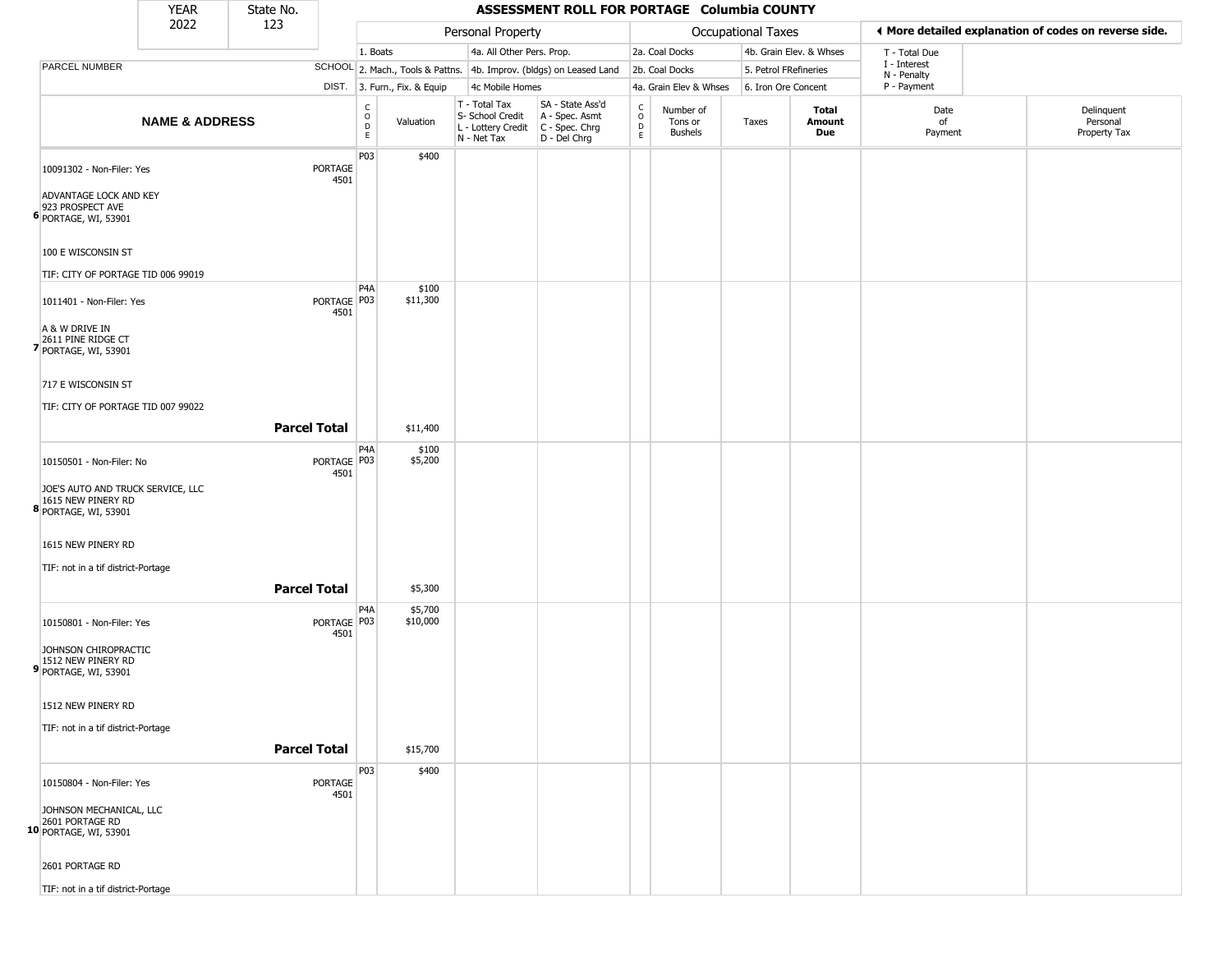|                                                                                                     | <b>YEAR</b>               | State No. |                       |                                   |                              |                                                                                         | ASSESSMENT ROLL FOR PORTAGE Columbia COUNTY                         |                                                          |                                        |                       |                         |                             |                                                       |
|-----------------------------------------------------------------------------------------------------|---------------------------|-----------|-----------------------|-----------------------------------|------------------------------|-----------------------------------------------------------------------------------------|---------------------------------------------------------------------|----------------------------------------------------------|----------------------------------------|-----------------------|-------------------------|-----------------------------|-------------------------------------------------------|
|                                                                                                     | 2022                      | 123       |                       |                                   |                              | Personal Property                                                                       |                                                                     |                                                          |                                        | Occupational Taxes    |                         |                             | ♦ More detailed explanation of codes on reverse side. |
|                                                                                                     |                           |           |                       | 1. Boats                          |                              | 4a. All Other Pers. Prop.                                                               |                                                                     |                                                          | 2a. Coal Docks                         |                       | 4b. Grain Elev. & Whses | T - Total Due               |                                                       |
| <b>PARCEL NUMBER</b>                                                                                |                           |           |                       |                                   |                              |                                                                                         | SCHOOL 2. Mach., Tools & Pattns. 4b. Improv. (bldgs) on Leased Land |                                                          | 2b. Coal Docks                         | 5. Petrol FRefineries |                         | I - Interest<br>N - Penalty |                                                       |
|                                                                                                     |                           |           |                       |                                   | DIST. 3. Furn., Fix. & Equip | 4c Mobile Homes                                                                         |                                                                     |                                                          | 4a. Grain Elev & Whses                 | 6. Iron Ore Concent   |                         | P - Payment                 |                                                       |
|                                                                                                     | <b>NAME &amp; ADDRESS</b> |           |                       | $\frac{c}{0}$<br>D<br>$\mathsf E$ | Valuation                    | T - Total Tax<br>S- School Credit<br>L - Lottery Credit   C - Spec. Chrg<br>N - Net Tax | SA - State Ass'd<br>A - Spec. Asmt<br>D - Del Chrg                  | $\begin{matrix} 0 \\ 0 \\ 0 \end{matrix}$<br>$\mathsf E$ | Number of<br>Tons or<br><b>Bushels</b> | Taxes                 | Total<br>Amount<br>Due  | Date<br>of<br>Payment       | Delinquent<br>Personal<br>Property Tax                |
| 105234 - Non-Filer: No<br>CARR VALLEY CHEESE CO, INC<br>110 E ONEIDA ST<br>11 PORTAGE, WI, 53901    |                           |           | PORTAGE e<br>4501 Ass | Stat<br>ess<br>ed                 | \$0                          |                                                                                         |                                                                     |                                                          |                                        |                       |                         |                             |                                                       |
| 110 E ONEIDA ST<br>TIF: not in a tif district-Portage                                               |                           |           |                       |                                   |                              |                                                                                         |                                                                     |                                                          |                                        |                       |                         |                             |                                                       |
| 11 - Non-Filer: No<br><b>FREELAND INDUSTRIES INC</b><br>1203 ADAMS ST<br>12 PORTAGE, WI, 53901-0059 |                           |           | PORTAGE e             | Stat<br>4501 Ass<br>ess<br>ed     | \$0                          |                                                                                         |                                                                     |                                                          |                                        |                       |                         |                             |                                                       |
| 1203 ADAMS ST<br>TIF: not in a tif district-Portage                                                 |                           |           |                       |                                   |                              |                                                                                         |                                                                     |                                                          |                                        |                       |                         |                             |                                                       |
|                                                                                                     |                           |           |                       | P03                               | \$200                        |                                                                                         |                                                                     |                                                          |                                        |                       |                         |                             |                                                       |
| 11011302 - Non-Filer: Yes<br>KAMMER LAW OFFICE, S.C.<br>1115 W PLEASANT ST<br>13 PORTAGE, WI, 53901 |                           |           | PORTAGE<br>4501       |                                   |                              |                                                                                         |                                                                     |                                                          |                                        |                       |                         |                             |                                                       |
| 1115 W PLEASANT ST<br>TIF: not in a tif district-Portage                                            |                           |           |                       |                                   |                              |                                                                                         |                                                                     |                                                          |                                        |                       |                         |                             |                                                       |
| 11150801 - Non-Filer: No                                                                            |                           |           | PORTAGE   P03<br>4501 | P4A                               | \$500<br>\$40,700            |                                                                                         |                                                                     |                                                          |                                        |                       |                         |                             |                                                       |
| KBP FOODS #5777<br>PO BOX 55348<br>14 LEXINGTON, KY, 40555                                          |                           |           |                       |                                   |                              |                                                                                         |                                                                     |                                                          |                                        |                       |                         |                             |                                                       |
| 2990 NEW PINERY RD<br>TIF: not in a tif district-Portage                                            |                           |           |                       |                                   |                              |                                                                                         |                                                                     |                                                          |                                        |                       |                         |                             |                                                       |
|                                                                                                     |                           |           | <b>Parcel Total</b>   |                                   | \$41,200                     |                                                                                         |                                                                     |                                                          |                                        |                       |                         |                             |                                                       |
| 11181501 - Non-Filer: Yes                                                                           |                           |           | PORTAGE P03<br>4501   | P4A                               | \$200<br>\$3,000             |                                                                                         |                                                                     |                                                          |                                        |                       |                         |                             |                                                       |
| <b>ELECTRIC 1</b><br>3021 COUNTY HWY CX<br>15 PORTAGE, WI, 53901                                    |                           |           |                       |                                   |                              |                                                                                         |                                                                     |                                                          |                                        |                       |                         |                             |                                                       |
| 3021 COUNTY HWY CX<br>TIF: not in a tif district-Portage                                            |                           |           |                       |                                   |                              |                                                                                         |                                                                     |                                                          |                                        |                       |                         |                             |                                                       |
|                                                                                                     |                           |           | <b>Parcel Total</b>   |                                   | \$3,200                      |                                                                                         |                                                                     |                                                          |                                        |                       |                         |                             |                                                       |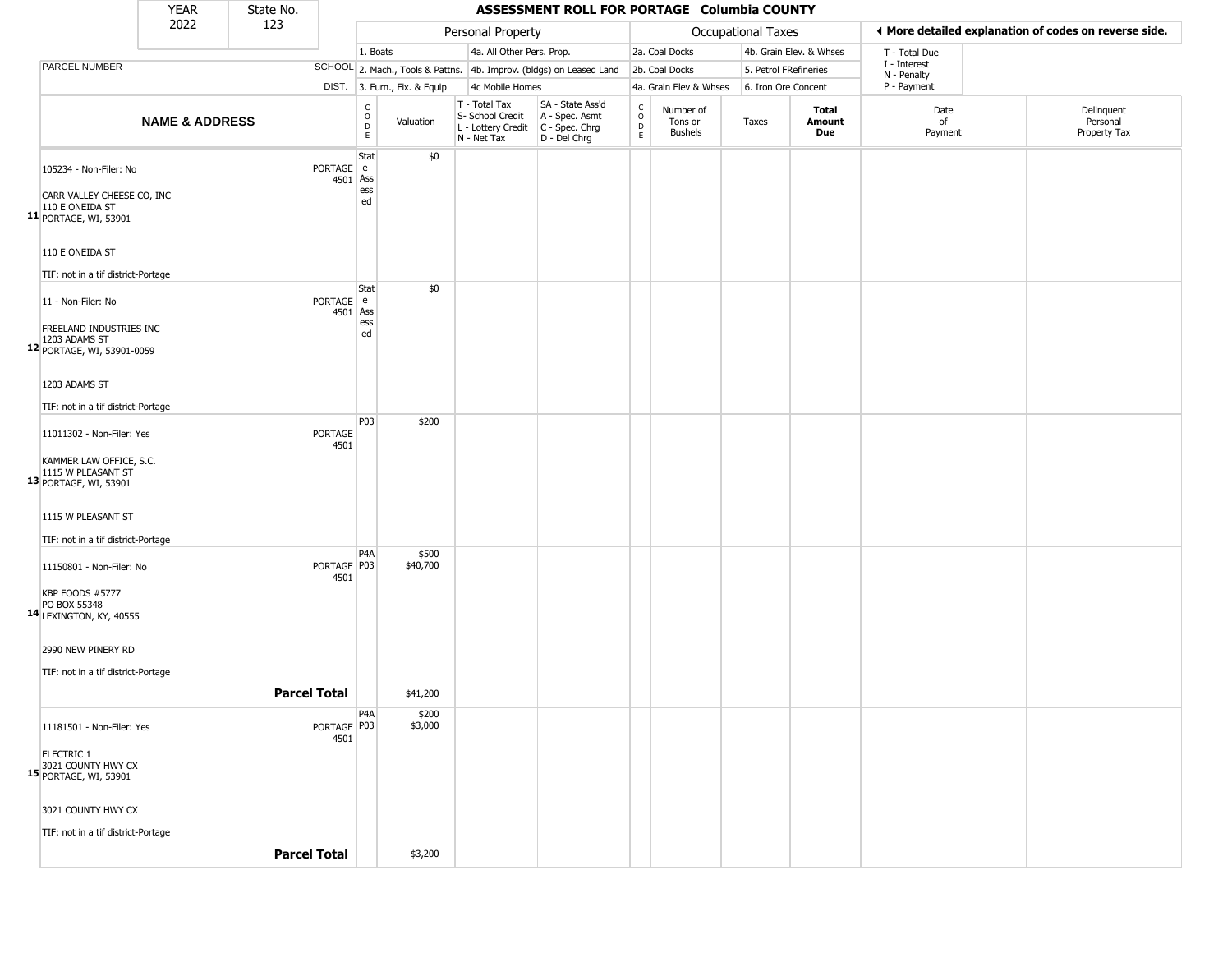|                                                                                                     | <b>YEAR</b>               | State No.           |                                         |                                                              |                                                  | ASSESSMENT ROLL FOR PORTAGE Columbia COUNTY                                               |                                                          |                                        |                           |                         |                             |                                                       |
|-----------------------------------------------------------------------------------------------------|---------------------------|---------------------|-----------------------------------------|--------------------------------------------------------------|--------------------------------------------------|-------------------------------------------------------------------------------------------|----------------------------------------------------------|----------------------------------------|---------------------------|-------------------------|-----------------------------|-------------------------------------------------------|
|                                                                                                     | 2022                      | 123                 |                                         |                                                              | Personal Property                                |                                                                                           |                                                          |                                        | <b>Occupational Taxes</b> |                         |                             | ◀ More detailed explanation of codes on reverse side. |
|                                                                                                     |                           |                     |                                         | 1. Boats                                                     | 4a. All Other Pers. Prop.                        |                                                                                           |                                                          | 2a. Coal Docks                         |                           | 4b. Grain Elev. & Whses | T - Total Due               |                                                       |
| PARCEL NUMBER                                                                                       |                           |                     |                                         |                                                              |                                                  | SCHOOL 2. Mach., Tools & Pattns. 4b. Improv. (bldgs) on Leased Land                       |                                                          | 2b. Coal Docks                         |                           | 5. Petrol FRefineries   | I - Interest<br>N - Penalty |                                                       |
|                                                                                                     |                           |                     |                                         | DIST. 3. Furn., Fix. & Equip                                 | 4c Mobile Homes                                  |                                                                                           |                                                          | 4a. Grain Elev & Whses                 |                           | 6. Iron Ore Concent     | P - Payment                 |                                                       |
|                                                                                                     | <b>NAME &amp; ADDRESS</b> |                     |                                         | $\begin{array}{c} C \\ O \\ D \\ E \end{array}$<br>Valuation | T - Total Tax<br>S- School Credit<br>N - Net Tax | SA - State Ass'd<br>A - Spec. Asmt<br>L - Lottery Credit   C - Spec. Chrg<br>D - Del Chrg | $\begin{matrix} 0 \\ 0 \\ 0 \end{matrix}$<br>$\mathsf E$ | Number of<br>Tons or<br><b>Bushels</b> | Taxes                     | Total<br>Amount<br>Due  | Date<br>of<br>Payment       | Delinquent<br>Personal<br>Property Tax                |
| 1120401 - Non-Filer: Yes                                                                            |                           | PORTAGE             | P03<br>4501                             | \$3,100                                                      |                                                  |                                                                                           |                                                          |                                        |                           |                         |                             |                                                       |
| STEVE ALDRIDGE<br>N6939 DONLIN DR<br>16 PARDEEVILLE, WI, 53954                                      |                           |                     |                                         |                                                              |                                                  |                                                                                           |                                                          |                                        |                           |                         |                             |                                                       |
| <b>RENTAL PROPERTIES</b>                                                                            |                           |                     |                                         |                                                              |                                                  |                                                                                           |                                                          |                                        |                           |                         |                             |                                                       |
| TIF: not in a tif district-Portage                                                                  |                           |                     | P <sub>4</sub> A                        | \$34,100                                                     |                                                  |                                                                                           |                                                          |                                        |                           |                         |                             |                                                       |
| 11230901 - Non-Filer: No<br>KWIK TRIP INC, #683                                                     |                           |                     | PORTAGE   P03<br>4501                   | \$99,400                                                     |                                                  |                                                                                           |                                                          |                                        |                           |                         |                             |                                                       |
| 1626 OAK ST<br>17 LACROSSE, WI, 54602                                                               |                           |                     |                                         |                                                              |                                                  |                                                                                           |                                                          |                                        |                           |                         |                             |                                                       |
| 2970 NEW PINERY RD                                                                                  |                           |                     |                                         |                                                              |                                                  |                                                                                           |                                                          |                                        |                           |                         |                             |                                                       |
| TIF: not in a tif district-Portage                                                                  |                           |                     |                                         |                                                              |                                                  |                                                                                           |                                                          |                                        |                           |                         |                             |                                                       |
|                                                                                                     |                           | <b>Parcel Total</b> |                                         | \$133,500                                                    |                                                  |                                                                                           |                                                          |                                        |                           |                         |                             |                                                       |
| 11230902 - Non-Filer: No                                                                            |                           |                     | P4A<br>PORTAGE   P03<br>4501            | \$19,700<br>\$56,000                                         |                                                  |                                                                                           |                                                          |                                        |                           |                         |                             |                                                       |
| KWIK TRIP INC #764<br>18 1626 OAK STREET<br>18 LACROSSE, WI, 54602                                  |                           |                     |                                         |                                                              |                                                  |                                                                                           |                                                          |                                        |                           |                         |                             |                                                       |
| 1925 NEW PINERY RD                                                                                  |                           |                     |                                         |                                                              |                                                  |                                                                                           |                                                          |                                        |                           |                         |                             |                                                       |
| TIF: not in a tif district-Portage                                                                  |                           |                     |                                         |                                                              |                                                  |                                                                                           |                                                          |                                        |                           |                         |                             |                                                       |
|                                                                                                     |                           | <b>Parcel Total</b> |                                         | \$75,700                                                     |                                                  |                                                                                           |                                                          |                                        |                           |                         |                             |                                                       |
| 11230903 - Non-Filer: No                                                                            |                           |                     | P <sub>4</sub> A<br>PORTAGE P03<br>4501 | \$25,900<br>\$98,200                                         |                                                  |                                                                                           |                                                          |                                        |                           |                         |                             |                                                       |
| KWIK TRIP INC #653<br>1626 OAK ST<br>19 LACROSSE, WI, 54602                                         |                           |                     |                                         |                                                              |                                                  |                                                                                           |                                                          |                                        |                           |                         |                             |                                                       |
| 1223 E WISCONSIN ST                                                                                 |                           |                     |                                         |                                                              |                                                  |                                                                                           |                                                          |                                        |                           |                         |                             |                                                       |
| TIF: CITY OF PORTAGE TID 007 99022                                                                  |                           | <b>Parcel Total</b> |                                         | \$124,100                                                    |                                                  |                                                                                           |                                                          |                                        |                           |                         |                             |                                                       |
|                                                                                                     |                           |                     | P03                                     | \$400                                                        |                                                  |                                                                                           |                                                          |                                        |                           |                         |                             |                                                       |
| 1180101 - Non-Filer: No                                                                             |                           | PORTAGE             | 4501                                    |                                                              |                                                  |                                                                                           |                                                          |                                        |                           |                         |                             |                                                       |
| ARAMARK UNIFORM & CAREER APPAREL, LLC 632C<br><b>POX BOX 5316</b><br><b>20 OAK BROOK, IL, 60522</b> |                           |                     |                                         |                                                              |                                                  |                                                                                           |                                                          |                                        |                           |                         |                             |                                                       |
| 110 E HAERTEL ST                                                                                    |                           |                     |                                         |                                                              |                                                  |                                                                                           |                                                          |                                        |                           |                         |                             |                                                       |
| TIF: not in a tif district-Portage                                                                  |                           |                     |                                         |                                                              |                                                  |                                                                                           |                                                          |                                        |                           |                         |                             |                                                       |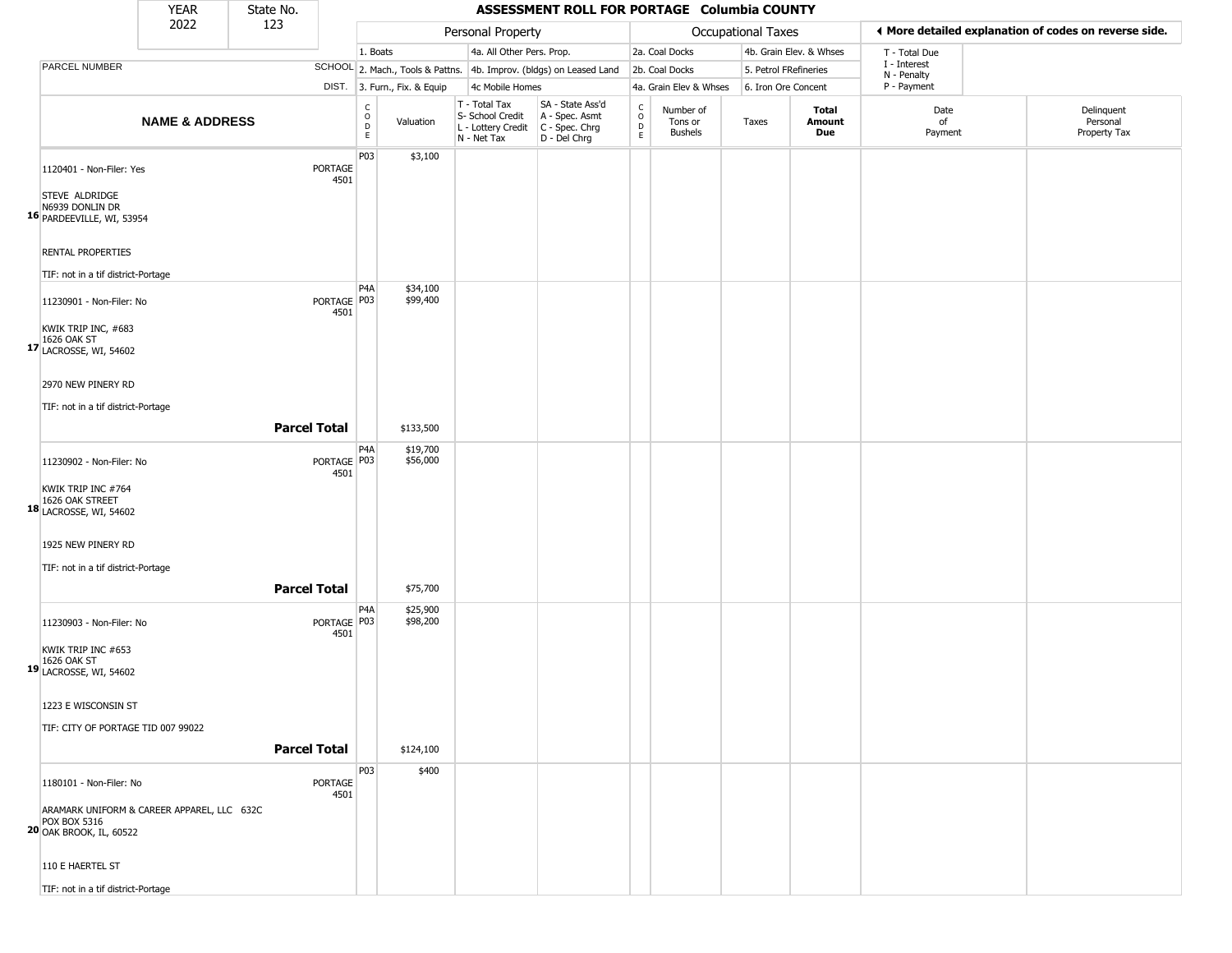|                                                                            | <b>YEAR</b>               | State No.           |                     |                                                 |                              |                                                                                       | ASSESSMENT ROLL FOR PORTAGE Columbia COUNTY                         |                                                          |                                        |                       |                         |                             |                                                       |
|----------------------------------------------------------------------------|---------------------------|---------------------|---------------------|-------------------------------------------------|------------------------------|---------------------------------------------------------------------------------------|---------------------------------------------------------------------|----------------------------------------------------------|----------------------------------------|-----------------------|-------------------------|-----------------------------|-------------------------------------------------------|
|                                                                            | 2022                      | 123                 |                     |                                                 |                              | Personal Property                                                                     |                                                                     |                                                          |                                        | Occupational Taxes    |                         |                             | ♦ More detailed explanation of codes on reverse side. |
|                                                                            |                           |                     |                     | 1. Boats                                        |                              | 4a. All Other Pers. Prop.                                                             |                                                                     |                                                          | 2a. Coal Docks                         |                       | 4b. Grain Elev. & Whses | T - Total Due               |                                                       |
| PARCEL NUMBER                                                              |                           |                     |                     |                                                 |                              |                                                                                       | SCHOOL 2. Mach., Tools & Pattns. 4b. Improv. (bldgs) on Leased Land |                                                          | 2b. Coal Docks                         | 5. Petrol FRefineries |                         | I - Interest<br>N - Penalty |                                                       |
|                                                                            |                           |                     |                     |                                                 | DIST. 3. Furn., Fix. & Equip | 4c Mobile Homes                                                                       |                                                                     |                                                          | 4a. Grain Elev & Whses                 | 6. Iron Ore Concent   |                         | P - Payment                 |                                                       |
|                                                                            | <b>NAME &amp; ADDRESS</b> |                     |                     | $\begin{array}{c} C \\ O \\ D \\ E \end{array}$ | Valuation                    | T - Total Tax<br>S- School Credit<br>L - Lottery Credit C - Spec. Chrg<br>N - Net Tax | SA - State Ass'd<br>A - Spec. Asmt<br>D - Del Chrg                  | $\begin{matrix} 0 \\ 0 \\ 0 \end{matrix}$<br>$\mathsf E$ | Number of<br>Tons or<br><b>Bushels</b> | Taxes                 | Total<br>Amount<br>Due  | Date<br>of<br>Payment       | Delinquent<br>Personal<br>Property Tax                |
| 12001202 - Non-Filer: Yes<br>LA BOUTIQUE                                   |                           |                     | PORTAGE<br>4501     | P03                                             | \$5,200                      |                                                                                       |                                                                     |                                                          |                                        |                       |                         |                             |                                                       |
| 217 W COOK ST<br><b>21 PORTAGE, WI, 53901</b>                              |                           |                     |                     |                                                 |                              |                                                                                       |                                                                     |                                                          |                                        |                       |                         |                             |                                                       |
| 217 W COOK ST<br>TIF: not in a tif district-Portage                        |                           |                     |                     |                                                 |                              |                                                                                       |                                                                     |                                                          |                                        |                       |                         |                             |                                                       |
| 12010201 - Non-Filer: No<br>LABBEEMINT, INC                                |                           |                     | PORTAGE P03<br>4501 | P <sub>4</sub> A                                | \$2,500<br>\$6,500           |                                                                                       |                                                                     |                                                          |                                        |                       |                         |                             |                                                       |
| PO BOX 130<br><b>22 HARRAH, WA, 98933</b>                                  |                           |                     |                     |                                                 |                              |                                                                                       |                                                                     |                                                          |                                        |                       |                         |                             |                                                       |
| 1620 LADAWN DR                                                             |                           |                     |                     |                                                 |                              |                                                                                       |                                                                     |                                                          |                                        |                       |                         |                             |                                                       |
| TIF: not in a tif district-Portage                                         |                           |                     |                     |                                                 |                              |                                                                                       |                                                                     |                                                          |                                        |                       |                         |                             |                                                       |
|                                                                            |                           | <b>Parcel Total</b> |                     |                                                 | \$9,000                      |                                                                                       |                                                                     |                                                          |                                        |                       |                         |                             |                                                       |
| 12011301 - Non-Filer: Yes                                                  |                           |                     | PORTAGE<br>4501     | P03                                             | \$4,800                      |                                                                                       |                                                                     |                                                          |                                        |                       |                         |                             |                                                       |
| LAMBERT APPRAISALS<br>107 E COOK ST<br><b>23 PORTAGE, WI, 53901</b>        |                           |                     |                     |                                                 |                              |                                                                                       |                                                                     |                                                          |                                        |                       |                         |                             |                                                       |
| 107 E COOK ST                                                              |                           |                     |                     |                                                 |                              |                                                                                       |                                                                     |                                                          |                                        |                       |                         |                             |                                                       |
| TIF: CITY OF PORTAGE TID 006 99019                                         |                           |                     |                     |                                                 |                              |                                                                                       |                                                                     |                                                          |                                        |                       |                         |                             |                                                       |
| 12011302 - Non-Filer: No<br>LAMAR ADVERTISING JANESVILLE 203               |                           |                     | PORTAGE<br>4501     | P <sub>4</sub> A                                | \$82,700                     |                                                                                       |                                                                     |                                                          |                                        |                       |                         |                             |                                                       |
| PO BOX 66338<br>24 BATON ROUGE, LA, 70896                                  |                           |                     |                     |                                                 |                              |                                                                                       |                                                                     |                                                          |                                        |                       |                         |                             |                                                       |
| VARIOUS                                                                    |                           |                     |                     |                                                 |                              |                                                                                       |                                                                     |                                                          |                                        |                       |                         |                             |                                                       |
| TIF: not in a tif district-Portage                                         |                           |                     |                     |                                                 |                              |                                                                                       |                                                                     |                                                          |                                        |                       |                         |                             |                                                       |
| 12050102 - Non-Filer: Yes                                                  |                           |                     | PORTAGE P03<br>4501 | P <sub>4</sub> A                                | \$1,300<br>\$12,300          |                                                                                       |                                                                     |                                                          |                                        |                       |                         |                             |                                                       |
| LEARNING TREE CHILDCARE<br>636 E SLIFER ST<br><b>25 PORTAGE, WI, 53901</b> |                           |                     |                     |                                                 |                              |                                                                                       |                                                                     |                                                          |                                        |                       |                         |                             |                                                       |
| 636 E SLIFER ST                                                            |                           |                     |                     |                                                 |                              |                                                                                       |                                                                     |                                                          |                                        |                       |                         |                             |                                                       |
| TIF: not in a tif district-Portage                                         |                           |                     |                     |                                                 |                              |                                                                                       |                                                                     |                                                          |                                        |                       |                         |                             |                                                       |
|                                                                            |                           | <b>Parcel Total</b> |                     |                                                 | \$13,600                     |                                                                                       |                                                                     |                                                          |                                        |                       |                         |                             |                                                       |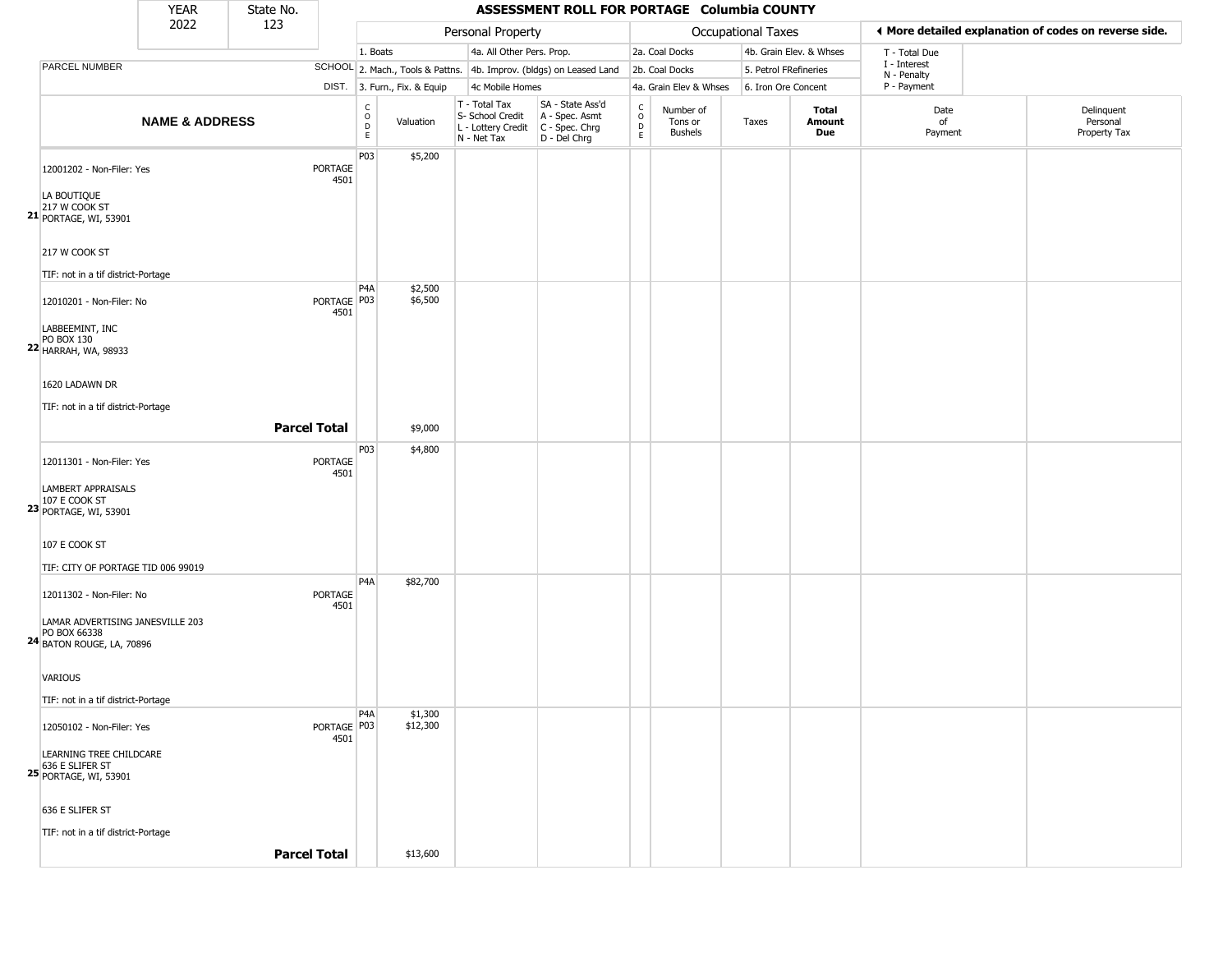|                                                                                    | <b>YEAR</b>               | State No.           |                       |                                              |                              |                                                                                         | ASSESSMENT ROLL FOR PORTAGE Columbia COUNTY                         |                                              |                                        |                       |                         |                             |                                                       |
|------------------------------------------------------------------------------------|---------------------------|---------------------|-----------------------|----------------------------------------------|------------------------------|-----------------------------------------------------------------------------------------|---------------------------------------------------------------------|----------------------------------------------|----------------------------------------|-----------------------|-------------------------|-----------------------------|-------------------------------------------------------|
|                                                                                    | 2022                      | 123                 |                       |                                              |                              | Personal Property                                                                       |                                                                     |                                              |                                        | Occupational Taxes    |                         |                             | ♦ More detailed explanation of codes on reverse side. |
|                                                                                    |                           |                     |                       | 1. Boats                                     |                              | 4a. All Other Pers. Prop.                                                               |                                                                     |                                              | 2a. Coal Docks                         |                       | 4b. Grain Elev. & Whses | T - Total Due               |                                                       |
| PARCEL NUMBER                                                                      |                           |                     |                       |                                              |                              |                                                                                         | SCHOOL 2. Mach., Tools & Pattns. 4b. Improv. (bldgs) on Leased Land |                                              | 2b. Coal Docks                         | 5. Petrol FRefineries |                         | I - Interest<br>N - Penalty |                                                       |
|                                                                                    |                           |                     |                       |                                              | DIST. 3. Furn., Fix. & Equip | 4c Mobile Homes                                                                         |                                                                     |                                              | 4a. Grain Elev & Whses                 | 6. Iron Ore Concent   |                         | P - Payment                 |                                                       |
|                                                                                    | <b>NAME &amp; ADDRESS</b> |                     |                       | $\begin{array}{c}\nC \\ O \\ D\n\end{array}$ | Valuation                    | T - Total Tax<br>S- School Credit<br>L - Lottery Credit   C - Spec. Chrg<br>N - Net Tax | SA - State Ass'd<br>A - Spec. Asmt<br>D - Del Chrg                  | $\begin{array}{c}\nC \\ O \\ D\n\end{array}$ | Number of<br>Tons or<br><b>Bushels</b> | Taxes                 | Total<br>Amount<br>Due  | Date<br>of<br>Payment       | Delinquent<br>Personal<br>Property Tax                |
| 13010501 - Non-Filer: Yes                                                          |                           |                     | PORTAGE<br>4501       | P03                                          | \$300                        |                                                                                         |                                                                     |                                              |                                        |                       |                         |                             |                                                       |
| MAEALINE'S HOUSE OF DRAPES & BLINDS<br>1019 W FRANKLIN ST<br>26 PORTAGE, WI, 53901 |                           |                     |                       |                                              |                              |                                                                                         |                                                                     |                                              |                                        |                       |                         |                             |                                                       |
| 1019 W FRANKLIN ST                                                                 |                           |                     |                       |                                              |                              |                                                                                         |                                                                     |                                              |                                        |                       |                         |                             |                                                       |
| TIF: not in a tif district-Portage<br>13031801 - Non-Filer: No                     |                           |                     | PORTAGE   P03<br>4501 | P <sub>4</sub> A                             | \$6,200<br>\$14,400          |                                                                                         |                                                                     |                                              |                                        |                       |                         |                             |                                                       |
| MCREATH ORTHODONTICS, S.C.<br>PO BOX 21<br>27 BARABOO, WI, 53913                   |                           |                     |                       |                                              |                              |                                                                                         |                                                                     |                                              |                                        |                       |                         |                             |                                                       |
| 2625 NEW PINERY RD                                                                 |                           |                     |                       |                                              |                              |                                                                                         |                                                                     |                                              |                                        |                       |                         |                             |                                                       |
| TIF: not in a tif district-Portage                                                 |                           | <b>Parcel Total</b> |                       |                                              | \$20,600                     |                                                                                         |                                                                     |                                              |                                        |                       |                         |                             |                                                       |
| 13050901 - Non-Filer: Yes                                                          |                           |                     | PORTAGE P03<br>4501   | P <sub>4</sub> A                             | \$1,200<br>\$26,600          |                                                                                         |                                                                     |                                              |                                        |                       |                         |                             |                                                       |
| HENRY G MEIGS INC<br>1220 SUPERIOR ST<br><b>28</b> PORTAGE, WI, 53901              |                           |                     |                       |                                              |                              |                                                                                         |                                                                     |                                              |                                        |                       |                         |                             |                                                       |
| 1220 SUPERIOR ST                                                                   |                           |                     |                       |                                              |                              |                                                                                         |                                                                     |                                              |                                        |                       |                         |                             |                                                       |
| TIF: not in a tif district-Portage                                                 |                           | <b>Parcel Total</b> |                       |                                              | \$27,800                     |                                                                                         |                                                                     |                                              |                                        |                       |                         |                             |                                                       |
| 13091201 - Non-Filer: No                                                           |                           |                     | PORTAGE<br>4501       | P03                                          | \$26,300                     |                                                                                         |                                                                     |                                              |                                        |                       |                         |                             |                                                       |
| MILLER AND MILLER, LLC<br>311 DEWITT ST<br><b>29 PORTAGE, WI, 53901</b>            |                           |                     |                       |                                              |                              |                                                                                         |                                                                     |                                              |                                        |                       |                         |                             |                                                       |
| 311 DE WITT ST                                                                     |                           |                     |                       |                                              |                              |                                                                                         |                                                                     |                                              |                                        |                       |                         |                             |                                                       |
| TIF: not in a tif district-Portage                                                 |                           |                     |                       | Stat                                         | \$0                          |                                                                                         |                                                                     |                                              |                                        |                       |                         |                             |                                                       |
| 14 - Non-Filer: No                                                                 |                           |                     | PORTAGE e<br>4501 Ass |                                              |                              |                                                                                         |                                                                     |                                              |                                        |                       |                         |                             |                                                       |
| ARGON MEDICAL DEVICES<br>1200 N PORT RD<br>30 PORTAGE, WI, 53901-0262              |                           |                     |                       | ess<br>ed                                    |                              |                                                                                         |                                                                     |                                              |                                        |                       |                         |                             |                                                       |
| 1200 NORTHPORT DR                                                                  |                           |                     |                       |                                              |                              |                                                                                         |                                                                     |                                              |                                        |                       |                         |                             |                                                       |
| TIF: not in a tif district-Portage                                                 |                           |                     |                       |                                              |                              |                                                                                         |                                                                     |                                              |                                        |                       |                         |                             |                                                       |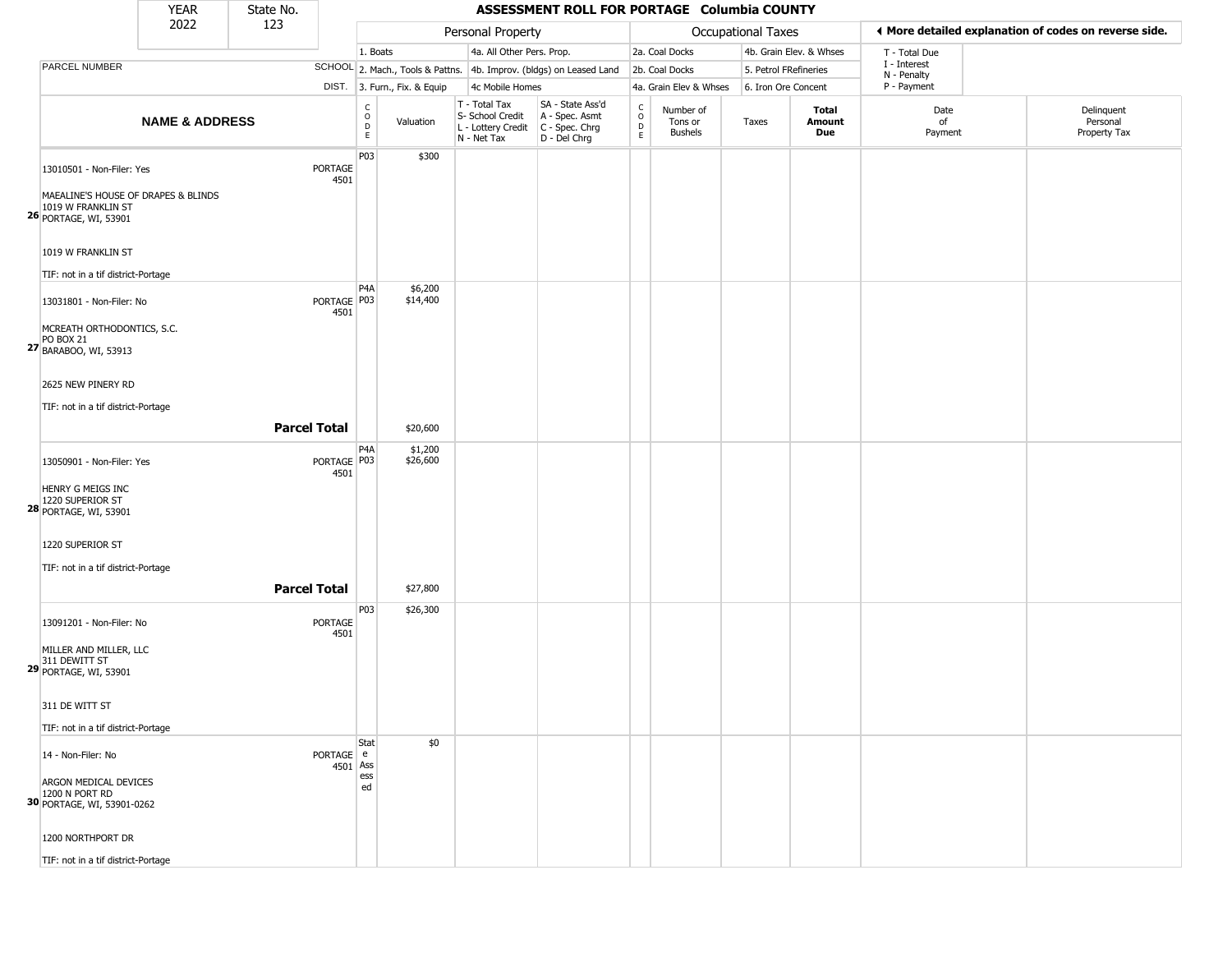|                                                                                                                             | <b>YEAR</b>               | State No. |                       |                                                          |                              |                                                                                         | ASSESSMENT ROLL FOR PORTAGE Columbia COUNTY                         |                                                          |                                        |                           |                         |                             |                                                       |
|-----------------------------------------------------------------------------------------------------------------------------|---------------------------|-----------|-----------------------|----------------------------------------------------------|------------------------------|-----------------------------------------------------------------------------------------|---------------------------------------------------------------------|----------------------------------------------------------|----------------------------------------|---------------------------|-------------------------|-----------------------------|-------------------------------------------------------|
|                                                                                                                             | 2022                      | 123       |                       |                                                          |                              | Personal Property                                                                       |                                                                     |                                                          |                                        | <b>Occupational Taxes</b> |                         |                             | ♦ More detailed explanation of codes on reverse side. |
|                                                                                                                             |                           |           |                       | 1. Boats                                                 |                              | 4a. All Other Pers. Prop.                                                               |                                                                     |                                                          | 2a. Coal Docks                         |                           | 4b. Grain Elev. & Whses | T - Total Due               |                                                       |
| PARCEL NUMBER                                                                                                               |                           |           |                       |                                                          |                              |                                                                                         | SCHOOL 2. Mach., Tools & Pattns. 4b. Improv. (bldgs) on Leased Land |                                                          | 2b. Coal Docks                         | 5. Petrol FRefineries     |                         | I - Interest<br>N - Penalty |                                                       |
|                                                                                                                             |                           |           |                       |                                                          | DIST. 3. Furn., Fix. & Equip | 4c Mobile Homes                                                                         |                                                                     |                                                          | 4a. Grain Elev & Whses                 | 6. Iron Ore Concent       |                         | P - Payment                 |                                                       |
|                                                                                                                             | <b>NAME &amp; ADDRESS</b> |           |                       | $\begin{matrix} 0 \\ 0 \\ D \end{matrix}$<br>$\mathsf E$ | Valuation                    | T - Total Tax<br>S- School Credit<br>L - Lottery Credit   C - Spec. Chrg<br>N - Net Tax | SA - State Ass'd<br>A - Spec. Asmt<br>D - Del Chrg                  | $\begin{smallmatrix} C \\ O \\ D \end{smallmatrix}$<br>E | Number of<br>Tons or<br><b>Bushels</b> | Taxes                     | Total<br>Amount<br>Due  | Date<br>of<br>Payment       | Delinquent<br>Personal<br>Property Tax                |
| 14151801 - Non-Filer: Yes<br>RAYMOND NORLAND CPA<br>PO BOX 404<br>31 PORTAGE, WI, 53901<br>311 E WISCONSIN ST               |                           |           | PORTAGE<br>4501       | P03                                                      | \$400                        |                                                                                         |                                                                     |                                                          |                                        |                           |                         |                             |                                                       |
| TIF: CITY OF PORTAGE TID 006 99019                                                                                          |                           |           |                       |                                                          |                              |                                                                                         |                                                                     |                                                          |                                        |                           |                         |                             |                                                       |
| 14159 - Non-Filer: No<br>AMM INCORPORATED<br>811 HAMILTON ST<br>32 PORTAGE, WI, 53901                                       |                           |           | PORTAGE e<br>4501     | Stat<br>Ass<br>ess<br>ed                                 | \$0                          |                                                                                         |                                                                     |                                                          |                                        |                           |                         |                             |                                                       |
| 811 HAMILTON ST<br>TIF: not in a tif district-Portage                                                                       |                           |           |                       | Stat                                                     | \$0                          |                                                                                         |                                                                     |                                                          |                                        |                           |                         |                             |                                                       |
| 14204 - Non-Filer: No<br><b>ENCAPSYS</b><br>825 E WISCONSIN AVE PO BOX 126<br>33 APPLETON, WI, 54912<br>2500 W WISCONSIN ST |                           |           | PORTAGE e<br>4501     | Ass<br>ess<br>ed                                         |                              |                                                                                         |                                                                     |                                                          |                                        |                           |                         |                             |                                                       |
| TIF: not in a tif district-Portage                                                                                          |                           |           |                       |                                                          |                              |                                                                                         |                                                                     |                                                          |                                        |                           |                         |                             |                                                       |
| 15192001 - Non-Filer: No<br>EVERGREEN TRAIL LLC<br>533 W MAIN ST STE 302<br>34 MADISON, WI, 53703                           |                           |           | PORTAGE<br>4501       | P03                                                      | \$300                        |                                                                                         |                                                                     |                                                          |                                        |                           |                         |                             |                                                       |
| <b>657 EVERGREEN TRAIL</b><br>TIF: not in a tif district-Portage                                                            |                           |           |                       |                                                          |                              |                                                                                         |                                                                     |                                                          |                                        |                           |                         |                             |                                                       |
| 16 - Non-Filer: No<br>THE O'BRION AGENCY LLC<br>PO BOX 258<br>35 PORTAGE, WI, 53901-0258                                    |                           |           | PORTAGE e<br>4501 Ass | Stat<br>ess<br>ed                                        | \$0                          |                                                                                         |                                                                     |                                                          |                                        |                           |                         |                             |                                                       |
| 628 E ALBERT ST<br>TIF: not in a tif district-Portage                                                                       |                           |           |                       |                                                          |                              |                                                                                         |                                                                     |                                                          |                                        |                           |                         |                             |                                                       |
| 16011802 - Non-Filer: No<br>VIRANA, LTD<br>125 E EDGEWATER ST<br>36 PORTAGE, WI, 53901                                      |                           |           | PORTAGE<br>4501       | <b>P03</b>                                               | \$6,700                      |                                                                                         |                                                                     |                                                          |                                        |                           |                         |                             |                                                       |
| 125 E EDGEWATER ST                                                                                                          |                           |           |                       |                                                          |                              |                                                                                         |                                                                     |                                                          |                                        |                           |                         |                             |                                                       |
| TIF: CITY OF PORTAGE TID 006 99019                                                                                          |                           |           |                       |                                                          |                              |                                                                                         |                                                                     |                                                          |                                        |                           |                         |                             |                                                       |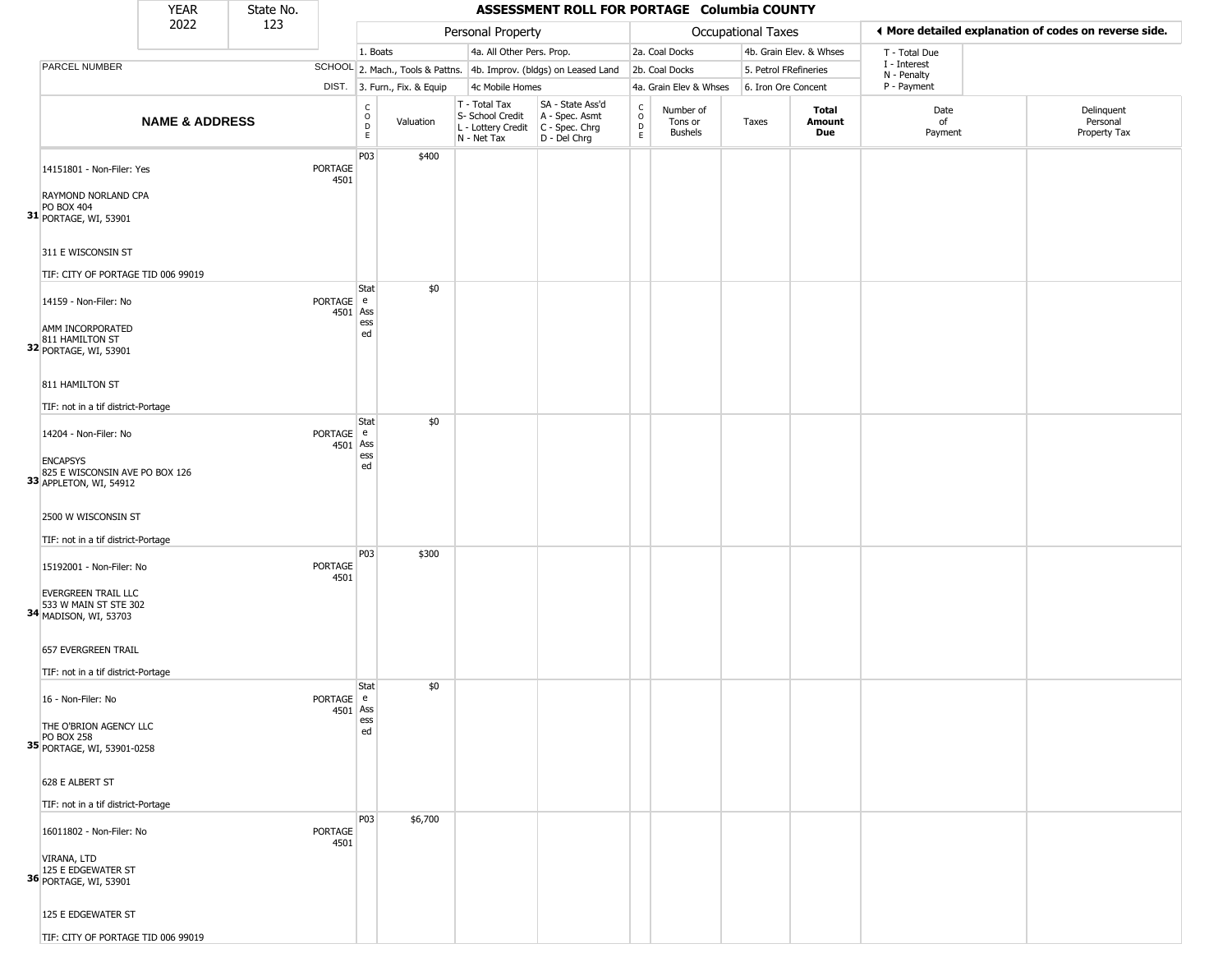|                                                                                   | <b>YEAR</b>               | State No.              |                                              |                              |                                                  | ASSESSMENT ROLL FOR PORTAGE Columbia COUNTY                                               |                  |                                        |                       |                         |                             |                                                       |
|-----------------------------------------------------------------------------------|---------------------------|------------------------|----------------------------------------------|------------------------------|--------------------------------------------------|-------------------------------------------------------------------------------------------|------------------|----------------------------------------|-----------------------|-------------------------|-----------------------------|-------------------------------------------------------|
|                                                                                   | 2022                      | 123                    |                                              |                              | Personal Property                                |                                                                                           |                  |                                        | Occupational Taxes    |                         |                             | ♦ More detailed explanation of codes on reverse side. |
|                                                                                   |                           |                        | 1. Boats                                     |                              | 4a. All Other Pers. Prop.                        |                                                                                           |                  | 2a. Coal Docks                         |                       | 4b. Grain Elev. & Whses | T - Total Due               |                                                       |
| PARCEL NUMBER                                                                     |                           |                        |                                              |                              |                                                  | SCHOOL 2. Mach., Tools & Pattns. 4b. Improv. (bldgs) on Leased Land                       |                  | 2b. Coal Docks                         | 5. Petrol FRefineries |                         | I - Interest<br>N - Penalty |                                                       |
|                                                                                   |                           |                        |                                              | DIST. 3. Furn., Fix. & Equip | 4c Mobile Homes                                  |                                                                                           |                  | 4a. Grain Elev & Whses                 | 6. Iron Ore Concent   |                         | P - Payment                 |                                                       |
|                                                                                   | <b>NAME &amp; ADDRESS</b> |                        | $\begin{array}{c}\nC \\ O \\ D\n\end{array}$ | Valuation                    | T - Total Tax<br>S- School Credit<br>N - Net Tax | SA - State Ass'd<br>A - Spec. Asmt<br>L - Lottery Credit   C - Spec. Chrg<br>D - Del Chrg | C<br>D<br>D<br>E | Number of<br>Tons or<br><b>Bushels</b> | Taxes                 | Total<br>Amount<br>Due  | Date<br>of<br>Payment       | Delinquent<br>Personal<br>Property Tax                |
| 16012102 - Non-Filer: No                                                          |                           | <b>PORTAGE</b><br>4501 | P03                                          | \$25,600                     |                                                  |                                                                                           |                  |                                        |                       |                         |                             |                                                       |
| COMMUNITY SERVICE ASSOCIATES, SC<br>PO BOX 301<br>37 PORTAGE, WI, 53901           |                           |                        |                                              |                              |                                                  |                                                                                           |                  |                                        |                       |                         |                             |                                                       |
| 2901 HUNTERS TRL                                                                  |                           |                        |                                              |                              |                                                  |                                                                                           |                  |                                        |                       |                         |                             |                                                       |
| TIF: not in a tif district-Portage                                                |                           |                        | P4A                                          | \$2,000                      |                                                  |                                                                                           |                  |                                        |                       |                         |                             |                                                       |
| 16061201 - Non-Filer: No                                                          |                           | PORTAGE P03<br>4501    |                                              | \$29,300                     |                                                  |                                                                                           |                  |                                        |                       |                         |                             |                                                       |
| PFLANZ FUNERAL SERVICE INC.<br>430 WEST WISCONSIN STREET<br>38 PORTAGE, WI, 53901 |                           |                        |                                              |                              |                                                  |                                                                                           |                  |                                        |                       |                         |                             |                                                       |
| 430 W WISCONSIN STREET<br>TIF: not in a tif district-Portage                      |                           |                        |                                              |                              |                                                  |                                                                                           |                  |                                        |                       |                         |                             |                                                       |
|                                                                                   |                           | <b>Parcel Total</b>    |                                              | \$31,300                     |                                                  |                                                                                           |                  |                                        |                       |                         |                             |                                                       |
| 16090301 - Non-Filer: No                                                          |                           | PORTAGE P03<br>4501    | P4A                                          | \$9,100<br>\$193,100         |                                                  |                                                                                           |                  |                                        |                       |                         |                             |                                                       |
| <b>FESTIVAL FOODS</b><br>3800 EMERALD DR EAST<br>39 ONALASKA, WI, 54650           |                           |                        |                                              |                              |                                                  |                                                                                           |                  |                                        |                       |                         |                             |                                                       |
| 2915 NEW PINERY RD                                                                |                           |                        |                                              |                              |                                                  |                                                                                           |                  |                                        |                       |                         |                             |                                                       |
| TIF: not in a tif district-Portage                                                |                           |                        |                                              |                              |                                                  |                                                                                           |                  |                                        |                       |                         |                             |                                                       |
|                                                                                   |                           | <b>Parcel Total</b>    |                                              | \$202,200                    |                                                  |                                                                                           |                  |                                        |                       |                         |                             |                                                       |
| 16091201 - Non-Filer: No                                                          |                           | PORTAGE P03<br>4501    | P <sub>4</sub> A                             | \$100<br>\$1,400             |                                                  |                                                                                           |                  |                                        |                       |                         |                             |                                                       |
| POLNOW AMOCO LLC<br>311 W CONANT ST<br>40 PORTAGE, WI, 53901                      |                           |                        |                                              |                              |                                                  |                                                                                           |                  |                                        |                       |                         |                             |                                                       |
| 311 W CONANT ST                                                                   |                           |                        |                                              |                              |                                                  |                                                                                           |                  |                                        |                       |                         |                             |                                                       |
| TIF: not in a tif district-Portage                                                |                           | <b>Parcel Total</b>    |                                              | \$1,500                      |                                                  |                                                                                           |                  |                                        |                       |                         |                             |                                                       |
|                                                                                   |                           |                        | P03                                          | \$12,500                     |                                                  |                                                                                           |                  |                                        |                       |                         |                             |                                                       |
| 16091806 - Non-Filer: Yes                                                         |                           | PORTAGE<br>4501        |                                              |                              |                                                  |                                                                                           |                  |                                        |                       |                         |                             |                                                       |
| PORTAGE FURNITURE STORE<br>126 E COOK ST<br>41 PORTAGE, WI, 53901                 |                           |                        |                                              |                              |                                                  |                                                                                           |                  |                                        |                       |                         |                             |                                                       |
| 126 E COOK ST                                                                     |                           |                        |                                              |                              |                                                  |                                                                                           |                  |                                        |                       |                         |                             |                                                       |
| TIF: CITY OF PORTAGE TID 006 99019                                                |                           |                        |                                              |                              |                                                  |                                                                                           |                  |                                        |                       |                         |                             |                                                       |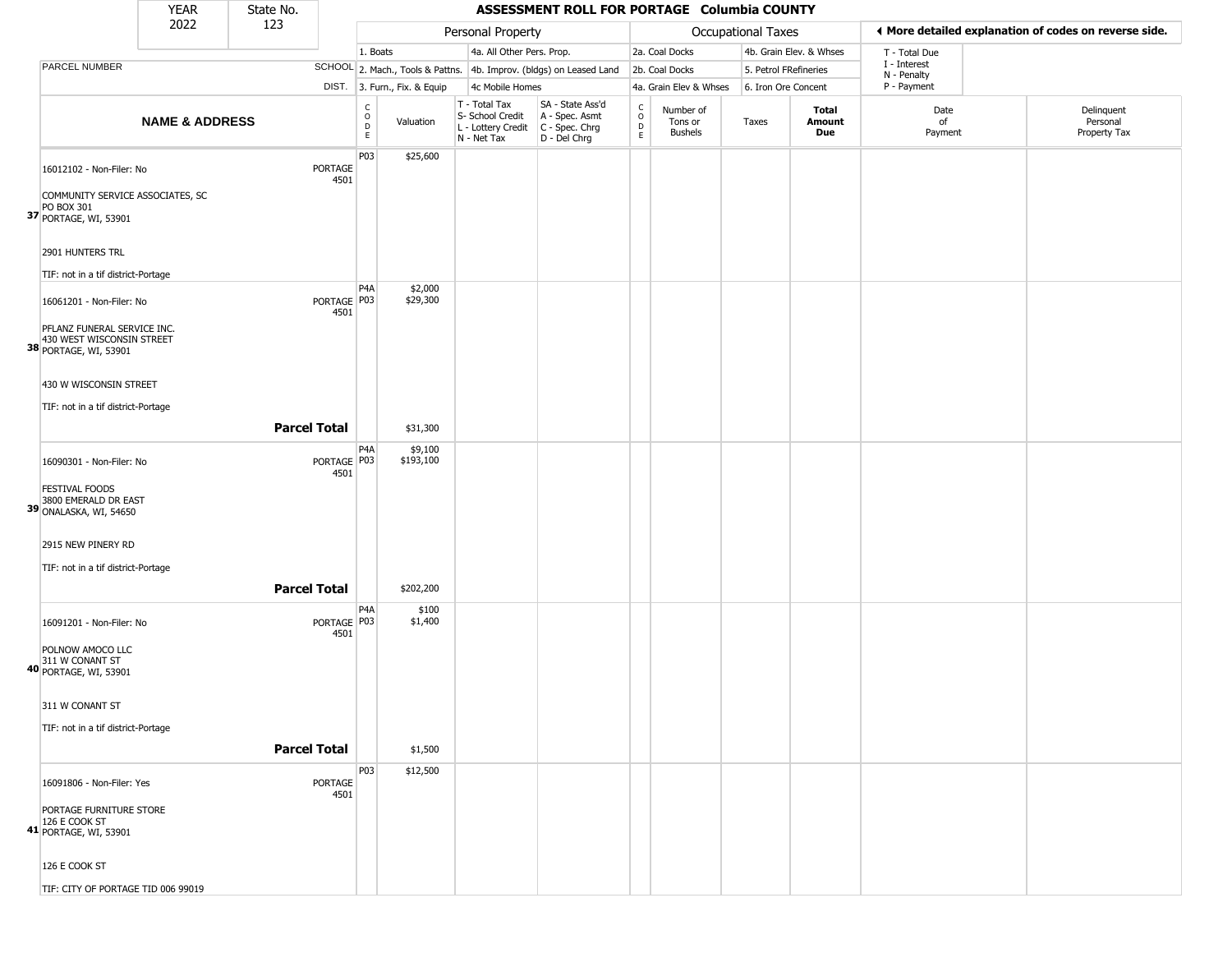|                                                                                           | <b>YEAR</b>               | State No. |                       |                        |                              |                                                                                         | ASSESSMENT ROLL FOR PORTAGE Columbia COUNTY                         |                                                          |                                 |                    |                         |                             |                                                       |
|-------------------------------------------------------------------------------------------|---------------------------|-----------|-----------------------|------------------------|------------------------------|-----------------------------------------------------------------------------------------|---------------------------------------------------------------------|----------------------------------------------------------|---------------------------------|--------------------|-------------------------|-----------------------------|-------------------------------------------------------|
|                                                                                           | 2022                      | 123       |                       |                        |                              | Personal Property                                                                       |                                                                     |                                                          |                                 | Occupational Taxes |                         |                             | ◀ More detailed explanation of codes on reverse side. |
|                                                                                           |                           |           |                       | 1. Boats               |                              | 4a. All Other Pers. Prop.                                                               |                                                                     |                                                          | 2a. Coal Docks                  |                    | 4b. Grain Elev. & Whses | T - Total Due               |                                                       |
| PARCEL NUMBER                                                                             |                           |           |                       |                        |                              |                                                                                         | SCHOOL 2. Mach., Tools & Pattns. 4b. Improv. (bldgs) on Leased Land |                                                          | 2b. Coal Docks                  |                    | 5. Petrol FRefineries   | I - Interest<br>N - Penalty |                                                       |
|                                                                                           |                           |           |                       |                        | DIST. 3. Furn., Fix. & Equip | 4c Mobile Homes                                                                         |                                                                     |                                                          | 4a. Grain Elev & Whses          |                    | 6. Iron Ore Concent     | P - Payment                 |                                                       |
|                                                                                           | <b>NAME &amp; ADDRESS</b> |           |                       | C<br>$\circ$<br>D<br>E | Valuation                    | T - Total Tax<br>S- School Credit<br>L - Lottery Credit   C - Spec. Chrg<br>N - Net Tax | SA - State Ass'd<br>A - Spec. Asmt<br>D - Del Chrg                  | $\begin{matrix} 0 \\ 0 \\ D \end{matrix}$<br>$\mathsf E$ | Number of<br>Tons or<br>Bushels | Taxes              | Total<br>Amount<br>Due  | Date<br>of<br>Payment       | Delinquent<br>Personal<br>Property Tax                |
| 16091809 - Non-Filer: No                                                                  |                           |           | PORTAGE<br>4501       | P03                    | \$17,300                     |                                                                                         |                                                                     |                                                          |                                 |                    |                         |                             |                                                       |
| PORTAGE LUMBER CO<br>1009 E WISCONSIN ST<br>42 PORTAGE, WI, 53901                         |                           |           |                       |                        |                              |                                                                                         |                                                                     |                                                          |                                 |                    |                         |                             |                                                       |
| 1009 E WISCONSIN ST                                                                       |                           |           |                       |                        |                              |                                                                                         |                                                                     |                                                          |                                 |                    |                         |                             |                                                       |
| TIF: CITY OF PORTAGE TID 007 99022                                                        |                           |           |                       |                        |                              |                                                                                         |                                                                     |                                                          |                                 |                    |                         |                             |                                                       |
| 16091813 - Non-Filer: Yes                                                                 |                           |           | PORTAGE<br>4501       | P03                    | \$400                        |                                                                                         |                                                                     |                                                          |                                 |                    |                         |                             |                                                       |
| PORTAGE AUTOMOTIVE CENTER<br>1114 SILVER LAKE DR<br>43 PORTAGE, WI, 53901                 |                           |           |                       |                        |                              |                                                                                         |                                                                     |                                                          |                                 |                    |                         |                             |                                                       |
| 1114 SILVER LAKE DR                                                                       |                           |           |                       |                        |                              |                                                                                         |                                                                     |                                                          |                                 |                    |                         |                             |                                                       |
| TIF: not in a tif district-Portage                                                        |                           |           |                       |                        |                              |                                                                                         |                                                                     |                                                          |                                 |                    |                         |                             |                                                       |
| 16091815 - Non-Filer: Yes                                                                 |                           |           | PORTAGE   P4A<br>4501 | P03                    | \$11,200<br>\$64,800         |                                                                                         |                                                                     |                                                          |                                 |                    |                         |                             |                                                       |
| VETCOR OF PORTAGE, LLC<br>350 LINCOLN PLACE SUITE 111<br>44 HINGHAM, MA, 2043             |                           |           |                       |                        |                              |                                                                                         |                                                                     |                                                          |                                 |                    |                         |                             |                                                       |
| 702 E ALBERT ST                                                                           |                           |           |                       |                        |                              |                                                                                         |                                                                     |                                                          |                                 |                    |                         |                             |                                                       |
| TIF: not in a tif district-Portage                                                        |                           |           |                       |                        |                              |                                                                                         |                                                                     |                                                          |                                 |                    |                         |                             |                                                       |
|                                                                                           |                           |           | <b>Parcel Total</b>   |                        | \$76,000                     |                                                                                         |                                                                     |                                                          |                                 |                    |                         |                             |                                                       |
| 16092002 - Non-Filer: No                                                                  |                           |           | PORTAGE<br>4501       | P03                    | \$600                        |                                                                                         |                                                                     |                                                          |                                 |                    |                         |                             |                                                       |
| PITNEY BOWES INC<br>5310 CYPRESS CENTER DR #110<br>45 TAMPA, FL, 33609                    |                           |           |                       |                        |                              |                                                                                         |                                                                     |                                                          |                                 |                    |                         |                             |                                                       |
| <b>VARIOUS</b>                                                                            |                           |           |                       |                        |                              |                                                                                         |                                                                     |                                                          |                                 |                    |                         |                             |                                                       |
| TIF: not in a tif district-Portage                                                        |                           |           |                       |                        |                              |                                                                                         |                                                                     |                                                          |                                 |                    |                         |                             |                                                       |
| 16092601 - Non-Filer: No                                                                  |                           |           | PORTAGE   P03<br>4501 | P4A                    | \$11,000<br>\$68,800         |                                                                                         |                                                                     |                                                          |                                 |                    |                         |                             |                                                       |
| PIZZA HUT OF SOUTHERN WISCONSIN<br>434 S YELLOWSTONE DR. STE 101<br>46 MADISON, WI, 53719 |                           |           |                       |                        |                              |                                                                                         |                                                                     |                                                          |                                 |                    |                         |                             |                                                       |
| 401 E WISCONSIN ST                                                                        |                           |           |                       |                        |                              |                                                                                         |                                                                     |                                                          |                                 |                    |                         |                             |                                                       |
| TIF: CITY OF PORTAGE TID 007 99022                                                        |                           |           | <b>Parcel Total</b>   |                        |                              |                                                                                         |                                                                     |                                                          |                                 |                    |                         |                             |                                                       |
|                                                                                           |                           |           |                       |                        | \$79,800                     |                                                                                         |                                                                     |                                                          |                                 |                    |                         |                             |                                                       |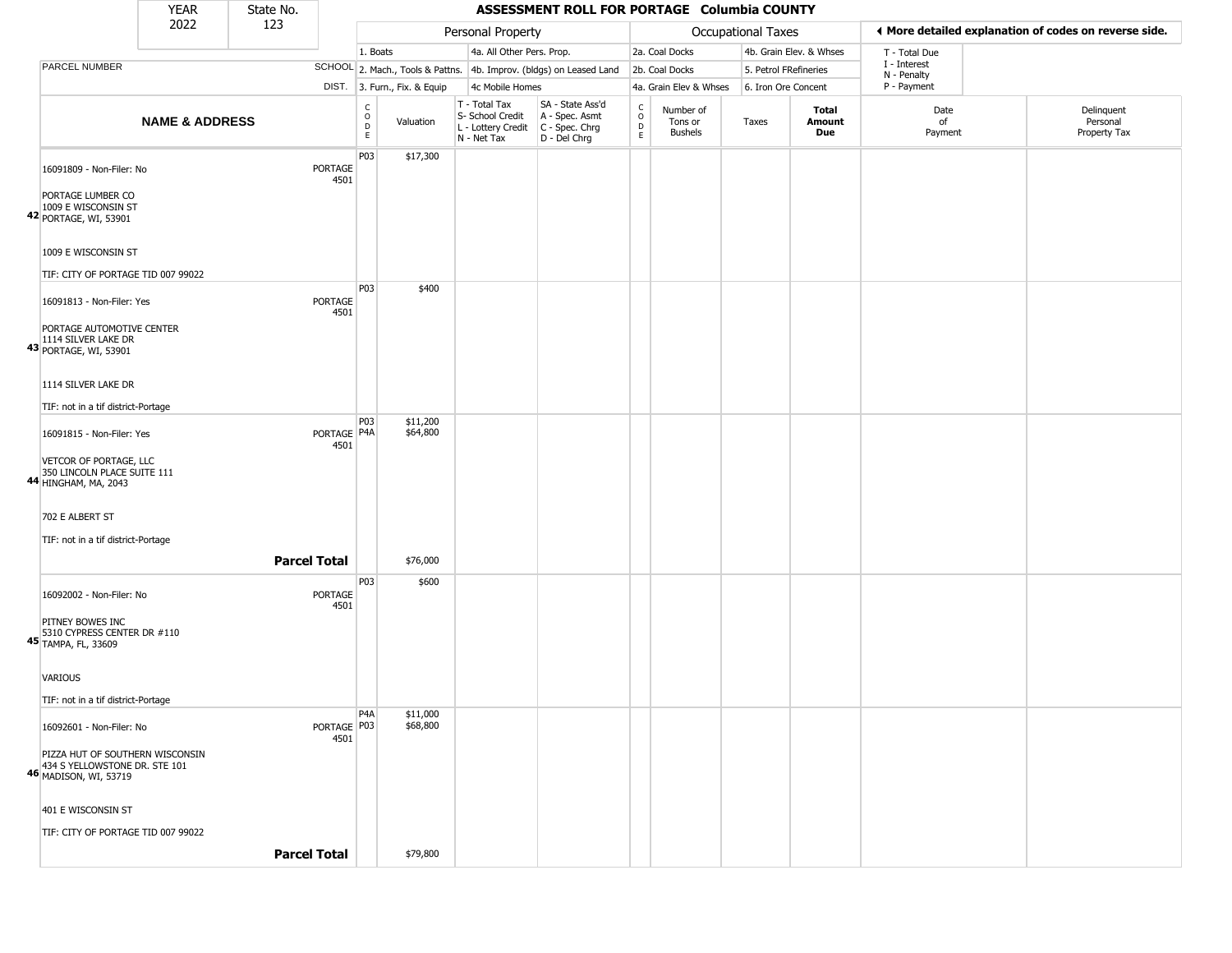|                                                                            | <b>YEAR</b>               | State No.           |                       |                                                       |                              |                                                  | ASSESSMENT ROLL FOR PORTAGE Columbia COUNTY                                             |                                                   |                                        |                    |                         |                             |                                                       |
|----------------------------------------------------------------------------|---------------------------|---------------------|-----------------------|-------------------------------------------------------|------------------------------|--------------------------------------------------|-----------------------------------------------------------------------------------------|---------------------------------------------------|----------------------------------------|--------------------|-------------------------|-----------------------------|-------------------------------------------------------|
|                                                                            | 2022                      | 123                 |                       |                                                       |                              | Personal Property                                |                                                                                         |                                                   |                                        | Occupational Taxes |                         |                             | ◀ More detailed explanation of codes on reverse side. |
|                                                                            |                           |                     |                       | 1. Boats                                              |                              |                                                  | 4a. All Other Pers. Prop.                                                               |                                                   | 2a. Coal Docks                         |                    | 4b. Grain Elev. & Whses | T - Total Due               |                                                       |
| PARCEL NUMBER                                                              |                           |                     |                       |                                                       |                              |                                                  | SCHOOL 2. Mach., Tools & Pattns. 4b. Improv. (bldgs) on Leased Land                     |                                                   | 2b. Coal Docks                         |                    | 5. Petrol FRefineries   | I - Interest<br>N - Penalty |                                                       |
|                                                                            |                           |                     |                       |                                                       | DIST. 3. Furn., Fix. & Equip | 4c Mobile Homes                                  |                                                                                         |                                                   | 4a. Grain Elev & Whses                 |                    | 6. Iron Ore Concent     | P - Payment                 |                                                       |
|                                                                            | <b>NAME &amp; ADDRESS</b> |                     |                       | $\mathsf{C}$<br>$\circ$<br>$\mathsf D$<br>$\mathsf E$ | Valuation                    | T - Total Tax<br>S- School Credit<br>N - Net Tax | SA - State Ass'd<br>A - Spec. Asmt<br>L - Lottery Credit C - Spec. Chrg<br>D - Del Chrg | $\begin{array}{c}\nC \\ O \\ D \\ E\n\end{array}$ | Number of<br>Tons or<br><b>Bushels</b> | Taxes              | Total<br>Amount<br>Due  | Date<br>of<br>Payment       | Delinquent<br>Personal<br>Property Tax                |
| 16151820 - Non-Filer: Yes<br>PORTAGE HOUSE OF CLOCKS<br>136 W COOK ST      |                           |                     | PORTAGE P4A<br>4501   | P03                                                   | \$1,100<br>\$1,400           |                                                  |                                                                                         |                                                   |                                        |                    |                         |                             |                                                       |
| 47 PORTAGE, WI, 53901                                                      |                           |                     |                       |                                                       |                              |                                                  |                                                                                         |                                                   |                                        |                    |                         |                             |                                                       |
| 136 W COOK ST                                                              |                           |                     |                       |                                                       |                              |                                                  |                                                                                         |                                                   |                                        |                    |                         |                             |                                                       |
| TIF: CITY OF PORTAGE TID 006 99019                                         |                           |                     |                       |                                                       |                              |                                                  |                                                                                         |                                                   |                                        |                    |                         |                             |                                                       |
|                                                                            |                           | <b>Parcel Total</b> |                       |                                                       | \$2,500                      |                                                  |                                                                                         |                                                   |                                        |                    |                         |                             |                                                       |
| 16151821 - Non-Filer: Yes                                                  |                           |                     | PORTAGE   P03<br>4501 | P4A                                                   | \$1,100<br>\$87,000          |                                                  |                                                                                         |                                                   |                                        |                    |                         |                             |                                                       |
| PORTAGE MART<br>601 E WISCONSIN ST<br>48 PORTAGE, WI, 53901                |                           |                     |                       |                                                       |                              |                                                  |                                                                                         |                                                   |                                        |                    |                         |                             |                                                       |
| 601 E WISCONSIN ST                                                         |                           |                     |                       |                                                       |                              |                                                  |                                                                                         |                                                   |                                        |                    |                         |                             |                                                       |
| TIF: CITY OF PORTAGE TID 007 99022                                         |                           |                     |                       |                                                       |                              |                                                  |                                                                                         |                                                   |                                        |                    |                         |                             |                                                       |
|                                                                            |                           | <b>Parcel Total</b> |                       |                                                       | \$88,100                     |                                                  |                                                                                         |                                                   |                                        |                    |                         |                             |                                                       |
| 16151822 - Non-Filer: Yes                                                  |                           |                     | PORTAGE<br>4501       | P03                                                   | \$122,200                    |                                                  |                                                                                         |                                                   |                                        |                    |                         |                             |                                                       |
| 4 R FUTURE, INC<br><b>PO BOX 426</b><br>49 PORTAGE, WI, 53901-0426         |                           |                     |                       |                                                       |                              |                                                  |                                                                                         |                                                   |                                        |                    |                         |                             |                                                       |
| 322 W WISCONSIN ST                                                         |                           |                     |                       |                                                       |                              |                                                  |                                                                                         |                                                   |                                        |                    |                         |                             |                                                       |
| TIF: CITY OF PORTAGE TID 006 99019                                         |                           |                     |                       | P4A                                                   | \$100                        |                                                  |                                                                                         |                                                   |                                        |                    |                         |                             |                                                       |
| 16180501 - Non-Filer: No                                                   |                           |                     | PORTAGE P03<br>4501   |                                                       | \$7,300                      |                                                  |                                                                                         |                                                   |                                        |                    |                         |                             |                                                       |
| PRECISION HAIR DESIGNERS<br>129 E COOK ST<br>50 PORTAGE, WI, 53901         |                           |                     |                       |                                                       |                              |                                                  |                                                                                         |                                                   |                                        |                    |                         |                             |                                                       |
| 129 E COOK ST                                                              |                           |                     |                       |                                                       |                              |                                                  |                                                                                         |                                                   |                                        |                    |                         |                             |                                                       |
| TIF: CITY OF PORTAGE TID 006 99019                                         |                           |                     |                       |                                                       |                              |                                                  |                                                                                         |                                                   |                                        |                    |                         |                             |                                                       |
|                                                                            |                           | <b>Parcel Total</b> |                       |                                                       | \$7,400                      |                                                  |                                                                                         |                                                   |                                        |                    |                         |                             |                                                       |
| 17210101 - Non-Filer: No                                                   |                           |                     | PORTAGE   P03<br>4501 | P4A                                                   | \$0<br>\$2,100               |                                                  |                                                                                         |                                                   |                                        |                    |                         |                             |                                                       |
| <b>QUALITEMPS INC</b><br><b>PO BOX 552</b><br><b>51 MADISON, WI, 53701</b> |                           |                     |                       |                                                       |                              |                                                  |                                                                                         |                                                   |                                        |                    |                         |                             |                                                       |
| 311 E WISCONSIN ST SUITE 106                                               |                           |                     |                       |                                                       |                              |                                                  |                                                                                         |                                                   |                                        |                    |                         |                             |                                                       |
| TIF: CITY OF PORTAGE TID 006 99019                                         |                           | <b>Parcel Total</b> |                       |                                                       | \$2,100                      |                                                  |                                                                                         |                                                   |                                        |                    |                         |                             |                                                       |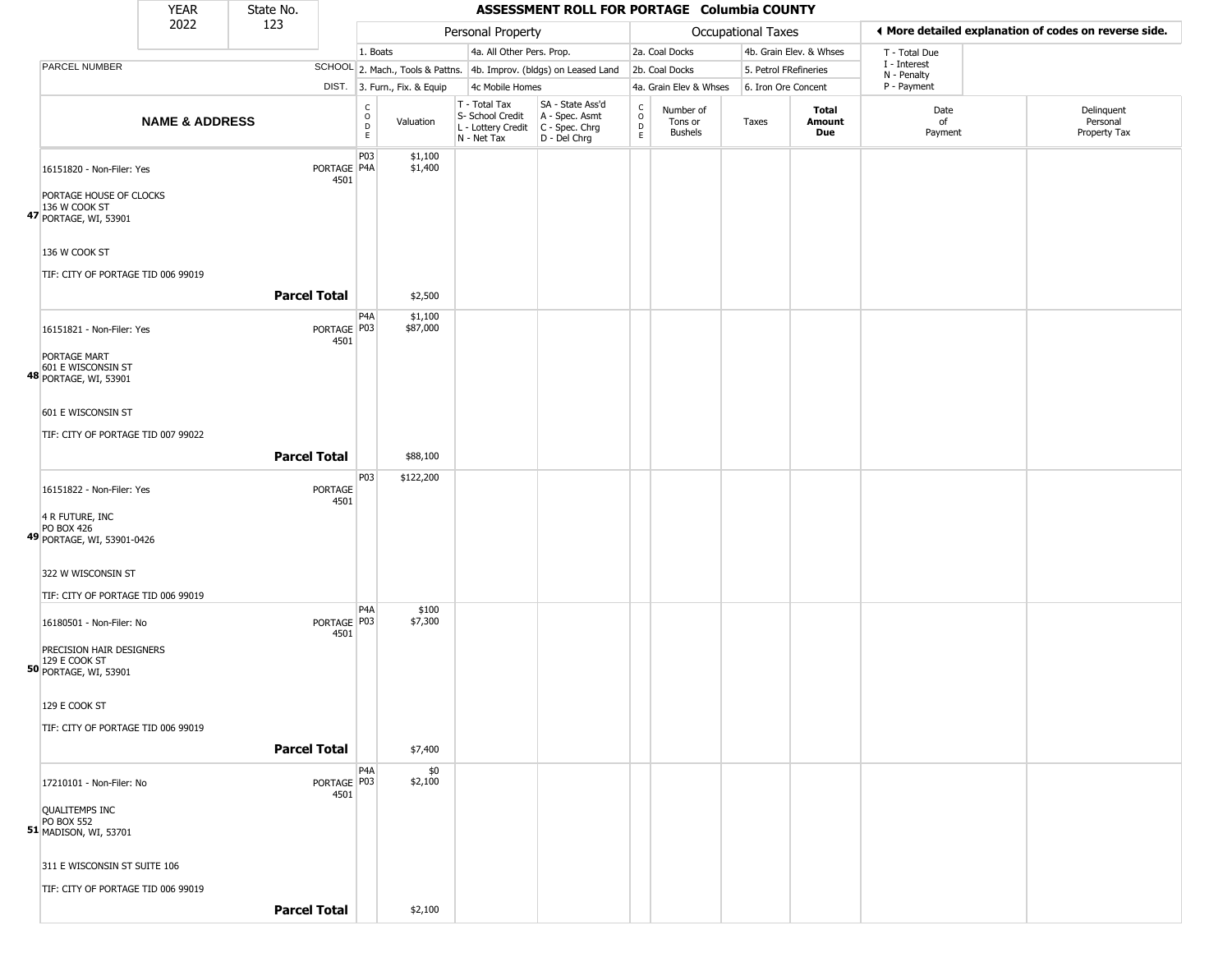|                                                                                                    | <b>YEAR</b>               | State No.             |                                                 |                              |                                                                                         | ASSESSMENT ROLL FOR PORTAGE Columbia COUNTY                         |                                                   |                                        |                       |                         |                             |                                                       |
|----------------------------------------------------------------------------------------------------|---------------------------|-----------------------|-------------------------------------------------|------------------------------|-----------------------------------------------------------------------------------------|---------------------------------------------------------------------|---------------------------------------------------|----------------------------------------|-----------------------|-------------------------|-----------------------------|-------------------------------------------------------|
|                                                                                                    | 2022                      | 123                   |                                                 |                              | Personal Property                                                                       |                                                                     |                                                   |                                        | Occupational Taxes    |                         |                             | ♦ More detailed explanation of codes on reverse side. |
|                                                                                                    |                           |                       | 1. Boats                                        |                              | 4a. All Other Pers. Prop.                                                               |                                                                     |                                                   | 2a. Coal Docks                         |                       | 4b. Grain Elev. & Whses | T - Total Due               |                                                       |
| PARCEL NUMBER                                                                                      |                           |                       |                                                 |                              |                                                                                         | SCHOOL 2. Mach., Tools & Pattns. 4b. Improv. (bldgs) on Leased Land |                                                   | 2b. Coal Docks                         | 5. Petrol FRefineries |                         | I - Interest<br>N - Penalty |                                                       |
|                                                                                                    |                           |                       |                                                 | DIST. 3. Furn., Fix. & Equip | 4c Mobile Homes                                                                         |                                                                     |                                                   | 4a. Grain Elev & Whses                 | 6. Iron Ore Concent   |                         | P - Payment                 |                                                       |
|                                                                                                    | <b>NAME &amp; ADDRESS</b> |                       | $\begin{array}{c} C \\ O \\ D \\ E \end{array}$ | Valuation                    | T - Total Tax<br>S- School Credit<br>L - Lottery Credit   C - Spec. Chrg<br>N - Net Tax | SA - State Ass'd<br>A - Spec. Asmt<br>D - Del Chrg                  | $\begin{array}{c}\nC \\ O \\ D\n\end{array}$<br>E | Number of<br>Tons or<br><b>Bushels</b> | Taxes                 | Total<br>Amount<br>Due  | Date<br>of<br>Payment       | Delinquent<br>Personal<br>Property Tax                |
| 18 - Non-Filer: No<br>PENDA CORPORATION<br>PO BOX 449<br>52 PORTAGE, WI, 53901-0449                |                           | PORTAGE e<br>4501     | Stat<br>Ass<br>ess<br>ed                        | \$0                          |                                                                                         |                                                                     |                                                   |                                        |                       |                         |                             |                                                       |
| 2344 W SISCONSIN ST<br>TIF: not in a tif district-Portage                                          |                           |                       |                                                 |                              |                                                                                         |                                                                     |                                                   |                                        |                       |                         |                             |                                                       |
| 18050401 - Non-Filer: Yes<br><b>BROTHERS-EJ, LLC</b>                                               |                           | PORTAGE   P03<br>4501 | P <sub>4</sub> A                                | \$2,800<br>\$7,000           |                                                                                         |                                                                     |                                                   |                                        |                       |                         |                             |                                                       |
| 220 W COOK ST<br>53 PORTAGE, WI, 53901<br>220 W COOK ST                                            |                           |                       |                                                 |                              |                                                                                         |                                                                     |                                                   |                                        |                       |                         |                             |                                                       |
| TIF: not in a tif district-Portage                                                                 |                           | <b>Parcel Total</b>   |                                                 | \$9,800                      |                                                                                         |                                                                     |                                                   |                                        |                       |                         |                             |                                                       |
|                                                                                                    |                           |                       | P <sub>4</sub> A                                | \$100                        |                                                                                         |                                                                     |                                                   |                                        |                       |                         |                             |                                                       |
| 18081501 - Non-Filer: Yes<br>RHODE LAW OFFICE<br><b>PO BOX 728</b><br><b>54</b> PORTAGE, WI, 53901 |                           | PORTAGE   P03<br>4501 |                                                 | \$6,400                      |                                                                                         |                                                                     |                                                   |                                        |                       |                         |                             |                                                       |
| 219 E CONANT ST                                                                                    |                           |                       |                                                 |                              |                                                                                         |                                                                     |                                                   |                                        |                       |                         |                             |                                                       |
| TIF: not in a tif district-Portage                                                                 |                           | <b>Parcel Total</b>   |                                                 | \$6,500                      |                                                                                         |                                                                     |                                                   |                                        |                       |                         |                             |                                                       |
| 18090401 - Non-Filer: No                                                                           |                           | PORTAGE P03<br>4501   | P <sub>4</sub> A                                | \$100<br>\$85,300            |                                                                                         |                                                                     |                                                   |                                        |                       |                         |                             |                                                       |
| <b>RIDGE MOTOR INN</b><br>2900 NEW PINERY ROAD<br><b>55</b> PORTAGE, WI, 53901                     |                           |                       |                                                 |                              |                                                                                         |                                                                     |                                                   |                                        |                       |                         |                             |                                                       |
| 2900 NEW PINERY ROAD<br>TIF: not in a tif district-Portage                                         |                           |                       |                                                 |                              |                                                                                         |                                                                     |                                                   |                                        |                       |                         |                             |                                                       |
|                                                                                                    |                           | <b>Parcel Total</b>   | P <sub>4</sub> A                                | \$85,400<br>\$1,200          |                                                                                         |                                                                     |                                                   |                                        |                       |                         |                             |                                                       |
| 18092001 - Non-Filer: No                                                                           |                           | PORTAGE   P03<br>4501 |                                                 | \$1,900                      |                                                                                         |                                                                     |                                                   |                                        |                       |                         |                             |                                                       |
| RITE WAY BUS SERVICE, INC<br>6970 S 6TH ST<br><b>56</b> OAK CREEK, WI, 53154                       |                           |                       |                                                 |                              |                                                                                         |                                                                     |                                                   |                                        |                       |                         |                             |                                                       |
| 2835 SMITH RD<br>TIF: not in a tif district-Portage                                                |                           |                       |                                                 |                              |                                                                                         |                                                                     |                                                   |                                        |                       |                         |                             |                                                       |
|                                                                                                    |                           | <b>Parcel Total</b>   |                                                 | \$3,100                      |                                                                                         |                                                                     |                                                   |                                        |                       |                         |                             |                                                       |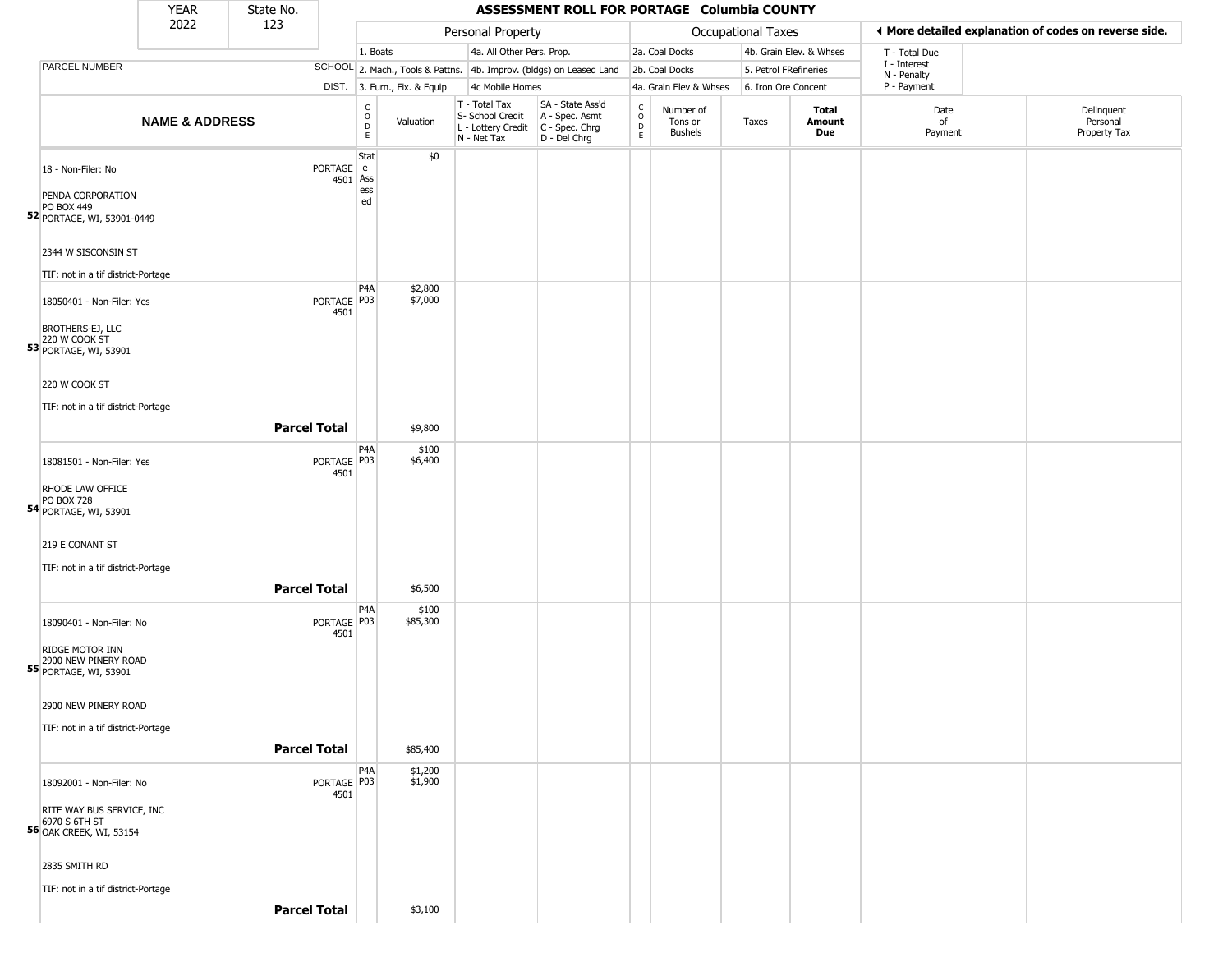|                                                                                                                                    | <b>YEAR</b>               | State No.           |                       |                                   |                              |                                                                                         | ASSESSMENT ROLL FOR PORTAGE Columbia COUNTY                         |                                                   |                                        |                       |                         |                             |                                                       |
|------------------------------------------------------------------------------------------------------------------------------------|---------------------------|---------------------|-----------------------|-----------------------------------|------------------------------|-----------------------------------------------------------------------------------------|---------------------------------------------------------------------|---------------------------------------------------|----------------------------------------|-----------------------|-------------------------|-----------------------------|-------------------------------------------------------|
|                                                                                                                                    | 2022                      | 123                 |                       |                                   |                              | Personal Property                                                                       |                                                                     |                                                   |                                        | Occupational Taxes    |                         |                             | ♦ More detailed explanation of codes on reverse side. |
|                                                                                                                                    |                           |                     |                       | 1. Boats                          |                              | 4a. All Other Pers. Prop.                                                               |                                                                     |                                                   | 2a. Coal Docks                         |                       | 4b. Grain Elev. & Whses | T - Total Due               |                                                       |
| PARCEL NUMBER                                                                                                                      |                           |                     |                       |                                   |                              |                                                                                         | SCHOOL 2. Mach., Tools & Pattns. 4b. Improv. (bldgs) on Leased Land |                                                   | 2b. Coal Docks                         | 5. Petrol FRefineries |                         | I - Interest<br>N - Penalty |                                                       |
|                                                                                                                                    |                           |                     |                       |                                   | DIST. 3. Furn., Fix. & Equip | 4c Mobile Homes                                                                         |                                                                     |                                                   | 4a. Grain Elev & Whses                 | 6. Iron Ore Concent   |                         | P - Payment                 |                                                       |
|                                                                                                                                    | <b>NAME &amp; ADDRESS</b> |                     |                       | $\frac{c}{0}$<br>D<br>$\mathsf E$ | Valuation                    | T - Total Tax<br>S- School Credit<br>L - Lottery Credit   C - Spec. Chrg<br>N - Net Tax | SA - State Ass'd<br>A - Spec. Asmt<br>D - Del Chrg                  | $\begin{array}{c}\nC \\ O \\ D \\ E\n\end{array}$ | Number of<br>Tons or<br><b>Bushels</b> | Taxes                 | Total<br>Amount<br>Due  | Date<br>of<br>Payment       | Delinquent<br>Personal<br>Property Tax                |
| 18151901 - Non-Filer: No<br>MIDWEST DENTAL CARE, SHEBOYGAN, INC<br>PO BOX 802206<br>57 DALLAS, TX, 75380                           |                           |                     | PORTAGE P03<br>4501   | P <sub>4</sub> A                  | \$27,300<br>\$140,600        |                                                                                         |                                                                     |                                                   |                                        |                       |                         |                             |                                                       |
| 2570 NEW PINERY RD<br>TIF: not in a tif district-Portage                                                                           |                           | <b>Parcel Total</b> |                       |                                   | \$167,900                    |                                                                                         |                                                                     |                                                   |                                        |                       |                         |                             |                                                       |
| 19011202 - Non-Filer: No<br>SALON 51<br>2626 NEW PINERY RD<br><b>58 PORTAGE, WI, 53901</b>                                         |                           |                     | PORTAGE   P03<br>4501 | P4A                               | \$5,600<br>\$6,000           |                                                                                         |                                                                     |                                                   |                                        |                       |                         |                             |                                                       |
| 2626 NEW PINERY RD<br>TIF: not in a tif district-Portage                                                                           |                           | <b>Parcel Total</b> |                       |                                   | \$11,600                     |                                                                                         |                                                                     |                                                   |                                        |                       |                         |                             |                                                       |
|                                                                                                                                    |                           |                     |                       | P03                               | \$1,600                      |                                                                                         |                                                                     |                                                   |                                        |                       |                         |                             |                                                       |
| 19011801 - Non-Filer: No<br>NEW PINERY ENTERPRISES, LLC<br>W7308 HIGHWAY G<br>59 PARDEEVILLE, WI, 53954<br>1402 W WISCONSIN STREET |                           |                     | PORTAGE<br>4501       |                                   |                              |                                                                                         |                                                                     |                                                   |                                        |                       |                         |                             |                                                       |
| TIF: not in a tif district-Portage                                                                                                 |                           |                     |                       |                                   |                              |                                                                                         |                                                                     |                                                   |                                        |                       |                         |                             |                                                       |
| 19030801 - Non-Filer: Yes<br><b>SCHULTZ SMALL ENGINE</b><br>1110 THOMPSON ST<br>60 PORTAGE, WI, 53901                              |                           |                     | PORTAGE   P03<br>4501 | P4A                               | \$2,800<br>\$4,700           |                                                                                         |                                                                     |                                                   |                                        |                       |                         |                             |                                                       |
| 1110 THOMPSON ST                                                                                                                   |                           |                     |                       |                                   |                              |                                                                                         |                                                                     |                                                   |                                        |                       |                         |                             |                                                       |
| TIF: CITY OF PORTAGE TID 007 99022                                                                                                 |                           |                     |                       |                                   |                              |                                                                                         |                                                                     |                                                   |                                        |                       |                         |                             |                                                       |
|                                                                                                                                    |                           |                     |                       |                                   |                              |                                                                                         |                                                                     |                                                   |                                        |                       |                         |                             |                                                       |
|                                                                                                                                    |                           | <b>Parcel Total</b> |                       |                                   | \$7,500                      |                                                                                         |                                                                     |                                                   |                                        |                       |                         |                             |                                                       |
| 19030817 - Non-Filer: No<br><b>FOX RUN APARTMENTS</b><br>3190 GATEWAY RD STE 201<br>61 BROOKFIELD, WI, 53045                       |                           |                     | PORTAGE<br>4501       | P03                               | \$14,500                     |                                                                                         |                                                                     |                                                   |                                        |                       |                         |                             |                                                       |
| 2905 RED FOX RUN                                                                                                                   |                           |                     |                       |                                   |                              |                                                                                         |                                                                     |                                                   |                                        |                       |                         |                             |                                                       |
| TIF: not in a tif district-Portage                                                                                                 |                           |                     |                       |                                   |                              |                                                                                         |                                                                     |                                                   |                                        |                       |                         |                             |                                                       |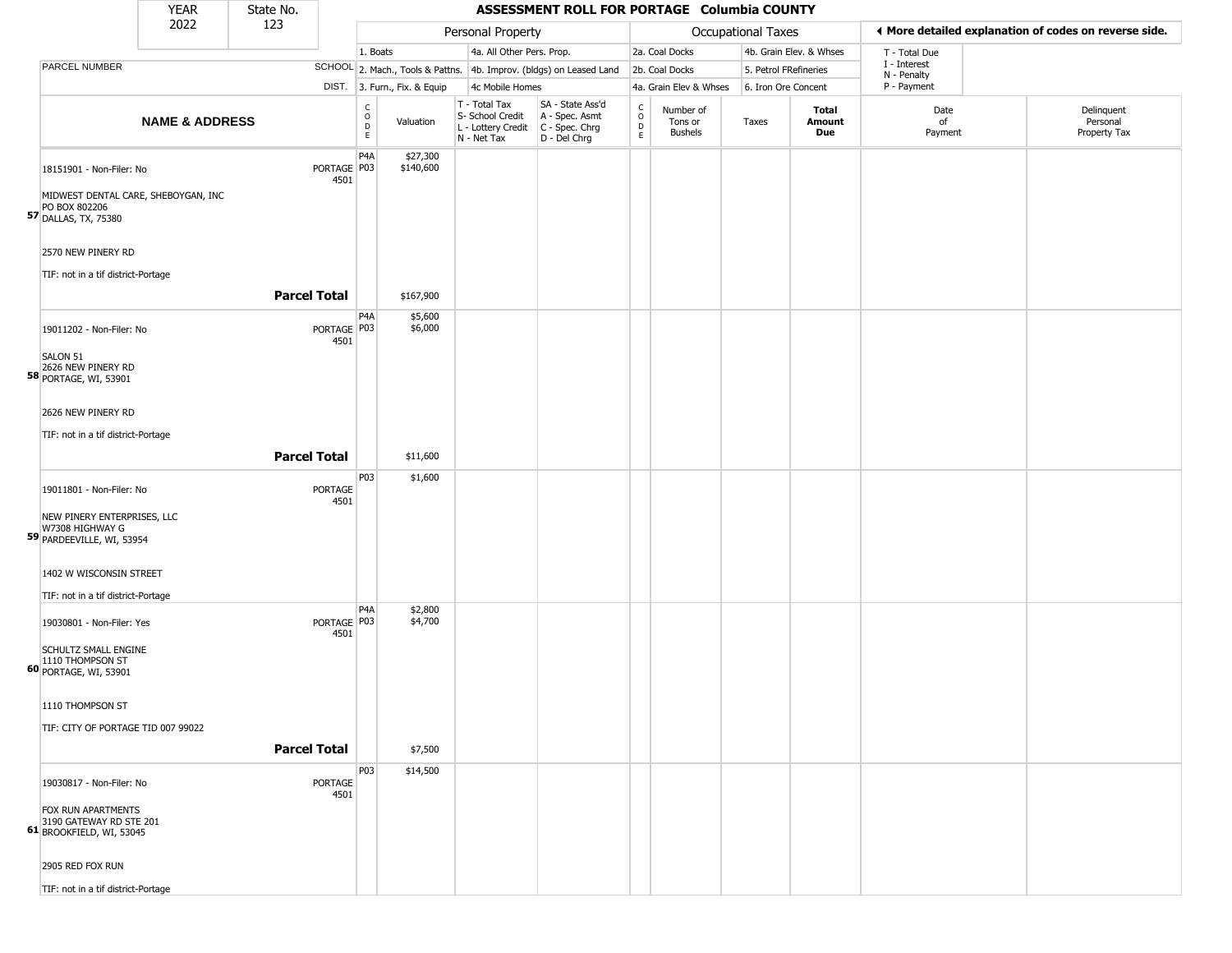|                                                                                   | <b>YEAR</b>               | State No.           |                                             |                              |                                                                                         | ASSESSMENT ROLL FOR PORTAGE Columbia COUNTY                         |                                                          |                                        |                       |                         |                             |                                                       |
|-----------------------------------------------------------------------------------|---------------------------|---------------------|---------------------------------------------|------------------------------|-----------------------------------------------------------------------------------------|---------------------------------------------------------------------|----------------------------------------------------------|----------------------------------------|-----------------------|-------------------------|-----------------------------|-------------------------------------------------------|
|                                                                                   | 2022                      | 123                 |                                             |                              | Personal Property                                                                       |                                                                     |                                                          |                                        | Occupational Taxes    |                         |                             | ♦ More detailed explanation of codes on reverse side. |
|                                                                                   |                           |                     |                                             | 1. Boats                     | 4a. All Other Pers. Prop.                                                               |                                                                     |                                                          | 2a. Coal Docks                         |                       | 4b. Grain Elev. & Whses | T - Total Due               |                                                       |
| PARCEL NUMBER                                                                     |                           |                     |                                             |                              |                                                                                         | SCHOOL 2. Mach., Tools & Pattns. 4b. Improv. (bldgs) on Leased Land |                                                          | 2b. Coal Docks                         | 5. Petrol FRefineries |                         | I - Interest<br>N - Penalty |                                                       |
|                                                                                   |                           |                     |                                             | DIST. 3. Furn., Fix. & Equip | 4c Mobile Homes                                                                         |                                                                     |                                                          | 4a. Grain Elev & Whses                 | 6. Iron Ore Concent   |                         | P - Payment                 |                                                       |
|                                                                                   | <b>NAME &amp; ADDRESS</b> |                     | $\frac{C}{O}$<br>$\mathsf D$<br>$\mathsf E$ | Valuation                    | T - Total Tax<br>S- School Credit<br>L - Lottery Credit   C - Spec. Chrg<br>N - Net Tax | SA - State Ass'd<br>A - Spec. Asmt<br>D - Del Chrg                  | $\begin{matrix} 0 \\ 0 \\ D \end{matrix}$<br>$\mathsf E$ | Number of<br>Tons or<br><b>Bushels</b> | Taxes                 | Total<br>Amount<br>Due  | Date<br>of<br>Payment       | Delinquent<br>Personal<br>Property Tax                |
| 19052101 - Non-Filer: No<br>SEUBERT FAMILY DENTISTRY, LLC<br>260 W COOK ST        |                           |                     | P4A<br>PORTAGE P03<br>4501                  | \$5,800<br>\$64,000          |                                                                                         |                                                                     |                                                          |                                        |                       |                         |                             |                                                       |
| <b>62</b> PORTAGE, WI, 53901<br>260 W COOK ST                                     |                           |                     |                                             |                              |                                                                                         |                                                                     |                                                          |                                        |                       |                         |                             |                                                       |
| TIF: not in a tif district-Portage                                                |                           | <b>Parcel Total</b> |                                             | \$69,800                     |                                                                                         |                                                                     |                                                          |                                        |                       |                         |                             |                                                       |
| 19080101 - Non-Filer: Yes<br>SHADEL AUTO AND TRUCK                                |                           |                     | P03<br>PORTAGE   P4A<br>4501                | \$300<br>\$500               |                                                                                         |                                                                     |                                                          |                                        |                       |                         |                             |                                                       |
| 107 E DODGE<br>63 PORTAGE, WI, 53901                                              |                           |                     |                                             |                              |                                                                                         |                                                                     |                                                          |                                        |                       |                         |                             |                                                       |
| 107 E DODGE                                                                       |                           |                     |                                             |                              |                                                                                         |                                                                     |                                                          |                                        |                       |                         |                             |                                                       |
| TIF: CITY OF PORTAGE TID 006 99019                                                |                           |                     |                                             |                              |                                                                                         |                                                                     |                                                          |                                        |                       |                         |                             |                                                       |
|                                                                                   |                           | <b>Parcel Total</b> |                                             | \$800                        |                                                                                         |                                                                     |                                                          |                                        |                       |                         |                             |                                                       |
| 19080103 - Non-Filer: Yes                                                         |                           | PORTAGE             | P03<br>4501                                 | \$2,700                      |                                                                                         |                                                                     |                                                          |                                        |                       |                         |                             |                                                       |
| JOANNE KJOME SHADY LAWN MOTEL<br>619 W DECKER ST<br>64 VIROQUA, WI, 54665         |                           |                     |                                             |                              |                                                                                         |                                                                     |                                                          |                                        |                       |                         |                             |                                                       |
| 703 E WISCONSIN ST<br>TIF: CITY OF PORTAGE TID 007 99022                          |                           |                     |                                             |                              |                                                                                         |                                                                     |                                                          |                                        |                       |                         |                             |                                                       |
| 19091202 - Non-Filer: Yes                                                         |                           | PORTAGE             | P03<br>4501                                 | \$163,600                    |                                                                                         |                                                                     |                                                          |                                        |                       |                         |                             |                                                       |
| SILVER LAKE APARTMENTS, LLC<br>102 N. FRANKLIN ST<br><b>65</b> MADISON, WI, 53703 |                           |                     |                                             |                              |                                                                                         |                                                                     |                                                          |                                        |                       |                         |                             |                                                       |
| 917 SILVER LAKE DR                                                                |                           |                     |                                             |                              |                                                                                         |                                                                     |                                                          |                                        |                       |                         |                             |                                                       |
| TIF: not in a tif district-Portage                                                |                           |                     | P4A                                         | \$2,000                      |                                                                                         |                                                                     |                                                          |                                        |                       |                         |                             |                                                       |
| 19130901 - Non-Filer: No<br>SMILEY LAW OFFICE                                     |                           |                     | PORTAGE P03<br>4501                         | \$26,800                     |                                                                                         |                                                                     |                                                          |                                        |                       |                         |                             |                                                       |
| PO BOX 361<br>66 PORTAGE, WI, 53901                                               |                           |                     |                                             |                              |                                                                                         |                                                                     |                                                          |                                        |                       |                         |                             |                                                       |
| 235 W COOK ST<br>TIF: not in a tif district-Portage                               |                           |                     |                                             |                              |                                                                                         |                                                                     |                                                          |                                        |                       |                         |                             |                                                       |
|                                                                                   |                           | <b>Parcel Total</b> |                                             | \$28,800                     |                                                                                         |                                                                     |                                                          |                                        |                       |                         |                             |                                                       |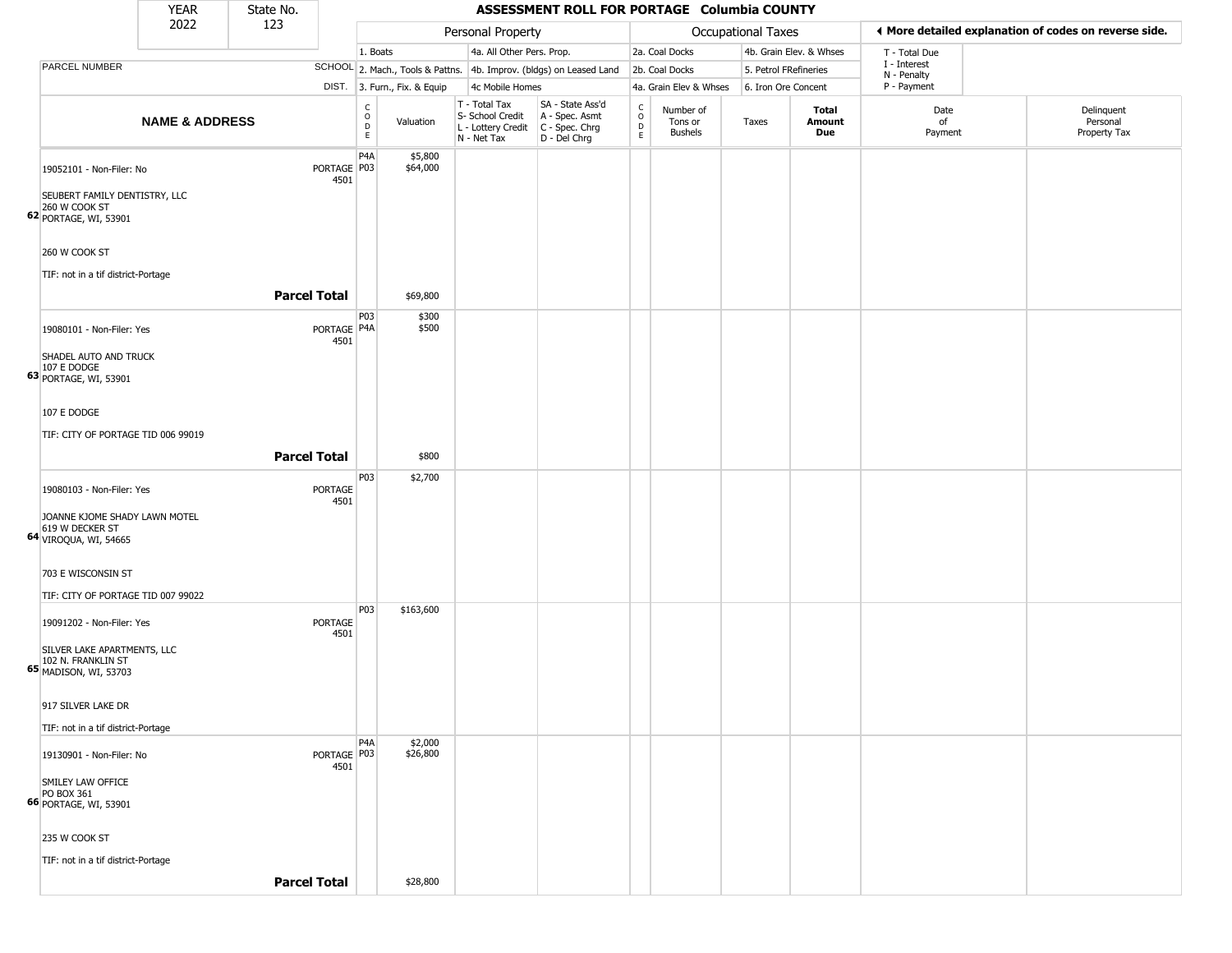|                                                                                       | <b>YEAR</b>                                    | State No.           |                       |                                                 |                              |                                                                                         | ASSESSMENT ROLL FOR PORTAGE Columbia COUNTY                         |                                              |                                        |                    |                         |                             |                                                       |
|---------------------------------------------------------------------------------------|------------------------------------------------|---------------------|-----------------------|-------------------------------------------------|------------------------------|-----------------------------------------------------------------------------------------|---------------------------------------------------------------------|----------------------------------------------|----------------------------------------|--------------------|-------------------------|-----------------------------|-------------------------------------------------------|
|                                                                                       | 2022                                           | 123                 |                       |                                                 |                              | Personal Property                                                                       |                                                                     |                                              |                                        | Occupational Taxes |                         |                             | ← More detailed explanation of codes on reverse side. |
|                                                                                       |                                                |                     |                       | 1. Boats                                        |                              | 4a. All Other Pers. Prop.                                                               |                                                                     |                                              | 2a. Coal Docks                         |                    | 4b. Grain Elev. & Whses | T - Total Due               |                                                       |
| PARCEL NUMBER                                                                         |                                                |                     |                       |                                                 |                              |                                                                                         | SCHOOL 2. Mach., Tools & Pattns. 4b. Improv. (bldgs) on Leased Land |                                              | 2b. Coal Docks                         |                    | 5. Petrol FRefineries   | I - Interest<br>N - Penalty |                                                       |
|                                                                                       |                                                |                     |                       |                                                 | DIST. 3. Furn., Fix. & Equip | 4c Mobile Homes                                                                         |                                                                     |                                              | 4a. Grain Elev & Whses                 |                    | 6. Iron Ore Concent     | P - Payment                 |                                                       |
|                                                                                       | <b>NAME &amp; ADDRESS</b>                      |                     |                       | $\begin{array}{c} C \\ O \\ D \\ E \end{array}$ | Valuation                    | T - Total Tax<br>S- School Credit<br>L - Lottery Credit   C - Spec. Chrg<br>N - Net Tax | SA - State Ass'd<br>A - Spec. Asmt<br>$D - Del Chrg$                | $\begin{array}{c}\nC \\ O \\ D\n\end{array}$ | Number of<br>Tons or<br><b>Bushels</b> | Taxes              | Total<br>Amount<br>Due  | Date<br>of<br>Payment       | Delinquent<br>Personal<br>Property Tax                |
| 19151201 - Non-Filer: Yes<br>PO BOX 386                                               | SOUTH CENTRAL WISCONSIN ROOFING                |                     | PORTAGE   P03<br>4501 | P <sub>4</sub> A                                | \$1,300<br>\$6,200           |                                                                                         |                                                                     |                                              |                                        |                    |                         |                             |                                                       |
| <b>67</b> PORTAGE, WI, 53901<br>311 E ALBERT ST<br>TIF: not in a tif district-Portage |                                                |                     |                       |                                                 |                              |                                                                                         |                                                                     |                                              |                                        |                    |                         |                             |                                                       |
|                                                                                       |                                                | <b>Parcel Total</b> |                       |                                                 | \$7,500                      |                                                                                         |                                                                     |                                              |                                        |                    |                         |                             |                                                       |
| 19160100 - Non-Filer: No<br>UW MEDICAL FOUNDATION                                     |                                                |                     | PORTAGE<br>4501       | P03                                             | \$65,700                     |                                                                                         |                                                                     |                                              |                                        |                    |                         |                             |                                                       |
| PO BOX 620993<br>68 MIDDLETON, WI, 53562                                              |                                                |                     |                       |                                                 |                              |                                                                                         |                                                                     |                                              |                                        |                    |                         |                             |                                                       |
| 2977 CTY HWY CX                                                                       |                                                |                     |                       |                                                 |                              |                                                                                         |                                                                     |                                              |                                        |                    |                         |                             |                                                       |
| TIF: not in a tif district-Portage                                                    |                                                |                     |                       |                                                 |                              |                                                                                         |                                                                     |                                              |                                        |                    |                         |                             |                                                       |
| 19160400 - Non-Filer: No                                                              |                                                |                     | PORTAGE P03<br>4501   | P <sub>4</sub> A                                | \$500<br>\$153,900           |                                                                                         |                                                                     |                                              |                                        |                    |                         |                             |                                                       |
| WALGREEN CO. (001)<br>300 WILMOT RD MS#3301<br>69 DEERFIELD, IL, 60015                |                                                |                     |                       |                                                 |                              |                                                                                         |                                                                     |                                              |                                        |                    |                         |                             |                                                       |
| 2700 NEW PINERY ROAD                                                                  |                                                |                     |                       |                                                 |                              |                                                                                         |                                                                     |                                              |                                        |                    |                         |                             |                                                       |
| TIF: not in a tif district-Portage                                                    |                                                |                     |                       |                                                 |                              |                                                                                         |                                                                     |                                              |                                        |                    |                         |                             |                                                       |
|                                                                                       |                                                | <b>Parcel Total</b> |                       |                                                 | \$154,400                    |                                                                                         |                                                                     |                                              |                                        |                    |                         |                             |                                                       |
| 19160521 - Non-Filer: No                                                              |                                                |                     | PORTAGE<br>4501       | P03                                             | \$4,000                      |                                                                                         |                                                                     |                                              |                                        |                    |                         |                             |                                                       |
| <b>FARMER BROS CO</b><br>1912 FARMER BROTHERS DR<br><b>70 NORTHLAKE, TX, 76262</b>    |                                                |                     |                       |                                                 |                              |                                                                                         |                                                                     |                                              |                                        |                    |                         |                             |                                                       |
| <b>VARIOUS</b>                                                                        |                                                |                     |                       |                                                 |                              |                                                                                         |                                                                     |                                              |                                        |                    |                         |                             |                                                       |
| TIF: not in a tif district-Portage                                                    |                                                |                     |                       |                                                 |                              |                                                                                         |                                                                     |                                              |                                        |                    |                         |                             |                                                       |
| 19200104 - Non-Filer: No                                                              |                                                |                     | PORTAGE<br>4501       | P03                                             | \$900                        |                                                                                         |                                                                     |                                              |                                        |                    |                         |                             |                                                       |
| PO BOX 2155<br>71 BLOOMINGTON, IL, 61702                                              | STATE FARM MUTUAL AUTOMOBILE INSURANCE COMPANY |                     |                       |                                                 |                              |                                                                                         |                                                                     |                                              |                                        |                    |                         |                             |                                                       |
| 415 W WISCONSIN ST                                                                    |                                                |                     |                       |                                                 |                              |                                                                                         |                                                                     |                                              |                                        |                    |                         |                             |                                                       |
| TIF: not in a tif district-Portage                                                    |                                                |                     |                       |                                                 |                              |                                                                                         |                                                                     |                                              |                                        |                    |                         |                             |                                                       |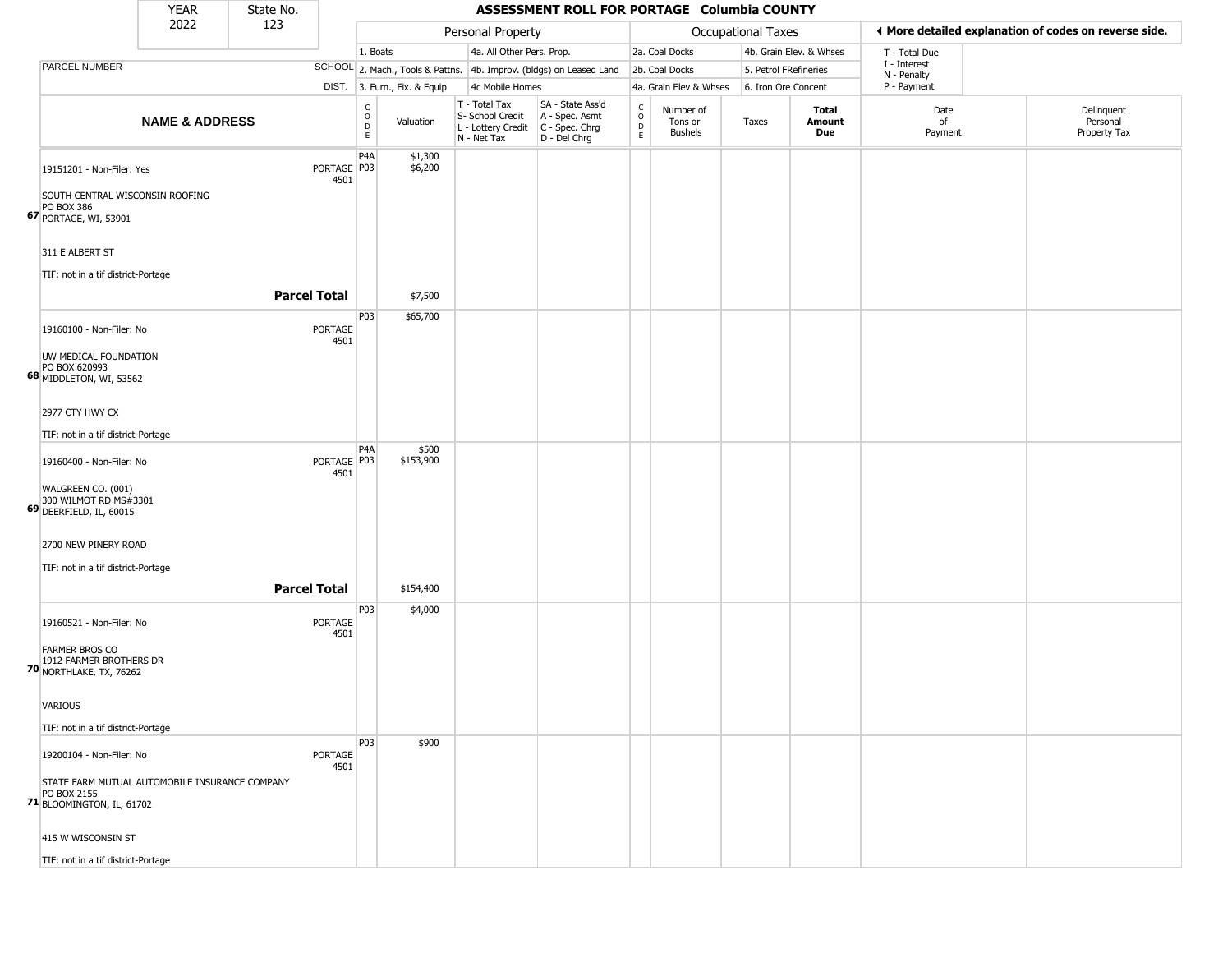|                                                                              | <b>YEAR</b>               | State No.           |                        |                        |                              |                                                                        | ASSESSMENT ROLL FOR PORTAGE Columbia COUNTY                          |                                         |                                        |                       |                         |                             |                                                       |
|------------------------------------------------------------------------------|---------------------------|---------------------|------------------------|------------------------|------------------------------|------------------------------------------------------------------------|----------------------------------------------------------------------|-----------------------------------------|----------------------------------------|-----------------------|-------------------------|-----------------------------|-------------------------------------------------------|
|                                                                              | 2022                      | 123                 |                        |                        |                              | Personal Property                                                      |                                                                      |                                         |                                        | Occupational Taxes    |                         |                             | ♦ More detailed explanation of codes on reverse side. |
|                                                                              |                           |                     |                        | 1. Boats               |                              | 4a. All Other Pers. Prop.                                              |                                                                      |                                         | 2a. Coal Docks                         |                       | 4b. Grain Elev. & Whses | T - Total Due               |                                                       |
| PARCEL NUMBER                                                                |                           |                     |                        |                        |                              |                                                                        | SCHOOL 2. Mach., Tools & Pattns. 4b. Improv. (bldgs) on Leased Land  |                                         | 2b. Coal Docks                         | 5. Petrol FRefineries |                         | I - Interest<br>N - Penalty |                                                       |
|                                                                              |                           |                     |                        |                        | DIST. 3. Furn., Fix. & Equip | 4c Mobile Homes                                                        |                                                                      |                                         | 4a. Grain Elev & Whses                 | 6. Iron Ore Concent   |                         | P - Payment                 |                                                       |
|                                                                              | <b>NAME &amp; ADDRESS</b> |                     |                        | C<br>$\circ$<br>D<br>E | Valuation                    | T - Total Tax<br>S- School Credit<br>L - Lottery Credit<br>N - Net Tax | SA - State Ass'd<br>A - Spec. Asmt<br>C - Spec. Chrg<br>D - Del Chrg | $\delta$<br>$\mathsf{D}$<br>$\mathsf E$ | Number of<br>Tons or<br><b>Bushels</b> | Taxes                 | Total<br>Amount<br>Due  | Date<br>of<br>Payment       | Delinquent<br>Personal<br>Property Tax                |
| 19210202 - Non-Filer: No                                                     |                           |                     | PORTAGE   P03<br>4501  | P4A                    | \$5,000<br>\$16,400          |                                                                        |                                                                      |                                         |                                        |                       |                         |                             |                                                       |
| <b>SUBWAY</b><br>7935 ALMOR DR<br>72 VERONA, WI, 53593                       |                           |                     |                        |                        |                              |                                                                        |                                                                      |                                         |                                        |                       |                         |                             |                                                       |
| 2931 NEW PINERY RD                                                           |                           |                     |                        |                        |                              |                                                                        |                                                                      |                                         |                                        |                       |                         |                             |                                                       |
| TIF: not in a tif district-Portage                                           |                           |                     |                        |                        |                              |                                                                        |                                                                      |                                         |                                        |                       |                         |                             |                                                       |
|                                                                              |                           | <b>Parcel Total</b> |                        |                        | \$21,400                     |                                                                        |                                                                      |                                         |                                        |                       |                         |                             |                                                       |
| 19211401 - Non-Filer: No<br><b>SUNSET MOTEL</b><br>2617 NEW PINERY RD        |                           |                     | PORTAGE P03<br>4501    | P4A                    | \$200<br>\$3,700             |                                                                        |                                                                      |                                         |                                        |                       |                         |                             |                                                       |
| 73 PORTAGE, WI, 53901<br>2617 NEW PINERY RD                                  |                           |                     |                        |                        |                              |                                                                        |                                                                      |                                         |                                        |                       |                         |                             |                                                       |
| TIF: not in a tif district-Portage                                           |                           |                     |                        |                        |                              |                                                                        |                                                                      |                                         |                                        |                       |                         |                             |                                                       |
|                                                                              |                           | <b>Parcel Total</b> |                        |                        | \$3,900                      |                                                                        |                                                                      |                                         |                                        |                       |                         |                             |                                                       |
| 19211601 - Non-Filer: No                                                     |                           |                     | <b>PORTAGE</b><br>4501 | P03                    | \$122,100                    |                                                                        |                                                                      |                                         |                                        |                       |                         |                             |                                                       |
| LAKSH VEER, INC<br>1188 GRACING OAK LANE<br><b>74</b> SUN PRAIRIE, WI, 53590 |                           |                     |                        |                        |                              |                                                                        |                                                                      |                                         |                                        |                       |                         |                             |                                                       |
| 3000 NEW PINERY RD                                                           |                           |                     |                        |                        |                              |                                                                        |                                                                      |                                         |                                        |                       |                         |                             |                                                       |
| TIF: not in a tif district-Portage                                           |                           |                     |                        | Stat                   | \$0                          |                                                                        |                                                                      |                                         |                                        |                       |                         |                             |                                                       |
| 2 - Non-Filer: No                                                            |                           |                     | PORTAGE e<br>4501 Ass  |                        |                              |                                                                        |                                                                      |                                         |                                        |                       |                         |                             |                                                       |
| ASSOCIATED MILK PROD INC<br><b>PO BOX 240</b><br>75 PORTAGE, WI, 53901-0240  |                           |                     |                        | ess<br>ed              |                              |                                                                        |                                                                      |                                         |                                        |                       |                         |                             |                                                       |
| 301 BROOKS                                                                   |                           |                     |                        |                        |                              |                                                                        |                                                                      |                                         |                                        |                       |                         |                             |                                                       |
| TIF: not in a tif district-Portage                                           |                           |                     |                        |                        |                              |                                                                        |                                                                      |                                         |                                        |                       |                         |                             |                                                       |
| 20 - Non-Filer: No                                                           |                           |                     | PORTAGE e<br>4501 Ass  | Stat                   | \$0                          |                                                                        |                                                                      |                                         |                                        |                       |                         |                             |                                                       |
| PORTAGE CASTING & MOLD INC<br>2901 PORTAGE RD<br>76 PORTAGE, WI, 53901-9229  |                           |                     |                        | ess<br>ed              |                              |                                                                        |                                                                      |                                         |                                        |                       |                         |                             |                                                       |
| 2901 PORTAGE RD                                                              |                           |                     |                        |                        |                              |                                                                        |                                                                      |                                         |                                        |                       |                         |                             |                                                       |
| TIF: not in a tif district-Portage                                           |                           |                     |                        |                        |                              |                                                                        |                                                                      |                                         |                                        |                       |                         |                             |                                                       |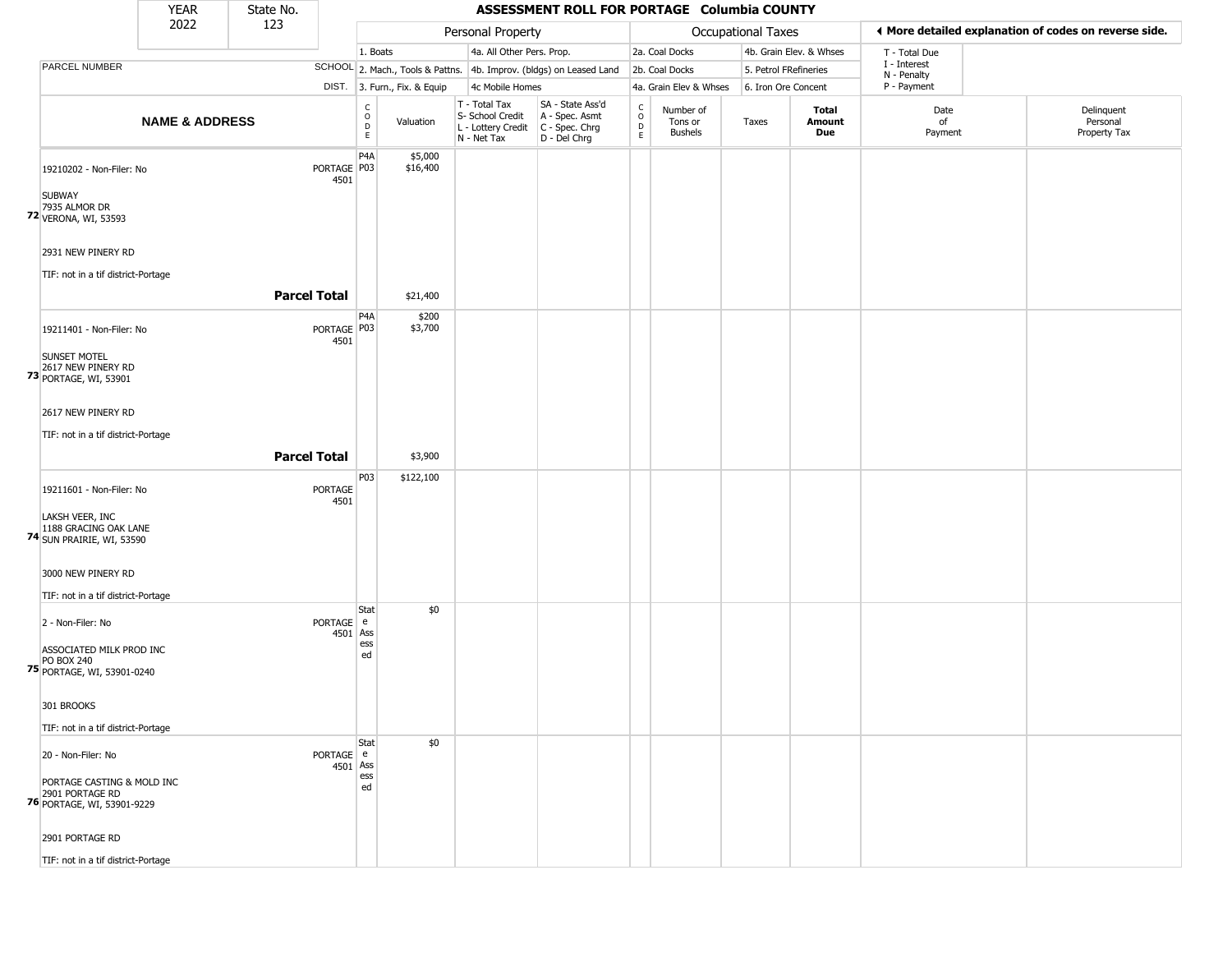|                                                                                                               | <b>YEAR</b>               | State No. |                       |                                                 |                              |                                                  | ASSESSMENT ROLL FOR PORTAGE Columbia COUNTY                                               |                                              |                                        |                    |                         |                             |                                                       |
|---------------------------------------------------------------------------------------------------------------|---------------------------|-----------|-----------------------|-------------------------------------------------|------------------------------|--------------------------------------------------|-------------------------------------------------------------------------------------------|----------------------------------------------|----------------------------------------|--------------------|-------------------------|-----------------------------|-------------------------------------------------------|
|                                                                                                               | 2022                      | 123       |                       |                                                 |                              | Personal Property                                |                                                                                           |                                              |                                        | Occupational Taxes |                         |                             | ♦ More detailed explanation of codes on reverse side. |
|                                                                                                               |                           |           |                       | 1. Boats                                        |                              | 4a. All Other Pers. Prop.                        |                                                                                           |                                              | 2a. Coal Docks                         |                    | 4b. Grain Elev. & Whses | T - Total Due               |                                                       |
| PARCEL NUMBER                                                                                                 |                           |           |                       |                                                 |                              |                                                  | SCHOOL 2. Mach., Tools & Pattns. 4b. Improv. (bldgs) on Leased Land                       |                                              | 2b. Coal Docks                         |                    | 5. Petrol FRefineries   | I - Interest<br>N - Penalty |                                                       |
|                                                                                                               |                           |           |                       |                                                 | DIST. 3. Furn., Fix. & Equip | 4c Mobile Homes                                  |                                                                                           |                                              | 4a. Grain Elev & Whses                 |                    | 6. Iron Ore Concent     | P - Payment                 |                                                       |
|                                                                                                               | <b>NAME &amp; ADDRESS</b> |           |                       | $\begin{array}{c} C \\ O \\ D \\ E \end{array}$ | Valuation                    | T - Total Tax<br>S- School Credit<br>N - Net Tax | SA - State Ass'd<br>A - Spec. Asmt<br>L - Lottery Credit   C - Spec. Chrg<br>D - Del Chrg | $\begin{array}{c}\nC \\ O \\ D\n\end{array}$ | Number of<br>Tons or<br><b>Bushels</b> | Taxes              | Total<br>Amount<br>Due  | Date<br>of<br>Payment       | Delinquent<br>Personal<br>Property Tax                |
| 20010301 - Non-Filer: No                                                                                      |                           |           | PORTAGE P03<br>4501   | P <sub>4</sub> A                                | \$800<br>\$53,200            |                                                  |                                                                                           |                                              |                                        |                    |                         |                             |                                                       |
| BELL GREAT LAKES, LLC C/O FLYNN RESTAURANT GROUP<br>6200 OAK TREE BLVD, STE 250<br>77 INDEPENDENCE, OH, 44131 |                           |           |                       |                                                 |                              |                                                  |                                                                                           |                                              |                                        |                    |                         |                             |                                                       |
| 2940 NEW PINERY RD                                                                                            |                           |           |                       |                                                 |                              |                                                  |                                                                                           |                                              |                                        |                    |                         |                             |                                                       |
| TIF: not in a tif district-Portage                                                                            |                           |           | <b>Parcel Total</b>   |                                                 | \$54,000                     |                                                  |                                                                                           |                                              |                                        |                    |                         |                             |                                                       |
| 20011302 - Non-Filer: Yes                                                                                     |                           |           | PORTAGE<br>4501       | P03                                             | \$19,300                     |                                                  |                                                                                           |                                              |                                        |                    |                         |                             |                                                       |
| THE TAMARAK<br>412 E WISCONSIN ST<br>78 PORTAGE, WI, 53901                                                    |                           |           |                       |                                                 |                              |                                                  |                                                                                           |                                              |                                        |                    |                         |                             |                                                       |
| 412 E WISCONSIN ST                                                                                            |                           |           |                       |                                                 |                              |                                                  |                                                                                           |                                              |                                        |                    |                         |                             |                                                       |
| TIF: not in a tif district-Portage                                                                            |                           |           |                       | Stat                                            | \$0                          |                                                  |                                                                                           |                                              |                                        |                    |                         |                             |                                                       |
| 2004-2 - Non-Filer: No                                                                                        |                           |           | PORTAGE e<br>4501 Ass |                                                 |                              |                                                  |                                                                                           |                                              |                                        |                    |                         |                             |                                                       |
| SAINT GOBAIN PERFORMANCE PLASTICS CORP<br>2316 W WISCONSIN ST<br>79 PORTAGE, WI, 53901-1008                   |                           |           |                       | ess<br>ed                                       |                              |                                                  |                                                                                           |                                              |                                        |                    |                         |                             |                                                       |
| 2316 W WISCONSN                                                                                               |                           |           |                       |                                                 |                              |                                                  |                                                                                           |                                              |                                        |                    |                         |                             |                                                       |
| TIF: not in a tif district-Portage                                                                            |                           |           |                       |                                                 |                              |                                                  |                                                                                           |                                              |                                        |                    |                         |                             |                                                       |
| 2004-3 - Non-Filer: No                                                                                        |                           |           | PORTAGE e<br>4501     | Stat<br>Ass<br>ess                              | \$0                          |                                                  |                                                                                           |                                              |                                        |                    |                         |                             |                                                       |
| TWO RIVERS SIGNS & DESIGNS OF PORTAGE INC<br>1316 WAUONA TRAIL<br>80 PORTAGE, WI, 53901                       |                           |           |                       | ed                                              |                              |                                                  |                                                                                           |                                              |                                        |                    |                         |                             |                                                       |
| 1316 WAUONA TRL                                                                                               |                           |           |                       |                                                 |                              |                                                  |                                                                                           |                                              |                                        |                    |                         |                             |                                                       |
| TIF: not in a tif district-Portage                                                                            |                           |           |                       |                                                 |                              |                                                  |                                                                                           |                                              |                                        |                    |                         |                             |                                                       |
| 20081501 - Non-Filer: Yes                                                                                     |                           |           | PORTAGE P03<br>4501   | P <sub>4</sub> A                                | \$100<br>\$2,400             |                                                  |                                                                                           |                                              |                                        |                    |                         |                             |                                                       |
| THOMPSON ACCOUNTING, LLC<br>111 E COOK ST<br>81 PORTAGE, WI, 53901                                            |                           |           |                       |                                                 |                              |                                                  |                                                                                           |                                              |                                        |                    |                         |                             |                                                       |
| 111 E COOK ST                                                                                                 |                           |           |                       |                                                 |                              |                                                  |                                                                                           |                                              |                                        |                    |                         |                             |                                                       |
| TIF: CITY OF PORTAGE TID 006 99019                                                                            |                           |           |                       |                                                 |                              |                                                  |                                                                                           |                                              |                                        |                    |                         |                             |                                                       |
|                                                                                                               |                           |           | <b>Parcel Total</b>   |                                                 | \$2,500                      |                                                  |                                                                                           |                                              |                                        |                    |                         |                             |                                                       |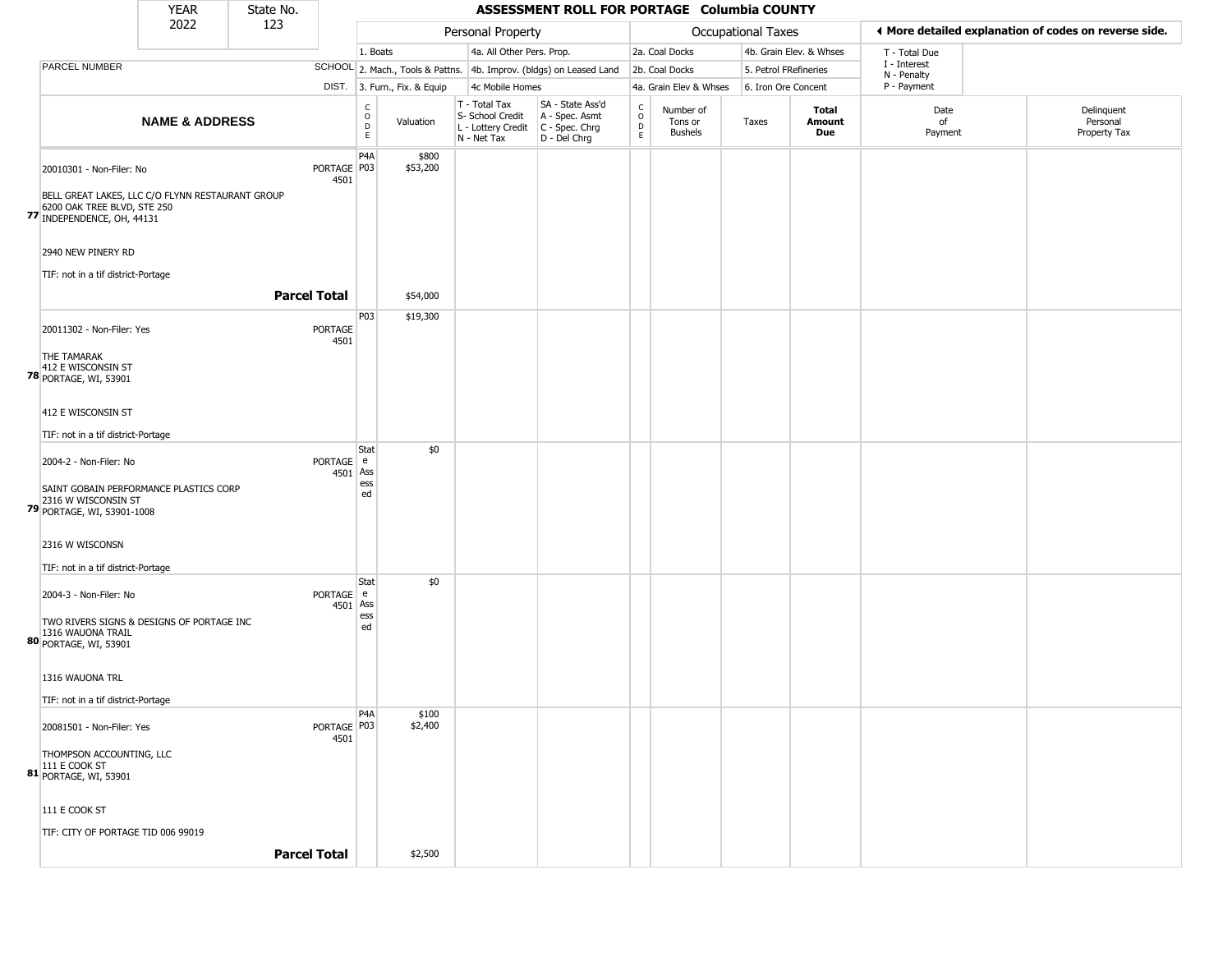|                                                                              | <b>YEAR</b>               | State No.           |                       |                                                 |                              |                                                                                         | ASSESSMENT ROLL FOR PORTAGE Columbia COUNTY                         |                                                          |                                        |                    |                         |                             |                                                       |
|------------------------------------------------------------------------------|---------------------------|---------------------|-----------------------|-------------------------------------------------|------------------------------|-----------------------------------------------------------------------------------------|---------------------------------------------------------------------|----------------------------------------------------------|----------------------------------------|--------------------|-------------------------|-----------------------------|-------------------------------------------------------|
|                                                                              | 2022                      | 123                 |                       |                                                 |                              | Personal Property                                                                       |                                                                     |                                                          |                                        | Occupational Taxes |                         |                             | ♦ More detailed explanation of codes on reverse side. |
|                                                                              |                           |                     |                       | 1. Boats                                        |                              | 4a. All Other Pers. Prop.                                                               |                                                                     |                                                          | 2a. Coal Docks                         |                    | 4b. Grain Elev. & Whses | T - Total Due               |                                                       |
| PARCEL NUMBER                                                                |                           |                     |                       |                                                 |                              |                                                                                         | SCHOOL 2. Mach., Tools & Pattns. 4b. Improv. (bldgs) on Leased Land |                                                          | 2b. Coal Docks                         |                    | 5. Petrol FRefineries   | I - Interest<br>N - Penalty |                                                       |
|                                                                              |                           |                     |                       |                                                 | DIST. 3. Furn., Fix. & Equip | 4c Mobile Homes                                                                         |                                                                     |                                                          | 4a. Grain Elev & Whses                 |                    | 6. Iron Ore Concent     | P - Payment                 |                                                       |
|                                                                              | <b>NAME &amp; ADDRESS</b> |                     |                       | $\begin{array}{c} C \\ O \\ D \\ E \end{array}$ | Valuation                    | T - Total Tax<br>S- School Credit<br>L - Lottery Credit   C - Spec. Chrg<br>N - Net Tax | SA - State Ass'd<br>A - Spec. Asmt<br>D - Del Chrg                  | $\begin{matrix} 0 \\ 0 \\ 0 \end{matrix}$<br>$\mathsf E$ | Number of<br>Tons or<br><b>Bushels</b> | Taxes              | Total<br>Amount<br>Due  | Date<br>of<br>Payment       | Delinquent<br>Personal<br>Property Tax                |
| 20091301 - Non-Filer: Yes<br><b>SCHMIDT INSURANCE</b>                        |                           |                     | PORTAGE<br>4501       | P03                                             | \$1,900                      |                                                                                         |                                                                     |                                                          |                                        |                    |                         |                             |                                                       |
| 121 W COOK ST<br>82 PORTAGE, WI, 53901                                       |                           |                     |                       |                                                 |                              |                                                                                         |                                                                     |                                                          |                                        |                    |                         |                             |                                                       |
| 121 W COOK ST<br>TIF: CITY OF PORTAGE TID 006 99019                          |                           |                     |                       |                                                 |                              |                                                                                         |                                                                     |                                                          |                                        |                    |                         |                             |                                                       |
| 2011400 - Non-Filer: No                                                      |                           |                     | PORTAGE   P03<br>4501 | P <sub>4</sub> A                                | \$8,500<br>\$89,500          |                                                                                         |                                                                     |                                                          |                                        |                    |                         |                             |                                                       |
| BANK OF WISCONSIN DELLS<br>PO BOX 490<br>83 WISCONSIN DELLS, WI, 53965       |                           |                     |                       |                                                 |                              |                                                                                         |                                                                     |                                                          |                                        |                    |                         |                             |                                                       |
| 2930 NEW PINERY RD                                                           |                           |                     |                       |                                                 |                              |                                                                                         |                                                                     |                                                          |                                        |                    |                         |                             |                                                       |
| TIF: not in a tif district-Portage                                           |                           | <b>Parcel Total</b> |                       |                                                 | \$98,000                     |                                                                                         |                                                                     |                                                          |                                        |                    |                         |                             |                                                       |
| 2011807 - Non-Filer: No                                                      |                           |                     | PORTAGE P03<br>4501   | P4A                                             | \$13,700<br>\$17,000         |                                                                                         |                                                                     |                                                          |                                        |                    |                         |                             |                                                       |
| BMO HARRIS BANK NA<br>111 W MONROE ST, STE 5C<br>84 CHICAGO, IL, 60603       |                           |                     |                       |                                                 |                              |                                                                                         |                                                                     |                                                          |                                        |                    |                         |                             |                                                       |
| 2851 NEW PINERY RD                                                           |                           |                     |                       |                                                 |                              |                                                                                         |                                                                     |                                                          |                                        |                    |                         |                             |                                                       |
| TIF: not in a tif district-Portage                                           |                           | <b>Parcel Total</b> |                       |                                                 | \$30,700                     |                                                                                         |                                                                     |                                                          |                                        |                    |                         |                             |                                                       |
| 20150001 - Non-Filer: Yes                                                    |                           |                     | PORTAGE<br>4501       | P03                                             | \$2,600                      |                                                                                         |                                                                     |                                                          |                                        |                    |                         |                             |                                                       |
| <b>KRATZ FUNERAL HOME</b><br>302 E CONANT ST<br><b>85</b> PORTAGE, WI, 53901 |                           |                     |                       |                                                 |                              |                                                                                         |                                                                     |                                                          |                                        |                    |                         |                             |                                                       |
| 302 E CONANT ST                                                              |                           |                     |                       |                                                 |                              |                                                                                         |                                                                     |                                                          |                                        |                    |                         |                             |                                                       |
| TIF: not in a tif district-Portage<br>20150007 - Non-Filer: No               |                           |                     | PORTAGE mpt           | Exe                                             | \$0                          |                                                                                         |                                                                     |                                                          |                                        |                    |                         |                             |                                                       |
| FORWARD SERVICE CORP<br>2875 VILLAGE RD<br>86 PORTAGE, WI, 53901             |                           |                     | 4501                  |                                                 |                              |                                                                                         |                                                                     |                                                          |                                        |                    |                         |                             |                                                       |
| 2875 VILLAGE RD                                                              |                           |                     |                       |                                                 |                              |                                                                                         |                                                                     |                                                          |                                        |                    |                         |                             |                                                       |
| TIF: not in a tif district-Portage                                           |                           |                     |                       |                                                 |                              |                                                                                         |                                                                     |                                                          |                                        |                    |                         |                             |                                                       |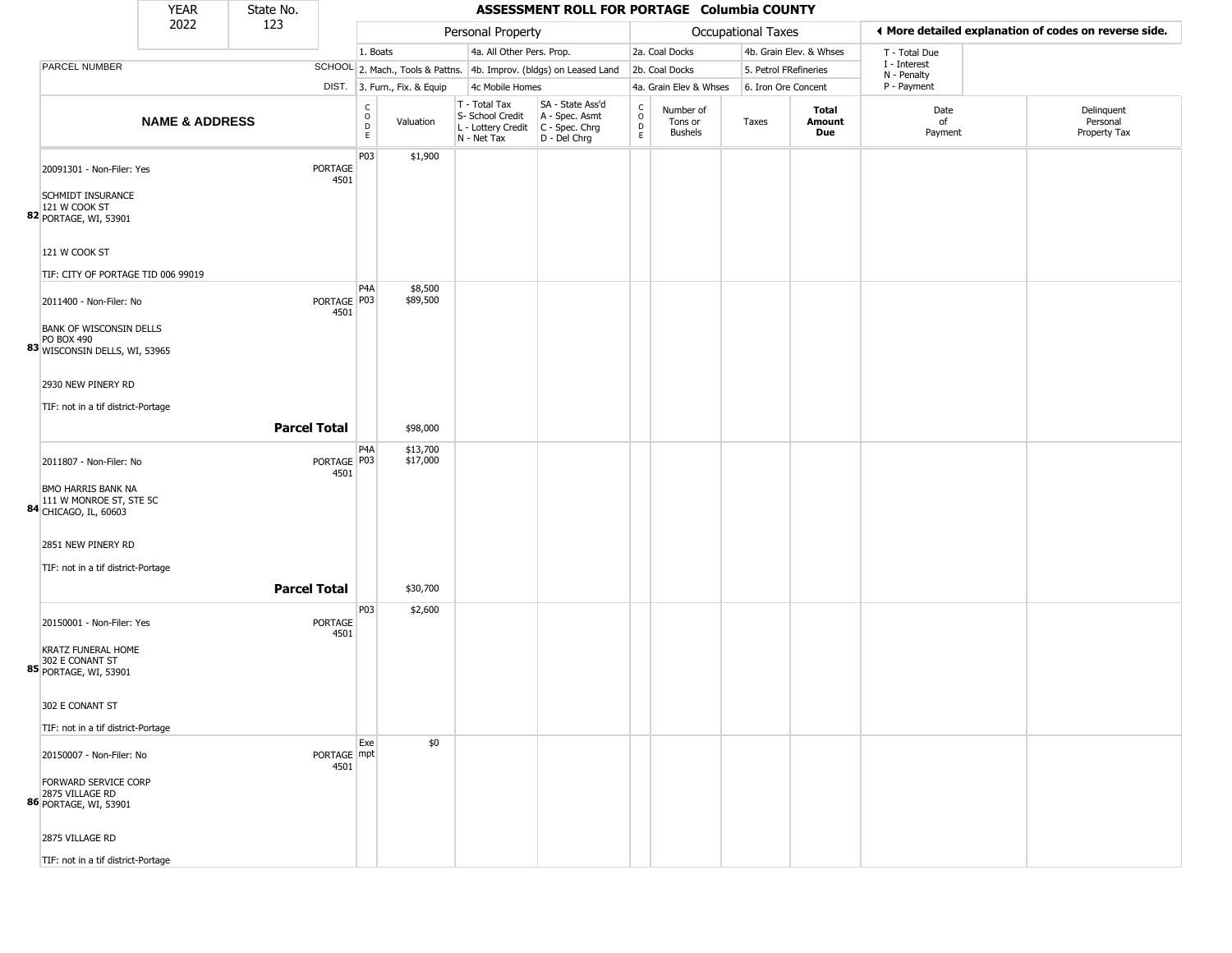|                                                                     | <b>YEAR</b>                                                      | State No.           |                                                          |                              |                                                                                         | ASSESSMENT ROLL FOR PORTAGE Columbia COUNTY                         |                                                          |                                        |                       |                         |                             |                                                       |
|---------------------------------------------------------------------|------------------------------------------------------------------|---------------------|----------------------------------------------------------|------------------------------|-----------------------------------------------------------------------------------------|---------------------------------------------------------------------|----------------------------------------------------------|----------------------------------------|-----------------------|-------------------------|-----------------------------|-------------------------------------------------------|
|                                                                     | 2022                                                             | 123                 |                                                          |                              | Personal Property                                                                       |                                                                     |                                                          |                                        | Occupational Taxes    |                         |                             | ◀ More detailed explanation of codes on reverse side. |
|                                                                     |                                                                  |                     |                                                          | 1. Boats                     | 4a. All Other Pers. Prop.                                                               |                                                                     |                                                          | 2a. Coal Docks                         |                       | 4b. Grain Elev. & Whses | T - Total Due               |                                                       |
| PARCEL NUMBER                                                       |                                                                  |                     |                                                          |                              |                                                                                         | SCHOOL 2. Mach., Tools & Pattns. 4b. Improv. (bldgs) on Leased Land |                                                          | 2b. Coal Docks                         | 5. Petrol FRefineries |                         | I - Interest<br>N - Penalty |                                                       |
|                                                                     |                                                                  |                     |                                                          | DIST. 3. Furn., Fix. & Equip | 4c Mobile Homes                                                                         |                                                                     |                                                          | 4a. Grain Elev & Whses                 | 6. Iron Ore Concent   |                         | P - Payment                 |                                                       |
|                                                                     | <b>NAME &amp; ADDRESS</b>                                        |                     | $\begin{smallmatrix} C \\ O \\ D \end{smallmatrix}$<br>E | Valuation                    | T - Total Tax<br>S- School Credit<br>L - Lottery Credit   C - Spec. Chrg<br>N - Net Tax | SA - State Ass'd<br>A - Spec. Asmt<br>$D - Del Chrg$                | $\begin{matrix} 0 \\ 0 \\ D \end{matrix}$<br>$\mathsf E$ | Number of<br>Tons or<br><b>Bushels</b> | Taxes                 | Total<br>Amount<br>Due  | Date<br>of<br>Payment       | Delinquent<br>Personal<br>Property Tax                |
|                                                                     | 20150008 - Non-Filer: Yes<br>COMFORTCARE TRANSPORTATION          |                     | P03<br>PORTAGE<br>4501                                   | \$1,100                      |                                                                                         |                                                                     |                                                          |                                        |                       |                         |                             |                                                       |
|                                                                     | 311 E WISCONSIN ST STE 102<br>87 PORTAGE, WI, 53901              |                     |                                                          |                              |                                                                                         |                                                                     |                                                          |                                        |                       |                         |                             |                                                       |
|                                                                     | 311 E WISCONSIN ST STE 102<br>TIF: CITY OF PORTAGE TID 006 99019 |                     |                                                          |                              |                                                                                         |                                                                     |                                                          |                                        |                       |                         |                             |                                                       |
|                                                                     | 20150009 - Non-Filer: No                                         |                     | P <sub>4</sub> A<br>PORTAGE   P03<br>4501                | \$300<br>\$7,700             |                                                                                         |                                                                     |                                                          |                                        |                       |                         |                             |                                                       |
| <b>WISC SUSHI BAR LLC</b><br>123 E COOK ST<br>88 PORTAGE, WI, 53901 |                                                                  |                     |                                                          |                              |                                                                                         |                                                                     |                                                          |                                        |                       |                         |                             |                                                       |
| 123 E COOK ST                                                       | TIF: CITY OF PORTAGE TID 006 99019                               |                     |                                                          |                              |                                                                                         |                                                                     |                                                          |                                        |                       |                         |                             |                                                       |
|                                                                     |                                                                  | <b>Parcel Total</b> |                                                          | \$8,000                      |                                                                                         |                                                                     |                                                          |                                        |                       |                         |                             |                                                       |
|                                                                     | 20150010 - Non-Filer: No                                         |                     | P <sub>4</sub> A<br>PORTAGE P03<br>4501                  | \$200<br>\$9,200             |                                                                                         |                                                                     |                                                          |                                        |                       |                         |                             |                                                       |
| <b>DUNKIN DONUTS</b><br>PO BOX 120                                  | 89 WISCONSIN DELLS, WI, 53965                                    |                     |                                                          |                              |                                                                                         |                                                                     |                                                          |                                        |                       |                         |                             |                                                       |
|                                                                     | 2950 NEW PINERY RD STE 1<br>TIF: not in a tif district-Portage   |                     |                                                          |                              |                                                                                         |                                                                     |                                                          |                                        |                       |                         |                             |                                                       |
|                                                                     |                                                                  | <b>Parcel Total</b> |                                                          | \$9,400                      |                                                                                         |                                                                     |                                                          |                                        |                       |                         |                             |                                                       |
|                                                                     | 20150012 - Non-Filer: No                                         |                     | P <sub>4</sub> A<br>PORTAGE P03<br>4501                  | \$400<br>\$4,700             |                                                                                         |                                                                     |                                                          |                                        |                       |                         |                             |                                                       |
| 90 MADISON, WI, 53711                                               | <b>RESTAINO &amp; ASSOCIATES</b><br>26 SCHROEDER CT, SUITE 200   |                     |                                                          |                              |                                                                                         |                                                                     |                                                          |                                        |                       |                         |                             |                                                       |
|                                                                     | 2425 NEW PINERY RD STE 101                                       |                     |                                                          |                              |                                                                                         |                                                                     |                                                          |                                        |                       |                         |                             |                                                       |
|                                                                     | TIF: not in a tif district-Portage                               | <b>Parcel Total</b> |                                                          | \$5,100                      |                                                                                         |                                                                     |                                                          |                                        |                       |                         |                             |                                                       |
|                                                                     | 20150013 - Non-Filer: No                                         |                     | P <sub>4</sub> A<br>PORTAGE P03<br>4501                  | \$1,600<br>\$11,600          |                                                                                         |                                                                     |                                                          |                                        |                       |                         |                             |                                                       |
| PAL AND SIMRAN, LLC<br>403 DEWITT ST<br>91 PORTAGE, WI, 53901       |                                                                  |                     |                                                          |                              |                                                                                         |                                                                     |                                                          |                                        |                       |                         |                             |                                                       |
| 403 DEWITT ST                                                       |                                                                  |                     |                                                          |                              |                                                                                         |                                                                     |                                                          |                                        |                       |                         |                             |                                                       |
|                                                                     | TIF: not in a tif district-Portage                               | <b>Parcel Total</b> |                                                          | \$13,200                     |                                                                                         |                                                                     |                                                          |                                        |                       |                         |                             |                                                       |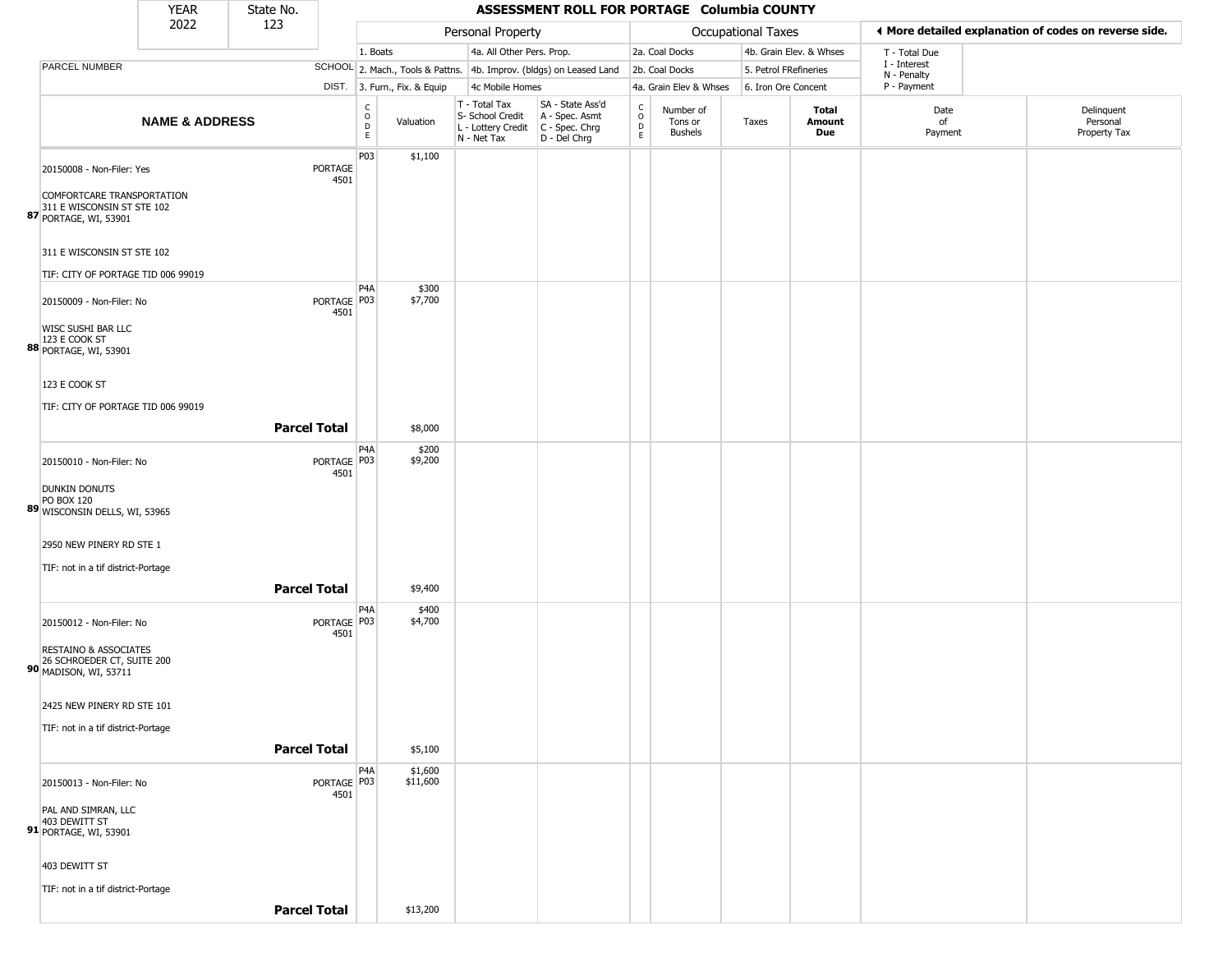|                                               |                                                           | <b>YEAR</b>               | State No.           |                       |                                   |                              |                                                                        | ASSESSMENT ROLL FOR PORTAGE Columbia COUNTY                          |                                    |                                        |                       |                               |                             |                                                       |
|-----------------------------------------------|-----------------------------------------------------------|---------------------------|---------------------|-----------------------|-----------------------------------|------------------------------|------------------------------------------------------------------------|----------------------------------------------------------------------|------------------------------------|----------------------------------------|-----------------------|-------------------------------|-----------------------------|-------------------------------------------------------|
|                                               |                                                           | 2022                      | 123                 |                       |                                   |                              | Personal Property                                                      |                                                                      |                                    |                                        | Occupational Taxes    |                               |                             | ◀ More detailed explanation of codes on reverse side. |
|                                               |                                                           |                           |                     |                       | 1. Boats                          |                              |                                                                        | 4a. All Other Pers. Prop.                                            |                                    | 2a. Coal Docks                         |                       | 4b. Grain Elev. & Whses       | T - Total Due               |                                                       |
|                                               | PARCEL NUMBER                                             |                           |                     |                       |                                   |                              |                                                                        | SCHOOL 2. Mach., Tools & Pattns. 4b. Improv. (bldgs) on Leased Land  |                                    | 2b. Coal Docks                         | 5. Petrol FRefineries |                               | I - Interest<br>N - Penalty |                                                       |
|                                               |                                                           |                           |                     |                       |                                   | DIST. 3. Furn., Fix. & Equip | 4c Mobile Homes                                                        |                                                                      |                                    | 4a. Grain Elev & Whses                 | 6. Iron Ore Concent   |                               | P - Payment                 |                                                       |
|                                               |                                                           | <b>NAME &amp; ADDRESS</b> |                     |                       | $\frac{c}{0}$<br>$\mathsf D$<br>E | Valuation                    | T - Total Tax<br>S- School Credit<br>L - Lottery Credit<br>N - Net Tax | SA - State Ass'd<br>A - Spec. Asmt<br>C - Spec. Chrg<br>D - Del Chrg | $\int_{0}^{c}$<br>D<br>$\mathsf E$ | Number of<br>Tons or<br><b>Bushels</b> | Taxes                 | <b>Total</b><br>Amount<br>Due | Date<br>of<br>Payment       | Delinquent<br>Personal<br>Property Tax                |
|                                               | 20150015 - Non-Filer: Yes                                 |                           |                     | PORTAGE P03<br>4501   | P <sub>4</sub> A                  | \$200<br>\$1,500             |                                                                        |                                                                      |                                    |                                        |                       |                               |                             |                                                       |
| 92 PORTAGE, WI, 53901                         | PLUMER KARATE AMERICA, LLC<br>2211 W WISCONSIN ST         |                           |                     |                       |                                   |                              |                                                                        |                                                                      |                                    |                                        |                       |                               |                             |                                                       |
|                                               | 2211 W WISCONSIN ST<br>TIF: not in a tif district-Portage |                           |                     |                       |                                   |                              |                                                                        |                                                                      |                                    |                                        |                       |                               |                             |                                                       |
|                                               |                                                           |                           | <b>Parcel Total</b> |                       |                                   | \$1,700                      |                                                                        |                                                                      |                                    |                                        |                       |                               |                             |                                                       |
|                                               | 20150022 - Non-Filer: Yes                                 |                           |                     | PORTAGE<br>4501       | P03                               | \$300                        |                                                                        |                                                                      |                                    |                                        |                       |                               |                             |                                                       |
| A TOUCH OF SOUL<br>93 PORTAGE, WI, 53901      | 611 GROVE ST. UNIT A                                      |                           |                     |                       |                                   |                              |                                                                        |                                                                      |                                    |                                        |                       |                               |                             |                                                       |
|                                               | 611 GROVE ST. UNIT A                                      |                           |                     |                       |                                   |                              |                                                                        |                                                                      |                                    |                                        |                       |                               |                             |                                                       |
|                                               | TIF: not in a tif district-Portage                        |                           |                     |                       | P03                               |                              |                                                                        |                                                                      |                                    |                                        |                       |                               |                             |                                                       |
|                                               | 20150024 - Non-Filer: No                                  |                           |                     | PORTAGE<br>4501       |                                   | \$1,700                      |                                                                        |                                                                      |                                    |                                        |                       |                               |                             |                                                       |
| 94 PORTAGE, WI, 53901                         | KATHY HOUZNER, CRPC<br>311 E WISCONSIN ST, SUITE 109      |                           |                     |                       |                                   |                              |                                                                        |                                                                      |                                    |                                        |                       |                               |                             |                                                       |
|                                               | 311 E WISCONSIN ST, STE 109                               |                           |                     |                       |                                   |                              |                                                                        |                                                                      |                                    |                                        |                       |                               |                             |                                                       |
|                                               | TIF: not in a tif district-Portage                        |                           |                     |                       |                                   |                              |                                                                        |                                                                      |                                    |                                        |                       |                               |                             |                                                       |
|                                               | 20150026 - Non-Filer: Yes                                 |                           |                     | PORTAGE P03<br>4501   | P <sub>4</sub> A                  | \$1,800<br>\$8,600           |                                                                        |                                                                      |                                    |                                        |                       |                               |                             |                                                       |
| A CUT ABOVE<br>95 PORTAGE, WI, 53901          | 311 E WISCONSIN ST, STE 204                               |                           |                     |                       |                                   |                              |                                                                        |                                                                      |                                    |                                        |                       |                               |                             |                                                       |
|                                               | 311 E WISCONSIN ST, STE 204                               |                           |                     |                       |                                   |                              |                                                                        |                                                                      |                                    |                                        |                       |                               |                             |                                                       |
|                                               | TIF: not in a tif district-Portage                        |                           |                     |                       |                                   |                              |                                                                        |                                                                      |                                    |                                        |                       |                               |                             |                                                       |
|                                               |                                                           |                           | <b>Parcel Total</b> |                       |                                   | \$10,400                     |                                                                        |                                                                      |                                    |                                        |                       |                               |                             |                                                       |
|                                               | 20150027 - Non-Filer: Yes                                 |                           |                     | PORTAGE   P03<br>4501 | P <sub>4</sub> A                  | \$700<br>\$11,100            |                                                                        |                                                                      |                                    |                                        |                       |                               |                             |                                                       |
| <b>CATTAIL LODGE</b><br>96 PORTAGE, WI, 53901 | 1721 NEW PINERY RD                                        |                           |                     |                       |                                   |                              |                                                                        |                                                                      |                                    |                                        |                       |                               |                             |                                                       |
|                                               | 1721 NEW PINERY RD                                        |                           |                     |                       |                                   |                              |                                                                        |                                                                      |                                    |                                        |                       |                               |                             |                                                       |
|                                               | TIF: not in a tif district-Portage                        |                           |                     |                       |                                   |                              |                                                                        |                                                                      |                                    |                                        |                       |                               |                             |                                                       |
|                                               |                                                           |                           | <b>Parcel Total</b> |                       |                                   | \$11,800                     |                                                                        |                                                                      |                                    |                                        |                       |                               |                             |                                                       |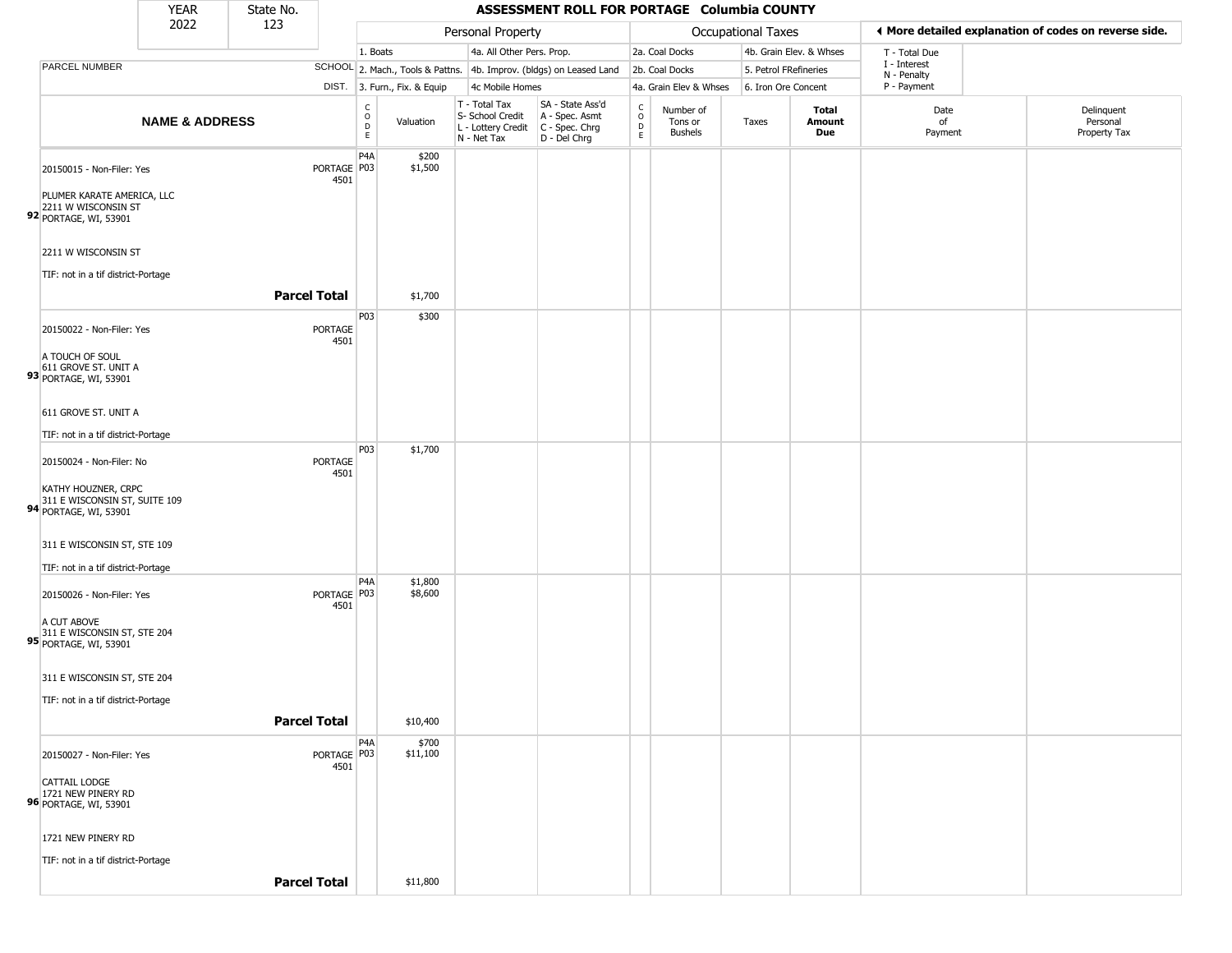|                                                                                                 | <b>YEAR</b>               | State No.           |                                |                                   |                              |                                                                        | ASSESSMENT ROLL FOR PORTAGE Columbia COUNTY                          |                                            |                                        |                       |                         |                             |                                                       |
|-------------------------------------------------------------------------------------------------|---------------------------|---------------------|--------------------------------|-----------------------------------|------------------------------|------------------------------------------------------------------------|----------------------------------------------------------------------|--------------------------------------------|----------------------------------------|-----------------------|-------------------------|-----------------------------|-------------------------------------------------------|
|                                                                                                 | 2022                      | 123                 |                                |                                   |                              | Personal Property                                                      |                                                                      |                                            |                                        | Occupational Taxes    |                         |                             | I More detailed explanation of codes on reverse side. |
|                                                                                                 |                           |                     |                                | 1. Boats                          |                              | 4a. All Other Pers. Prop.                                              |                                                                      |                                            | 2a. Coal Docks                         |                       | 4b. Grain Elev. & Whses | T - Total Due               |                                                       |
| PARCEL NUMBER                                                                                   |                           |                     |                                |                                   |                              |                                                                        | SCHOOL 2. Mach., Tools & Pattns. 4b. Improv. (bldgs) on Leased Land  |                                            | 2b. Coal Docks                         | 5. Petrol FRefineries |                         | I - Interest<br>N - Penalty |                                                       |
|                                                                                                 |                           |                     |                                |                                   | DIST. 3. Furn., Fix. & Equip | 4c Mobile Homes                                                        |                                                                      |                                            | 4a. Grain Elev & Whses                 | 6. Iron Ore Concent   |                         | P - Payment                 |                                                       |
|                                                                                                 | <b>NAME &amp; ADDRESS</b> |                     |                                | $\rm ^c_{o}$<br>$\mathsf{D}$<br>E | Valuation                    | T - Total Tax<br>S- School Credit<br>L - Lottery Credit<br>N - Net Tax | SA - State Ass'd<br>A - Spec. Asmt<br>C - Spec. Chrg<br>D - Del Chrg | C<br>$\circ$<br>$\mathsf D$<br>$\mathsf E$ | Number of<br>Tons or<br><b>Bushels</b> | Taxes                 | Total<br>Amount<br>Due  | Date<br>of<br>Payment       | Delinquent<br>Personal<br>Property Tax                |
| 20150029 - Non-Filer: No<br>DAAR ENGINEERING, INC                                               |                           |                     | PORTAGE   P03<br>4501          | P <sub>4</sub> A                  | \$1,300<br>\$31,900          |                                                                        |                                                                      |                                            |                                        |                       |                         |                             |                                                       |
| 518 W CHERRY ST<br>97 MILWAUKEE, WI, 53212<br>151 E COOK ST                                     |                           |                     |                                |                                   |                              |                                                                        |                                                                      |                                            |                                        |                       |                         |                             |                                                       |
| TIF: CITY OF PORTAGE TID 006 99019                                                              |                           | <b>Parcel Total</b> |                                |                                   | \$33,200                     |                                                                        |                                                                      |                                            |                                        |                       |                         |                             |                                                       |
| 20150030 - Non-Filer: Yes                                                                       |                           |                     | PORTAGE<br>4501                | P03                               | \$3,300                      |                                                                        |                                                                      |                                            |                                        |                       |                         |                             |                                                       |
| COMPASS COUNSELING<br>1508 NEW PINERY RD<br>98 PORTAGE, WI, 53901                               |                           |                     |                                |                                   |                              |                                                                        |                                                                      |                                            |                                        |                       |                         |                             |                                                       |
| 1508 NEW PINERY RD<br>TIF: not in a tif district-Portage                                        |                           |                     |                                |                                   |                              |                                                                        |                                                                      |                                            |                                        |                       |                         |                             |                                                       |
| 20150032 - Non-Filer: Yes<br>LAURAS SCHOOL OF DANCE<br>201 E ALBERT ST<br>99 PORTAGE, WI, 53901 |                           |                     | PORTAGE <sup>P4A</sup><br>4501 | P03                               | \$100<br>\$100               |                                                                        |                                                                      |                                            |                                        |                       |                         |                             |                                                       |
| 201 E ALBERT ST                                                                                 |                           |                     |                                |                                   |                              |                                                                        |                                                                      |                                            |                                        |                       |                         |                             |                                                       |
| TIF: not in a tif district-Portage                                                              |                           | <b>Parcel Total</b> |                                |                                   | \$200                        |                                                                        |                                                                      |                                            |                                        |                       |                         |                             |                                                       |
| 20150033 - Non-Filer: Yes                                                                       |                           |                     | PORTAGE<br>4501                | P03                               | \$19,700                     |                                                                        |                                                                      |                                            |                                        |                       |                         |                             |                                                       |
| PORTAGE CURLING ASSOCIATION, INC<br><b>PO BOX 55</b><br>100 PORTAGE, WI, 53901                  |                           |                     |                                |                                   |                              |                                                                        |                                                                      |                                            |                                        |                       |                         |                             |                                                       |
| 107 W ALBERT ST<br>TIF: not in a tif district-Portage                                           |                           |                     |                                |                                   |                              |                                                                        |                                                                      |                                            |                                        |                       |                         |                             |                                                       |
| 20150035 - Non-Filer: Yes                                                                       |                           |                     | PORTAGE   P03<br>4501          | P <sub>4</sub> A                  | \$1,000<br>\$4,200           |                                                                        |                                                                      |                                            |                                        |                       |                         |                             |                                                       |
| MILLER SIMONSEN INSURANCE<br>101 118 W COLLINS<br>101 PORTAGE, WI, 53901                        |                           |                     |                                |                                   |                              |                                                                        |                                                                      |                                            |                                        |                       |                         |                             |                                                       |
| 118 W COLLINS<br>TIF: not in a tif district-Portage                                             |                           |                     |                                |                                   |                              |                                                                        |                                                                      |                                            |                                        |                       |                         |                             |                                                       |
|                                                                                                 |                           | <b>Parcel Total</b> |                                |                                   | \$5,200                      |                                                                        |                                                                      |                                            |                                        |                       |                         |                             |                                                       |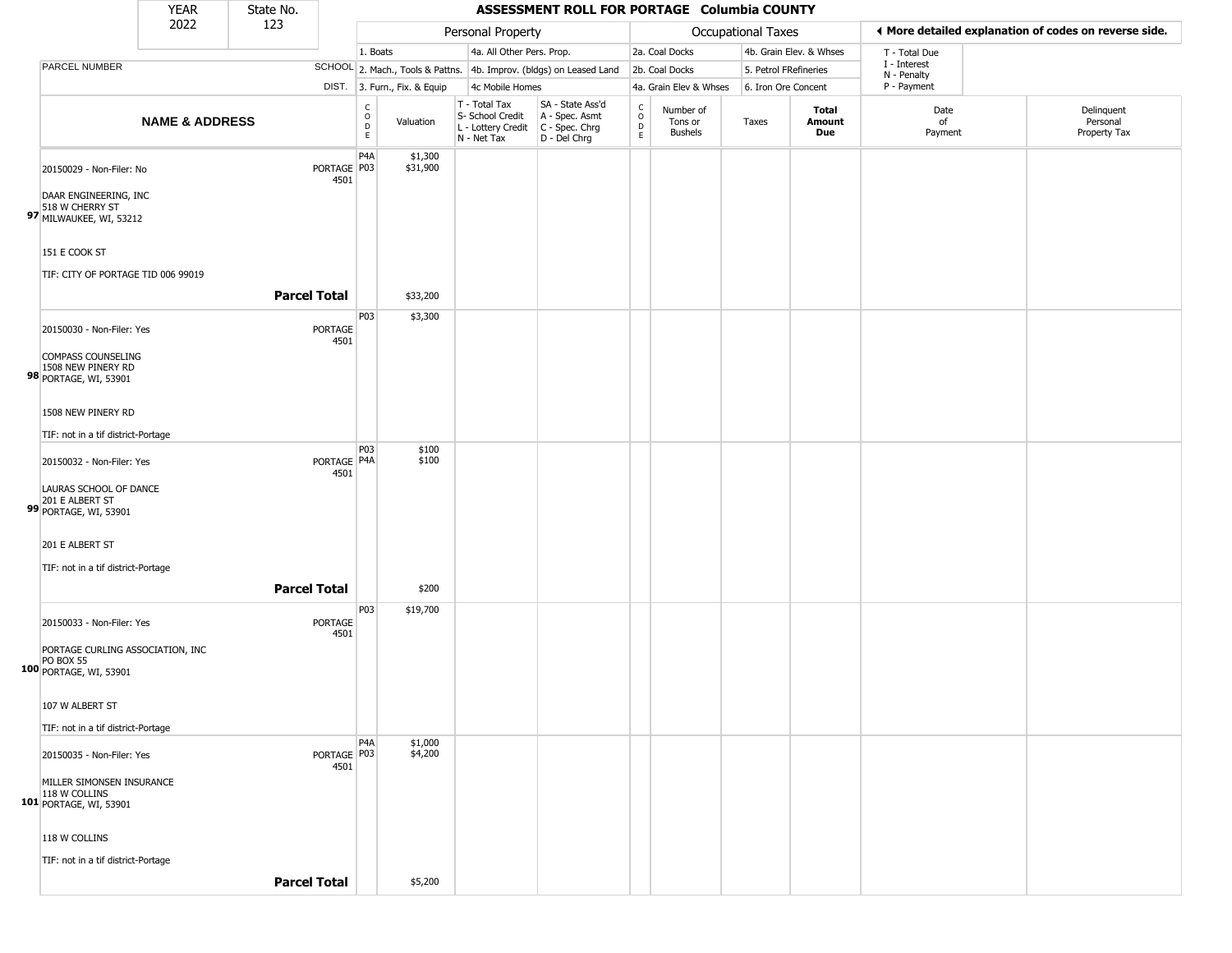|                                                                             | <b>YEAR</b>               | State No.           |                                |                                        |                              |                                                                        | ASSESSMENT ROLL FOR PORTAGE Columbia COUNTY                          |                                   |                                        |                           |                         |                             |                                                       |
|-----------------------------------------------------------------------------|---------------------------|---------------------|--------------------------------|----------------------------------------|------------------------------|------------------------------------------------------------------------|----------------------------------------------------------------------|-----------------------------------|----------------------------------------|---------------------------|-------------------------|-----------------------------|-------------------------------------------------------|
|                                                                             | 2022                      | 123                 |                                |                                        |                              | Personal Property                                                      |                                                                      |                                   |                                        | <b>Occupational Taxes</b> |                         |                             | ◀ More detailed explanation of codes on reverse side. |
|                                                                             |                           |                     |                                | 1. Boats                               |                              | 4a. All Other Pers. Prop.                                              |                                                                      |                                   | 2a. Coal Docks                         |                           | 4b. Grain Elev. & Whses | T - Total Due               |                                                       |
| PARCEL NUMBER                                                               |                           |                     |                                |                                        |                              |                                                                        | SCHOOL 2. Mach., Tools & Pattns. 4b. Improv. (bldgs) on Leased Land  |                                   | 2b. Coal Docks                         | 5. Petrol FRefineries     |                         | I - Interest<br>N - Penalty |                                                       |
|                                                                             |                           |                     |                                |                                        | DIST. 3. Furn., Fix. & Equip | 4c Mobile Homes                                                        |                                                                      |                                   | 4a. Grain Elev & Whses                 | 6. Iron Ore Concent       |                         | P - Payment                 |                                                       |
|                                                                             | <b>NAME &amp; ADDRESS</b> |                     |                                | $_{\rm o}^{\rm c}$<br>$\mathsf D$<br>E | Valuation                    | T - Total Tax<br>S- School Credit<br>L - Lottery Credit<br>N - Net Tax | SA - State Ass'd<br>A - Spec. Asmt<br>C - Spec. Chrg<br>D - Del Chrg | C<br>$\circ$<br>$\mathsf{D}$<br>E | Number of<br>Tons or<br><b>Bushels</b> | Taxes                     | Total<br>Amount<br>Due  | Date<br>of<br>Payment       | Delinquent<br>Personal<br>Property Tax                |
| 20150039 - Non-Filer: No                                                    |                           |                     | PORTAGE mpt<br>4501            | Exe                                    | \$0                          |                                                                        |                                                                      |                                   |                                        |                           |                         |                             |                                                       |
| <b>ENERGY SERVICES, INC</b><br>1225 S PARK STREET<br>102 MADISON, WI, 53715 |                           |                     |                                |                                        |                              |                                                                        |                                                                      |                                   |                                        |                           |                         |                             |                                                       |
| 242 W COOK ST                                                               |                           |                     |                                |                                        |                              |                                                                        |                                                                      |                                   |                                        |                           |                         |                             |                                                       |
| TIF: not in a tif district-Portage                                          |                           |                     |                                | P03                                    |                              |                                                                        |                                                                      |                                   |                                        |                           |                         |                             |                                                       |
| 20150040 - Non-Filer: Yes                                                   |                           |                     | PORTAGE P4A<br>4501            |                                        | \$2,000<br>\$11,600          |                                                                        |                                                                      |                                   |                                        |                           |                         |                             |                                                       |
| PORTAGE CROSSFIT COOP.<br>PO BOX 3<br>103 PORTAGE, WI, 53901                |                           |                     |                                |                                        |                              |                                                                        |                                                                      |                                   |                                        |                           |                         |                             |                                                       |
| 211 E ALBERT ST                                                             |                           |                     |                                |                                        |                              |                                                                        |                                                                      |                                   |                                        |                           |                         |                             |                                                       |
| TIF: not in a tif district-Portage                                          |                           |                     |                                |                                        |                              |                                                                        |                                                                      |                                   |                                        |                           |                         |                             |                                                       |
|                                                                             |                           | <b>Parcel Total</b> |                                |                                        | \$13,600                     |                                                                        |                                                                      |                                   |                                        |                           |                         |                             |                                                       |
| 20150041 - Non-Filer: Yes                                                   |                           |                     | PORTAGE P4A<br>4501            | P03                                    | \$300<br>\$400               |                                                                        |                                                                      |                                   |                                        |                           |                         |                             |                                                       |
| HOLTAN CONSTRUCTION<br>PO BOX 574<br>104 PORTAGE, WI, 53901                 |                           |                     |                                |                                        |                              |                                                                        |                                                                      |                                   |                                        |                           |                         |                             |                                                       |
| 512 BROOKS                                                                  |                           |                     |                                |                                        |                              |                                                                        |                                                                      |                                   |                                        |                           |                         |                             |                                                       |
| TIF: not in a tif district-Portage                                          |                           |                     |                                |                                        |                              |                                                                        |                                                                      |                                   |                                        |                           |                         |                             |                                                       |
|                                                                             |                           | <b>Parcel Total</b> |                                |                                        | \$700                        |                                                                        |                                                                      |                                   |                                        |                           |                         |                             |                                                       |
| 20150042 - Non-Filer: No                                                    |                           |                     | PORTAGE<br>4501                | P03                                    | \$9,000                      |                                                                        |                                                                      |                                   |                                        |                           |                         |                             |                                                       |
| ARBOR GREEN, INC<br>430 ALBERT ST<br>105 PORTAGE, WI, 53901                 |                           |                     |                                |                                        |                              |                                                                        |                                                                      |                                   |                                        |                           |                         |                             |                                                       |
| 430 ALBERT/800 BARDEN ST                                                    |                           |                     |                                |                                        |                              |                                                                        |                                                                      |                                   |                                        |                           |                         |                             |                                                       |
| TIF: not in a tif district-Portage                                          |                           |                     |                                |                                        |                              |                                                                        |                                                                      |                                   |                                        |                           |                         |                             |                                                       |
| 20150043 - Non-Filer: No                                                    |                           |                     | PORTAGE <sup>P03</sup><br>4501 | P4A                                    | \$500<br>\$11,900            |                                                                        |                                                                      |                                   |                                        |                           |                         |                             |                                                       |
| NEW LIFE PHYSICAL THERAPY<br>2639 NEW PINERY RD<br>106 PORTAGE, WI, 53901   |                           |                     |                                |                                        |                              |                                                                        |                                                                      |                                   |                                        |                           |                         |                             |                                                       |
| 2639 NEW PINERY RD                                                          |                           |                     |                                |                                        |                              |                                                                        |                                                                      |                                   |                                        |                           |                         |                             |                                                       |
| TIF: not in a tif district-Portage                                          |                           |                     |                                |                                        |                              |                                                                        |                                                                      |                                   |                                        |                           |                         |                             |                                                       |
|                                                                             |                           | <b>Parcel Total</b> |                                |                                        | \$12,400                     |                                                                        |                                                                      |                                   |                                        |                           |                         |                             |                                                       |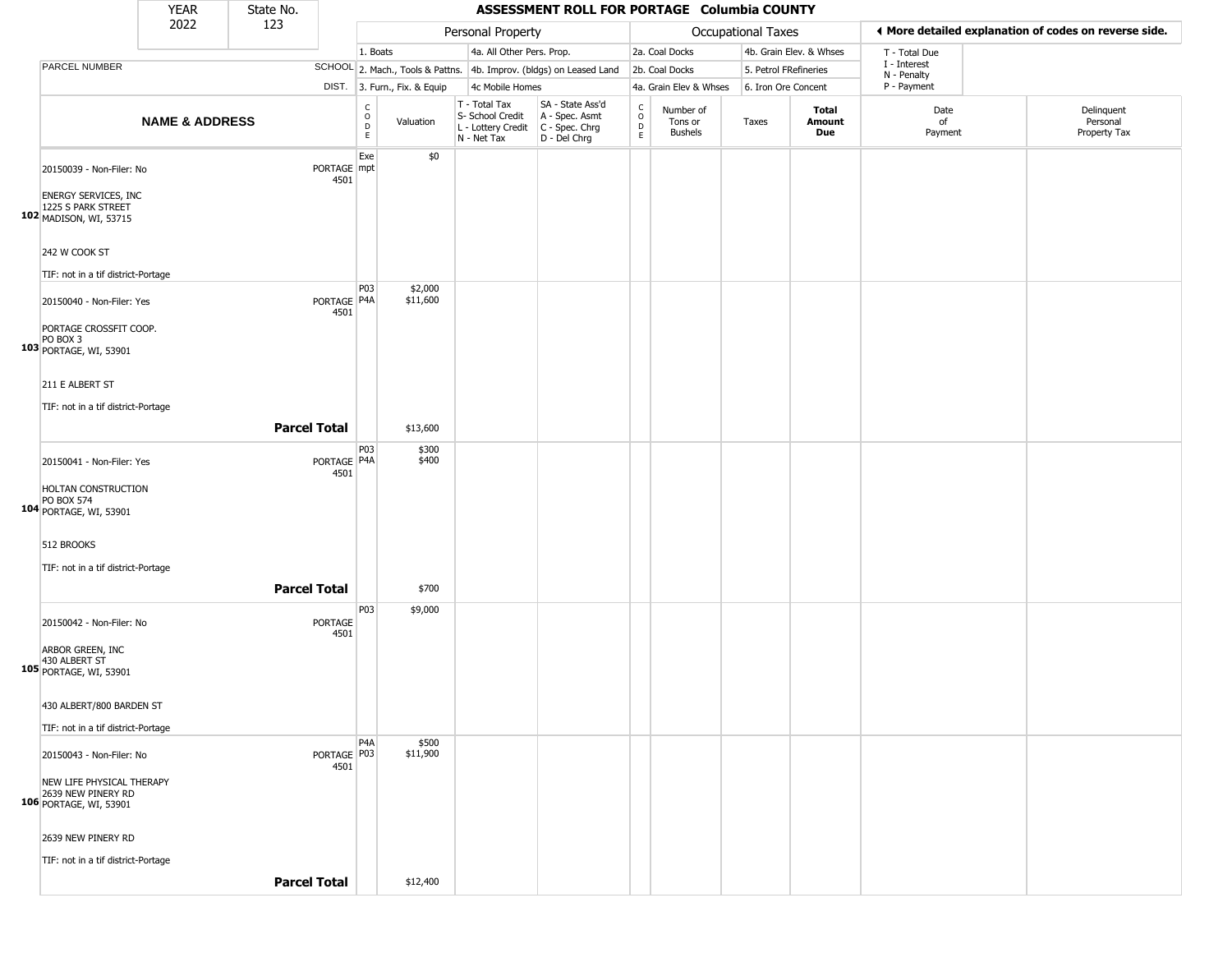|                                                                                                                | <b>YEAR</b>               | State No.           |                        |                                        |                              |                                                                        | ASSESSMENT ROLL FOR PORTAGE Columbia COUNTY                            |                                |                                        |                       |                         |                             |                                                       |
|----------------------------------------------------------------------------------------------------------------|---------------------------|---------------------|------------------------|----------------------------------------|------------------------------|------------------------------------------------------------------------|------------------------------------------------------------------------|--------------------------------|----------------------------------------|-----------------------|-------------------------|-----------------------------|-------------------------------------------------------|
|                                                                                                                | 2022                      | 123                 |                        |                                        |                              | Personal Property                                                      |                                                                        |                                |                                        | Occupational Taxes    |                         |                             | I More detailed explanation of codes on reverse side. |
|                                                                                                                |                           |                     |                        | 1. Boats                               |                              | 4a. All Other Pers. Prop.                                              |                                                                        |                                | 2a. Coal Docks                         |                       | 4b. Grain Elev. & Whses | T - Total Due               |                                                       |
| PARCEL NUMBER                                                                                                  |                           |                     |                        |                                        |                              |                                                                        | SCHOOL 2. Mach., Tools & Pattns. 4b. Improv. (bldgs) on Leased Land    |                                | 2b. Coal Docks                         | 5. Petrol FRefineries |                         | I - Interest<br>N - Penalty |                                                       |
|                                                                                                                |                           |                     |                        |                                        | DIST. 3. Furn., Fix. & Equip | 4c Mobile Homes                                                        |                                                                        |                                | 4a. Grain Elev & Whses                 | 6. Iron Ore Concent   |                         | P - Payment                 |                                                       |
|                                                                                                                | <b>NAME &amp; ADDRESS</b> |                     |                        | $_{\rm o}^{\rm c}$<br>D<br>$\mathsf E$ | Valuation                    | T - Total Tax<br>S- School Credit<br>L - Lottery Credit<br>N - Net Tax | SA - State Ass'd<br>A - Spec. Asmt<br>$C - Spec. Chrg$<br>D - Del Chrg | $\rm _o^C$<br>D<br>$\mathsf E$ | Number of<br>Tons or<br><b>Bushels</b> | Taxes                 | Total<br>Amount<br>Due  | Date<br>of<br>Payment       | Delinquent<br>Personal<br>Property Tax                |
| 20150044 - Non-Filer: Yes<br>ASPEN FAMILY COUNSELING<br>2639 NEW PINERTY RD<br>107 PORTAGE, WI, 53901          |                           |                     | PORTAGE   P03<br>4501  | P <sub>4</sub> A                       | \$100<br>\$3,300             |                                                                        |                                                                        |                                |                                        |                       |                         |                             |                                                       |
| 2639 NEW PINERTY RD<br>TIF: not in a tif district-Portage                                                      |                           |                     |                        |                                        |                              |                                                                        |                                                                        |                                |                                        |                       |                         |                             |                                                       |
|                                                                                                                |                           | <b>Parcel Total</b> |                        |                                        | \$3,400                      |                                                                        |                                                                        |                                |                                        |                       |                         |                             |                                                       |
| 20150046 - Non-Filer: No<br>TIMBER CREEK BUILDERS, LLC<br>3023 COUNTY RD CX<br>108 PORTAGE, WI, 53901          |                           |                     | PORTAGE   P03<br>4501  | P4A                                    | \$7,000<br>\$8,600           |                                                                        |                                                                        |                                |                                        |                       |                         |                             |                                                       |
| 3023 COUNTY RD CX<br>TIF: not in a tif district-Portage                                                        |                           | <b>Parcel Total</b> |                        |                                        | \$15,600                     |                                                                        |                                                                        |                                |                                        |                       |                         |                             |                                                       |
| 20150047 - Non-Filer: Yes<br>VERLO MATTRESS OF PORTAGE<br>2830 NEW PINERY RD SUITE C<br>109 PORTAGE, WI, 53901 |                           |                     | <b>PORTAGE</b><br>4501 | P03                                    | \$600                        |                                                                        |                                                                        |                                |                                        |                       |                         |                             |                                                       |
| 2830 NEW PINERY RD SUITE C<br>TIF: not in a tif district-Portage                                               |                           |                     |                        |                                        |                              |                                                                        |                                                                        |                                |                                        |                       |                         |                             |                                                       |
| 20150053 - Non-Filer: Yes<br>MGM LAUNDRIESLLC<br>12705 ROBIN LANE<br>110 BROOKFIELD, WI, 53005                 |                           |                     | <b>PORTAGE</b><br>4501 | P03                                    | \$5,500                      |                                                                        |                                                                        |                                |                                        |                       |                         |                             |                                                       |
| 2725 NEW PINERY RD<br>TIF: not in a tif district-Portage                                                       |                           |                     |                        |                                        |                              |                                                                        |                                                                        |                                |                                        |                       |                         |                             |                                                       |
| 20150054 - Non-Filer: No<br>PORTAGE COLD STORAGE<br><b>PO BOX 752</b><br>111 BARABOO, WI, 53913                |                           |                     | PORTAGE e<br>4501 Ass  | Stat<br>ess<br>ed                      | \$0                          |                                                                        |                                                                        |                                |                                        |                       |                         |                             |                                                       |
| 923 ADAMS ST & 110 E ONEIDA ST<br>TIF: not in a tif district-Portage                                           |                           |                     |                        |                                        |                              |                                                                        |                                                                        |                                |                                        |                       |                         |                             |                                                       |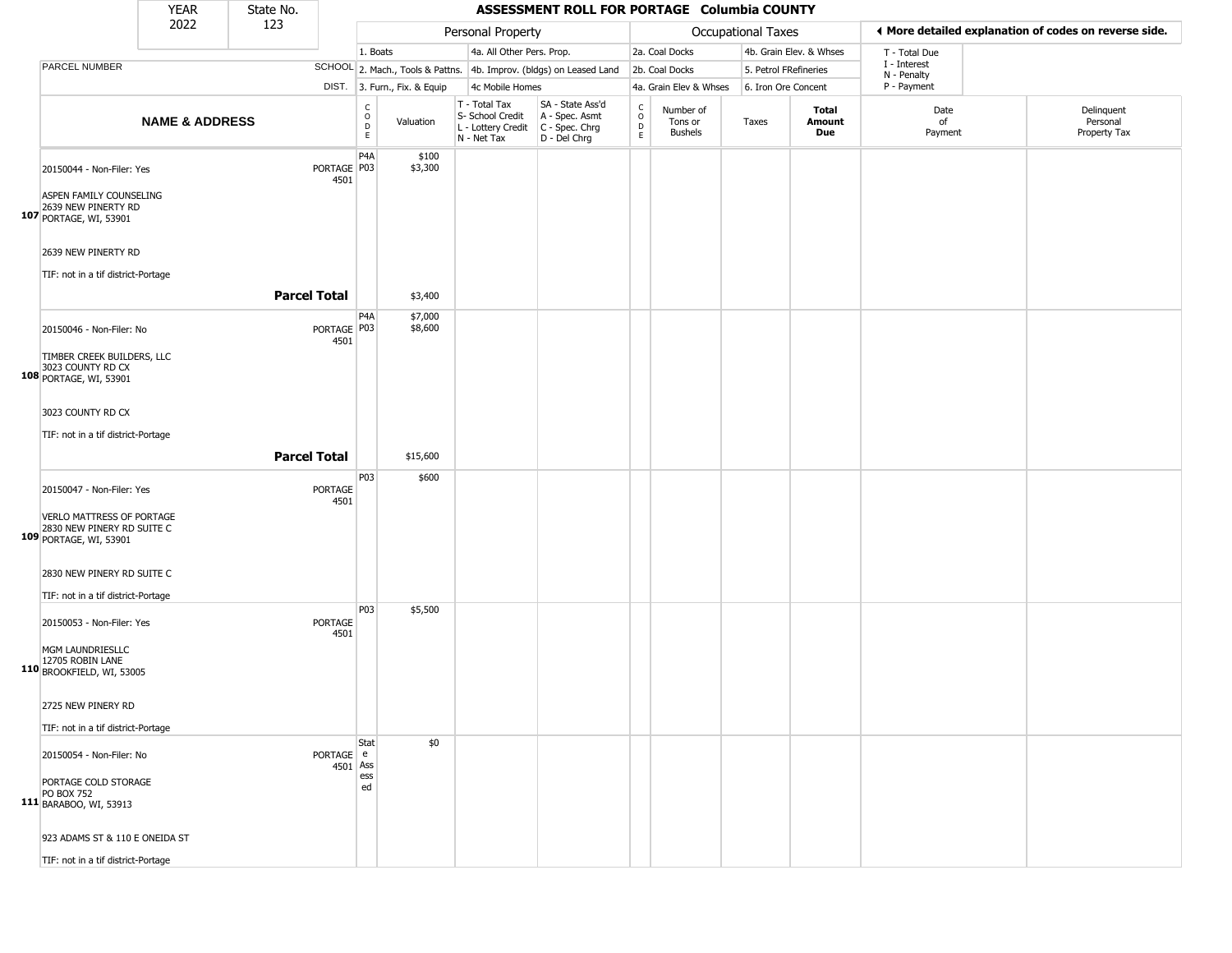|                                                                                        | <b>YEAR</b>               | State No.           |                       |                                             |                              |                                                                        | ASSESSMENT ROLL FOR PORTAGE Columbia COUNTY                            |                                                          |                                 |                       |                         |                             |                                                       |
|----------------------------------------------------------------------------------------|---------------------------|---------------------|-----------------------|---------------------------------------------|------------------------------|------------------------------------------------------------------------|------------------------------------------------------------------------|----------------------------------------------------------|---------------------------------|-----------------------|-------------------------|-----------------------------|-------------------------------------------------------|
|                                                                                        | 2022                      | 123                 |                       |                                             |                              | Personal Property                                                      |                                                                        |                                                          |                                 | Occupational Taxes    |                         |                             | ◀ More detailed explanation of codes on reverse side. |
|                                                                                        |                           |                     |                       | 1. Boats                                    |                              | 4a. All Other Pers. Prop.                                              |                                                                        |                                                          | 2a. Coal Docks                  |                       | 4b. Grain Elev. & Whses | T - Total Due               |                                                       |
| PARCEL NUMBER                                                                          |                           |                     |                       |                                             |                              |                                                                        | SCHOOL 2. Mach., Tools & Pattns. 4b. Improv. (bldgs) on Leased Land    |                                                          | 2b. Coal Docks                  | 5. Petrol FRefineries |                         | I - Interest<br>N - Penalty |                                                       |
|                                                                                        |                           |                     |                       |                                             | DIST. 3. Furn., Fix. & Equip | 4c Mobile Homes                                                        |                                                                        |                                                          | 4a. Grain Elev & Whses          | 6. Iron Ore Concent   |                         | P - Payment                 |                                                       |
|                                                                                        | <b>NAME &amp; ADDRESS</b> |                     |                       | $\mathsf{C}$<br>$\circ$<br>$\mathsf D$<br>E | Valuation                    | T - Total Tax<br>S- School Credit<br>L - Lottery Credit<br>N - Net Tax | SA - State Ass'd<br>A - Spec. Asmt<br>$C - Spec. Chrg$<br>D - Del Chrg | $\begin{matrix} 0 \\ 0 \\ D \end{matrix}$<br>$\mathsf E$ | Number of<br>Tons or<br>Bushels | Taxes                 | Total<br>Amount<br>Due  | Date<br>of<br>Payment       | Delinquent<br>Personal<br>Property Tax                |
| 20160002 - Non-Filer: No<br>CRAWFORD OIL CO - CAR WASH                                 |                           |                     | PORTAGE P03<br>4501   | P4A                                         | \$100<br>\$1,100             |                                                                        |                                                                        |                                                          |                                 |                       |                         |                             |                                                       |
| 2211 W WISCONSIN<br>112 PORTAGE, WI, 53901                                             |                           |                     |                       |                                             |                              |                                                                        |                                                                        |                                                          |                                 |                       |                         |                             |                                                       |
| 2211 W WISCONSIN                                                                       |                           |                     |                       |                                             |                              |                                                                        |                                                                        |                                                          |                                 |                       |                         |                             |                                                       |
| TIF: not in a tif district-Portage                                                     |                           |                     |                       |                                             |                              |                                                                        |                                                                        |                                                          |                                 |                       |                         |                             |                                                       |
|                                                                                        |                           | <b>Parcel Total</b> |                       |                                             | \$1,200                      |                                                                        |                                                                        |                                                          |                                 |                       |                         |                             |                                                       |
| 20160003 - Non-Filer: Yes                                                              |                           |                     | PORTAGE<br>4501       | P03                                         | \$400                        |                                                                        |                                                                        |                                                          |                                 |                       |                         |                             |                                                       |
| TOP SHELF PERFORMANCE & FABRICATION<br>1208 NORTHPORT RD, #B<br>113 PORTAGE, WI, 53901 |                           |                     |                       |                                             |                              |                                                                        |                                                                        |                                                          |                                 |                       |                         |                             |                                                       |
| 1208 NORTHPORT RD, #B<br>TIF: CITY OF PORTAGE TID 007 99022                            |                           |                     |                       |                                             |                              |                                                                        |                                                                        |                                                          |                                 |                       |                         |                             |                                                       |
| 20160007 - Non-Filer: Yes                                                              |                           |                     | PORTAGE   P03<br>4501 | P4A                                         | \$100<br>\$3,200             |                                                                        |                                                                        |                                                          |                                 |                       |                         |                             |                                                       |
| PETS OF PORTAGE<br>2219 W WISCONSIN ST<br>114 PORTAGE, WI, 53901                       |                           |                     |                       |                                             |                              |                                                                        |                                                                        |                                                          |                                 |                       |                         |                             |                                                       |
| 2219 W WISCONSIN ST<br>TIF: not in a tif district-Portage                              |                           |                     |                       |                                             |                              |                                                                        |                                                                        |                                                          |                                 |                       |                         |                             |                                                       |
|                                                                                        |                           | <b>Parcel Total</b> |                       |                                             | \$3,300                      |                                                                        |                                                                        |                                                          |                                 |                       |                         |                             |                                                       |
|                                                                                        |                           |                     |                       | P03                                         | \$43,900                     |                                                                        |                                                                        |                                                          |                                 |                       |                         |                             |                                                       |
| 20160008 - Non-Filer: Yes                                                              |                           |                     | PORTAGE<br>4501       |                                             |                              |                                                                        |                                                                        |                                                          |                                 |                       |                         |                             |                                                       |
| AHMC - ROLLING WOODS<br>3806 OAKWOOD HILLS PKWY, STE 1<br>115 EAU CLAIRE, WI, 54701    |                           |                     |                       |                                             |                              |                                                                        |                                                                        |                                                          |                                 |                       |                         |                             |                                                       |
| 2548 AIRPORT RD/LEASING OFFICE/MAINTENANCE GARAGE                                      |                           |                     |                       |                                             |                              |                                                                        |                                                                        |                                                          |                                 |                       |                         |                             |                                                       |
| TIF: not in a tif district-Portage                                                     |                           |                     |                       |                                             |                              |                                                                        |                                                                        |                                                          |                                 |                       |                         |                             |                                                       |
| 20160011 - Non-Filer: Yes                                                              |                           |                     | PORTAGE<br>4501       | <b>P03</b>                                  | \$21,600                     |                                                                        |                                                                        |                                                          |                                 |                       |                         |                             |                                                       |
| HAMILTON PARK PLACE<br>2525 HAMILTON ST<br>116 PORTAGE, WI, 53901                      |                           |                     |                       |                                             |                              |                                                                        |                                                                        |                                                          |                                 |                       |                         |                             |                                                       |
| 2525 HAMILTON ST                                                                       |                           |                     |                       |                                             |                              |                                                                        |                                                                        |                                                          |                                 |                       |                         |                             |                                                       |
| TIF: CITY OF PORTAGE TID 008 99023                                                     |                           |                     |                       |                                             |                              |                                                                        |                                                                        |                                                          |                                 |                       |                         |                             |                                                       |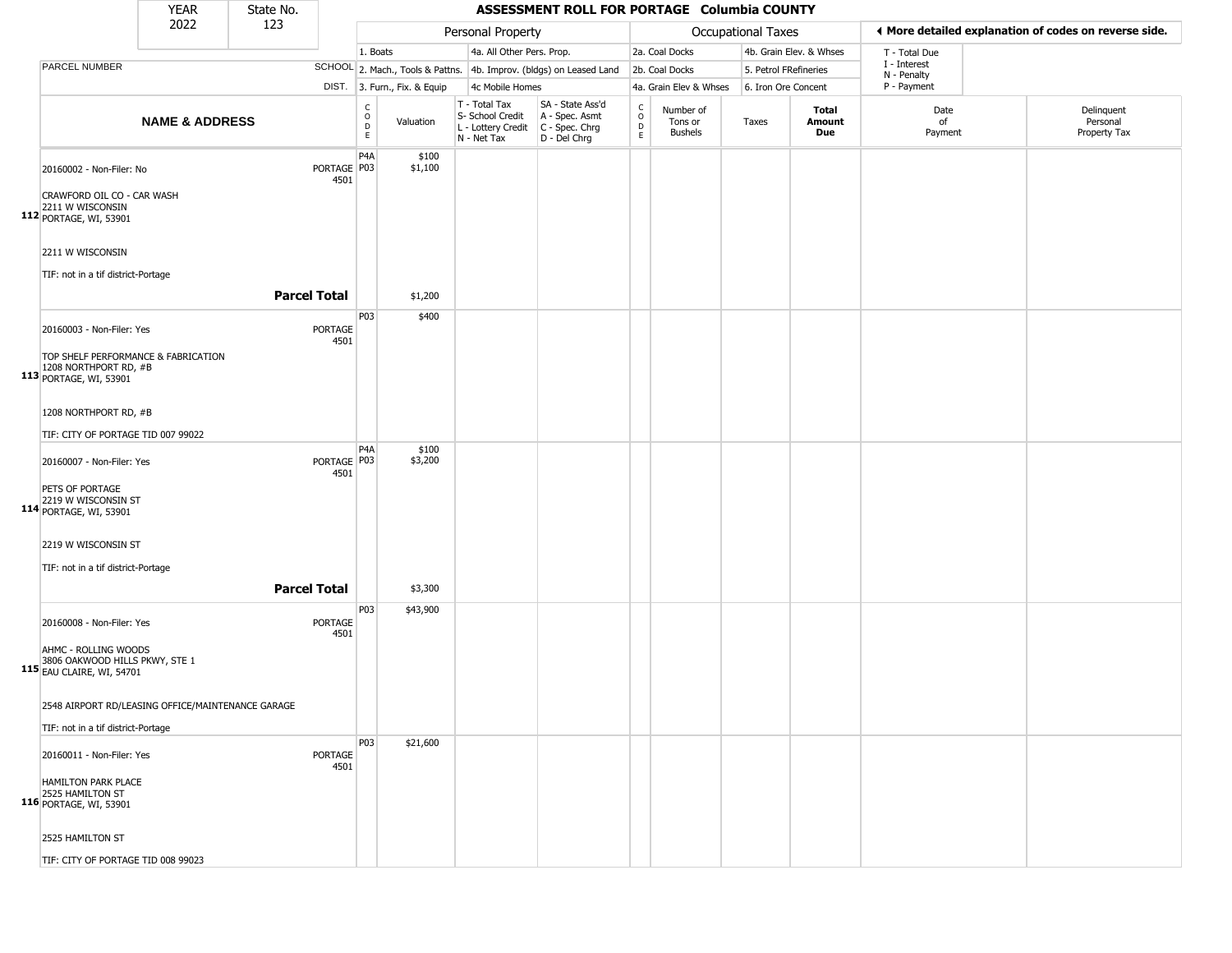|                                                                             | <b>YEAR</b>               | State No.           |                       |                                              |                              |                                                                                         | ASSESSMENT ROLL FOR PORTAGE Columbia COUNTY                         |                        |                                        |                       |                         |                             |                                                       |
|-----------------------------------------------------------------------------|---------------------------|---------------------|-----------------------|----------------------------------------------|------------------------------|-----------------------------------------------------------------------------------------|---------------------------------------------------------------------|------------------------|----------------------------------------|-----------------------|-------------------------|-----------------------------|-------------------------------------------------------|
|                                                                             | 2022                      | 123                 |                       |                                              |                              | Personal Property                                                                       |                                                                     |                        |                                        | Occupational Taxes    |                         |                             | ◀ More detailed explanation of codes on reverse side. |
|                                                                             |                           |                     |                       | 1. Boats                                     |                              | 4a. All Other Pers. Prop.                                                               |                                                                     |                        | 2a. Coal Docks                         |                       | 4b. Grain Elev. & Whses | T - Total Due               |                                                       |
| PARCEL NUMBER                                                               |                           |                     |                       |                                              |                              |                                                                                         | SCHOOL 2. Mach., Tools & Pattns. 4b. Improv. (bldgs) on Leased Land |                        | 2b. Coal Docks                         | 5. Petrol FRefineries |                         | I - Interest<br>N - Penalty |                                                       |
|                                                                             |                           |                     |                       |                                              | DIST. 3. Furn., Fix. & Equip | 4c Mobile Homes                                                                         |                                                                     |                        | 4a. Grain Elev & Whses                 | 6. Iron Ore Concent   |                         | P - Payment                 |                                                       |
|                                                                             | <b>NAME &amp; ADDRESS</b> |                     |                       | $\begin{array}{c}\nC \\ O \\ D\n\end{array}$ | Valuation                    | T - Total Tax<br>S- School Credit<br>L - Lottery Credit   C - Spec. Chrg<br>N - Net Tax | SA - State Ass'd<br>A - Spec. Asmt<br>D - Del Chrg                  | C<br>$\circ$<br>D<br>E | Number of<br>Tons or<br><b>Bushels</b> | Taxes                 | Total<br>Amount<br>Due  | Date<br>of<br>Payment       | Delinquent<br>Personal<br>Property Tax                |
| 20160012 - Non-Filer: No<br>ASIAN EXPRESS RESTAURANT                        |                           |                     | PORTAGE<br>4501       | P03                                          | \$7,600                      |                                                                                         |                                                                     |                        |                                        |                       |                         |                             |                                                       |
| 2800 NEW PINERY RD, STE 5<br>117 PORTAGE, WI, 53901                         |                           |                     |                       |                                              |                              |                                                                                         |                                                                     |                        |                                        |                       |                         |                             |                                                       |
| 2800 NEW PINERY RD, STE 5<br>TIF: not in a tif district-Portage             |                           |                     |                       |                                              |                              |                                                                                         |                                                                     |                        |                                        |                       |                         |                             |                                                       |
| 20160017 - Non-Filer: No                                                    |                           |                     | PORTAGE P03<br>4501   | P4A                                          | \$11,100<br>\$46,600         |                                                                                         |                                                                     |                        |                                        |                       |                         |                             |                                                       |
| LU HUOWANG, LLC<br>238 W COOK ST<br>118 PORTAGE, WI, 53901                  |                           |                     |                       |                                              |                              |                                                                                         |                                                                     |                        |                                        |                       |                         |                             |                                                       |
| 238 W COOK ST                                                               |                           |                     |                       |                                              |                              |                                                                                         |                                                                     |                        |                                        |                       |                         |                             |                                                       |
| TIF: not in a tif district-Portage                                          |                           | <b>Parcel Total</b> |                       |                                              | \$57,700                     |                                                                                         |                                                                     |                        |                                        |                       |                         |                             |                                                       |
| 20160019 - Non-Filer: Yes                                                   |                           |                     | PORTAGE   P03<br>4501 | P <sub>4</sub> A                             | \$2,300<br>\$15,400          |                                                                                         |                                                                     |                        |                                        |                       |                         |                             |                                                       |
| <b>BADGER WASH ROW, LLC</b><br>119 1515 NEW PINERY RD<br>PORTAGE, WI, 53901 |                           |                     |                       |                                              |                              |                                                                                         |                                                                     |                        |                                        |                       |                         |                             |                                                       |
| 1515 NEW PINERY RD                                                          |                           |                     |                       |                                              |                              |                                                                                         |                                                                     |                        |                                        |                       |                         |                             |                                                       |
| TIF: not in a tif district-Portage                                          |                           | <b>Parcel Total</b> |                       |                                              | \$17,700                     |                                                                                         |                                                                     |                        |                                        |                       |                         |                             |                                                       |
| 20160020 - Non-Filer: No                                                    |                           |                     | PORTAGE mpt<br>4501   | Exe                                          | \$0                          |                                                                                         |                                                                     |                        |                                        |                       |                         |                             |                                                       |
| KNIGHTS OF COLUMBUS<br>918 SILVER LAKE DR<br>120 PORTAGE, WI, 53901         |                           |                     |                       |                                              |                              |                                                                                         |                                                                     |                        |                                        |                       |                         |                             |                                                       |
| 918 SILVER LAKE DR                                                          |                           |                     |                       |                                              |                              |                                                                                         |                                                                     |                        |                                        |                       |                         |                             |                                                       |
| TIF: not in a tif district-Portage<br>20160021 - Non-Filer: No              |                           |                     | PORTAGE mpt           | Exe                                          | \$0                          |                                                                                         |                                                                     |                        |                                        |                       |                         |                             |                                                       |
| PORTAGE ELKS LODGE NO. 675<br>201 W CONANT STREET<br>121 PORTAGE, WI, 53901 |                           |                     | 4501                  |                                              |                              |                                                                                         |                                                                     |                        |                                        |                       |                         |                             |                                                       |
| 201 W CONANT STREET                                                         |                           |                     |                       |                                              |                              |                                                                                         |                                                                     |                        |                                        |                       |                         |                             |                                                       |
| TIF: not in a tif district-Portage                                          |                           |                     |                       |                                              |                              |                                                                                         |                                                                     |                        |                                        |                       |                         |                             |                                                       |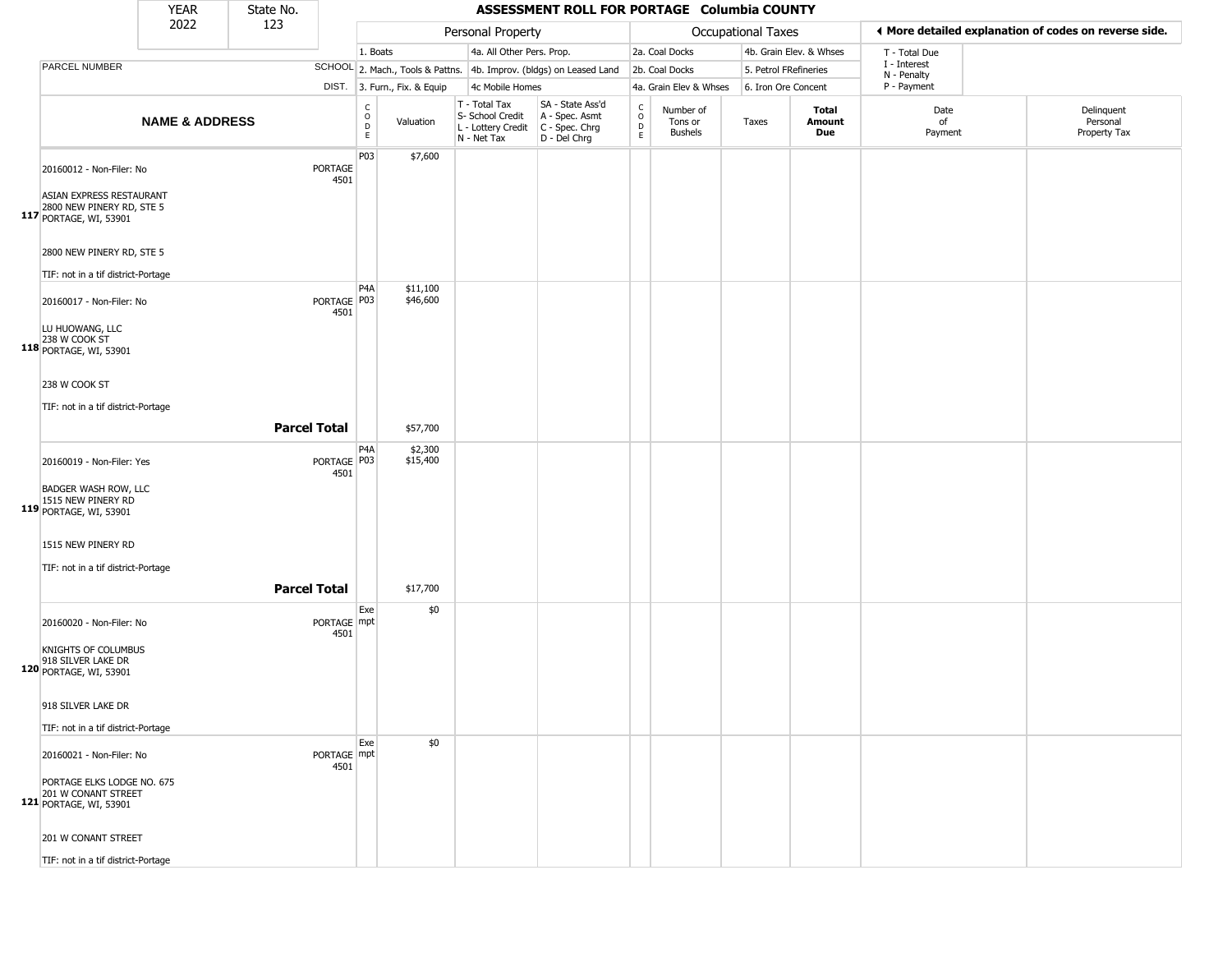|                                                                                  | <b>YEAR</b>               | State No.           |                        |                                       |                              |                                                                        | ASSESSMENT ROLL FOR PORTAGE Columbia COUNTY                          |                                |                                        |                       |                         |                             |                                                       |
|----------------------------------------------------------------------------------|---------------------------|---------------------|------------------------|---------------------------------------|------------------------------|------------------------------------------------------------------------|----------------------------------------------------------------------|--------------------------------|----------------------------------------|-----------------------|-------------------------|-----------------------------|-------------------------------------------------------|
|                                                                                  | 2022                      | 123                 |                        |                                       |                              | Personal Property                                                      |                                                                      |                                |                                        | Occupational Taxes    |                         |                             | ♦ More detailed explanation of codes on reverse side. |
|                                                                                  |                           |                     |                        | 1. Boats                              |                              | 4a. All Other Pers. Prop.                                              |                                                                      |                                | 2a. Coal Docks                         |                       | 4b. Grain Elev. & Whses | T - Total Due               |                                                       |
| PARCEL NUMBER                                                                    |                           |                     |                        |                                       |                              |                                                                        | SCHOOL 2. Mach., Tools & Pattns. 4b. Improv. (bldgs) on Leased Land  |                                | 2b. Coal Docks                         | 5. Petrol FRefineries |                         | I - Interest<br>N - Penalty |                                                       |
|                                                                                  |                           |                     |                        |                                       | DIST. 3. Furn., Fix. & Equip | 4c Mobile Homes                                                        |                                                                      |                                | 4a. Grain Elev & Whses                 | 6. Iron Ore Concent   |                         | P - Payment                 |                                                       |
|                                                                                  | <b>NAME &amp; ADDRESS</b> |                     |                        | $\mathsf{C}$<br>$\mathsf O$<br>D<br>E | Valuation                    | T - Total Tax<br>S- School Credit<br>L - Lottery Credit<br>N - Net Tax | SA - State Ass'd<br>A - Spec. Asmt<br>C - Spec. Chrg<br>D - Del Chrg | $\rm _o^C$<br>D<br>$\mathsf E$ | Number of<br>Tons or<br><b>Bushels</b> | Taxes                 | Total<br>Amount<br>Due  | Date<br>of<br>Payment       | Delinquent<br>Personal<br>Property Tax                |
| 20160022 - Non-Filer: No                                                         |                           |                     | PORTAGE mpt<br>4501    | Exe                                   | \$0                          |                                                                        |                                                                      |                                |                                        |                       |                         |                             |                                                       |
| CLEARY-KRECH VFW POST 1707<br><b>PO BOX 322</b><br>122 PORTAGE, WI, 53901        |                           |                     |                        |                                       |                              |                                                                        |                                                                      |                                |                                        |                       |                         |                             |                                                       |
| 215 W COLLINS ST                                                                 |                           |                     |                        |                                       |                              |                                                                        |                                                                      |                                |                                        |                       |                         |                             |                                                       |
| TIF: not in a tif district-Portage                                               |                           |                     |                        | P03                                   | \$31,900                     |                                                                        |                                                                      |                                |                                        |                       |                         |                             |                                                       |
| 20160039 - Non-Filer: No                                                         |                           |                     | <b>PORTAGE</b><br>4501 |                                       |                              |                                                                        |                                                                      |                                |                                        |                       |                         |                             |                                                       |
| <b>GRAYHAWK LEASING, LLC</b><br>1412 MAIN ST SUITE 1500<br>123 DALLAS, TX, 75202 |                           |                     |                        |                                       |                              |                                                                        |                                                                      |                                |                                        |                       |                         |                             |                                                       |
| VARIOUS                                                                          |                           |                     |                        |                                       |                              |                                                                        |                                                                      |                                |                                        |                       |                         |                             |                                                       |
| TIF: not in a tif district-Portage                                               |                           |                     |                        | P03                                   | \$1,200                      |                                                                        |                                                                      |                                |                                        |                       |                         |                             |                                                       |
| 20160047 - Non-Filer: Yes                                                        |                           |                     | PORTAGE   P4A<br>4501  |                                       | \$1,800                      |                                                                        |                                                                      |                                |                                        |                       |                         |                             |                                                       |
| PORTAGE APARTMENTS, LLC<br>2317 S STOUGHTON RD<br>124 MADISON, WI, 53716         |                           |                     |                        |                                       |                              |                                                                        |                                                                      |                                |                                        |                       |                         |                             |                                                       |
| 526 W FRANKLIN ST                                                                |                           |                     |                        |                                       |                              |                                                                        |                                                                      |                                |                                        |                       |                         |                             |                                                       |
| TIF: not in a tif district-Portage                                               |                           | <b>Parcel Total</b> |                        |                                       | \$3,000                      |                                                                        |                                                                      |                                |                                        |                       |                         |                             |                                                       |
| 20170001 - Non-Filer: Yes                                                        |                           |                     | <b>PORTAGE</b><br>4501 | P03                                   | \$7,400                      |                                                                        |                                                                      |                                |                                        |                       |                         |                             |                                                       |
| <b>IDEAL VAPOR, LLC</b><br>120 HENRY ST, STE 4<br>125 PORTAGE, WI, 53901         |                           |                     |                        |                                       |                              |                                                                        |                                                                      |                                |                                        |                       |                         |                             |                                                       |
| 120 HENRY ST, STE 4                                                              |                           |                     |                        |                                       |                              |                                                                        |                                                                      |                                |                                        |                       |                         |                             |                                                       |
| TIF: not in a tif district-Portage                                               |                           |                     |                        |                                       |                              |                                                                        |                                                                      |                                |                                        |                       |                         |                             |                                                       |
| 20170002 - Non-Filer: Yes                                                        |                           |                     | <b>PORTAGE</b><br>4501 | P03                                   | \$7,400                      |                                                                        |                                                                      |                                |                                        |                       |                         |                             |                                                       |
| <b>ZOMBYTE REPAIRS</b><br>115 WISCONSIN ST<br>126 PARDEEVILLE, WI, 53954         |                           |                     |                        |                                       |                              |                                                                        |                                                                      |                                |                                        |                       |                         |                             |                                                       |
| 107 W COOK ST                                                                    |                           |                     |                        |                                       |                              |                                                                        |                                                                      |                                |                                        |                       |                         |                             |                                                       |
| TIF: not in a tif district-Portage                                               |                           |                     |                        |                                       |                              |                                                                        |                                                                      |                                |                                        |                       |                         |                             |                                                       |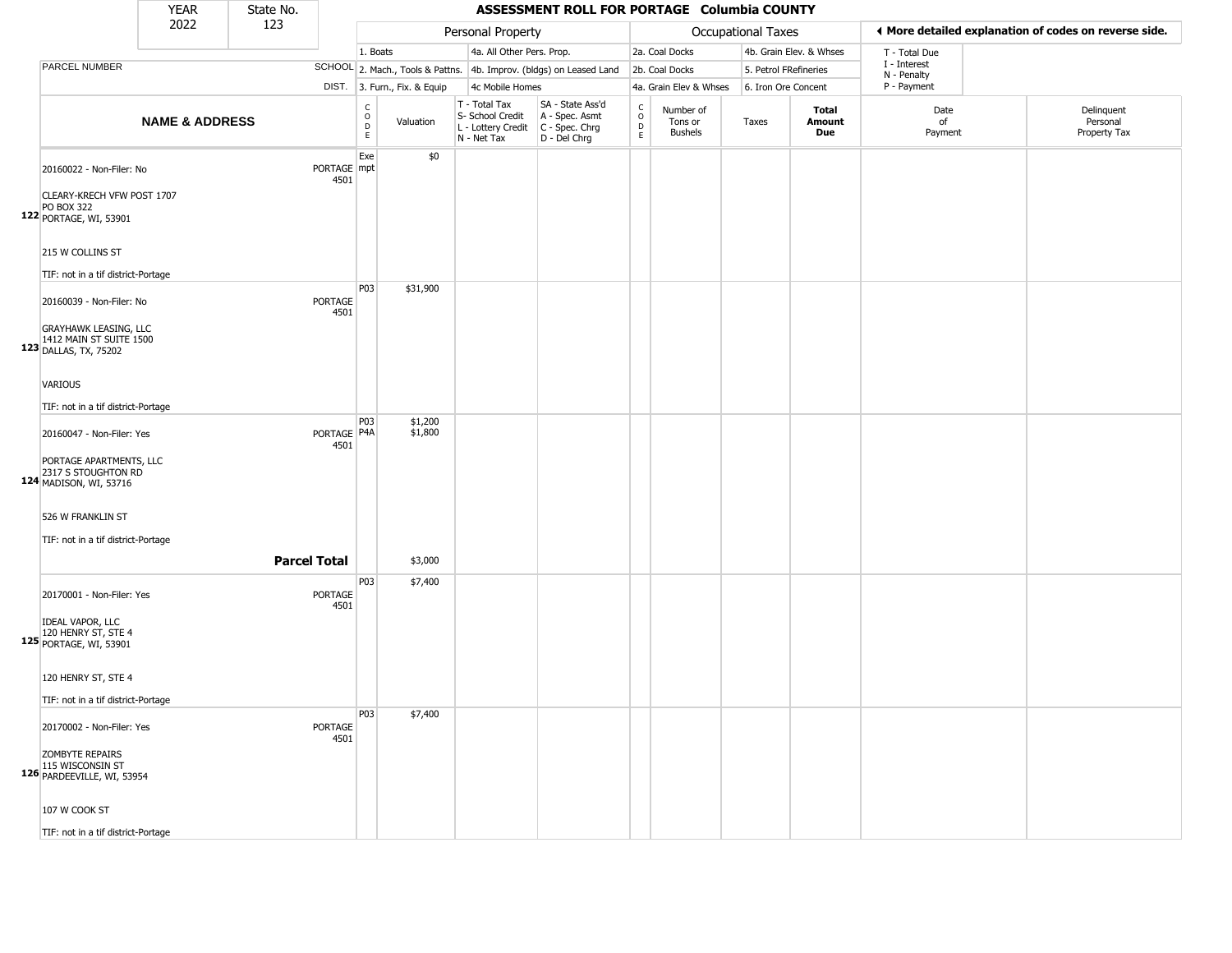|                                                                                                                                       | <b>YEAR</b>               | State No.           |                       |                                                      |                              |                                                                        | ASSESSMENT ROLL FOR PORTAGE Columbia COUNTY                          |                                                   |                                        |                       |                         |                             |                                                       |
|---------------------------------------------------------------------------------------------------------------------------------------|---------------------------|---------------------|-----------------------|------------------------------------------------------|------------------------------|------------------------------------------------------------------------|----------------------------------------------------------------------|---------------------------------------------------|----------------------------------------|-----------------------|-------------------------|-----------------------------|-------------------------------------------------------|
|                                                                                                                                       | 2022                      | 123                 |                       |                                                      |                              | Personal Property                                                      |                                                                      |                                                   |                                        | Occupational Taxes    |                         |                             | ♦ More detailed explanation of codes on reverse side. |
|                                                                                                                                       |                           |                     |                       | 1. Boats                                             |                              | 4a. All Other Pers. Prop.                                              |                                                                      |                                                   | 2a. Coal Docks                         |                       | 4b. Grain Elev. & Whses | T - Total Due               |                                                       |
| PARCEL NUMBER                                                                                                                         |                           |                     |                       |                                                      |                              |                                                                        | SCHOOL 2. Mach., Tools & Pattns. 4b. Improv. (bldgs) on Leased Land  |                                                   | 2b. Coal Docks                         | 5. Petrol FRefineries |                         | I - Interest<br>N - Penalty |                                                       |
|                                                                                                                                       |                           |                     |                       |                                                      | DIST. 3. Furn., Fix. & Equip | 4c Mobile Homes                                                        |                                                                      |                                                   | 4a. Grain Elev & Whses                 | 6. Iron Ore Concent   |                         | P - Payment                 |                                                       |
|                                                                                                                                       | <b>NAME &amp; ADDRESS</b> |                     |                       | $\mathsf C$<br>$\circ$<br>$\mathsf D$<br>$\mathsf E$ | Valuation                    | T - Total Tax<br>S- School Credit<br>L - Lottery Credit<br>N - Net Tax | SA - State Ass'd<br>A - Spec. Asmt<br>C - Spec. Chrg<br>D - Del Chrg | $\rm _o^C$<br>$\mathrel{\mathsf{D}}_{\mathsf{E}}$ | Number of<br>Tons or<br><b>Bushels</b> | Taxes                 | Total<br>Amount<br>Due  | Date<br>of<br>Payment       | Delinquent<br>Personal<br>Property Tax                |
| 20170003 - Non-Filer: Yes<br>MIDWEST HEARING, LLC<br>131 ENTERPRISE RD<br>127 JOHNSTOWN, NY, 12095                                    |                           |                     | PORTAGE P03<br>4501   | P4A                                                  | \$1,100<br>\$12,200          |                                                                        |                                                                      |                                                   |                                        |                       |                         |                             |                                                       |
| 120 HENRY DR, STE 1<br>TIF: not in a tif district-Portage                                                                             |                           | <b>Parcel Total</b> |                       |                                                      | \$13,300                     |                                                                        |                                                                      |                                                   |                                        |                       |                         |                             |                                                       |
| 20170004 - Non-Filer: Yes<br><b>JACK'S TAP</b><br>1207 DUNN ST<br>128 PORTAGE, WI, 53901                                              |                           |                     | PORTAGE   P03<br>4501 | P4A                                                  | \$100<br>\$3,300             |                                                                        |                                                                      |                                                   |                                        |                       |                         |                             |                                                       |
| 1207 DUNN ST<br>TIF: not in a tif district-Portage                                                                                    |                           | <b>Parcel Total</b> |                       |                                                      | \$3,400                      |                                                                        |                                                                      |                                                   |                                        |                       |                         |                             |                                                       |
| 20170009 - Non-Filer: No<br>ALDI, INC (WISCONSIN)-64039<br>PO BOX 460049-DEPT 801<br>129 <b>HOUSTON, TX, 77056</b>                    |                           |                     | PORTAGE P03<br>4501   | P <sub>4</sub> A                                     | \$17,300<br>\$234,400        |                                                                        |                                                                      |                                                   |                                        |                       |                         |                             |                                                       |
| 2941 NEW PINERY<br>TIF: not in a tif district-Portage                                                                                 |                           | <b>Parcel Total</b> |                       |                                                      | \$251,700                    |                                                                        |                                                                      |                                                   |                                        |                       |                         |                             |                                                       |
| 20170011 - Non-Filer: Yes<br>THE MERCANTILE<br>117 W COOK ST<br>130 PORTAGE, WI, 53901                                                |                           |                     | PORTAGE<br>4501       | P03                                                  | \$11,100                     |                                                                        |                                                                      |                                                   |                                        |                       |                         |                             |                                                       |
| 117 W COOK ST<br>TIF: CITY OF PORTAGE TID 006 99019                                                                                   |                           |                     |                       |                                                      |                              |                                                                        |                                                                      |                                                   |                                        |                       |                         |                             |                                                       |
| 20170015 - Non-Filer: No<br>ASCENTIUM CAPITAL, LLC<br>1611 N INTERSTATE 35E SUITE 428<br>131 CARROLLTON, TX, 75006<br>2685 AIRPORT RD |                           |                     | PORTAGE<br>4501       | P03                                                  | \$12,000                     |                                                                        |                                                                      |                                                   |                                        |                       |                         |                             |                                                       |
| TIF: not in a tif district-Portage                                                                                                    |                           |                     |                       |                                                      |                              |                                                                        |                                                                      |                                                   |                                        |                       |                         |                             |                                                       |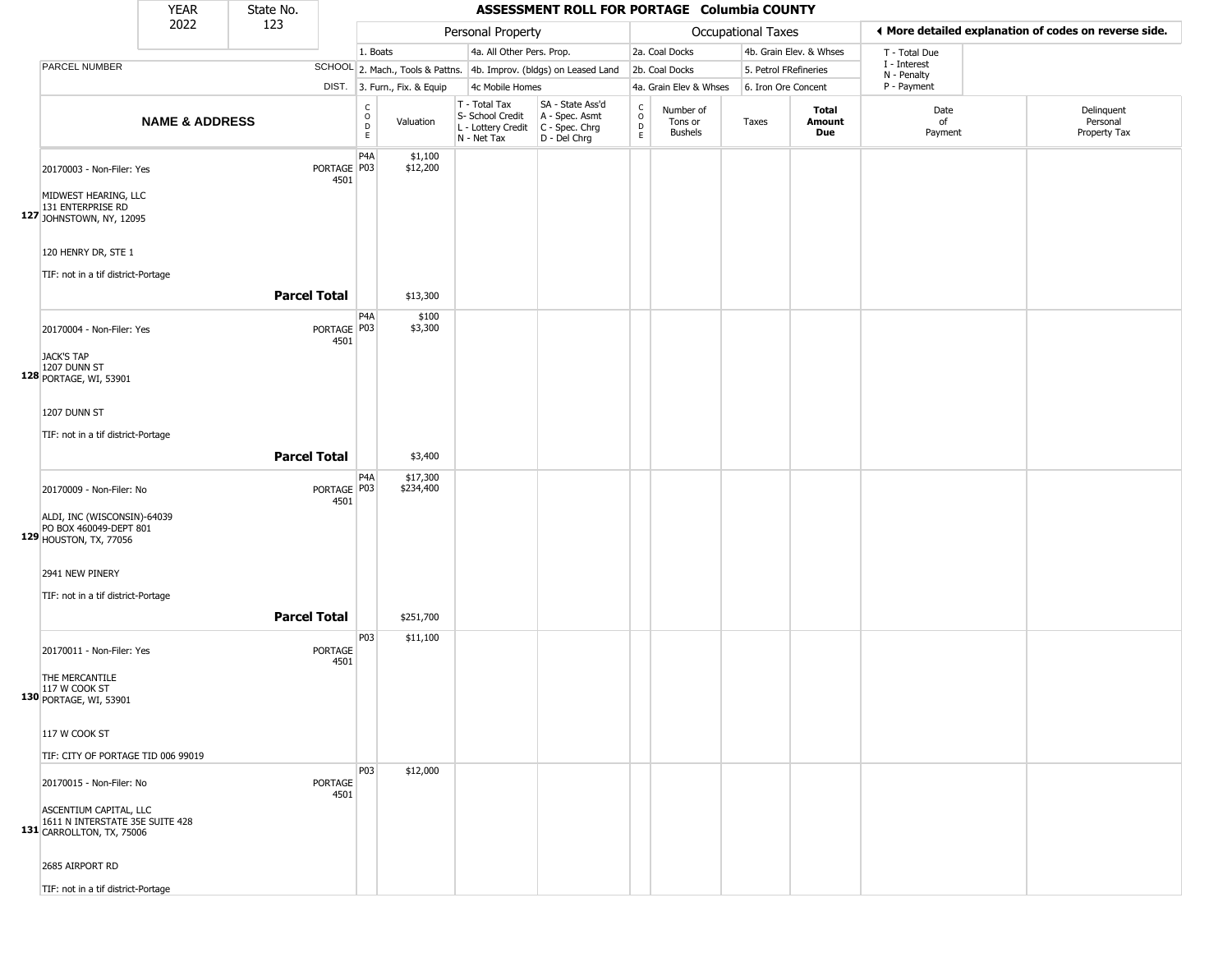|                                                                                                                             | <b>YEAR</b>               | State No. |                        |                              |                              |                                                                        | ASSESSMENT ROLL FOR PORTAGE Columbia COUNTY                          |                                                 |                                        |                           |                         |                                                       |                                        |
|-----------------------------------------------------------------------------------------------------------------------------|---------------------------|-----------|------------------------|------------------------------|------------------------------|------------------------------------------------------------------------|----------------------------------------------------------------------|-------------------------------------------------|----------------------------------------|---------------------------|-------------------------|-------------------------------------------------------|----------------------------------------|
|                                                                                                                             | 2022                      | 123       |                        |                              |                              | Personal Property                                                      |                                                                      |                                                 |                                        | <b>Occupational Taxes</b> |                         | ♦ More detailed explanation of codes on reverse side. |                                        |
|                                                                                                                             |                           |           |                        | 1. Boats                     |                              | 4a. All Other Pers. Prop.                                              |                                                                      |                                                 | 2a. Coal Docks                         |                           | 4b. Grain Elev. & Whses | T - Total Due                                         |                                        |
| PARCEL NUMBER                                                                                                               |                           |           |                        |                              |                              |                                                                        | SCHOOL 2. Mach., Tools & Pattns. 4b. Improv. (bldgs) on Leased Land  |                                                 | 2b. Coal Docks                         | 5. Petrol FRefineries     |                         | I - Interest<br>N - Penalty                           |                                        |
|                                                                                                                             |                           |           |                        |                              | DIST. 3. Furn., Fix. & Equip | 4c Mobile Homes                                                        |                                                                      |                                                 | 4a. Grain Elev & Whses                 | 6. Iron Ore Concent       |                         | P - Payment                                           |                                        |
|                                                                                                                             | <b>NAME &amp; ADDRESS</b> |           |                        | $_{\rm o}^{\rm c}$<br>D<br>E | Valuation                    | T - Total Tax<br>S- School Credit<br>L - Lottery Credit<br>N - Net Tax | SA - State Ass'd<br>A - Spec. Asmt<br>C - Spec. Chrg<br>D - Del Chrg | $\begin{array}{c} C \\ O \\ D \\ E \end{array}$ | Number of<br>Tons or<br><b>Bushels</b> | Taxes                     | Total<br>Amount<br>Due  | Date<br>of<br>Payment                                 | Delinquent<br>Personal<br>Property Tax |
| 20170018 - Non-Filer: No<br>GORDON FLESCH COMPANY INC/GFC LEASING<br>2675 RESEARCH PARK DRIVE<br>132 MADISON, WI, 53711     |                           |           | PORTAGE<br>4501        | P03                          | \$15,800                     |                                                                        |                                                                      |                                                 |                                        |                           |                         |                                                       |                                        |
| <b>VARIOUS</b><br>TIF: CITY OF PORTAGE TID 006 99019                                                                        |                           |           |                        |                              |                              |                                                                        |                                                                      |                                                 |                                        |                           |                         |                                                       |                                        |
| 20170020 - Non-Filer: No<br>FIRST-CITIZENS BANK & TRUST<br>PO BOX 460709<br>133 HOUSTON, TX, 77056                          |                           |           | PORTAGE<br>4501        | P03                          | \$1,400                      |                                                                        |                                                                      |                                                 |                                        |                           |                         |                                                       |                                        |
| <b>VARIOUS</b><br>TIF: not in a tif district-Portage                                                                        |                           |           |                        |                              |                              |                                                                        |                                                                      |                                                 |                                        |                           |                         |                                                       |                                        |
| 20170021 - Non-Filer: No<br>GREAT LAKES COCA-COLA DISTRIBUTION, LLC                                                         |                           |           | PORTAGE<br>4501        | P03                          | \$12,700                     |                                                                        |                                                                      |                                                 |                                        |                           |                         |                                                       |                                        |
| 6250 N RIVER RD, STE 9000<br>134 ROSEMONT, IL, 60018<br><b>VARIOUS</b><br>TIF: not in a tif district-Portage                |                           |           |                        |                              |                              |                                                                        |                                                                      |                                                 |                                        |                           |                         |                                                       |                                        |
| 20170025 - Non-Filer: No<br>AMERICAN FAMILY MUTUAL INSURANCE CO.<br>PO BOX 4747<br>135 OAK BROOK, IL, 60522                 |                           |           | PORTAGE<br>4501        | P03                          | \$600                        |                                                                        |                                                                      |                                                 |                                        |                           |                         |                                                       |                                        |
| <b>VARIOUS</b><br>TIF: not in a tif district-Portage                                                                        |                           |           |                        |                              |                              |                                                                        |                                                                      |                                                 |                                        |                           |                         |                                                       |                                        |
| 20170026 - Non-Filer: No<br>GREAT AMERICA FINANCIAL SERVICES, CORP<br>625 1ST ST SE, STE 800<br>136 CEDAR RAPIDS, IA, 52401 |                           |           | <b>PORTAGE</b><br>4501 | P03                          | \$2,700                      |                                                                        |                                                                      |                                                 |                                        |                           |                         |                                                       |                                        |
| <b>VARIOUS</b><br>TIF: CITY OF PORTAGE TID 006 99019                                                                        |                           |           |                        | P03                          | \$18,400                     |                                                                        |                                                                      |                                                 |                                        |                           |                         |                                                       |                                        |
| 20170027 - Non-Filer: No<br>GREAT AMERICA FINANCIAL SERVICES, CORP<br>625 1ST ST SE, STE 800<br>137 CEDAR RAPIDS, IA, 52401 |                           |           | <b>PORTAGE</b><br>4501 |                              |                              |                                                                        |                                                                      |                                                 |                                        |                           |                         |                                                       |                                        |
| <b>VARIOUS</b><br>TIF: CITY OF PORTAGE TID 007 99022                                                                        |                           |           |                        |                              |                              |                                                                        |                                                                      |                                                 |                                        |                           |                         |                                                       |                                        |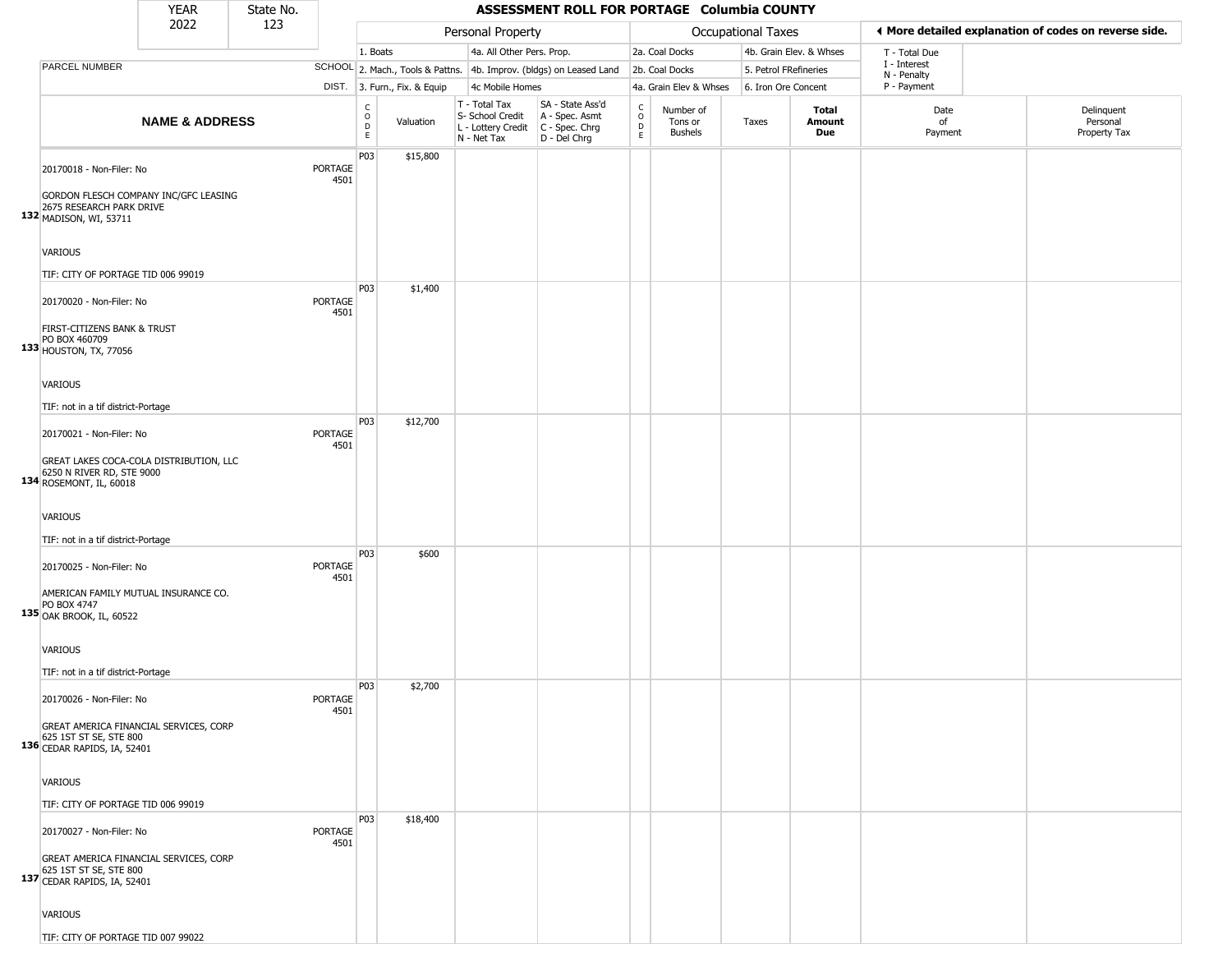|                                                                                                             | <b>YEAR</b>               | State No. |                     |                                            |                              |                                                                        | ASSESSMENT ROLL FOR PORTAGE Columbia COUNTY                          |                  |                                        |                       |                         |                             |                                                       |
|-------------------------------------------------------------------------------------------------------------|---------------------------|-----------|---------------------|--------------------------------------------|------------------------------|------------------------------------------------------------------------|----------------------------------------------------------------------|------------------|----------------------------------------|-----------------------|-------------------------|-----------------------------|-------------------------------------------------------|
|                                                                                                             | 2022                      | 123       |                     |                                            |                              | Personal Property                                                      |                                                                      |                  |                                        | Occupational Taxes    |                         |                             | ♦ More detailed explanation of codes on reverse side. |
|                                                                                                             |                           |           |                     | 1. Boats                                   |                              | 4a. All Other Pers. Prop.                                              |                                                                      |                  | 2a. Coal Docks                         |                       | 4b. Grain Elev. & Whses | T - Total Due               |                                                       |
| PARCEL NUMBER                                                                                               |                           |           |                     |                                            |                              |                                                                        | SCHOOL 2. Mach., Tools & Pattns. 4b. Improv. (bldgs) on Leased Land  |                  | 2b. Coal Docks                         | 5. Petrol FRefineries |                         | I - Interest<br>N - Penalty |                                                       |
|                                                                                                             |                           |           |                     |                                            | DIST. 3. Furn., Fix. & Equip | 4c Mobile Homes                                                        |                                                                      |                  | 4a. Grain Elev & Whses                 | 6. Iron Ore Concent   |                         | P - Payment                 |                                                       |
|                                                                                                             | <b>NAME &amp; ADDRESS</b> |           |                     | C<br>$\circ$<br>$\mathsf D$<br>$\mathsf E$ | Valuation                    | T - Total Tax<br>S- School Credit<br>L - Lottery Credit<br>N - Net Tax | SA - State Ass'd<br>A - Spec. Asmt<br>C - Spec. Chrg<br>D - Del Chrg | C<br>D<br>D<br>E | Number of<br>Tons or<br><b>Bushels</b> | Taxes                 | Total<br>Amount<br>Due  | Date<br>of<br>Payment       | Delinquent<br>Personal<br>Property Tax                |
| 20170028 - Non-Filer: No<br>GREAT AMERICA FINANCIAL SERVICES, CORP                                          |                           |           | PORTAGE<br>4501     | P03                                        | \$7,500                      |                                                                        |                                                                      |                  |                                        |                       |                         |                             |                                                       |
| 625 1ST ST SE, STE 800<br>138 CEDAR RAPIDS, IA, 52401<br>625 E SLIFER ST                                    |                           |           |                     |                                            |                              |                                                                        |                                                                      |                  |                                        |                       |                         |                             |                                                       |
| TIF: CITY OF PORTAGE TID 008 99023                                                                          |                           |           |                     |                                            |                              |                                                                        |                                                                      |                  |                                        |                       |                         |                             |                                                       |
| 20180001 - Non-Filer: No<br><b>GERBER COLLISION AND GLASS</b><br>400 W GRAND AVE<br>139 ELMHURST, IL, 60126 |                           |           | PORTAGE P03<br>4501 | P <sub>4</sub> A                           | \$2,000<br>\$158,300         |                                                                        |                                                                      |                  |                                        |                       |                         |                             |                                                       |
| 3015 COUNTY HWY CX<br>TIF: not in a tif district-Portage                                                    |                           |           | <b>Parcel Total</b> |                                            | \$160,300                    |                                                                        |                                                                      |                  |                                        |                       |                         |                             |                                                       |
|                                                                                                             |                           |           |                     |                                            |                              |                                                                        |                                                                      |                  |                                        |                       |                         |                             |                                                       |
| 20180003 - Non-Filer: Yes<br><b>SAL'S PIZZA</b><br>2555 NEW PINERY RD<br>140 PORTAGE, WI, 53901             |                           |           | PORTAGE<br>4501     | P03                                        | \$19,300                     |                                                                        |                                                                      |                  |                                        |                       |                         |                             |                                                       |
| 2555 NEW PINERY RD<br>TIF: not in a tif district-Portage                                                    |                           |           |                     |                                            |                              |                                                                        |                                                                      |                  |                                        |                       |                         |                             |                                                       |
| 20180006 - Non-Filer: No<br>SBA TOWER V, LLC<br>8051 CONGRESS AVE<br>141 BOCA RATON, FL, 33487              |                           |           | PORTAGE<br>4501     | P <sub>4</sub> A                           | \$47,900                     |                                                                        |                                                                      |                  |                                        |                       |                         |                             |                                                       |
| <b>TOWER</b><br>TIF: not in a tif district-Portage                                                          |                           |           |                     |                                            |                              |                                                                        |                                                                      |                  |                                        |                       |                         |                             |                                                       |
| 20180008 - Non-Filer: No<br>AMERICAN TOWER, INC                                                             |                           |           | PORTAGE<br>4501     | P <sub>4</sub> A                           | \$27,800                     |                                                                        |                                                                      |                  |                                        |                       |                         |                             |                                                       |
| PO BOX 723597<br>142 ATLANTA, GA, 31139<br>2855 SMITH RD-TOWER                                              |                           |           |                     |                                            |                              |                                                                        |                                                                      |                  |                                        |                       |                         |                             |                                                       |
| TIF: not in a tif district-Portage                                                                          |                           |           |                     |                                            |                              |                                                                        |                                                                      |                  |                                        |                       |                         |                             |                                                       |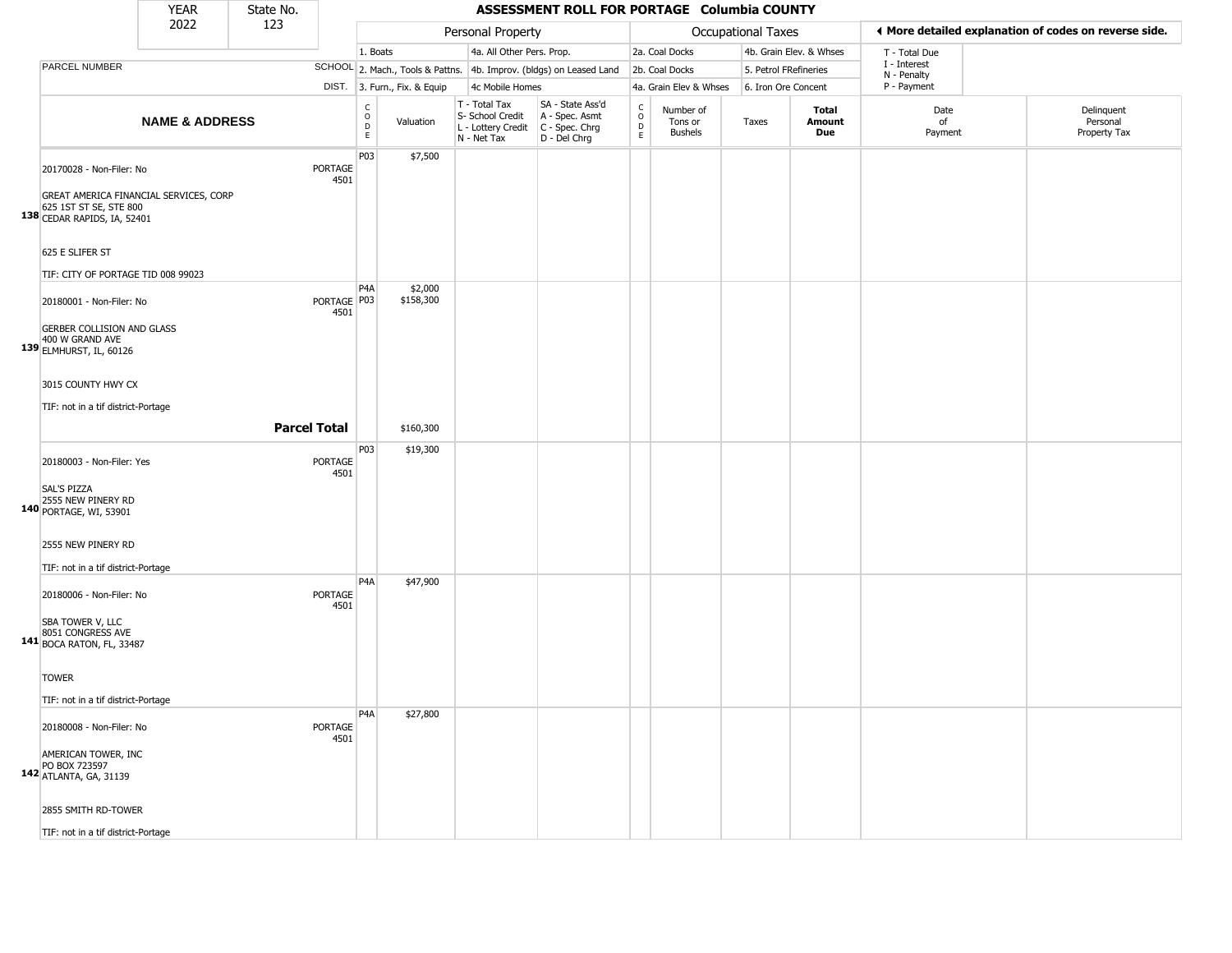|                                                                                                             | <b>YEAR</b>               | State No. |                        |                                        |                              |                                                                        | ASSESSMENT ROLL FOR PORTAGE Columbia COUNTY                          |                                                |                                 |                       |                         |                             |                                                       |
|-------------------------------------------------------------------------------------------------------------|---------------------------|-----------|------------------------|----------------------------------------|------------------------------|------------------------------------------------------------------------|----------------------------------------------------------------------|------------------------------------------------|---------------------------------|-----------------------|-------------------------|-----------------------------|-------------------------------------------------------|
|                                                                                                             | 2022                      | 123       |                        |                                        |                              | Personal Property                                                      |                                                                      |                                                |                                 | Occupational Taxes    |                         |                             | ◀ More detailed explanation of codes on reverse side. |
|                                                                                                             |                           |           |                        | 1. Boats                               |                              | 4a. All Other Pers. Prop.                                              |                                                                      |                                                | 2a. Coal Docks                  |                       | 4b. Grain Elev. & Whses | T - Total Due               |                                                       |
| <b>PARCEL NUMBER</b>                                                                                        |                           |           |                        |                                        |                              |                                                                        | SCHOOL 2. Mach., Tools & Pattns. 4b. Improv. (bldgs) on Leased Land  |                                                | 2b. Coal Docks                  | 5. Petrol FRefineries |                         | I - Interest<br>N - Penalty |                                                       |
|                                                                                                             |                           |           |                        |                                        | DIST. 3. Furn., Fix. & Equip | 4c Mobile Homes                                                        |                                                                      |                                                | 4a. Grain Elev & Whses          | 6. Iron Ore Concent   |                         | P - Payment                 |                                                       |
|                                                                                                             | <b>NAME &amp; ADDRESS</b> |           |                        | $_{\rm o}^{\rm c}$<br>D<br>$\mathsf E$ | Valuation                    | T - Total Tax<br>S- School Credit<br>L - Lottery Credit<br>N - Net Tax | SA - State Ass'd<br>A - Spec. Asmt<br>C - Spec. Chrg<br>D - Del Chrg | $\frac{C}{O}$<br>$\overline{D}$<br>$\mathsf E$ | Number of<br>Tons or<br>Bushels | Taxes                 | Total<br>Amount<br>Due  | Date<br>of<br>Payment       | Delinquent<br>Personal<br>Property Tax                |
| 20180009 - Non-Filer: No                                                                                    |                           |           | <b>PORTAGE</b><br>4501 | P03                                    | \$2,900                      |                                                                        |                                                                      |                                                |                                 |                       |                         |                             |                                                       |
| MANUFACTURER SERVICES GROUP/WELLS FARGO<br>PO BOX 36200<br>143 BILLINGS, MT, 59107                          |                           |           |                        |                                        |                              |                                                                        |                                                                      |                                                |                                 |                       |                         |                             |                                                       |
| 2390 AMERICAN LEGION DR<br>TIF: not in a tif district-Portage                                               |                           |           |                        |                                        |                              |                                                                        |                                                                      |                                                |                                 |                       |                         |                             |                                                       |
|                                                                                                             |                           |           |                        | P03                                    | \$8,800                      |                                                                        |                                                                      |                                                |                                 |                       |                         |                             |                                                       |
| 20180010 - Non-Filer: No                                                                                    |                           |           | <b>PORTAGE</b><br>4501 |                                        |                              |                                                                        |                                                                      |                                                |                                 |                       |                         |                             |                                                       |
| MASIMO AMERICAS INC<br>PO BOX 802206<br>144 DALLAS, TX, 75380                                               |                           |           |                        |                                        |                              |                                                                        |                                                                      |                                                |                                 |                       |                         |                             |                                                       |
| 2817 NEW PINERY RD                                                                                          |                           |           |                        |                                        |                              |                                                                        |                                                                      |                                                |                                 |                       |                         |                             |                                                       |
| TIF: not in a tif district-Portage                                                                          |                           |           |                        |                                        |                              |                                                                        |                                                                      |                                                |                                 |                       |                         |                             |                                                       |
| 20180011 - Non-Filer: No                                                                                    |                           |           | <b>PORTAGE</b><br>4501 | P03                                    | \$2,000                      |                                                                        |                                                                      |                                                |                                 |                       |                         |                             |                                                       |
| DIGITAL CINEMA DISTRIBUTION COALITION, LLC<br>1840 CENTURY PARK EAST, STE 550<br>145 LOS ANGELES, CA, 90067 |                           |           |                        |                                        |                              |                                                                        |                                                                      |                                                |                                 |                       |                         |                             |                                                       |
| 322 W WISCONSIN ST                                                                                          |                           |           |                        |                                        |                              |                                                                        |                                                                      |                                                |                                 |                       |                         |                             |                                                       |
| TIF: CITY OF PORTAGE TID 006 99019                                                                          |                           |           |                        | P03                                    | \$2,200                      |                                                                        |                                                                      |                                                |                                 |                       |                         |                             |                                                       |
| 20180012 - Non-Filer: No                                                                                    |                           |           | PORTAGE<br>4501        |                                        |                              |                                                                        |                                                                      |                                                |                                 |                       |                         |                             |                                                       |
| <b>BAXTER HEALTHCARE CORP</b><br>PO BOX 4900 DEPT -313<br>146 SCOTTSDALE, AZ, 85261                         |                           |           |                        |                                        |                              |                                                                        |                                                                      |                                                |                                 |                       |                         |                             |                                                       |
| 2817 NEW PINERY                                                                                             |                           |           |                        |                                        |                              |                                                                        |                                                                      |                                                |                                 |                       |                         |                             |                                                       |
| TIF: not in a tif district-Portage                                                                          |                           |           |                        |                                        |                              |                                                                        |                                                                      |                                                |                                 |                       |                         |                             |                                                       |
| 20180501 - Non-Filer: No                                                                                    |                           |           | PORTAGE P03<br>4501    | P4A                                    | \$9,700<br>\$29,500          |                                                                        |                                                                      |                                                |                                 |                       |                         |                             |                                                       |
| TRECEK AUTOMOTIVE OF PORTAGE, INC<br><b>PO BOX 540</b><br>147 PORTAGE, WI, 53901                            |                           |           |                        |                                        |                              |                                                                        |                                                                      |                                                |                                 |                       |                         |                             |                                                       |
| 1350 E WISCONSIN STREET                                                                                     |                           |           |                        |                                        |                              |                                                                        |                                                                      |                                                |                                 |                       |                         |                             |                                                       |
| TIF: not in a tif district-Portage                                                                          |                           |           |                        |                                        |                              |                                                                        |                                                                      |                                                |                                 |                       |                         |                             |                                                       |
|                                                                                                             |                           |           | <b>Parcel Total</b>    |                                        | \$39,200                     |                                                                        |                                                                      |                                                |                                 |                       |                         |                             |                                                       |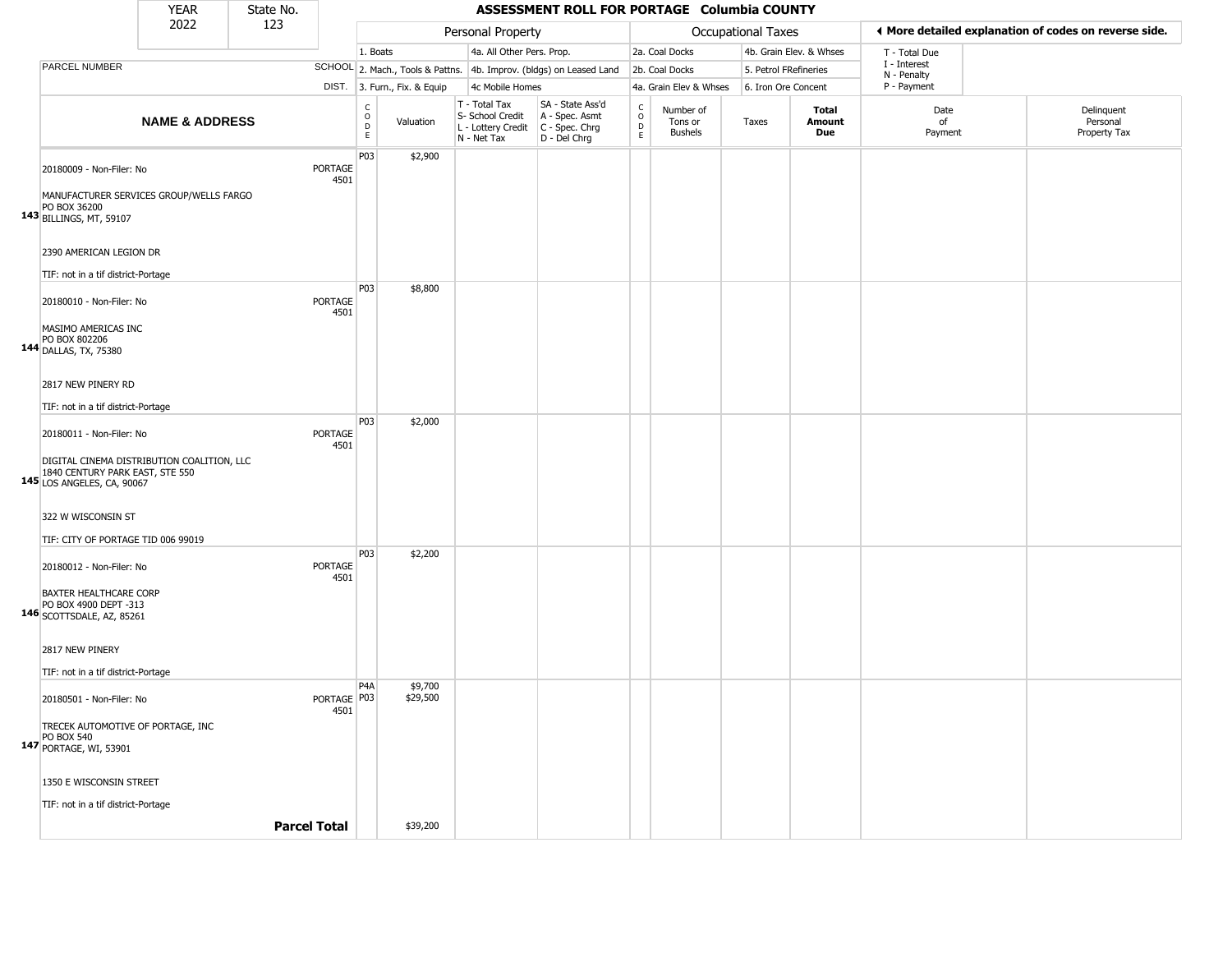|                                                                                                         | <b>YEAR</b>               | State No.           |                                         |                                                                     |                                                                        | ASSESSMENT ROLL FOR PORTAGE Columbia COUNTY                          |                                   |                                        |                       |                         |                             |                                                       |
|---------------------------------------------------------------------------------------------------------|---------------------------|---------------------|-----------------------------------------|---------------------------------------------------------------------|------------------------------------------------------------------------|----------------------------------------------------------------------|-----------------------------------|----------------------------------------|-----------------------|-------------------------|-----------------------------|-------------------------------------------------------|
|                                                                                                         | 2022                      | 123                 |                                         |                                                                     | Personal Property                                                      |                                                                      |                                   |                                        | Occupational Taxes    |                         |                             | I More detailed explanation of codes on reverse side. |
|                                                                                                         |                           |                     |                                         | 1. Boats                                                            | 4a. All Other Pers. Prop.                                              |                                                                      |                                   | 2a. Coal Docks                         |                       | 4b. Grain Elev. & Whses | T - Total Due               |                                                       |
| PARCEL NUMBER                                                                                           |                           |                     |                                         | SCHOOL 2. Mach., Tools & Pattns. 4b. Improv. (bldgs) on Leased Land |                                                                        |                                                                      |                                   | 2b. Coal Docks                         | 5. Petrol FRefineries |                         | I - Interest<br>N - Penalty |                                                       |
|                                                                                                         |                           |                     |                                         | DIST. 3. Furn., Fix. & Equip                                        | 4c Mobile Homes                                                        |                                                                      |                                   | 4a. Grain Elev & Whses                 | 6. Iron Ore Concent   |                         | P - Payment                 |                                                       |
|                                                                                                         | <b>NAME &amp; ADDRESS</b> |                     |                                         | C<br>$\circ$<br>Valuation<br>$\mathsf{D}$<br>E                      | T - Total Tax<br>S- School Credit<br>L - Lottery Credit<br>N - Net Tax | SA - State Ass'd<br>A - Spec. Asmt<br>C - Spec. Chrg<br>D - Del Chrg | $\frac{c}{0}$<br>$\mathsf D$<br>E | Number of<br>Tons or<br><b>Bushels</b> | Taxes                 | Total<br>Amount<br>Due  | Date<br>of<br>Payment       | Delinquent<br>Personal<br>Property Tax                |
| 20182001 - Non-Filer: No<br>TRT CORP-TRAILS LOUNGE<br>125 WAUONA TRAIL<br>148 PORTAGE, WI, 53901        |                           |                     | P03<br>PORTAGE<br>4501                  | \$2,100                                                             |                                                                        |                                                                      |                                   |                                        |                       |                         |                             |                                                       |
| 125 WAUONA TRAIL<br>TIF: CITY OF PORTAGE TID 007 99022                                                  |                           |                     |                                         |                                                                     |                                                                        |                                                                      |                                   |                                        |                       |                         |                             |                                                       |
| 20190001 - Non-Filer: No<br>ROTH PROFESSIONAL SERVICES<br>315 DEWITT ST<br>149 PORTAGE, WI, 53901       |                           |                     | P <sub>4</sub> A<br>PORTAGE P03<br>4501 | \$600<br>\$35,800                                                   |                                                                        |                                                                      |                                   |                                        |                       |                         |                             |                                                       |
| 315 DEWITT ST<br>TIF: not in a tif district-Portage                                                     |                           | <b>Parcel Total</b> |                                         | \$36,400                                                            |                                                                        |                                                                      |                                   |                                        |                       |                         |                             |                                                       |
| 20190002 - Non-Filer: Yes<br>WEST 134 SALON<br>134 W COOK ST<br>150 PORTAGE, WI, 53901                  |                           |                     | P03<br>PORTAGE<br>4501                  | \$9,400                                                             |                                                                        |                                                                      |                                   |                                        |                       |                         |                             |                                                       |
| 134 W COOK ST<br>TIF: CITY OF PORTAGE TID 006 99019                                                     |                           |                     |                                         |                                                                     |                                                                        |                                                                      |                                   |                                        |                       |                         |                             |                                                       |
| 20190005 - Non-Filer: Yes<br>PAUL SALZWEDEL<br><b>W2102 STATE RD 44</b><br>151 MARKESAN, WI, 53946      |                           |                     | P03<br><b>PORTAGE</b><br>4501           | \$19,300                                                            |                                                                        |                                                                      |                                   |                                        |                       |                         |                             |                                                       |
| 214 W WISCONSIN ST<br>TIF: not in a tif district-Portage                                                |                           |                     |                                         |                                                                     |                                                                        |                                                                      |                                   |                                        |                       |                         |                             |                                                       |
| 20190007 - Non-Filer: No<br>PORTAGE FLOORING STORE<br>101 W MAIN ST, UNIT B<br>152 REEDSBURG, WI, 53959 |                           |                     | P4A<br>PORTAGE   P03<br>4501            | \$100<br>\$3,600                                                    |                                                                        |                                                                      |                                   |                                        |                       |                         |                             |                                                       |
| 2830 NEW PINERY RD, STE 100<br>TIF: CITY OF PORTAGE TID 006 99019                                       |                           |                     |                                         |                                                                     |                                                                        |                                                                      |                                   |                                        |                       |                         |                             |                                                       |
|                                                                                                         |                           | <b>Parcel Total</b> |                                         | \$3,700                                                             |                                                                        |                                                                      |                                   |                                        |                       |                         |                             |                                                       |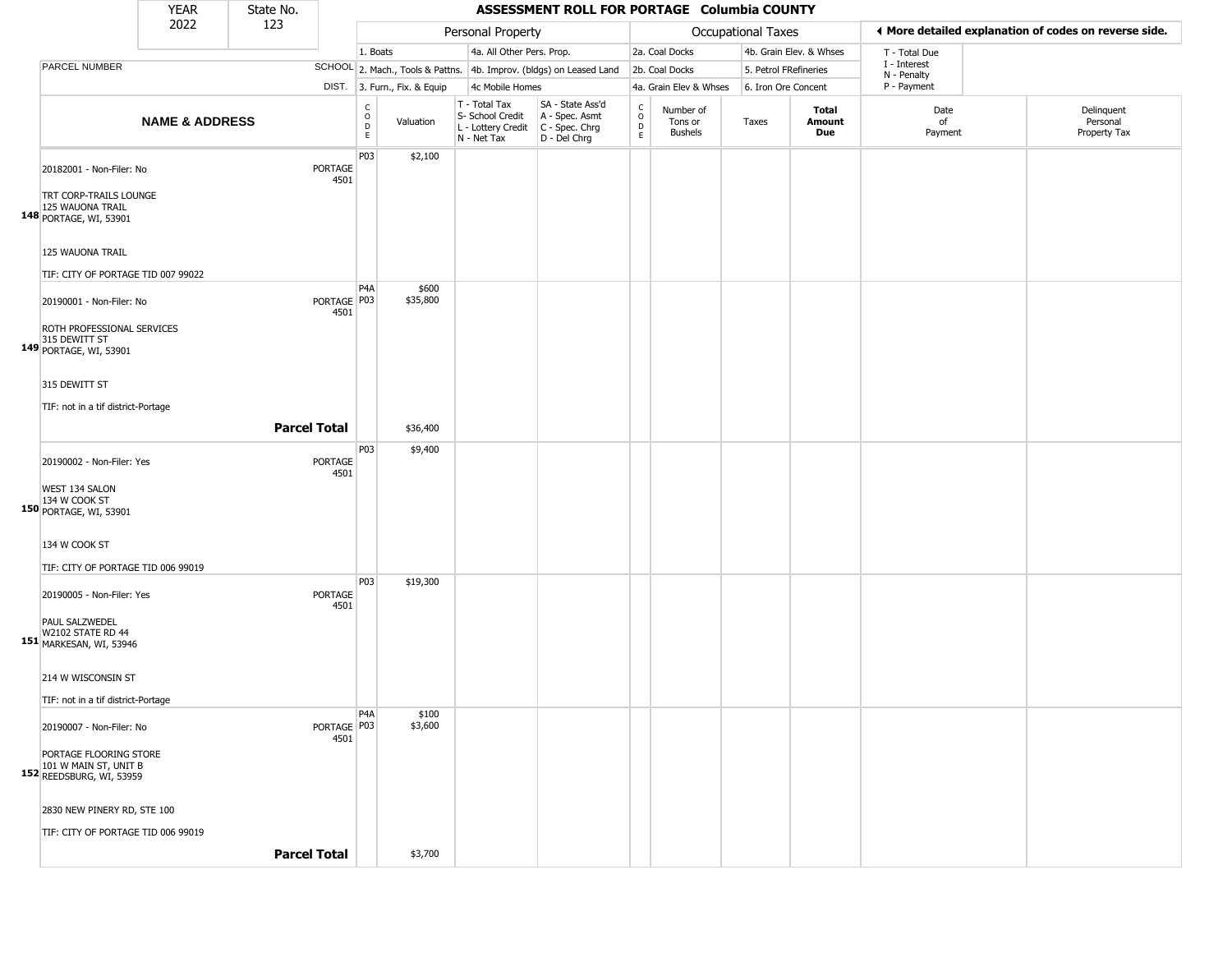|                                                                                           | <b>YEAR</b>               | State No.           |                        |                                                |                              |                                                                        | ASSESSMENT ROLL FOR PORTAGE Columbia COUNTY                          |                                             |                                        |                           |                         |                             |                                                       |
|-------------------------------------------------------------------------------------------|---------------------------|---------------------|------------------------|------------------------------------------------|------------------------------|------------------------------------------------------------------------|----------------------------------------------------------------------|---------------------------------------------|----------------------------------------|---------------------------|-------------------------|-----------------------------|-------------------------------------------------------|
|                                                                                           | 2022                      | 123                 |                        |                                                |                              | Personal Property                                                      |                                                                      |                                             |                                        | <b>Occupational Taxes</b> |                         |                             | ♦ More detailed explanation of codes on reverse side. |
|                                                                                           |                           |                     |                        | 1. Boats                                       |                              | 4a. All Other Pers. Prop.                                              |                                                                      |                                             | 2a. Coal Docks                         |                           | 4b. Grain Elev. & Whses | T - Total Due               |                                                       |
| PARCEL NUMBER                                                                             |                           |                     |                        |                                                |                              |                                                                        | SCHOOL 2. Mach., Tools & Pattns. 4b. Improv. (bldgs) on Leased Land  |                                             | 2b. Coal Docks                         | 5. Petrol FRefineries     |                         | I - Interest<br>N - Penalty |                                                       |
|                                                                                           |                           |                     |                        |                                                | DIST. 3. Furn., Fix. & Equip | 4c Mobile Homes                                                        |                                                                      |                                             | 4a. Grain Elev & Whses                 | 6. Iron Ore Concent       |                         | P - Payment                 |                                                       |
|                                                                                           | <b>NAME &amp; ADDRESS</b> |                     |                        | C<br>$\mathsf O$<br>$\mathsf D$<br>$\mathsf E$ | Valuation                    | T - Total Tax<br>S- School Credit<br>L - Lottery Credit<br>N - Net Tax | SA - State Ass'd<br>A - Spec. Asmt<br>C - Spec. Chrg<br>D - Del Chrg | $\frac{c}{0}$<br>$\mathsf D$<br>$\mathsf E$ | Number of<br>Tons or<br><b>Bushels</b> | Taxes                     | Total<br>Amount<br>Due  | Date<br>of<br>Payment       | Delinquent<br>Personal<br>Property Tax                |
| 20190008 - Non-Filer: Yes<br>WISCONSIN NETWORK SOLUTIONS                                  |                           |                     | <b>PORTAGE</b><br>4501 | P03                                            | \$3,600                      |                                                                        |                                                                      |                                             |                                        |                           |                         |                             |                                                       |
| 1 MAIN ST<br>153 PORTAGE, WI, 53901                                                       |                           |                     |                        |                                                |                              |                                                                        |                                                                      |                                             |                                        |                           |                         |                             |                                                       |
| 1 MAIN ST                                                                                 |                           |                     |                        |                                                |                              |                                                                        |                                                                      |                                             |                                        |                           |                         |                             |                                                       |
| TIF: CITY OF PORTAGE TID 006 99019                                                        |                           |                     |                        | P03                                            | \$6,600                      |                                                                        |                                                                      |                                             |                                        |                           |                         |                             |                                                       |
| 20190010 - Non-Filer: Yes                                                                 |                           |                     | <b>PORTAGE</b><br>4501 |                                                |                              |                                                                        |                                                                      |                                             |                                        |                           |                         |                             |                                                       |
| <b>RIVER MOTORS</b><br>901 E WISCONSIN ST<br>154 PORTAGE, WI, 53901                       |                           |                     |                        |                                                |                              |                                                                        |                                                                      |                                             |                                        |                           |                         |                             |                                                       |
| 901 E WISCONSIN ST                                                                        |                           |                     |                        |                                                |                              |                                                                        |                                                                      |                                             |                                        |                           |                         |                             |                                                       |
| TIF: CITY OF PORTAGE TID 007 99022                                                        |                           |                     |                        |                                                |                              |                                                                        |                                                                      |                                             |                                        |                           |                         |                             |                                                       |
| 20190011 - Non-Filer: Yes                                                                 |                           |                     | PORTAGE   P03<br>4501  | P4A                                            | \$100<br>\$1,500             |                                                                        |                                                                      |                                             |                                        |                           |                         |                             |                                                       |
| AMERICAN FAMILY INC, RILEY KUBATZKE<br>1606 NEW PINERY RD STE B<br>155 PORTAGE, WI, 53901 |                           |                     |                        |                                                |                              |                                                                        |                                                                      |                                             |                                        |                           |                         |                             |                                                       |
| 1606 NEW PINERY RD STE B                                                                  |                           |                     |                        |                                                |                              |                                                                        |                                                                      |                                             |                                        |                           |                         |                             |                                                       |
| TIF: not in a tif district-Portage                                                        |                           |                     |                        |                                                |                              |                                                                        |                                                                      |                                             |                                        |                           |                         |                             |                                                       |
|                                                                                           |                           | <b>Parcel Total</b> |                        |                                                | \$1,600                      |                                                                        |                                                                      |                                             |                                        |                           |                         |                             |                                                       |
| 20190013 - Non-Filer: Yes                                                                 |                           |                     | <b>PORTAGE</b><br>4501 | P03                                            | \$4,000                      |                                                                        |                                                                      |                                             |                                        |                           |                         |                             |                                                       |
| AMERICAN SHAMANN<br>N4452 County Rd U<br>156 PORTAGE, WI, 53901                           |                           |                     |                        |                                                |                              |                                                                        |                                                                      |                                             |                                        |                           |                         |                             |                                                       |
| 2814 NEW PINERY RD                                                                        |                           |                     |                        |                                                |                              |                                                                        |                                                                      |                                             |                                        |                           |                         |                             |                                                       |
|                                                                                           |                           |                     |                        |                                                |                              |                                                                        |                                                                      |                                             |                                        |                           |                         |                             |                                                       |
| TIF: not in a tif district-Portage                                                        |                           |                     |                        | P03                                            | \$3,600                      |                                                                        |                                                                      |                                             |                                        |                           |                         |                             |                                                       |
| 20190015 - Non-Filer: Yes                                                                 |                           |                     | <b>PORTAGE</b><br>4501 |                                                |                              |                                                                        |                                                                      |                                             |                                        |                           |                         |                             |                                                       |
| <b>RURAL INSURANCE</b><br>201 E DEWITT ST<br>157 PORTAGE, WI, 53901                       |                           |                     |                        |                                                |                              |                                                                        |                                                                      |                                             |                                        |                           |                         |                             |                                                       |
| 201 E DEWITT ST                                                                           |                           |                     |                        |                                                |                              |                                                                        |                                                                      |                                             |                                        |                           |                         |                             |                                                       |
| TIF: CITY OF PORTAGE TID 006 99019                                                        |                           |                     |                        |                                                |                              |                                                                        |                                                                      |                                             |                                        |                           |                         |                             |                                                       |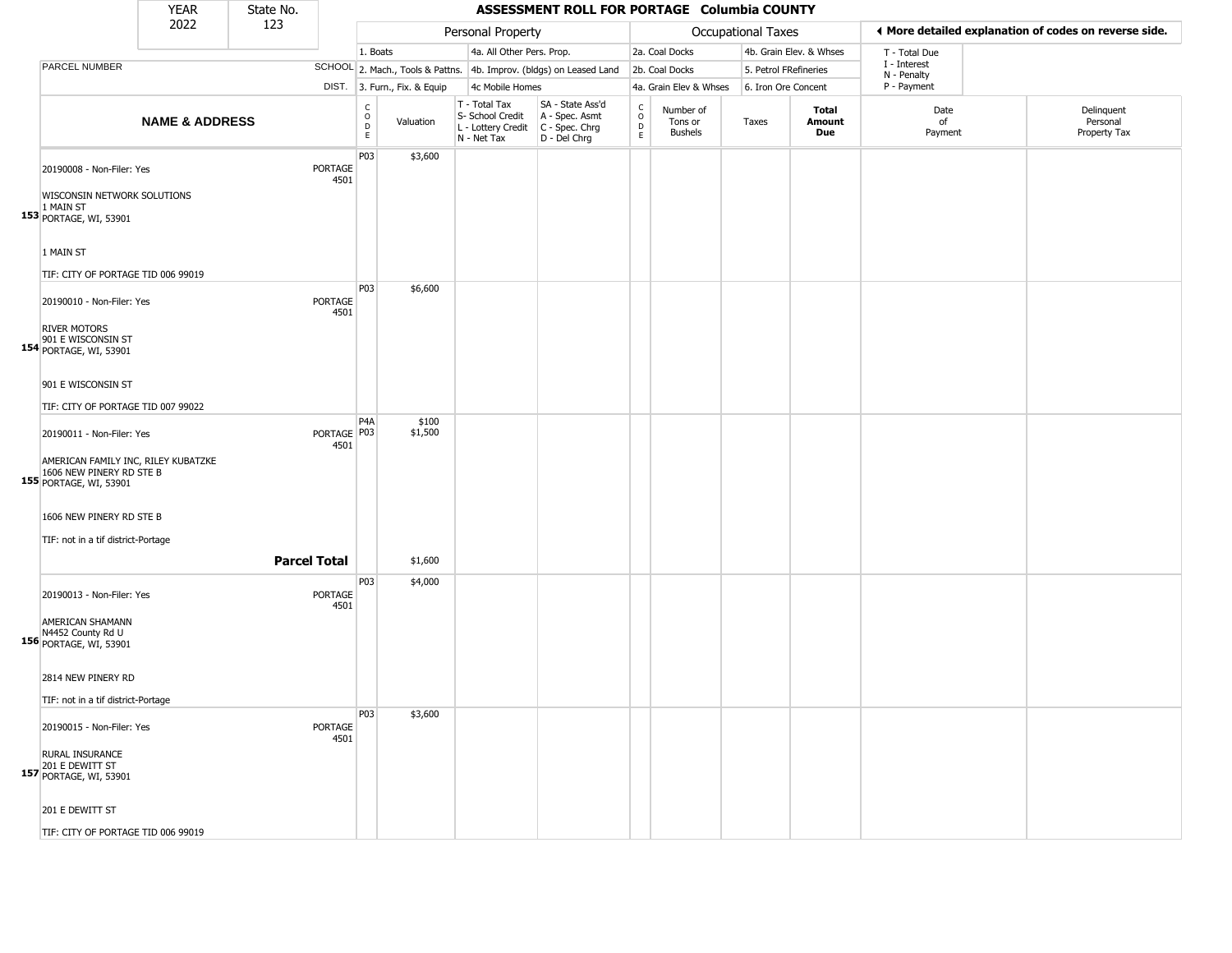|                                                                                                                                       | <b>YEAR</b>               | State No. |                        |                              |                              |                                                                        | ASSESSMENT ROLL FOR PORTAGE Columbia COUNTY                          |                                                 |                                        |                           |                         |                             |                                                       |
|---------------------------------------------------------------------------------------------------------------------------------------|---------------------------|-----------|------------------------|------------------------------|------------------------------|------------------------------------------------------------------------|----------------------------------------------------------------------|-------------------------------------------------|----------------------------------------|---------------------------|-------------------------|-----------------------------|-------------------------------------------------------|
|                                                                                                                                       | 2022                      | 123       |                        |                              |                              | Personal Property                                                      |                                                                      |                                                 |                                        | <b>Occupational Taxes</b> |                         |                             | ◀ More detailed explanation of codes on reverse side. |
|                                                                                                                                       |                           |           |                        | 1. Boats                     |                              | 4a. All Other Pers. Prop.                                              |                                                                      |                                                 | 2a. Coal Docks                         |                           | 4b. Grain Elev. & Whses | T - Total Due               |                                                       |
| PARCEL NUMBER                                                                                                                         |                           |           |                        |                              |                              |                                                                        | SCHOOL 2. Mach., Tools & Pattns. 4b. Improv. (bldgs) on Leased Land  |                                                 | 2b. Coal Docks                         | 5. Petrol FRefineries     |                         | I - Interest<br>N - Penalty |                                                       |
|                                                                                                                                       |                           |           |                        |                              | DIST. 3. Furn., Fix. & Equip | 4c Mobile Homes                                                        |                                                                      |                                                 | 4a. Grain Elev & Whses                 | 6. Iron Ore Concent       |                         | P - Payment                 |                                                       |
|                                                                                                                                       | <b>NAME &amp; ADDRESS</b> |           |                        | $_{\rm o}^{\rm c}$<br>D<br>E | Valuation                    | T - Total Tax<br>S- School Credit<br>L - Lottery Credit<br>N - Net Tax | SA - State Ass'd<br>A - Spec. Asmt<br>C - Spec. Chrg<br>D - Del Chrg | $\begin{array}{c} C \\ O \\ D \\ E \end{array}$ | Number of<br>Tons or<br><b>Bushels</b> | Taxes                     | Total<br>Amount<br>Due  | Date<br>of<br>Payment       | Delinquent<br>Personal<br>Property Tax                |
| 20190016 - Non-Filer: Yes<br>MATTRESS DIRECT<br>N7572 STONEHAVEN DR<br>158 PORTAGE, WI, 53901<br>911 JEFFERSON ST                     |                           |           | PORTAGE<br>4501        | P03                          | \$9,200                      |                                                                        |                                                                      |                                                 |                                        |                           |                         |                             |                                                       |
| TIF: not in a tif district-Portage                                                                                                    |                           |           |                        |                              |                              |                                                                        |                                                                      |                                                 |                                        |                           |                         |                             |                                                       |
| 20190017 - Non-Filer: Yes<br>THE RIVERS ASSISTED LIVING - MEMORY CARE<br>611 E ALBERT ST<br>159 PORTAGE, WI, 53901<br>611 E ALBERT ST |                           |           | PORTAGE<br>4501        | P03                          | \$9,200                      |                                                                        |                                                                      |                                                 |                                        |                           |                         |                             |                                                       |
| TIF: not in a tif district-Portage                                                                                                    |                           |           |                        |                              |                              |                                                                        |                                                                      |                                                 |                                        |                           |                         |                             |                                                       |
| 20190019 - Non-Filer: No<br>JOURNEY MENTAL HEALTH CENTER<br>1440 E WISCONSIN ST<br>160 PORTAGE, WI, 53901                             |                           |           | PORTAGE mpt<br>4501    | Exe                          | \$0                          |                                                                        |                                                                      |                                                 |                                        |                           |                         |                             |                                                       |
| 1440 E WISCONSIN ST<br>TIF: CITY OF PORTAGE TID 007 99022                                                                             |                           |           |                        |                              |                              |                                                                        |                                                                      |                                                 |                                        |                           |                         |                             |                                                       |
| 20190020 - Non-Filer: Yes<br><b>ZEFIT TRAINING</b><br>120 E COOK ST<br>161 PORTAGE, WI, 53901                                         |                           |           | PORTAGE<br>4501        | P03                          | \$26,400                     |                                                                        |                                                                      |                                                 |                                        |                           |                         |                             |                                                       |
| 120 E COOK ST<br>TIF: CITY OF PORTAGE TID 006 99019                                                                                   |                           |           |                        | P03                          | \$1,700                      |                                                                        |                                                                      |                                                 |                                        |                           |                         |                             |                                                       |
| 20190022 - Non-Filer: No<br>IBM CREDIT, LLC<br>150 KETTLETOWN RD, PO BOX 1159<br><b>162 SOUTHBURY, CT, 06488</b>                      |                           |           | PORTAGE<br>4501        |                              |                              |                                                                        |                                                                      |                                                 |                                        |                           |                         |                             |                                                       |
| 1615 LADAWN DR<br>TIF: not in a tif district-Portage                                                                                  |                           |           |                        |                              |                              |                                                                        |                                                                      |                                                 |                                        |                           |                         |                             |                                                       |
| 20190023 - Non-Filer: No<br>WABASHA LEASING, LLC<br>PO BOX 80615<br>163 INDIANAPOLIS, IN, 46280                                       |                           |           | <b>PORTAGE</b><br>4501 | P03                          | \$23,800                     |                                                                        |                                                                      |                                                 |                                        |                           |                         |                             |                                                       |
| <b>VARIOUS</b><br>TIF: not in a tif district-Portage                                                                                  |                           |           |                        |                              |                              |                                                                        |                                                                      |                                                 |                                        |                           |                         |                             |                                                       |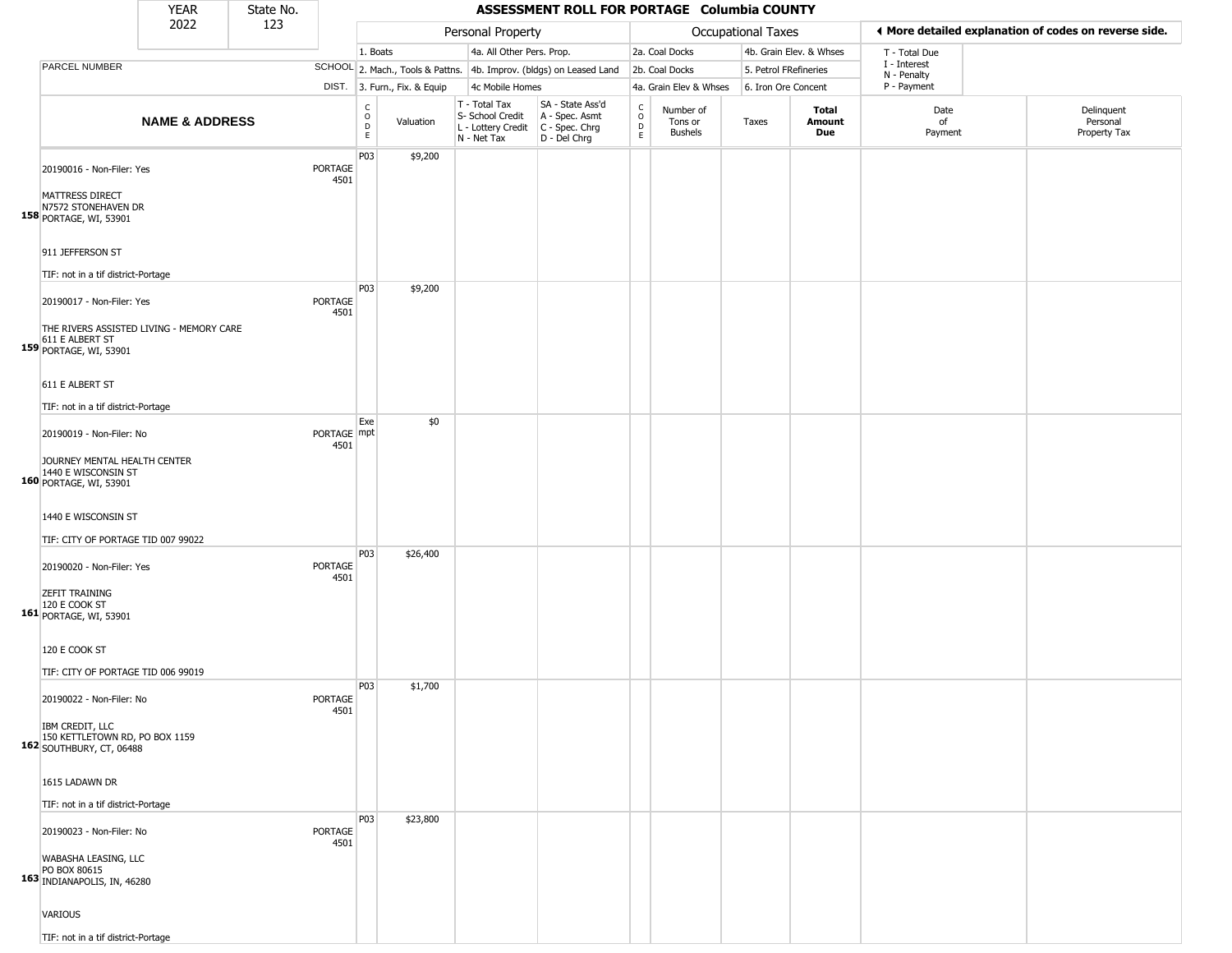|                                                                                                                             | <b>YEAR</b>               | State No. |                        |                              |                              |                                                                                         | ASSESSMENT ROLL FOR PORTAGE Columbia COUNTY                         |                                                          |                                        |                           |                         |                             |                                                       |
|-----------------------------------------------------------------------------------------------------------------------------|---------------------------|-----------|------------------------|------------------------------|------------------------------|-----------------------------------------------------------------------------------------|---------------------------------------------------------------------|----------------------------------------------------------|----------------------------------------|---------------------------|-------------------------|-----------------------------|-------------------------------------------------------|
|                                                                                                                             | 2022                      | 123       |                        |                              |                              | Personal Property                                                                       |                                                                     |                                                          |                                        | <b>Occupational Taxes</b> |                         |                             | ◀ More detailed explanation of codes on reverse side. |
|                                                                                                                             |                           |           |                        | 1. Boats                     |                              | 4a. All Other Pers. Prop.                                                               |                                                                     |                                                          | 2a. Coal Docks                         |                           | 4b. Grain Elev. & Whses | T - Total Due               |                                                       |
| <b>PARCEL NUMBER</b>                                                                                                        |                           |           |                        |                              |                              |                                                                                         | SCHOOL 2. Mach., Tools & Pattns. 4b. Improv. (bldgs) on Leased Land |                                                          | 2b. Coal Docks                         | 5. Petrol FRefineries     |                         | I - Interest<br>N - Penalty |                                                       |
|                                                                                                                             |                           |           |                        |                              | DIST. 3. Furn., Fix. & Equip | 4c Mobile Homes                                                                         |                                                                     |                                                          | 4a. Grain Elev & Whses                 | 6. Iron Ore Concent       |                         | P - Payment                 |                                                       |
|                                                                                                                             | <b>NAME &amp; ADDRESS</b> |           |                        | $_{\rm o}^{\rm c}$<br>D<br>E | Valuation                    | T - Total Tax<br>S- School Credit<br>L - Lottery Credit   C - Spec. Chrg<br>N - Net Tax | SA - State Ass'd<br>A - Spec. Asmt<br>D - Del Chrg                  | $\begin{matrix} 0 \\ 0 \\ D \end{matrix}$<br>$\mathsf E$ | Number of<br>Tons or<br><b>Bushels</b> | Taxes                     | Total<br>Amount<br>Due  | Date<br>of<br>Payment       | Delinquent<br>Personal<br>Property Tax                |
| 20190025 - Non-Filer: Yes<br>PURE MASSAGE, LLC<br>213 W COOK ST<br>164 PORTAGE, WI, 53901<br>213 W COOK ST                  |                           |           | <b>PORTAGE</b><br>4501 | P03                          | \$1,100                      |                                                                                         |                                                                     |                                                          |                                        |                           |                         |                             |                                                       |
| TIF: CITY OF PORTAGE TID 006 99019                                                                                          |                           |           |                        |                              |                              |                                                                                         |                                                                     |                                                          |                                        |                           |                         |                             |                                                       |
| 20190026 - Non-Filer: No<br>KEEFE COMMISSARY NETWORK, LLC<br>1260 ANDES BLVD<br>165 ST LOUIS, MO, 63132<br>2925 COLUMBIA DR |                           |           | PORTAGE<br>4501        | P03                          | \$23,500                     |                                                                                         |                                                                     |                                                          |                                        |                           |                         |                             |                                                       |
| TIF: not in a tif district-Portage                                                                                          |                           |           |                        |                              |                              |                                                                                         |                                                                     |                                                          |                                        |                           |                         |                             |                                                       |
| 20190027 - Non-Filer: No<br>KRUEGER WHOLESALE FLORIST, INC<br>10706 TESCH LANE<br>166 ROTHSCHILD, WI, 54474                 |                           |           | PORTAGE<br>4501        | P03                          | \$8,100                      |                                                                                         |                                                                     |                                                          |                                        |                           |                         |                             |                                                       |
| 2915 NEW PINERY RD                                                                                                          |                           |           |                        |                              |                              |                                                                                         |                                                                     |                                                          |                                        |                           |                         |                             |                                                       |
| TIF: not in a tif district-Portage                                                                                          |                           |           |                        |                              |                              |                                                                                         |                                                                     |                                                          |                                        |                           |                         |                             |                                                       |
| 20190031 - Non-Filer: No<br>FLORIDA'S NATURAL FOOD SERVICE, INC<br>20205 HWY 27<br>167 LAKE WALES, FL, 33853                |                           |           | PORTAGE<br>4501        | P03                          | \$9,800                      |                                                                                         |                                                                     |                                                          |                                        |                           |                         |                             |                                                       |
|                                                                                                                             |                           |           |                        |                              |                              |                                                                                         |                                                                     |                                                          |                                        |                           |                         |                             |                                                       |
| <b>VARIOUS</b>                                                                                                              |                           |           |                        |                              |                              |                                                                                         |                                                                     |                                                          |                                        |                           |                         |                             |                                                       |
| TIF: not in a tif district-Portage                                                                                          |                           |           |                        |                              |                              |                                                                                         |                                                                     |                                                          |                                        |                           |                         |                             |                                                       |
| 20200001 - Non-Filer: No<br>RP HOME & HARVEST<br>PO BOX 367<br>168 EDWARDSVILLE, IL, 62025                                  |                           |           | <b>PORTAGE</b><br>4501 | P03                          | \$69,700                     |                                                                                         |                                                                     |                                                          |                                        |                           |                         |                             |                                                       |
| 2935 NEW PINERY RD                                                                                                          |                           |           |                        |                              |                              |                                                                                         |                                                                     |                                                          |                                        |                           |                         |                             |                                                       |
|                                                                                                                             |                           |           |                        |                              |                              |                                                                                         |                                                                     |                                                          |                                        |                           |                         |                             |                                                       |
| TIF: not in a tif district-Portage                                                                                          |                           |           |                        | P03                          | \$6,600                      |                                                                                         |                                                                     |                                                          |                                        |                           |                         |                             |                                                       |
| 20200004 - Non-Filer: Yes<br>POINT B WEALTH ADVISORS<br>130 E COOK ST<br>169 PORTAGE, WI, 53901                             |                           |           | <b>PORTAGE</b><br>4501 |                              |                              |                                                                                         |                                                                     |                                                          |                                        |                           |                         |                             |                                                       |
| 130 E COOK ST                                                                                                               |                           |           |                        |                              |                              |                                                                                         |                                                                     |                                                          |                                        |                           |                         |                             |                                                       |
| TIF: CITY OF PORTAGE TID 006 99019                                                                                          |                           |           |                        |                              |                              |                                                                                         |                                                                     |                                                          |                                        |                           |                         |                             |                                                       |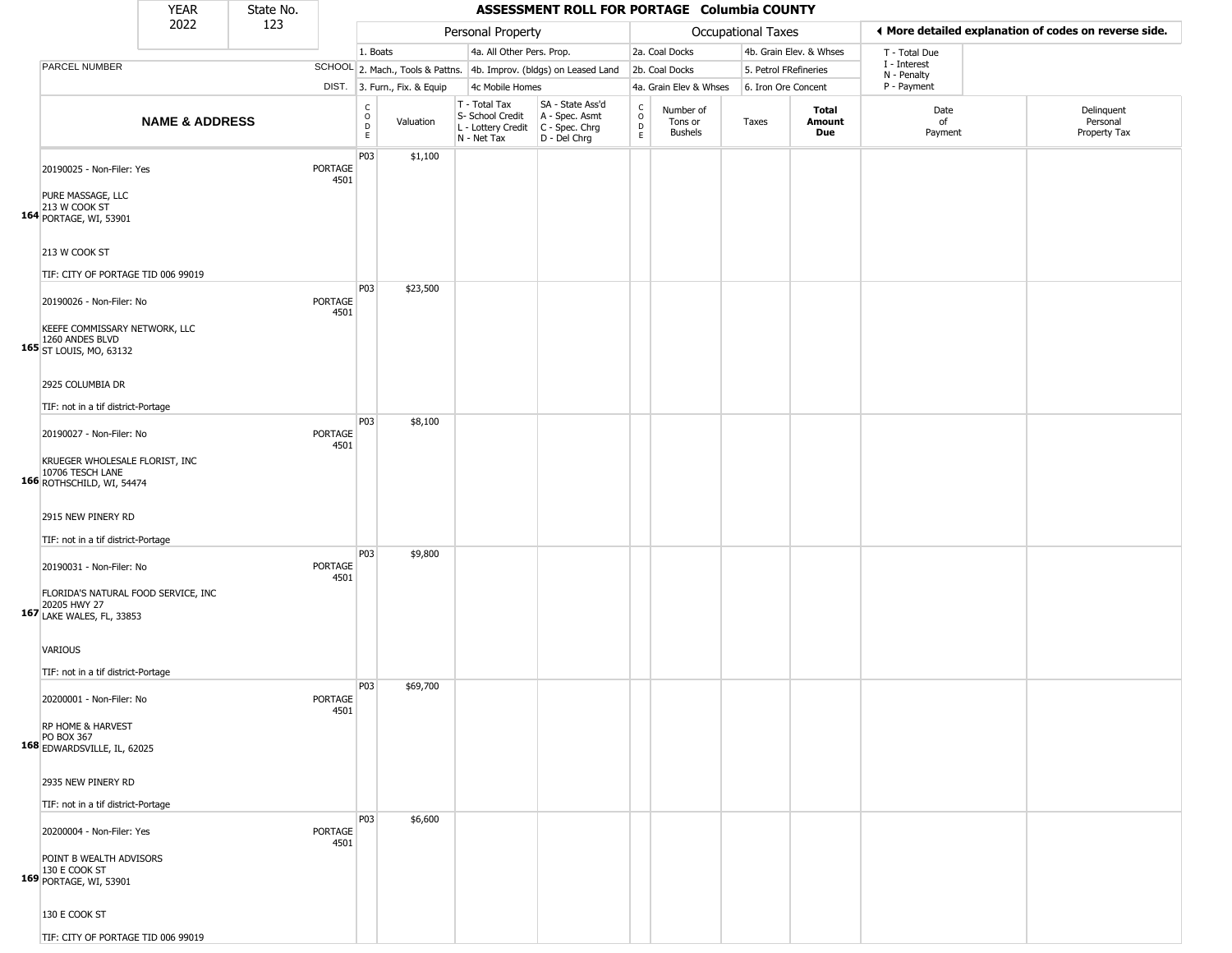|                                                                                                                           | <b>YEAR</b>               | State No. |                        |                                                |                              |                                                                                                          | ASSESSMENT ROLL FOR PORTAGE Columbia COUNTY                         |                                                                    |                                 |                           |                         |                             |                                                       |
|---------------------------------------------------------------------------------------------------------------------------|---------------------------|-----------|------------------------|------------------------------------------------|------------------------------|----------------------------------------------------------------------------------------------------------|---------------------------------------------------------------------|--------------------------------------------------------------------|---------------------------------|---------------------------|-------------------------|-----------------------------|-------------------------------------------------------|
|                                                                                                                           | 2022                      | 123       |                        |                                                |                              | Personal Property                                                                                        |                                                                     |                                                                    |                                 | <b>Occupational Taxes</b> |                         |                             | ♦ More detailed explanation of codes on reverse side. |
|                                                                                                                           |                           |           |                        | 1. Boats                                       |                              | 4a. All Other Pers. Prop.                                                                                |                                                                     |                                                                    | 2a. Coal Docks                  |                           | 4b. Grain Elev. & Whses | T - Total Due               |                                                       |
| PARCEL NUMBER                                                                                                             |                           |           |                        |                                                |                              |                                                                                                          | SCHOOL 2. Mach., Tools & Pattns. 4b. Improv. (bldgs) on Leased Land |                                                                    | 2b. Coal Docks                  | 5. Petrol FRefineries     |                         | I - Interest<br>N - Penalty |                                                       |
|                                                                                                                           |                           |           |                        |                                                | DIST. 3. Furn., Fix. & Equip | 4c Mobile Homes                                                                                          |                                                                     |                                                                    | 4a. Grain Elev & Whses          | 6. Iron Ore Concent       |                         | P - Payment                 |                                                       |
|                                                                                                                           | <b>NAME &amp; ADDRESS</b> |           |                        | $\begin{matrix} 0 \\ 0 \\ D \end{matrix}$<br>E | Valuation                    | T - Total Tax<br>S- School Credit   A - Spec. Asmt<br>L - Lottery Credit   C - Spec. Chrg<br>N - Net Tax | SA - State Ass'd<br>D - Del Chrg                                    | $\begin{smallmatrix} C \\ O \\ D \end{smallmatrix}$<br>$\mathsf E$ | Number of<br>Tons or<br>Bushels | Taxes                     | Total<br>Amount<br>Due  | Date<br>of<br>Payment       | Delinquent<br>Personal<br>Property Tax                |
| 20200005 - Non-Filer: No<br><b>SOLAS AND KIN PHOTOGRAPHY</b><br>118 W COOK ST<br>170 PORTAGE, WI, 53901<br>118 W COOK ST  |                           |           | PORTAGE<br>4501        | P03                                            | \$6,900                      |                                                                                                          |                                                                     |                                                                    |                                 |                           |                         |                             |                                                       |
| TIF: CITY OF PORTAGE TID 006 99019                                                                                        |                           |           |                        |                                                |                              |                                                                                                          |                                                                     |                                                                    |                                 |                           |                         |                             |                                                       |
| 20200007 - Non-Filer: No<br>CARQUEST AUTO PARTS<br>PO BOX 74<br>171 WISCONSIN DELLS, WI, 53965                            |                           |           | <b>PORTAGE</b><br>4501 | P03                                            | \$20,600                     |                                                                                                          |                                                                     |                                                                    |                                 |                           |                         |                             |                                                       |
| 2666 NEW PINERY RD<br>TIF: not in a tif district-Portage                                                                  |                           |           |                        | <b>P03</b>                                     | \$8,800                      |                                                                                                          |                                                                     |                                                                    |                                 |                           |                         |                             |                                                       |
| 20200008 - Non-Filer: Yes<br><b>BEN'S FURNITURE</b><br>2830 NEW PINERY RD<br>172 PORTAGE, WI, 53901<br>2830 NEW PINERY RD |                           |           | PORTAGE<br>4501        |                                                |                              |                                                                                                          |                                                                     |                                                                    |                                 |                           |                         |                             |                                                       |
| TIF: not in a tif district-Portage                                                                                        |                           |           |                        |                                                |                              |                                                                                                          |                                                                     |                                                                    |                                 |                           |                         |                             |                                                       |
| 20200009 - Non-Filer: Yes<br><b>CRICKET WIRELESS</b><br>2830 NEW PINERY RD<br>173 PORTAGE, WI, 53901                      |                           |           | PORTAGE<br>4501        | P03                                            | \$5,500                      |                                                                                                          |                                                                     |                                                                    |                                 |                           |                         |                             |                                                       |
| 2830 NEW PINERY RD<br>TIF: not in a tif district-Portage                                                                  |                           |           |                        |                                                |                              |                                                                                                          |                                                                     |                                                                    |                                 |                           |                         |                             |                                                       |
| 20200010 - Non-Filer: Yes<br>PINGS MASSAGE THERAPY CENTER<br>2939 NEW PINERY RD<br>174 PORTAGE, WI, 53901                 |                           |           | PORTAGE<br>4501        | P03                                            | \$3,300                      |                                                                                                          |                                                                     |                                                                    |                                 |                           |                         |                             |                                                       |
| 2939 NEW PINERY RD<br>TIF: not in a tif district-Portage                                                                  |                           |           |                        |                                                |                              |                                                                                                          |                                                                     |                                                                    |                                 |                           |                         |                             |                                                       |
| 20200011 - Non-Filer: Yes<br>LILAC STUDIO<br>242 W EDGEWATER ST<br>175 PORTAGE, WI, 53901                                 |                           |           | PORTAGE<br>4501        | P03                                            | \$5,500                      |                                                                                                          |                                                                     |                                                                    |                                 |                           |                         |                             |                                                       |
| 242 W EDGEWATER ST<br>TIF: CITY OF PORTAGE TID 006 99019                                                                  |                           |           |                        |                                                |                              |                                                                                                          |                                                                     |                                                                    |                                 |                           |                         |                             |                                                       |
|                                                                                                                           |                           |           |                        |                                                |                              |                                                                                                          |                                                                     |                                                                    |                                 |                           |                         |                             |                                                       |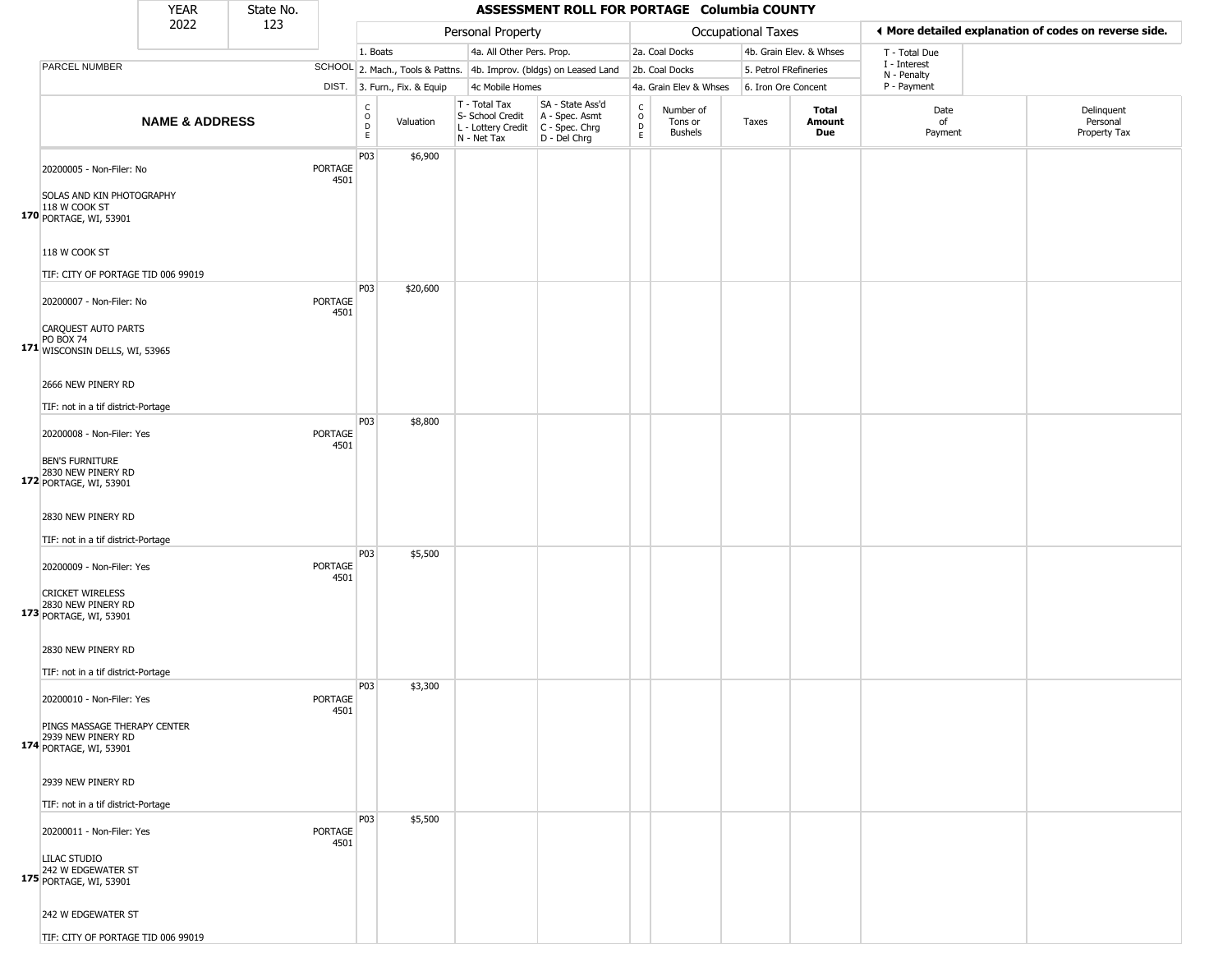| 2022<br>123<br>◀ More detailed explanation of codes on reverse side.<br>Personal Property<br><b>Occupational Taxes</b><br>1. Boats<br>4a. All Other Pers. Prop.<br>2a. Coal Docks<br>4b. Grain Elev. & Whses<br>T - Total Due<br>I - Interest<br>PARCEL NUMBER<br>SCHOOL 2. Mach., Tools & Pattns. 4b. Improv. (bldgs) on Leased Land<br>2b. Coal Docks<br>5. Petrol FRefineries<br>N - Penalty<br>P - Payment<br>DIST. 3. Furn., Fix. & Equip<br>4c Mobile Homes<br>4a. Grain Elev & Whses<br>6. Iron Ore Concent<br>SA - State Ass'd<br>T - Total Tax<br>$_{\rm o}^{\rm c}$<br>$\begin{array}{c} C \\ O \\ D \\ E \end{array}$<br>Number of<br>Total<br>Date<br>S- School Credit<br>A - Spec. Asmt<br><b>NAME &amp; ADDRESS</b><br>Valuation<br>Amount<br>of<br>Tons or<br>Taxes<br>$\overline{D}$<br>L - Lottery Credit<br>C - Spec. Chrg<br><b>Bushels</b><br>Due<br>Payment<br>E<br>N - Net Tax<br>D - Del Chrg<br>P03<br>\$2,200<br>PORTAGE<br>20200013 - Non-Filer: Yes<br>4501<br>UW MED FLIGHT<br>600 HIGHLAND AVE<br>176 MADISON, WI, 53792<br>2819 NEW PINERY RD<br>TIF: not in a tif district-Portage<br>P <sub>4</sub> A<br>\$100<br>20200015 - Non-Filer: No<br>PORTAGE<br>4501<br>DAIRYLAND MOVERS<br>1208 NORTHPORT DR<br>177 PORTAGE, WI, 53901<br>1208 NORTHPORT DR<br>TIF: not in a tif district-Portage<br>P03<br>\$16,500<br>PORTAGE<br>20200016 - Non-Filer: Yes<br>4501<br>LITTLE ITALY RESTAURANT<br>2653 NEW PINERY RD<br>178 PORTAGE, WI, 53901<br>2653 NEW PINERY RD<br>TIF: not in a tif district-Portage<br>P03<br>\$2,200<br>PORTAGE<br>20200017 - Non-Filer: Yes<br>4501<br>VEETER BROS ELECTRIC<br>1000 JEFFERSON ST<br>179 PORTAGE, WI, 53901<br>1000 JEFFERSON ST<br>TIF: not in a tif district-Portage |                                        |
|-------------------------------------------------------------------------------------------------------------------------------------------------------------------------------------------------------------------------------------------------------------------------------------------------------------------------------------------------------------------------------------------------------------------------------------------------------------------------------------------------------------------------------------------------------------------------------------------------------------------------------------------------------------------------------------------------------------------------------------------------------------------------------------------------------------------------------------------------------------------------------------------------------------------------------------------------------------------------------------------------------------------------------------------------------------------------------------------------------------------------------------------------------------------------------------------------------------------------------------------------------------------------------------------------------------------------------------------------------------------------------------------------------------------------------------------------------------------------------------------------------------------------------------------------------------------------------------------------------------------------------------------------------------------------------------------------------------------------------------------|----------------------------------------|
|                                                                                                                                                                                                                                                                                                                                                                                                                                                                                                                                                                                                                                                                                                                                                                                                                                                                                                                                                                                                                                                                                                                                                                                                                                                                                                                                                                                                                                                                                                                                                                                                                                                                                                                                           |                                        |
|                                                                                                                                                                                                                                                                                                                                                                                                                                                                                                                                                                                                                                                                                                                                                                                                                                                                                                                                                                                                                                                                                                                                                                                                                                                                                                                                                                                                                                                                                                                                                                                                                                                                                                                                           |                                        |
|                                                                                                                                                                                                                                                                                                                                                                                                                                                                                                                                                                                                                                                                                                                                                                                                                                                                                                                                                                                                                                                                                                                                                                                                                                                                                                                                                                                                                                                                                                                                                                                                                                                                                                                                           |                                        |
|                                                                                                                                                                                                                                                                                                                                                                                                                                                                                                                                                                                                                                                                                                                                                                                                                                                                                                                                                                                                                                                                                                                                                                                                                                                                                                                                                                                                                                                                                                                                                                                                                                                                                                                                           |                                        |
|                                                                                                                                                                                                                                                                                                                                                                                                                                                                                                                                                                                                                                                                                                                                                                                                                                                                                                                                                                                                                                                                                                                                                                                                                                                                                                                                                                                                                                                                                                                                                                                                                                                                                                                                           | Delinquent<br>Personal<br>Property Tax |
|                                                                                                                                                                                                                                                                                                                                                                                                                                                                                                                                                                                                                                                                                                                                                                                                                                                                                                                                                                                                                                                                                                                                                                                                                                                                                                                                                                                                                                                                                                                                                                                                                                                                                                                                           |                                        |
|                                                                                                                                                                                                                                                                                                                                                                                                                                                                                                                                                                                                                                                                                                                                                                                                                                                                                                                                                                                                                                                                                                                                                                                                                                                                                                                                                                                                                                                                                                                                                                                                                                                                                                                                           |                                        |
|                                                                                                                                                                                                                                                                                                                                                                                                                                                                                                                                                                                                                                                                                                                                                                                                                                                                                                                                                                                                                                                                                                                                                                                                                                                                                                                                                                                                                                                                                                                                                                                                                                                                                                                                           |                                        |
|                                                                                                                                                                                                                                                                                                                                                                                                                                                                                                                                                                                                                                                                                                                                                                                                                                                                                                                                                                                                                                                                                                                                                                                                                                                                                                                                                                                                                                                                                                                                                                                                                                                                                                                                           |                                        |
|                                                                                                                                                                                                                                                                                                                                                                                                                                                                                                                                                                                                                                                                                                                                                                                                                                                                                                                                                                                                                                                                                                                                                                                                                                                                                                                                                                                                                                                                                                                                                                                                                                                                                                                                           |                                        |
|                                                                                                                                                                                                                                                                                                                                                                                                                                                                                                                                                                                                                                                                                                                                                                                                                                                                                                                                                                                                                                                                                                                                                                                                                                                                                                                                                                                                                                                                                                                                                                                                                                                                                                                                           |                                        |
|                                                                                                                                                                                                                                                                                                                                                                                                                                                                                                                                                                                                                                                                                                                                                                                                                                                                                                                                                                                                                                                                                                                                                                                                                                                                                                                                                                                                                                                                                                                                                                                                                                                                                                                                           |                                        |
|                                                                                                                                                                                                                                                                                                                                                                                                                                                                                                                                                                                                                                                                                                                                                                                                                                                                                                                                                                                                                                                                                                                                                                                                                                                                                                                                                                                                                                                                                                                                                                                                                                                                                                                                           |                                        |
|                                                                                                                                                                                                                                                                                                                                                                                                                                                                                                                                                                                                                                                                                                                                                                                                                                                                                                                                                                                                                                                                                                                                                                                                                                                                                                                                                                                                                                                                                                                                                                                                                                                                                                                                           |                                        |
|                                                                                                                                                                                                                                                                                                                                                                                                                                                                                                                                                                                                                                                                                                                                                                                                                                                                                                                                                                                                                                                                                                                                                                                                                                                                                                                                                                                                                                                                                                                                                                                                                                                                                                                                           |                                        |
| P03<br>\$5,500<br>20200018 - Non-Filer: Yes<br><b>PORTAGE</b><br>4501<br>SANSOM INDUSTRIERS<br>PO BOX 411612<br>180 ST LOUIS, MO, 63141                                                                                                                                                                                                                                                                                                                                                                                                                                                                                                                                                                                                                                                                                                                                                                                                                                                                                                                                                                                                                                                                                                                                                                                                                                                                                                                                                                                                                                                                                                                                                                                                   |                                        |
| 1800 KUTZKE RD<br>TIF: CITY OF PORTAGE TID 004                                                                                                                                                                                                                                                                                                                                                                                                                                                                                                                                                                                                                                                                                                                                                                                                                                                                                                                                                                                                                                                                                                                                                                                                                                                                                                                                                                                                                                                                                                                                                                                                                                                                                            |                                        |
| P03<br>\$16,500<br><b>PORTAGE</b><br>20200019 - Non-Filer: Yes                                                                                                                                                                                                                                                                                                                                                                                                                                                                                                                                                                                                                                                                                                                                                                                                                                                                                                                                                                                                                                                                                                                                                                                                                                                                                                                                                                                                                                                                                                                                                                                                                                                                            |                                        |
| 4501<br>THE WHISKEY BARREL<br>316 DEWITT ST<br>181 PORTAGE, WI, 53901                                                                                                                                                                                                                                                                                                                                                                                                                                                                                                                                                                                                                                                                                                                                                                                                                                                                                                                                                                                                                                                                                                                                                                                                                                                                                                                                                                                                                                                                                                                                                                                                                                                                     |                                        |
| 316 DEWITT ST<br>TIF: not in a tif district-Portage                                                                                                                                                                                                                                                                                                                                                                                                                                                                                                                                                                                                                                                                                                                                                                                                                                                                                                                                                                                                                                                                                                                                                                                                                                                                                                                                                                                                                                                                                                                                                                                                                                                                                       |                                        |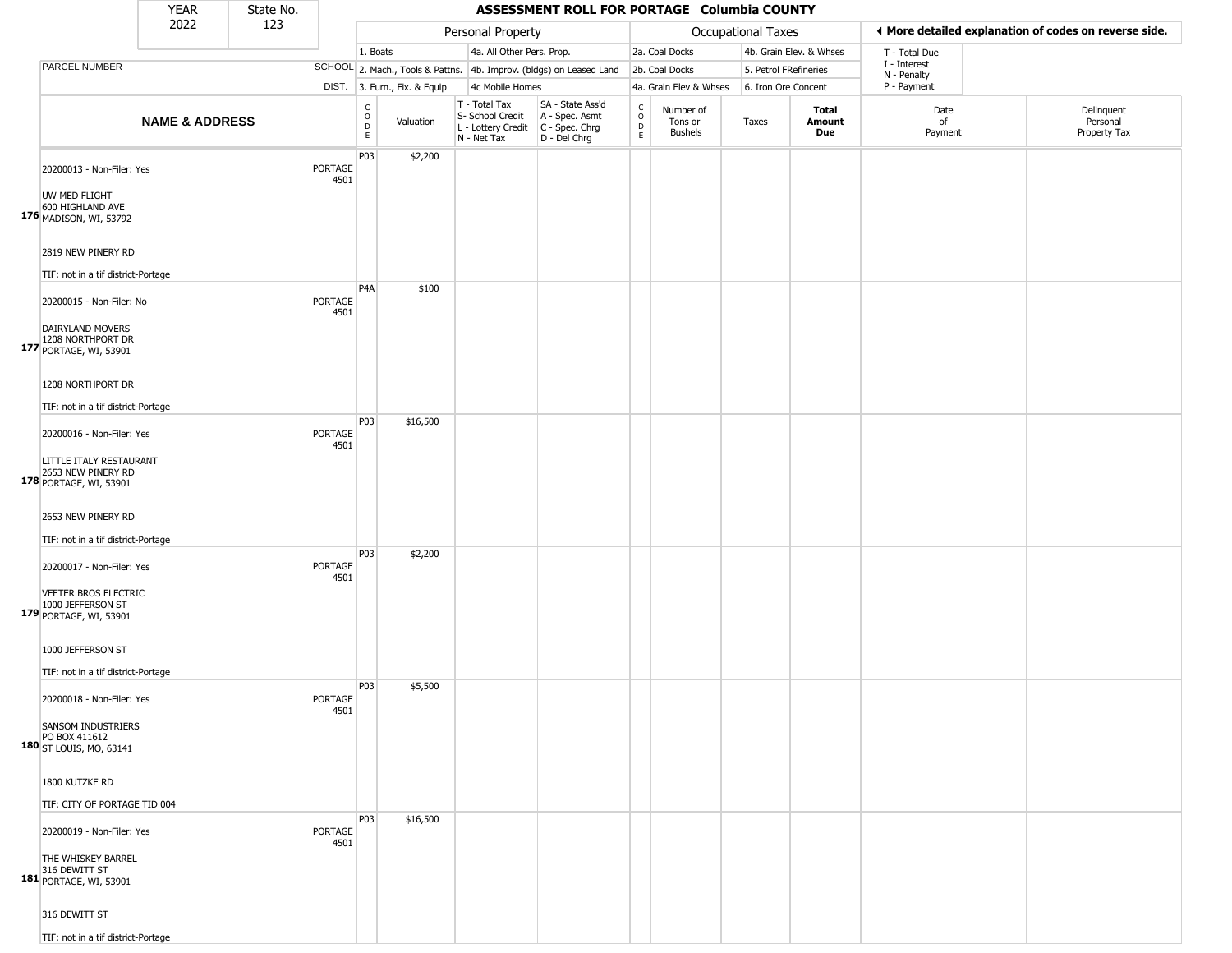|                                                                                                                               | YEAR                      | State No. |                        |                                      |                              |                                                                        | ASSESSMENT ROLL FOR PORTAGE Columbia COUNTY                          |                         |                                        |                       |                         |                            |                                                       |
|-------------------------------------------------------------------------------------------------------------------------------|---------------------------|-----------|------------------------|--------------------------------------|------------------------------|------------------------------------------------------------------------|----------------------------------------------------------------------|-------------------------|----------------------------------------|-----------------------|-------------------------|----------------------------|-------------------------------------------------------|
|                                                                                                                               | 2022                      | 123       |                        |                                      |                              | Personal Property                                                      |                                                                      |                         |                                        | Occupational Taxes    |                         |                            | I More detailed explanation of codes on reverse side. |
|                                                                                                                               |                           |           |                        | 1. Boats                             |                              | 4a. All Other Pers. Prop.                                              |                                                                      |                         | 2a. Coal Docks                         |                       | 4b. Grain Elev. & Whses | T - Total Due              |                                                       |
| PARCEL NUMBER                                                                                                                 |                           |           |                        |                                      |                              |                                                                        | SCHOOL 2. Mach., Tools & Pattns. 4b. Improv. (bldgs) on Leased Land  |                         | 2b. Coal Docks                         | 5. Petrol FRefineries |                         | I - Interest               |                                                       |
|                                                                                                                               |                           |           |                        |                                      | DIST. 3. Furn., Fix. & Equip | 4c Mobile Homes                                                        |                                                                      |                         | 4a. Grain Elev & Whses                 | 6. Iron Ore Concent   |                         | N - Penalty<br>P - Payment |                                                       |
|                                                                                                                               | <b>NAME &amp; ADDRESS</b> |           |                        | c<br>$\mathsf O$<br>$\mathsf D$<br>E | Valuation                    | T - Total Tax<br>S- School Credit<br>L - Lottery Credit<br>N - Net Tax | SA - State Ass'd<br>A - Spec. Asmt<br>C - Spec. Chrg<br>D - Del Chrg | $\frac{c}{0}$<br>D<br>E | Number of<br>Tons or<br><b>Bushels</b> | Taxes                 | Total<br>Amount<br>Due  | Date<br>of<br>Payment      | Delinquent<br>Personal<br>Property Tax                |
| 20200021 - Non-Filer: Yes<br>ECOATM, LLC<br>2950 NEW PINERY RD<br>182 PORTAGE, WI, 53901<br>2950 NEW PINERY RD-INSIDE WALMART |                           |           | PORTAGE<br>4501        | P03                                  | \$2,200                      |                                                                        |                                                                      |                         |                                        |                       |                         |                            |                                                       |
| TIF: not in a tif district-Portage                                                                                            |                           |           |                        |                                      |                              |                                                                        |                                                                      |                         |                                        |                       |                         |                            |                                                       |
| 20200024 - Non-Filer: No<br>DEAN RETAIL SERVICES - PHARMACY<br>PO BOX 259443<br>183 MADISON, WI, 53725-9443                   |                           |           | PORTAGE<br>4501        | P4A                                  | \$1,000                      |                                                                        |                                                                      |                         |                                        |                       |                         |                            |                                                       |
| 2825 HUNTERS TRAIL                                                                                                            |                           |           |                        |                                      |                              |                                                                        |                                                                      |                         |                                        |                       |                         |                            |                                                       |
|                                                                                                                               |                           |           |                        |                                      |                              |                                                                        |                                                                      |                         |                                        |                       |                         |                            |                                                       |
| TIF: not in a tif district-Portage                                                                                            |                           |           |                        |                                      |                              |                                                                        |                                                                      |                         |                                        |                       |                         |                            |                                                       |
| 20200026 - Non-Filer: Yes<br>PINNACLE PROPANE, LLC<br>600 E LAS COLINAS BLVD, STE 2000                                        |                           |           | PORTAGE<br>4501        | P <sub>4</sub> A                     | \$1,000                      |                                                                        |                                                                      |                         |                                        |                       |                         |                            |                                                       |
| 184 IRVING, TX, 75039<br>1009 E WISCONSIN ST<br>TIF: CITY OF PORTAGE TID 007 99022                                            |                           |           |                        |                                      |                              |                                                                        |                                                                      |                         |                                        |                       |                         |                            |                                                       |
| 20200027 - Non-Filer: No<br>DS SERVICES OF AMERICA, INC<br>4221 W BOY SCOUT BLVD STE 400<br>185 TAMPA, FL, 33607              |                           |           | PORTAGE<br>4501        | P03                                  | \$8,000                      |                                                                        |                                                                      |                         |                                        |                       |                         |                            |                                                       |
| VARIOUS<br>TIF: not in a tif district-Portage                                                                                 |                           |           |                        |                                      |                              |                                                                        |                                                                      |                         |                                        |                       |                         |                            |                                                       |
| 20200028 - Non-Filer: No<br>SCHOLL'S WELLNESS COMPANY, LLC<br>PO BOX 80615<br>186 INDIANAPOLIS, IN, 46280                     |                           |           | PORTAGE<br>4501        | P03                                  | \$2,600                      |                                                                        |                                                                      |                         |                                        |                       |                         |                            |                                                       |
| 2950 NEW PINERY RD<br>TIF: not in a tif district-Portage                                                                      |                           |           |                        |                                      |                              |                                                                        |                                                                      |                         |                                        |                       |                         |                            |                                                       |
| 20200029 - Non-Filer: No                                                                                                      |                           |           | <b>PORTAGE</b><br>4501 | P03                                  | \$6,100                      |                                                                        |                                                                      |                         |                                        |                       |                         |                            |                                                       |
| FIFTH THIRD BANK, NA<br>38 FOUNTAIN SQUARE PLAZA MD 1090R9<br>187 CINCINNATI, OH, 45263                                       |                           |           |                        |                                      |                              |                                                                        |                                                                      |                         |                                        |                       |                         |                            |                                                       |
| 2902 AMERICAN LEGION DR                                                                                                       |                           |           |                        |                                      |                              |                                                                        |                                                                      |                         |                                        |                       |                         |                            |                                                       |
| TIF: not in a tif district-Portage                                                                                            |                           |           |                        |                                      |                              |                                                                        |                                                                      |                         |                                        |                       |                         |                            |                                                       |

 $\overline{\phantom{a}}$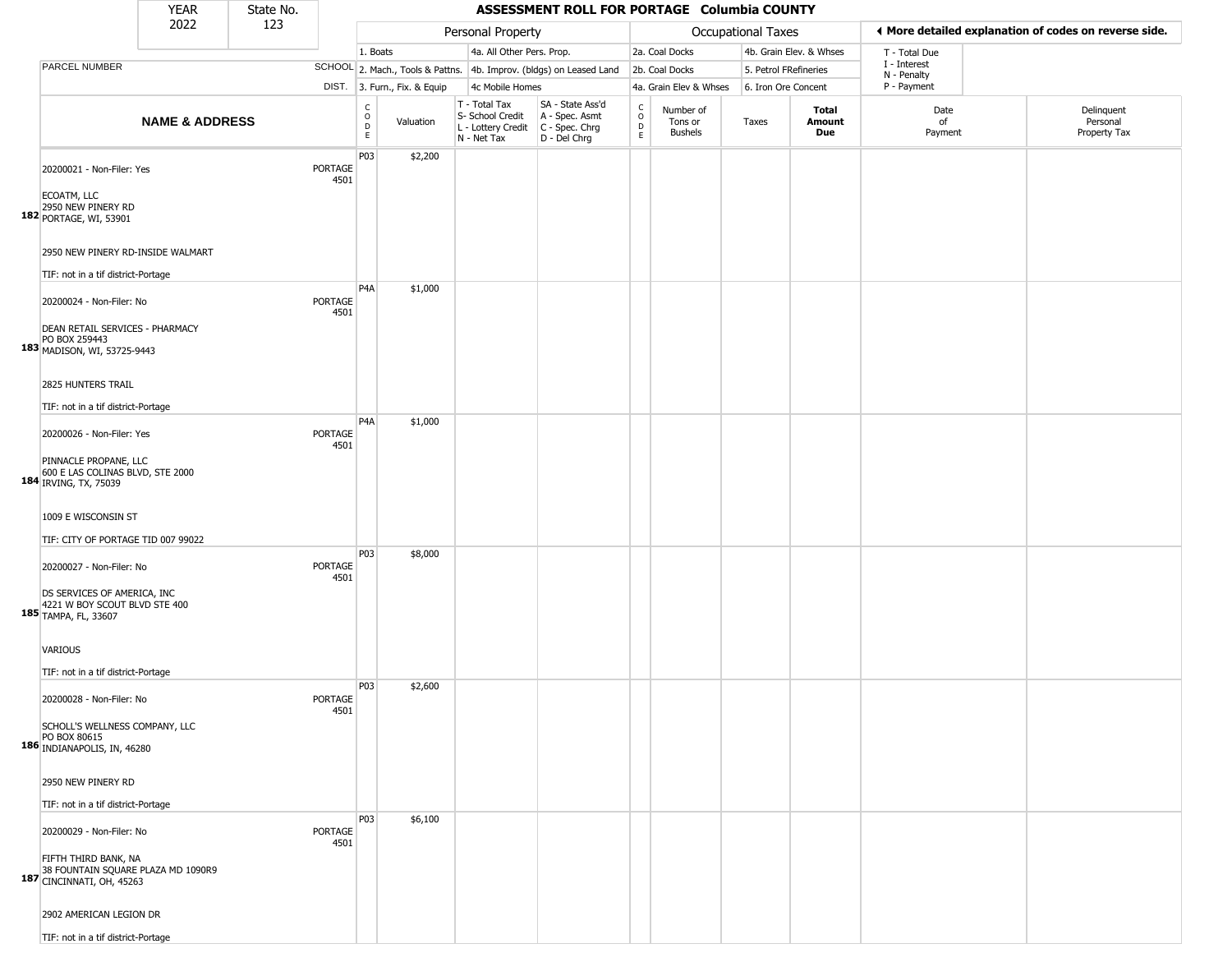|                                                                                                   | <b>YEAR</b>               | State No.           |                       |                                                          |                              |                                                                        | ASSESSMENT ROLL FOR PORTAGE Columbia COUNTY                          |                               |                                        |                       |                         |                             |                                                       |
|---------------------------------------------------------------------------------------------------|---------------------------|---------------------|-----------------------|----------------------------------------------------------|------------------------------|------------------------------------------------------------------------|----------------------------------------------------------------------|-------------------------------|----------------------------------------|-----------------------|-------------------------|-----------------------------|-------------------------------------------------------|
|                                                                                                   | 2022                      | 123                 |                       |                                                          |                              | Personal Property                                                      |                                                                      |                               |                                        | Occupational Taxes    |                         |                             | ♦ More detailed explanation of codes on reverse side. |
|                                                                                                   |                           |                     |                       | 1. Boats                                                 |                              | 4a. All Other Pers. Prop.                                              |                                                                      |                               | 2a. Coal Docks                         |                       | 4b. Grain Elev. & Whses | T - Total Due               |                                                       |
| PARCEL NUMBER                                                                                     |                           |                     |                       |                                                          |                              |                                                                        | SCHOOL 2. Mach., Tools & Pattns. 4b. Improv. (bldgs) on Leased Land  |                               | 2b. Coal Docks                         | 5. Petrol FRefineries |                         | I - Interest<br>N - Penalty |                                                       |
|                                                                                                   |                           |                     |                       |                                                          | DIST. 3. Furn., Fix. & Equip | 4c Mobile Homes                                                        |                                                                      |                               | 4a. Grain Elev & Whses                 | 6. Iron Ore Concent   |                         | P - Payment                 |                                                       |
|                                                                                                   | <b>NAME &amp; ADDRESS</b> |                     |                       | $\begin{matrix} 0 \\ 0 \\ D \end{matrix}$<br>$\mathsf E$ | Valuation                    | T - Total Tax<br>S- School Credit<br>L - Lottery Credit<br>N - Net Tax | SA - State Ass'd<br>A - Spec. Asmt<br>C - Spec. Chrg<br>D - Del Chrg | $\delta$<br>$\mathsf{D}$<br>E | Number of<br>Tons or<br><b>Bushels</b> | Taxes                 | Total<br>Amount<br>Due  | Date<br>of<br>Payment       | Delinquent<br>Personal<br>Property Tax                |
| 20200030 - Non-Filer: No                                                                          |                           |                     | PORTAGE<br>4501       | P03                                                      | \$3,400                      |                                                                        |                                                                      |                               |                                        |                       |                         |                             |                                                       |
| HUNTINGTON TECHNOLOGY FINANCE<br>2285 FRANKLIN RD, PO BOX 2017<br>188 BLOOMFIELD HILLS, MI, 48302 |                           |                     |                       |                                                          |                              |                                                                        |                                                                      |                               |                                        |                       |                         |                             |                                                       |
| 2935 NEW PINERY RD                                                                                |                           |                     |                       |                                                          |                              |                                                                        |                                                                      |                               |                                        |                       |                         |                             |                                                       |
| TIF: not in a tif district-Portage                                                                |                           |                     |                       | P4A                                                      | \$100                        |                                                                        |                                                                      |                               |                                        |                       |                         |                             |                                                       |
| 20200031 - Non-Filer: No                                                                          |                           |                     | PORTAGE P03<br>4501   |                                                          | \$6,700                      |                                                                        |                                                                      |                               |                                        |                       |                         |                             |                                                       |
| AUTOMOTIVE FINANCE CORP<br>11299 N ILLINOIS ST<br>189 CARMEL, IN, 46032                           |                           |                     |                       |                                                          |                              |                                                                        |                                                                      |                               |                                        |                       |                         |                             |                                                       |
| 2888 VILLAGE RD, STE 2                                                                            |                           |                     |                       |                                                          |                              |                                                                        |                                                                      |                               |                                        |                       |                         |                             |                                                       |
| TIF: not in a tif district-Portage                                                                |                           | <b>Parcel Total</b> |                       |                                                          | \$6,800                      |                                                                        |                                                                      |                               |                                        |                       |                         |                             |                                                       |
| 20200032 - Non-Filer: Yes                                                                         |                           |                     | PORTAGE   P03<br>4501 | P4A                                                      | \$1,600<br>\$9,100           |                                                                        |                                                                      |                               |                                        |                       |                         |                             |                                                       |
| EDWARD D JONES & CO, LP<br>PO BOX 66528<br>190 ST LOUIS, MO, 63166                                |                           |                     |                       |                                                          |                              |                                                                        |                                                                      |                               |                                        |                       |                         |                             |                                                       |
| 145 E COOK ST                                                                                     |                           |                     |                       |                                                          |                              |                                                                        |                                                                      |                               |                                        |                       |                         |                             |                                                       |
| TIF: CITY OF PORTAGE TID 006 99019                                                                |                           | <b>Parcel Total</b> |                       |                                                          | \$10,700                     |                                                                        |                                                                      |                               |                                        |                       |                         |                             |                                                       |
| 20200033 - Non-Filer: No                                                                          |                           |                     | PORTAGE P03<br>4501   | P <sub>4</sub> A                                         | \$200<br>\$400               |                                                                        |                                                                      |                               |                                        |                       |                         |                             |                                                       |
| MARK AND KELLY BELLMORE<br>522 W WISCONSIN ST<br>191 PORTAGE, WI, 53901                           |                           |                     |                       |                                                          |                              |                                                                        |                                                                      |                               |                                        |                       |                         |                             |                                                       |
| 522 W WISCONSIN ST                                                                                |                           |                     |                       |                                                          |                              |                                                                        |                                                                      |                               |                                        |                       |                         |                             |                                                       |
| TIF: not in a tif district-Portage                                                                |                           | <b>Parcel Total</b> |                       |                                                          | \$600                        |                                                                        |                                                                      |                               |                                        |                       |                         |                             |                                                       |
| 20200035 - Non-Filer: Yes                                                                         |                           |                     | PORTAGE               | P03                                                      | \$5,500                      |                                                                        |                                                                      |                               |                                        |                       |                         |                             |                                                       |
| HAIR LAIR WITH A DASH OF FLAIR<br>212 DE WITT ST<br>192 PORTAGE, WI, 53901                        |                           |                     | 4501                  |                                                          |                              |                                                                        |                                                                      |                               |                                        |                       |                         |                             |                                                       |
| 212 DE WITT ST                                                                                    |                           |                     |                       |                                                          |                              |                                                                        |                                                                      |                               |                                        |                       |                         |                             |                                                       |
| TIF: CITY OF PORTAGE TID 006 99019                                                                |                           |                     |                       |                                                          |                              |                                                                        |                                                                      |                               |                                        |                       |                         |                             |                                                       |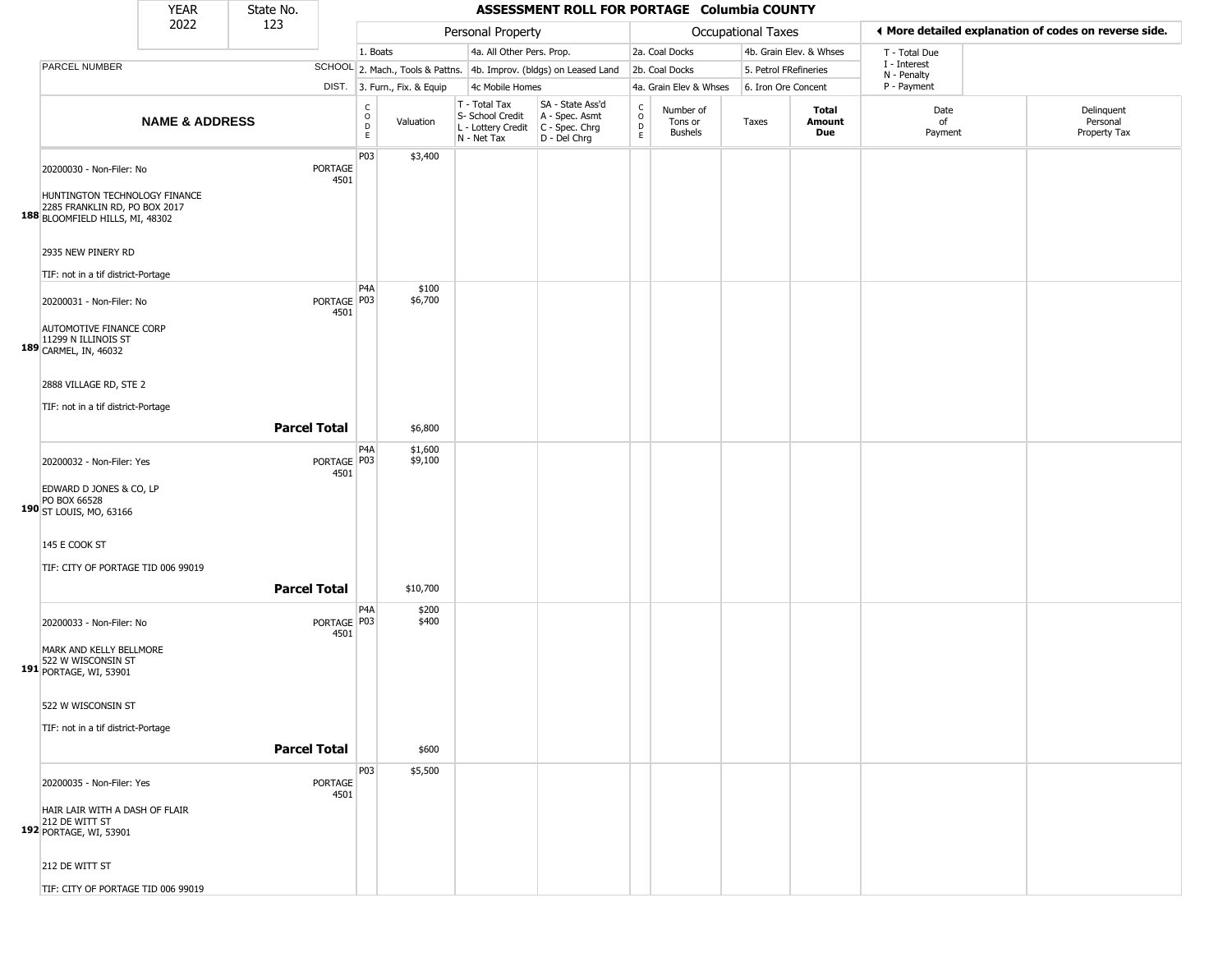|                                                                                                              | <b>YEAR</b>               | State No.           |                        |                                     |                              |                                                                        | ASSESSMENT ROLL FOR PORTAGE Columbia COUNTY                          |                                            |                                        |                           |                         |                             |                                                       |
|--------------------------------------------------------------------------------------------------------------|---------------------------|---------------------|------------------------|-------------------------------------|------------------------------|------------------------------------------------------------------------|----------------------------------------------------------------------|--------------------------------------------|----------------------------------------|---------------------------|-------------------------|-----------------------------|-------------------------------------------------------|
|                                                                                                              | 2022                      | 123                 |                        |                                     |                              | Personal Property                                                      |                                                                      |                                            |                                        | <b>Occupational Taxes</b> |                         |                             | ◀ More detailed explanation of codes on reverse side. |
|                                                                                                              |                           |                     |                        | 1. Boats                            |                              | 4a. All Other Pers. Prop.                                              |                                                                      |                                            | 2a. Coal Docks                         |                           | 4b. Grain Elev. & Whses | T - Total Due               |                                                       |
| PARCEL NUMBER                                                                                                |                           |                     |                        |                                     |                              |                                                                        | SCHOOL 2. Mach., Tools & Pattns. 4b. Improv. (bldgs) on Leased Land  |                                            | 2b. Coal Docks                         | 5. Petrol FRefineries     |                         | I - Interest<br>N - Penalty |                                                       |
|                                                                                                              |                           |                     |                        |                                     | DIST. 3. Furn., Fix. & Equip | 4c Mobile Homes                                                        |                                                                      |                                            | 4a. Grain Elev & Whses                 | 6. Iron Ore Concent       |                         | P - Payment                 |                                                       |
|                                                                                                              | <b>NAME &amp; ADDRESS</b> |                     |                        | C<br>$\circ$<br>$\overline{D}$<br>E | Valuation                    | T - Total Tax<br>S- School Credit<br>L - Lottery Credit<br>N - Net Tax | SA - State Ass'd<br>A - Spec. Asmt<br>C - Spec. Chrg<br>D - Del Chrg | $\begin{array}{c} C \\ 0 \\ E \end{array}$ | Number of<br>Tons or<br><b>Bushels</b> | Taxes                     | Total<br>Amount<br>Due  | Date<br>of<br>Payment       | Delinquent<br>Personal<br>Property Tax                |
| 20210007 - Non-Filer: Yes<br>BEE ALIVE YOGA<br>6596 CHESTNUT CIRCLE<br>193 WINDSOR, WI, 53598                |                           |                     | <b>PORTAGE</b><br>4501 | P03                                 | \$2,200                      |                                                                        |                                                                      |                                            |                                        |                           |                         |                             |                                                       |
| 230 W WISCONSIN ST<br>TIF: not in a tif district-Portage                                                     |                           |                     |                        | P <sub>4</sub> A                    | \$1,100                      |                                                                        |                                                                      |                                            |                                        |                           |                         |                             |                                                       |
| 20210008 - Non-Filer: Yes<br><b>BURDICK POWERSPORTS LLC</b><br>2646 NEW PINERY RD<br>194 PORTAGE, WI, 53901  |                           |                     | PORTAGE P03<br>4501    |                                     | \$1,300                      |                                                                        |                                                                      |                                            |                                        |                           |                         |                             |                                                       |
| 2646 NEW PINERY RD<br>TIF: not in a tif district-Portage                                                     |                           | <b>Parcel Total</b> |                        |                                     | \$2,400                      |                                                                        |                                                                      |                                            |                                        |                           |                         |                             |                                                       |
| 20210009 - Non-Filer: Yes<br>TWO RIVERS COFFEE KIOSK<br>195 224 W WISCONSIN STREET<br>195 PORTAGE, WI, 53901 |                           |                     | PORTAGE P03<br>4501    | P4A                                 | \$200<br>\$7,700             |                                                                        |                                                                      |                                            |                                        |                           |                         |                             |                                                       |
| 2957 CTY CX<br>TIF: not in a tif district-Portage                                                            |                           | <b>Parcel Total</b> |                        |                                     | \$7,900                      |                                                                        |                                                                      |                                            |                                        |                           |                         |                             |                                                       |
| 20210011 - Non-Filer: No<br>ARBY'S<br>3241C BUSINESS PARK DR<br>196 STEVENS POINT, WI, 54482                 |                           |                     | PORTAGE P03<br>4501    | P <sub>4</sub> A                    | \$28,400<br>\$216,500        |                                                                        |                                                                      |                                            |                                        |                           |                         |                             |                                                       |
| 2921 NEW PINERY RD, UNIT 1<br>TIF: not in a tif district-Portage                                             |                           | <b>Parcel Total</b> |                        |                                     | \$244,900                    |                                                                        |                                                                      |                                            |                                        |                           |                         |                             |                                                       |
| 20210012 - Non-Filer: Yes<br><b>BURGER KING</b><br>2960 NEW PINERY RD<br>197 PORTAGE, WI, 53901              |                           |                     | PORTAGE P03<br>4501    | P4A                                 | \$2,200<br>\$22,000          |                                                                        |                                                                      |                                            |                                        |                           |                         |                             |                                                       |
| 2960 NEW PINERY RD<br>TIF: not in a tif district-Portage                                                     |                           | <b>Parcel Total</b> |                        |                                     | \$24,200                     |                                                                        |                                                                      |                                            |                                        |                           |                         |                             |                                                       |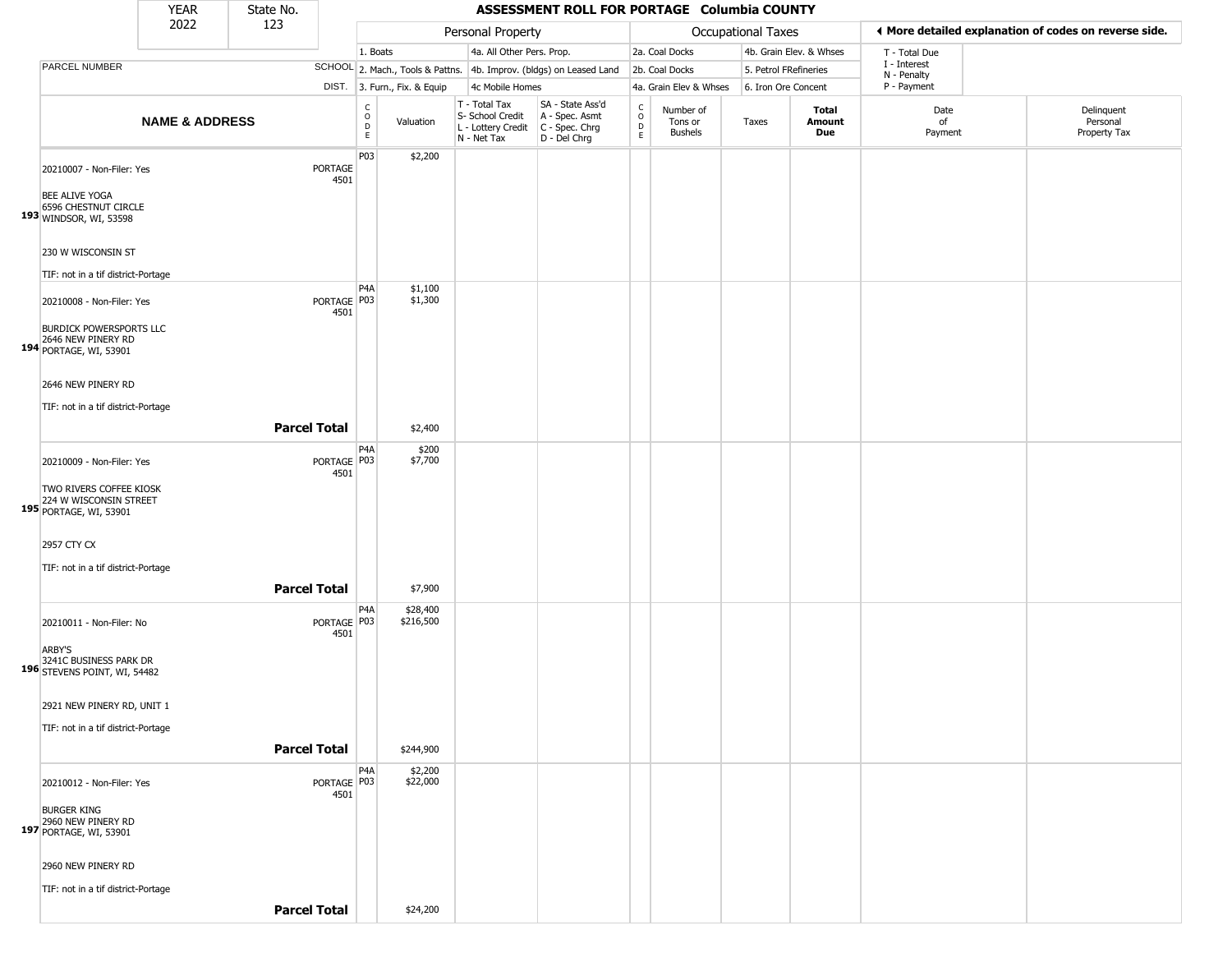|                                                                                                                 | <b>YEAR</b>               | State No.           |                        |                                |                              |                                                                        | ASSESSMENT ROLL FOR PORTAGE Columbia COUNTY                          |                                 |                                        |                       |                         |                             |                                                       |
|-----------------------------------------------------------------------------------------------------------------|---------------------------|---------------------|------------------------|--------------------------------|------------------------------|------------------------------------------------------------------------|----------------------------------------------------------------------|---------------------------------|----------------------------------------|-----------------------|-------------------------|-----------------------------|-------------------------------------------------------|
|                                                                                                                 | 2022                      | 123                 |                        |                                |                              | Personal Property                                                      |                                                                      |                                 |                                        | Occupational Taxes    |                         |                             | ◀ More detailed explanation of codes on reverse side. |
|                                                                                                                 |                           |                     |                        | 1. Boats                       |                              | 4a. All Other Pers. Prop.                                              |                                                                      |                                 | 2a. Coal Docks                         |                       | 4b. Grain Elev. & Whses | T - Total Due               |                                                       |
| PARCEL NUMBER                                                                                                   |                           |                     |                        |                                |                              |                                                                        | SCHOOL 2. Mach., Tools & Pattns. 4b. Improv. (bldgs) on Leased Land  |                                 | 2b. Coal Docks                         | 5. Petrol FRefineries |                         | I - Interest<br>N - Penalty |                                                       |
|                                                                                                                 |                           |                     |                        |                                | DIST. 3. Furn., Fix. & Equip | 4c Mobile Homes                                                        |                                                                      |                                 | 4a. Grain Elev & Whses                 | 6. Iron Ore Concent   |                         | P - Payment                 |                                                       |
|                                                                                                                 | <b>NAME &amp; ADDRESS</b> |                     |                        | $\rm ^c_o$<br>$\mathsf D$<br>E | Valuation                    | T - Total Tax<br>S- School Credit<br>L - Lottery Credit<br>N - Net Tax | SA - State Ass'd<br>A - Spec. Asmt<br>C - Spec. Chrg<br>D - Del Chrg | $\rm _o^C$<br>$\mathsf D$<br>E. | Number of<br>Tons or<br><b>Bushels</b> | Taxes                 | Total<br>Amount<br>Due  | Date<br>of<br>Payment       | Delinquent<br>Personal<br>Property Tax                |
| 20210013 - Non-Filer: Yes                                                                                       |                           |                     | PORTAGE   P03<br>4501  | P <sub>4</sub> A               | \$200<br>\$2,200             |                                                                        |                                                                      |                                 |                                        |                       |                         |                             |                                                       |
| MAIN STREET CONSIGNMENT<br>13 MAIN ST<br>198 PORTAGE, WI, 53901                                                 |                           |                     |                        |                                |                              |                                                                        |                                                                      |                                 |                                        |                       |                         |                             |                                                       |
| 13 MAIN ST<br>TIF: not in a tif district-Portage                                                                |                           |                     |                        |                                |                              |                                                                        |                                                                      |                                 |                                        |                       |                         |                             |                                                       |
|                                                                                                                 |                           | <b>Parcel Total</b> |                        |                                | \$2,400                      |                                                                        |                                                                      |                                 |                                        |                       |                         |                             |                                                       |
| 20210014 - Non-Filer: No                                                                                        |                           |                     | PORTAGE<br>4501        | P <sub>03</sub>                | \$500                        |                                                                        |                                                                      |                                 |                                        |                       |                         |                             |                                                       |
| PORTAGE MOTORS<br>116 BROOKS ST<br>199 PORTAGE, WI, 53901                                                       |                           |                     |                        |                                |                              |                                                                        |                                                                      |                                 |                                        |                       |                         |                             |                                                       |
| 116 BROOKS ST                                                                                                   |                           |                     |                        |                                |                              |                                                                        |                                                                      |                                 |                                        |                       |                         |                             |                                                       |
| TIF: not in a tif district-Portage                                                                              |                           |                     |                        |                                |                              |                                                                        |                                                                      |                                 |                                        |                       |                         |                             |                                                       |
|                                                                                                                 |                           |                     |                        | P <sub>4</sub> A               | \$100                        |                                                                        |                                                                      |                                 |                                        |                       |                         |                             |                                                       |
| 20210018 - Non-Filer: No<br>ARAMARK REFRESHMENT SERVICES, LLC<br>PO BOX 5316<br><b>200 OAK BROOK, IL, 60522</b> |                           |                     | PORTAGE<br>4501        |                                |                              |                                                                        |                                                                      |                                 |                                        |                       |                         |                             |                                                       |
| 110 E HAERTEL ST<br>TIF: not in a tif district-Portage                                                          |                           |                     |                        |                                |                              |                                                                        |                                                                      |                                 |                                        |                       |                         |                             |                                                       |
| 20210020 - Non-Filer: No                                                                                        |                           |                     | <b>PORTAGE</b><br>4501 | P03                            | \$85,900                     |                                                                        |                                                                      |                                 |                                        |                       |                         |                             |                                                       |
| UNITED STATES CELLUAR OPERATING CO<br>PO BOX 2629<br>201 ADDISON, TX, 75001                                     |                           |                     |                        |                                |                              |                                                                        |                                                                      |                                 |                                        |                       |                         |                             |                                                       |
| 2920 NEW PINERY RD                                                                                              |                           |                     |                        |                                |                              |                                                                        |                                                                      |                                 |                                        |                       |                         |                             |                                                       |
| TIF: not in a tif district-Portage                                                                              |                           |                     |                        |                                |                              |                                                                        |                                                                      |                                 |                                        |                       |                         |                             |                                                       |
| 20210021 - Non-Filer: No                                                                                        |                           |                     | PORTAGE<br>4501        | P03                            | \$14,900                     |                                                                        |                                                                      |                                 |                                        |                       |                         |                             |                                                       |
| XEROX FINANCIAL SERVICES, LLC<br>PO BOX 909<br>202 WEBSTER, NY, 14580                                           |                           |                     |                        |                                |                              |                                                                        |                                                                      |                                 |                                        |                       |                         |                             |                                                       |
| 111 E MULLETT ST                                                                                                |                           |                     |                        |                                |                              |                                                                        |                                                                      |                                 |                                        |                       |                         |                             |                                                       |
| TIF: not in a tif district-Portage                                                                              |                           |                     |                        |                                |                              |                                                                        |                                                                      |                                 |                                        |                       |                         |                             |                                                       |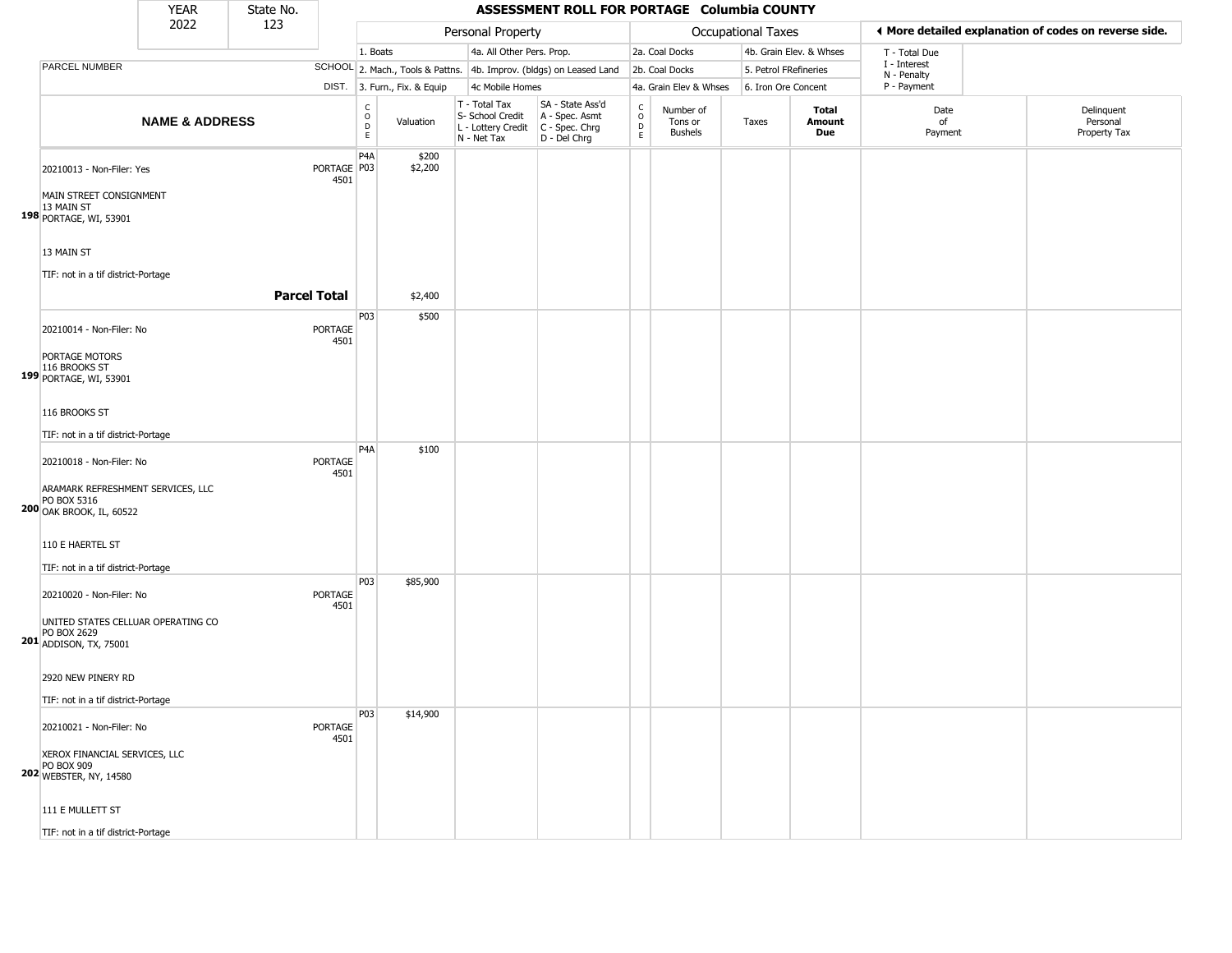|                                                                                                                                      | <b>YEAR</b>               | State No. |                        |                   |                              |                                                                        | ASSESSMENT ROLL FOR PORTAGE Columbia COUNTY                          |                                              |                                        |                           |                         |                             |                                                       |
|--------------------------------------------------------------------------------------------------------------------------------------|---------------------------|-----------|------------------------|-------------------|------------------------------|------------------------------------------------------------------------|----------------------------------------------------------------------|----------------------------------------------|----------------------------------------|---------------------------|-------------------------|-----------------------------|-------------------------------------------------------|
|                                                                                                                                      | 2022                      | 123       |                        |                   |                              | Personal Property                                                      |                                                                      |                                              |                                        | <b>Occupational Taxes</b> |                         |                             | ♦ More detailed explanation of codes on reverse side. |
|                                                                                                                                      |                           |           |                        | 1. Boats          |                              | 4a. All Other Pers. Prop.                                              |                                                                      |                                              | 2a. Coal Docks                         |                           | 4b. Grain Elev. & Whses | T - Total Due               |                                                       |
| <b>PARCEL NUMBER</b>                                                                                                                 |                           |           |                        |                   |                              |                                                                        | SCHOOL 2. Mach., Tools & Pattns. 4b. Improv. (bldgs) on Leased Land  |                                              | 2b. Coal Docks                         | 5. Petrol FRefineries     |                         | I - Interest<br>N - Penalty |                                                       |
|                                                                                                                                      |                           |           |                        |                   | DIST. 3. Furn., Fix. & Equip | 4c Mobile Homes                                                        |                                                                      |                                              | 4a. Grain Elev & Whses                 | 6. Iron Ore Concent       |                         | P - Payment                 |                                                       |
|                                                                                                                                      | <b>NAME &amp; ADDRESS</b> |           |                        | C<br>0<br>D<br>E. | Valuation                    | T - Total Tax<br>S- School Credit<br>L - Lottery Credit<br>N - Net Tax | SA - State Ass'd<br>A - Spec. Asmt<br>C - Spec. Chrg<br>D - Del Chrg | $\mathsf{C}$<br>$\circ$<br>$\mathsf{D}$<br>E | Number of<br>Tons or<br><b>Bushels</b> | Taxes                     | Total<br>Amount<br>Due  | Date<br>of<br>Payment       | Delinquent<br>Personal<br>Property Tax                |
| 20210022 - Non-Filer: No<br>BANC OF AMERICA LEASING AND CAPITAL LLC<br>PO BOX 105578<br>203 ATLANTA, GA, 30348<br>2851 NEW PINERY RD |                           |           | <b>PORTAGE</b><br>4501 | P03               | \$1,300                      |                                                                        |                                                                      |                                              |                                        |                           |                         |                             |                                                       |
| TIF: not in a tif district-Portage                                                                                                   |                           |           |                        |                   |                              |                                                                        |                                                                      |                                              |                                        |                           |                         |                             |                                                       |
| 20210024 - Non-Filer: No<br>LEAF CAPITAL FUNDING LLC<br>2005 MARKET ST FL 14<br>204 PHILADELPHIA, PA, 19103                          |                           |           | <b>PORTAGE</b><br>4501 | P03               | \$2,500                      |                                                                        |                                                                      |                                              |                                        |                           |                         |                             |                                                       |
| 1620 LA DAWN DR<br>TIF: not in a tif district-Portage                                                                                |                           |           |                        |                   |                              |                                                                        |                                                                      |                                              |                                        |                           |                         |                             |                                                       |
| 20210025 - Non-Filer: No<br>S&D COFFEE INC<br>2500 WESTFIELD DR, BLDG 1, STE 202<br>205 ELGIN, IL, 60124                             |                           |           | PORTAGE<br>4501        | P03               | \$100                        |                                                                        |                                                                      |                                              |                                        |                           |                         |                             |                                                       |
| 2653 NEW PINERY RD<br>TIF: not in a tif district-Portage                                                                             |                           |           |                        | P03               | \$2,600                      |                                                                        |                                                                      |                                              |                                        |                           |                         |                             |                                                       |
| 20210027 - Non-Filer: No<br>COINSTAR ASSET HOLDINGS LLC<br>PO BOX 72210<br>206 PHOENIX, AZ, 85050                                    |                           |           | <b>PORTAGE</b><br>4501 |                   |                              |                                                                        |                                                                      |                                              |                                        |                           |                         |                             |                                                       |
| 2950 NEW PINERY RD<br>TIF: not in a tif district-Portage                                                                             |                           |           |                        |                   |                              |                                                                        |                                                                      |                                              |                                        |                           |                         |                             |                                                       |
| 20210029 - Non-Filer: Yes<br><b>CANAPE SANDWICHES</b><br>2830 NEW PINERY ROAD STE J<br><b>207 PORTAGE, WI, 53901</b>                 |                           |           | <b>PORTAGE</b><br>4501 | P03               | \$600                        |                                                                        |                                                                      |                                              |                                        |                           |                         |                             |                                                       |
| 2830 NEW PINERY ROAD ST J<br>TIF: not in a tif district-Portage                                                                      |                           |           |                        |                   |                              |                                                                        |                                                                      |                                              |                                        |                           |                         |                             |                                                       |
| 20210030 - Non-Filer: Yes<br>KINSHIP MENTORING OF COLUMBIA COUNTY INC<br>1115 W PLEASANT ST STE 8<br><b>208 PORTAGE, WI, 53901</b>   |                           |           | <b>PORTAGE</b><br>4501 | P03               | \$5,500                      |                                                                        |                                                                      |                                              |                                        |                           |                         |                             |                                                       |
| 1115 W PLEASANT ST STE 8<br>TIF: not in a tif district-Portage                                                                       |                           |           |                        |                   |                              |                                                                        |                                                                      |                                              |                                        |                           |                         |                             |                                                       |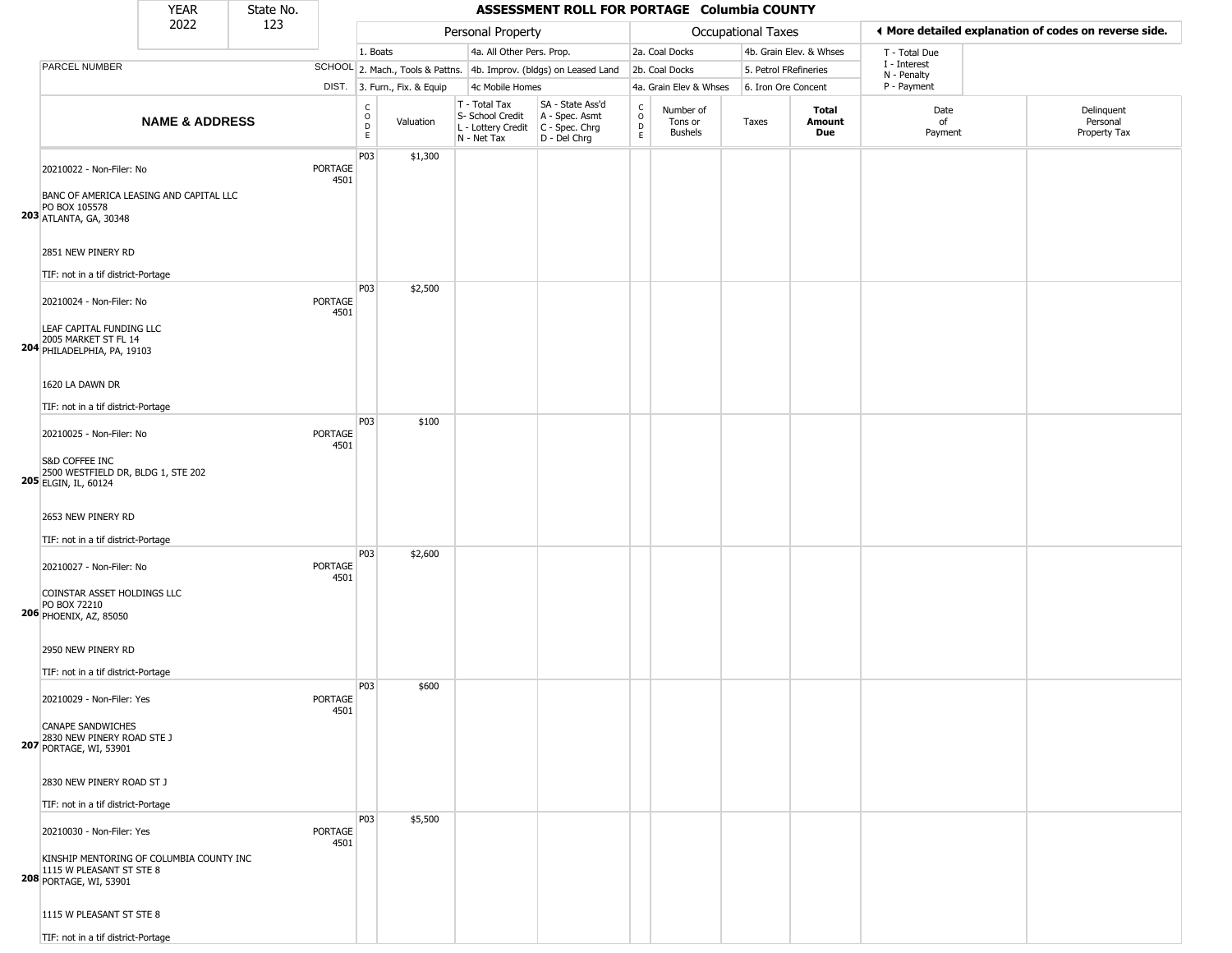|                                                                                                                                                               | <b>YEAR</b>               | State No.           |                        |                                                  |                              |                                                                        | ASSESSMENT ROLL FOR PORTAGE Columbia COUNTY                            |                                |                                        |                           |                               |                             |                                                       |
|---------------------------------------------------------------------------------------------------------------------------------------------------------------|---------------------------|---------------------|------------------------|--------------------------------------------------|------------------------------|------------------------------------------------------------------------|------------------------------------------------------------------------|--------------------------------|----------------------------------------|---------------------------|-------------------------------|-----------------------------|-------------------------------------------------------|
|                                                                                                                                                               | 2022                      | 123                 |                        |                                                  |                              | Personal Property                                                      |                                                                        |                                |                                        | <b>Occupational Taxes</b> |                               |                             | ♦ More detailed explanation of codes on reverse side. |
|                                                                                                                                                               |                           |                     |                        | 1. Boats                                         |                              | 4a. All Other Pers. Prop.                                              |                                                                        |                                | 2a. Coal Docks                         |                           | 4b. Grain Elev. & Whses       | T - Total Due               |                                                       |
| PARCEL NUMBER                                                                                                                                                 |                           |                     |                        |                                                  |                              |                                                                        | SCHOOL 2. Mach., Tools & Pattns. 4b. Improv. (bldgs) on Leased Land    |                                | 2b. Coal Docks                         | 5. Petrol FRefineries     |                               | I - Interest<br>N - Penalty |                                                       |
|                                                                                                                                                               |                           |                     |                        |                                                  | DIST. 3. Furn., Fix. & Equip | 4c Mobile Homes                                                        |                                                                        |                                | 4a. Grain Elev & Whses                 | 6. Iron Ore Concent       |                               | P - Payment                 |                                                       |
|                                                                                                                                                               | <b>NAME &amp; ADDRESS</b> |                     |                        | $_{\rm o}^{\rm c}$<br>$\mathsf D$<br>$\mathsf E$ | Valuation                    | T - Total Tax<br>S- School Credit<br>L - Lottery Credit<br>N - Net Tax | SA - State Ass'd<br>A - Spec. Asmt<br>$C - Spec. Chrg$<br>D - Del Chrg | $\rm _o^C$<br>D<br>$\mathsf E$ | Number of<br>Tons or<br><b>Bushels</b> | Taxes                     | <b>Total</b><br>Amount<br>Due | Date<br>of<br>Payment       | Delinquent<br>Personal<br>Property Tax                |
| 20220001 - Non-Filer: Yes<br><b>BEAUTIFULLY BLEMISHED</b><br>104 W COOK ST<br><b>209 PORTAGE, WI, 53901</b>                                                   |                           |                     | PORTAGE   P03<br>4501  | P4A                                              | \$500<br>\$5,000             |                                                                        |                                                                        |                                |                                        |                           |                               |                             |                                                       |
| 104 W COOK ST STE B<br>TIF: not in a tif district-Portage                                                                                                     |                           | <b>Parcel Total</b> |                        |                                                  | \$5,500                      |                                                                        |                                                                        |                                |                                        |                           |                               |                             |                                                       |
| 20220002 - Non-Filer: Yes<br>RTP CO                                                                                                                           |                           |                     | PORTAGE   P03<br>4501  | P4A                                              | \$25,000<br>\$50,000         |                                                                        |                                                                        |                                |                                        |                           |                               |                             |                                                       |
| 1325 ADAMS ST<br><b>210 PORTAGE, WI, 53901</b><br>1325 ADAMS ST<br>TIF: not in a tif district-Portage                                                         |                           | <b>Parcel Total</b> |                        |                                                  | \$75,000                     |                                                                        |                                                                        |                                |                                        |                           |                               |                             |                                                       |
| 20220003 - Non-Filer: No<br>DOLLAR GENERAL #22586<br>PO BOX 503410<br>211 INDIANAPOLIS, IN, 46256<br>501 E WISCONSIN ST<br>TIF: not in a tif district-Portage |                           |                     | PORTAGE   P03<br>4501  | P4A                                              | \$54,600<br>\$74,300         |                                                                        |                                                                        |                                |                                        |                           |                               |                             |                                                       |
|                                                                                                                                                               |                           | <b>Parcel Total</b> |                        |                                                  | \$128,900                    |                                                                        |                                                                        |                                |                                        |                           |                               |                             |                                                       |
| 20220004 - Non-Filer: Yes<br>MSI AUTO SALES<br>515 E WISCONSIN<br><b>212</b> PORTAGE, WI, 53901                                                               |                           |                     | PORTAGE   P03<br>4501  | P4A                                              | \$3,000<br>\$15,000          |                                                                        |                                                                        |                                |                                        |                           |                               |                             |                                                       |
| 515 E WISCONSIN ST<br>TIF: not in a tif district-Portage                                                                                                      |                           | <b>Parcel Total</b> |                        |                                                  | \$18,000                     |                                                                        |                                                                        |                                |                                        |                           |                               |                             |                                                       |
| 20220005 - Non-Filer: Yes<br>ROYAL EYELASHES<br>311 E WISCONSIN ST<br>213 PORTAGE, WI, 53901<br>311 E WISCONSIN ST                                            |                           |                     | <b>PORTAGE</b><br>4501 | P03                                              | \$5,000                      |                                                                        |                                                                        |                                |                                        |                           |                               |                             |                                                       |
| TIF: CITY OF PORTAGE TID 006 99019                                                                                                                            |                           |                     |                        |                                                  |                              |                                                                        |                                                                        |                                |                                        |                           |                               |                             |                                                       |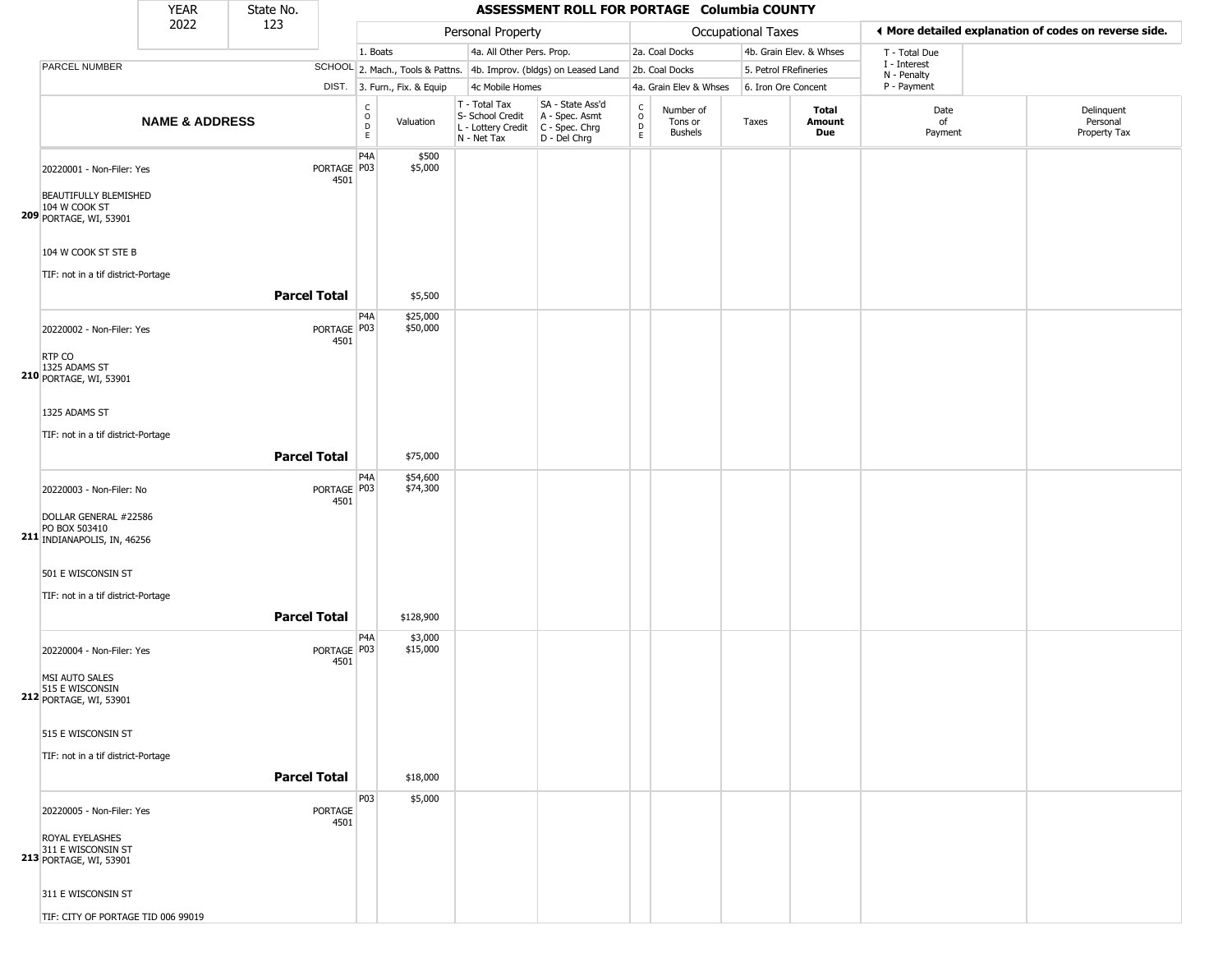|                                                                                                       | <b>YEAR</b>               | State No.           |                       |                              |                              |                                                                        | ASSESSMENT ROLL FOR PORTAGE Columbia COUNTY                          |                              |                                        |                           |                         |                             |                                                       |
|-------------------------------------------------------------------------------------------------------|---------------------------|---------------------|-----------------------|------------------------------|------------------------------|------------------------------------------------------------------------|----------------------------------------------------------------------|------------------------------|----------------------------------------|---------------------------|-------------------------|-----------------------------|-------------------------------------------------------|
|                                                                                                       | 2022                      | 123                 |                       |                              |                              | Personal Property                                                      |                                                                      |                              |                                        | <b>Occupational Taxes</b> |                         |                             | ♦ More detailed explanation of codes on reverse side. |
|                                                                                                       |                           |                     |                       | 1. Boats                     |                              | 4a. All Other Pers. Prop.                                              |                                                                      |                              | 2a. Coal Docks                         |                           | 4b. Grain Elev. & Whses | T - Total Due               |                                                       |
| PARCEL NUMBER                                                                                         |                           |                     |                       |                              |                              |                                                                        | SCHOOL 2. Mach., Tools & Pattns. 4b. Improv. (bldgs) on Leased Land  |                              | 2b. Coal Docks                         | 5. Petrol FRefineries     |                         | I - Interest<br>N - Penalty |                                                       |
|                                                                                                       |                           |                     |                       |                              | DIST. 3. Furn., Fix. & Equip | 4c Mobile Homes                                                        |                                                                      |                              | 4a. Grain Elev & Whses                 | 6. Iron Ore Concent       |                         | P - Payment                 |                                                       |
|                                                                                                       | <b>NAME &amp; ADDRESS</b> |                     |                       | $_{\rm o}^{\rm c}$<br>D<br>E | Valuation                    | T - Total Tax<br>S- School Credit<br>L - Lottery Credit<br>N - Net Tax | SA - State Ass'd<br>A - Spec. Asmt<br>C - Spec. Chrg<br>D - Del Chrg | $_{\rm o}^{\rm c}$<br>D<br>E | Number of<br>Tons or<br><b>Bushels</b> | Taxes                     | Total<br>Amount<br>Due  | Date<br>of<br>Payment       | Delinquent<br>Personal<br>Property Tax                |
| 20220006 - Non-Filer: Yes<br>18 BALL COFFEE<br>2933 NEW PINERY RD<br><b>214</b> PORTAGE, WI, 53901    |                           |                     | PORTAGE P03<br>4501   | P <sub>4</sub> A             | \$2,000<br>\$10,000          |                                                                        |                                                                      |                              |                                        |                           |                         |                             |                                                       |
| 2933 NEW PINERY RD<br>TIF: not in a tif district-Portage                                              |                           |                     |                       |                              |                              |                                                                        |                                                                      |                              |                                        |                           |                         |                             |                                                       |
|                                                                                                       |                           | <b>Parcel Total</b> |                       |                              | \$12,000                     |                                                                        |                                                                      |                              |                                        |                           |                         |                             |                                                       |
| 20220007 - Non-Filer: Yes<br>CARRIES COFFEE<br>322 DEWITT ST<br>215 PORTAGE, WI, 53901                |                           |                     | PORTAGE P03<br>4501   | P <sub>4</sub> A             | \$1,000<br>\$7,000           |                                                                        |                                                                      |                              |                                        |                           |                         |                             |                                                       |
| 322 DEWITT ST<br>TIF: not in a tif district-Portage                                                   |                           |                     |                       |                              |                              |                                                                        |                                                                      |                              |                                        |                           |                         |                             |                                                       |
|                                                                                                       |                           | <b>Parcel Total</b> |                       |                              | \$8,000                      |                                                                        |                                                                      |                              |                                        |                           |                         |                             |                                                       |
| 20220008 - Non-Filer: Yes<br>10 TWENTY SALON<br>141 E COOK ST<br>216 PORTAGE, WI, 53901               |                           |                     | PORTAGE   P03<br>4501 | P <sub>4</sub> A             | \$1,000<br>\$10,000          |                                                                        |                                                                      |                              |                                        |                           |                         |                             |                                                       |
| 141 E COOK ST<br>TIF: CITY OF PORTAGE TID 006 99019                                                   |                           | <b>Parcel Total</b> |                       |                              | \$11,000                     |                                                                        |                                                                      |                              |                                        |                           |                         |                             |                                                       |
| 20220009 - Non-Filer: Yes<br><b>TACKLE BOX</b><br>2830 NEW PINERY RD<br><b>217</b> PORTAGE, WI, 53901 |                           |                     | PORTAGE P03<br>4501   | P4A                          | \$1,000<br>\$5,000           |                                                                        |                                                                      |                              |                                        |                           |                         |                             |                                                       |
| 2830 NEW PINERY RD<br>TIF: not in a tif district-Portage                                              |                           | <b>Parcel Total</b> |                       |                              | \$6,000                      |                                                                        |                                                                      |                              |                                        |                           |                         |                             |                                                       |
| 20220010 - Non-Filer: Yes                                                                             |                           |                     | PORTAGE   P03<br>4501 | P4A                          | \$5,000<br>\$69,700          |                                                                        |                                                                      |                              |                                        |                           |                         |                             |                                                       |
| RP HOME AND HARVEST<br>PO BOX 367<br><b>218</b> EDWARDSVILLE, IL, 62025                               |                           |                     |                       |                              |                              |                                                                        |                                                                      |                              |                                        |                           |                         |                             |                                                       |
| 2935 NEW PINERY RD<br>TIF: not in a tif district-Portage                                              |                           |                     |                       |                              |                              |                                                                        |                                                                      |                              |                                        |                           |                         |                             |                                                       |
|                                                                                                       |                           | <b>Parcel Total</b> |                       |                              | \$74,700                     |                                                                        |                                                                      |                              |                                        |                           |                         |                             |                                                       |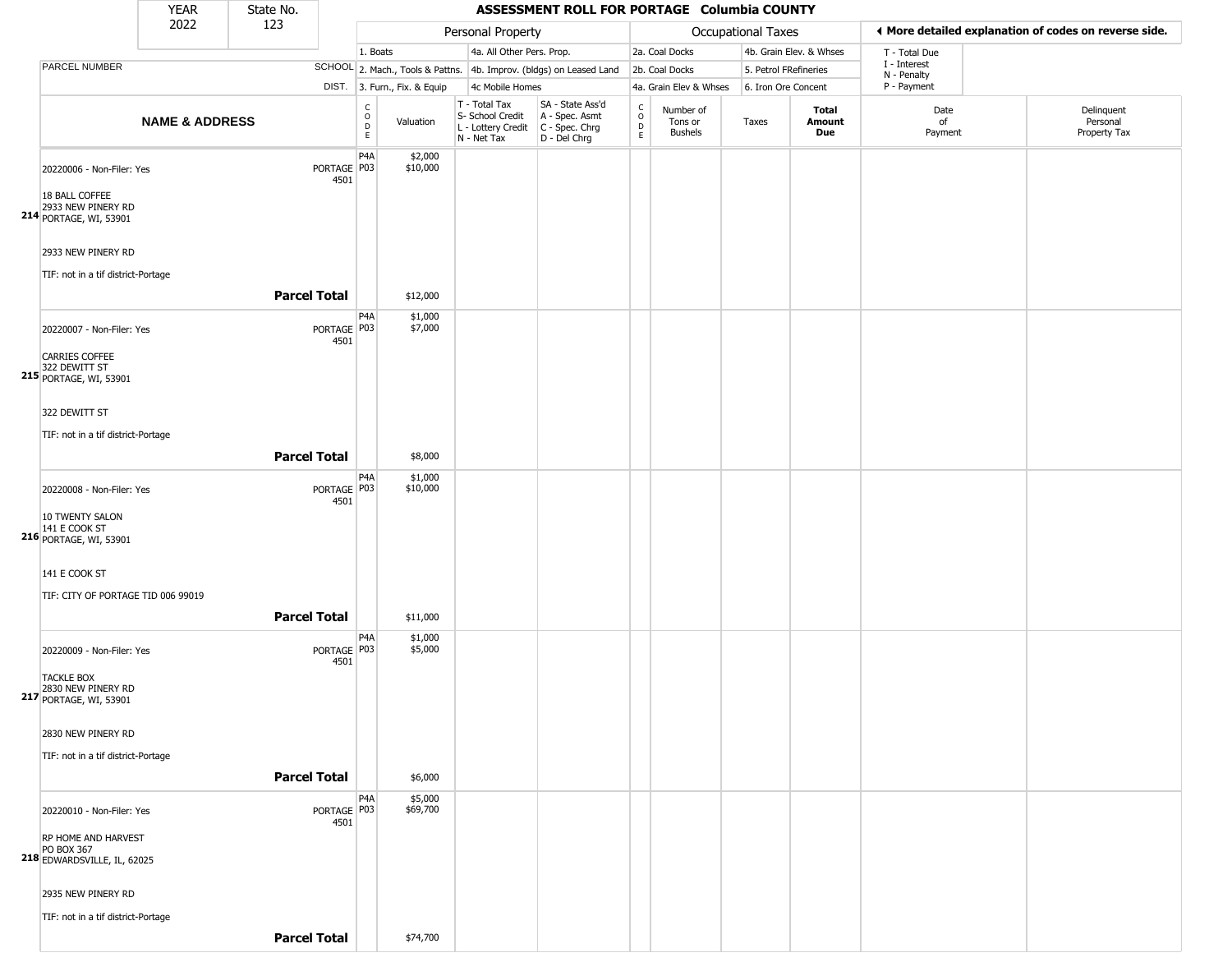|                                                                                                                | <b>YEAR</b>               | State No.           |                       |                        |                              |                                                                        | ASSESSMENT ROLL FOR PORTAGE Columbia COUNTY                            |                                   |                                        |                       |                         |                             |                                                       |
|----------------------------------------------------------------------------------------------------------------|---------------------------|---------------------|-----------------------|------------------------|------------------------------|------------------------------------------------------------------------|------------------------------------------------------------------------|-----------------------------------|----------------------------------------|-----------------------|-------------------------|-----------------------------|-------------------------------------------------------|
|                                                                                                                | 2022                      | 123                 |                       |                        |                              | Personal Property                                                      |                                                                        |                                   |                                        | Occupational Taxes    |                         |                             | ♦ More detailed explanation of codes on reverse side. |
|                                                                                                                |                           |                     |                       | 1. Boats               |                              | 4a. All Other Pers. Prop.                                              |                                                                        |                                   | 2a. Coal Docks                         |                       | 4b. Grain Elev. & Whses | T - Total Due               |                                                       |
| PARCEL NUMBER                                                                                                  |                           |                     |                       |                        |                              |                                                                        | SCHOOL 2. Mach., Tools & Pattns. 4b. Improv. (bldgs) on Leased Land    |                                   | 2b. Coal Docks                         | 5. Petrol FRefineries |                         | I - Interest<br>N - Penalty |                                                       |
|                                                                                                                |                           |                     |                       |                        | DIST. 3. Furn., Fix. & Equip | 4c Mobile Homes                                                        |                                                                        |                                   | 4a. Grain Elev & Whses                 | 6. Iron Ore Concent   |                         | P - Payment                 |                                                       |
|                                                                                                                | <b>NAME &amp; ADDRESS</b> |                     |                       | c<br>$\circ$<br>D<br>E | Valuation                    | T - Total Tax<br>S- School Credit<br>L - Lottery Credit<br>N - Net Tax | SA - State Ass'd<br>A - Spec. Asmt<br>$C - Spec. Chrg$<br>D - Del Chrg | $\mathsf{C}$<br>$\circ$<br>D<br>E | Number of<br>Tons or<br><b>Bushels</b> | Taxes                 | Total<br>Amount<br>Due  | Date<br>of<br>Payment       | Delinquent<br>Personal<br>Property Tax                |
| 20220011 - Non-Filer: Yes<br><b>COUNTRY PEDALS</b><br>802 E ALBERT ST<br>219 PORTAGE, WI, 53901                |                           |                     | PORTAGE P03<br>4501   | P4A                    | \$1,000<br>\$5,000           |                                                                        |                                                                        |                                   |                                        |                       |                         |                             |                                                       |
| 802 E ALBER ST<br>TIF: not in a tif district-Portage                                                           |                           |                     |                       |                        |                              |                                                                        |                                                                        |                                   |                                        |                       |                         |                             |                                                       |
|                                                                                                                |                           | <b>Parcel Total</b> |                       |                        | \$6,000                      |                                                                        |                                                                        |                                   |                                        |                       |                         |                             |                                                       |
| 20220012 - Non-Filer: Yes<br><b>608 NUTRITION</b><br>2800 NEW PINERY RD STE 3<br><b>220 PORTAGE, WI, 53901</b> |                           |                     | PORTAGE   P03<br>4501 | P4A                    | \$1,000<br>\$5,000           |                                                                        |                                                                        |                                   |                                        |                       |                         |                             |                                                       |
| 2800 NEW PINERY RD STE 3<br>TIF: not in a tif district-Portage                                                 |                           | <b>Parcel Total</b> |                       |                        | \$6,000                      |                                                                        |                                                                        |                                   |                                        |                       |                         |                             |                                                       |
| 20220013 - Non-Filer: Yes<br>PTL BOXING<br>221 2830 NEW PINERY RD<br><b>221</b> PORTAGE, WI, 53901             |                           |                     | PORTAGE   P03<br>4501 | P4A                    | \$1,000<br>\$5,000           |                                                                        |                                                                        |                                   |                                        |                       |                         |                             |                                                       |
| 2830 NEW PINERY RD<br>TIF: not in a tif district-Portage                                                       |                           | <b>Parcel Total</b> |                       |                        | \$6,000                      |                                                                        |                                                                        |                                   |                                        |                       |                         |                             |                                                       |
| 20220014 - Non-Filer: Yes<br>SMOKE N SANITY, LLC<br>1800 KUTZKE RD<br><b>222 PORTAGE, WI, 53901</b>            |                           |                     | PORTAGE P03<br>4501   | P4A                    | \$1,000<br>\$5,000           |                                                                        |                                                                        |                                   |                                        |                       |                         |                             |                                                       |
| 1800 KUTZKE RD<br>TIF: CITY OF PORTAGE TID 004                                                                 |                           | <b>Parcel Total</b> |                       |                        | \$6,000                      |                                                                        |                                                                        |                                   |                                        |                       |                         |                             |                                                       |
| 20220015 - Non-Filer: Yes<br>PORTAGE CAFE, LLC<br>$111$ W COOK ST<br>223 PORTAGE, WI, 53901                    |                           |                     | PORTAGE P03<br>4501   | P4A                    | \$2,000<br>\$15,000          |                                                                        |                                                                        |                                   |                                        |                       |                         |                             |                                                       |
| 111 W COOK ST<br>TIF: CITY OF PORTAGE TID 006 99019                                                            |                           |                     |                       |                        |                              |                                                                        |                                                                        |                                   |                                        |                       |                         |                             |                                                       |
|                                                                                                                |                           | <b>Parcel Total</b> |                       |                        | \$17,000                     |                                                                        |                                                                        |                                   |                                        |                       |                         |                             |                                                       |

 $\sqrt{2}$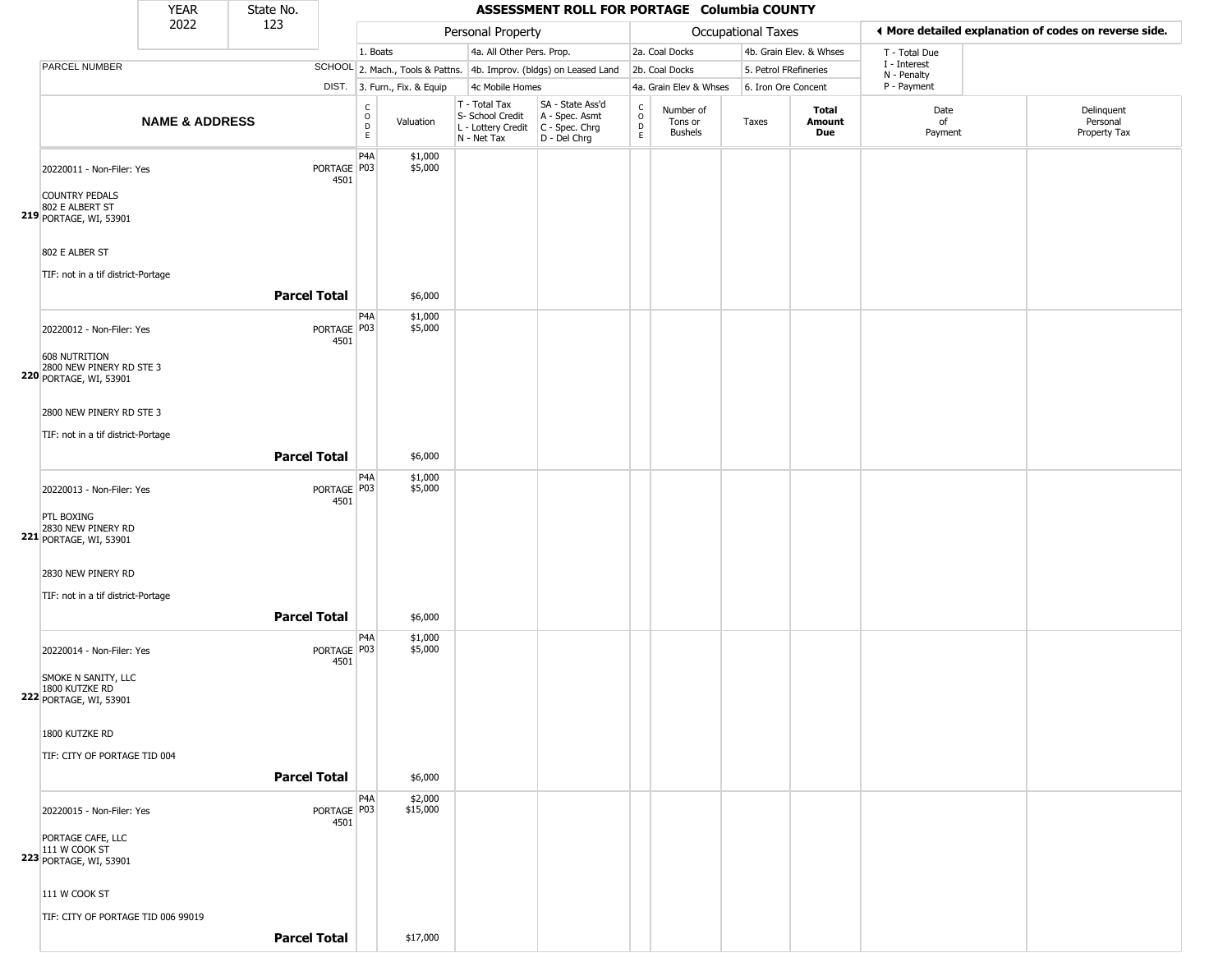|                                                                                         | <b>YEAR</b>               | State No.           |                                |                                      |                              |                                                                        | ASSESSMENT ROLL FOR PORTAGE Columbia COUNTY                          |                                |                                        |                       |                         |                                                       |                                        |
|-----------------------------------------------------------------------------------------|---------------------------|---------------------|--------------------------------|--------------------------------------|------------------------------|------------------------------------------------------------------------|----------------------------------------------------------------------|--------------------------------|----------------------------------------|-----------------------|-------------------------|-------------------------------------------------------|----------------------------------------|
|                                                                                         | 2022                      | 123                 |                                |                                      |                              | Personal Property                                                      |                                                                      |                                |                                        | Occupational Taxes    |                         | ♦ More detailed explanation of codes on reverse side. |                                        |
|                                                                                         |                           |                     |                                | 1. Boats                             |                              | 4a. All Other Pers. Prop.                                              |                                                                      |                                | 2a. Coal Docks                         |                       | 4b. Grain Elev. & Whses | T - Total Due                                         |                                        |
| PARCEL NUMBER                                                                           |                           |                     |                                |                                      |                              |                                                                        | SCHOOL 2. Mach., Tools & Pattns. 4b. Improv. (bldgs) on Leased Land  |                                | 2b. Coal Docks                         | 5. Petrol FRefineries |                         | I - Interest<br>N - Penalty                           |                                        |
|                                                                                         |                           |                     |                                |                                      | DIST. 3. Furn., Fix. & Equip | 4c Mobile Homes                                                        |                                                                      |                                | 4a. Grain Elev & Whses                 | 6. Iron Ore Concent   |                         | P - Payment                                           |                                        |
|                                                                                         | <b>NAME &amp; ADDRESS</b> |                     |                                | $\rm\frac{C}{O}$<br>$\mathsf D$<br>E | Valuation                    | T - Total Tax<br>S- School Credit<br>L - Lottery Credit<br>N - Net Tax | SA - State Ass'd<br>A - Spec. Asmt<br>C - Spec. Chrg<br>D - Del Chrg | $\frac{c}{0}$<br>$\frac{D}{E}$ | Number of<br>Tons or<br><b>Bushels</b> | Taxes                 | Total<br>Amount<br>Due  | Date<br>of<br>Payment                                 | Delinquent<br>Personal<br>Property Tax |
| 20220016 - Non-Filer: Yes                                                               |                           |                     | PORTAGE <sup>P03</sup><br>4501 | P <sub>4</sub> A                     | \$1,000<br>\$5,000           |                                                                        |                                                                      |                                |                                        |                       |                         |                                                       |                                        |
| SIMPLY WELL AIR<br>2555 NEW PINERY RD<br><b>224</b> PORTAGE, WI, 53901                  |                           |                     |                                |                                      |                              |                                                                        |                                                                      |                                |                                        |                       |                         |                                                       |                                        |
| 2555 NEW PINERY RD                                                                      |                           |                     |                                |                                      |                              |                                                                        |                                                                      |                                |                                        |                       |                         |                                                       |                                        |
| TIF: not in a tif district-Portage                                                      |                           | <b>Parcel Total</b> |                                |                                      | \$6,000                      |                                                                        |                                                                      |                                |                                        |                       |                         |                                                       |                                        |
| 20220017 - Non-Filer: Yes<br>WCCU- WESTBY COOP CREDIT UNION                             |                           |                     | PORTAGE P03<br>4501            | P <sub>4</sub> A                     | \$2,000<br>\$13,000          |                                                                        |                                                                      |                                |                                        |                       |                         |                                                       |                                        |
| 138 NORTHRIDGE DR<br>225 PORTAGE, WI, 53901                                             |                           |                     |                                |                                      |                              |                                                                        |                                                                      |                                |                                        |                       |                         |                                                       |                                        |
| 138 NORTHRIDGE DR<br>TIF: not in a tif district-Portage                                 |                           |                     |                                |                                      |                              |                                                                        |                                                                      |                                |                                        |                       |                         |                                                       |                                        |
|                                                                                         |                           | <b>Parcel Total</b> |                                |                                      | \$15,000                     |                                                                        |                                                                      |                                |                                        |                       |                         |                                                       |                                        |
| 20220018 - Non-Filer: No                                                                |                           |                     | PORTAGE<br>4501                | P03                                  | \$3,700                      |                                                                        |                                                                      |                                |                                        |                       |                         |                                                       |                                        |
| LYNN PROPERTIES<br>2800 NEW PINERY RD STE 2<br><b>226</b> PORTAGE, WI, 53901            |                           |                     |                                |                                      |                              |                                                                        |                                                                      |                                |                                        |                       |                         |                                                       |                                        |
| 2800 NEW PINERY RD STE 2<br>TIF: not in a tif district-Portage                          |                           |                     |                                |                                      |                              |                                                                        |                                                                      |                                |                                        |                       |                         |                                                       |                                        |
| 20220019 - Non-Filer: No                                                                |                           |                     | <b>PORTAGE</b><br>4501         | P <sub>4</sub> A                     | \$300                        |                                                                        |                                                                      |                                |                                        |                       |                         |                                                       |                                        |
| REDBOX AUTOMATED RETAIL, LLC<br>PO BOX 72210<br><b>227 PHOENIX, AZ, 85050</b>           |                           |                     |                                |                                      |                              |                                                                        |                                                                      |                                |                                        |                       |                         |                                                       |                                        |
| 1223 E WISCONSIN ST<br>TIF: CITY OF PORTAGE TID 007 99022                               |                           |                     |                                |                                      |                              |                                                                        |                                                                      |                                |                                        |                       |                         |                                                       |                                        |
| 20220020 - Non-Filer: No                                                                |                           |                     | PORTAGE<br>4501                | P <sub>4</sub> A                     | \$7,300                      |                                                                        |                                                                      |                                |                                        |                       |                         |                                                       |                                        |
| AGILITI HEALTH INC<br>1301 INTERNATIONAL PKWY, STE 300<br><b>228</b> SUNRISE, FL, 33323 |                           |                     |                                |                                      |                              |                                                                        |                                                                      |                                |                                        |                       |                         |                                                       |                                        |
| 2817 NEW PINERY RD                                                                      |                           |                     |                                |                                      |                              |                                                                        |                                                                      |                                |                                        |                       |                         |                                                       |                                        |
| TIF: not in a tif district-Portage                                                      |                           |                     |                                |                                      |                              |                                                                        |                                                                      |                                |                                        |                       |                         |                                                       |                                        |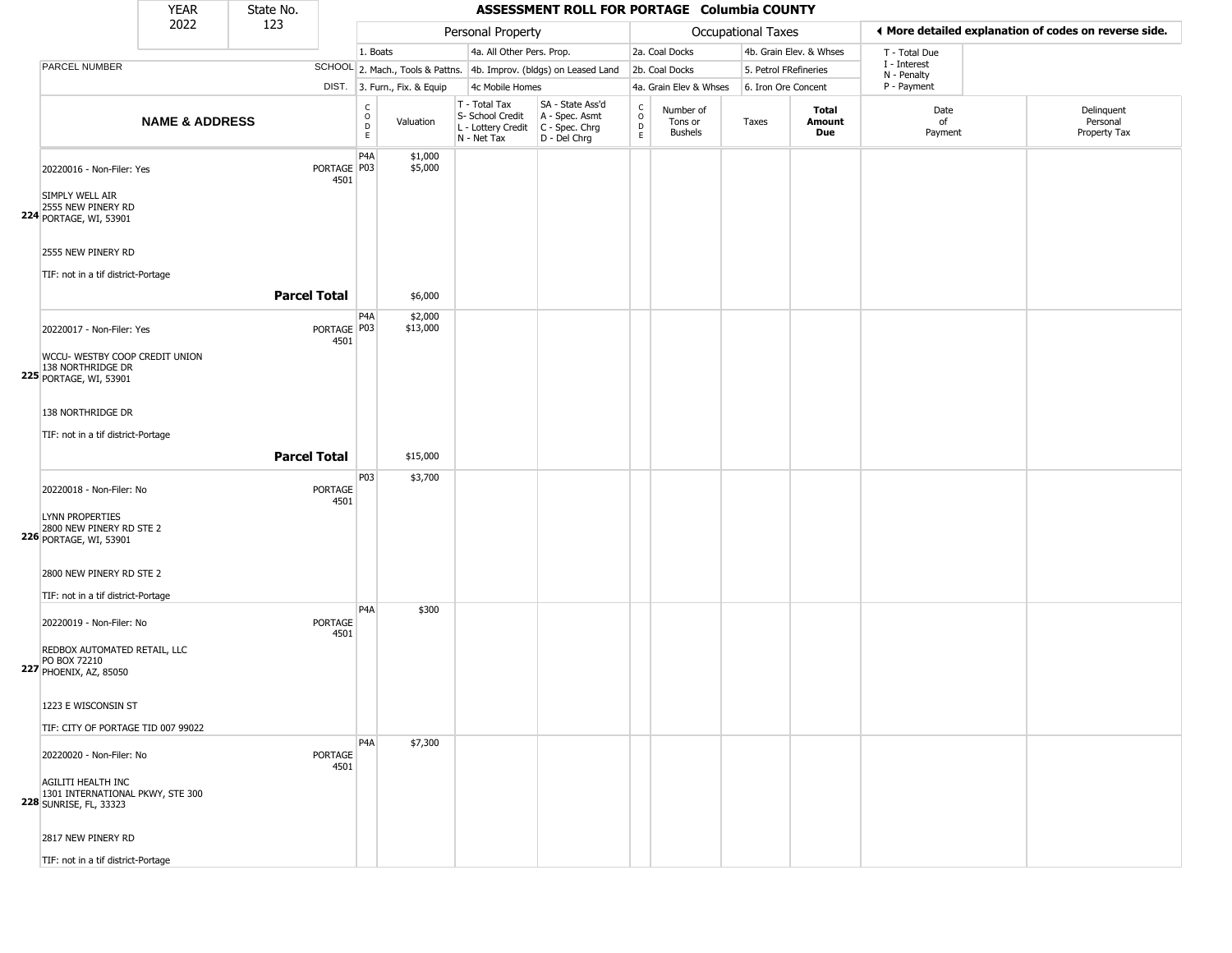|                                                                                                                                                                  | <b>YEAR</b>               | State No.           |                        |                                                          |                              |                                                                        | ASSESSMENT ROLL FOR PORTAGE Columbia COUNTY                          |                                                |                                 |                       |                               |                             |                                                       |
|------------------------------------------------------------------------------------------------------------------------------------------------------------------|---------------------------|---------------------|------------------------|----------------------------------------------------------|------------------------------|------------------------------------------------------------------------|----------------------------------------------------------------------|------------------------------------------------|---------------------------------|-----------------------|-------------------------------|-----------------------------|-------------------------------------------------------|
|                                                                                                                                                                  | 2022                      | 123                 |                        |                                                          |                              | Personal Property                                                      |                                                                      |                                                |                                 | Occupational Taxes    |                               |                             | ♦ More detailed explanation of codes on reverse side. |
|                                                                                                                                                                  |                           |                     |                        | 1. Boats                                                 |                              | 4a. All Other Pers. Prop.                                              |                                                                      |                                                | 2a. Coal Docks                  |                       | 4b. Grain Elev. & Whses       | T - Total Due               |                                                       |
| PARCEL NUMBER                                                                                                                                                    |                           |                     |                        |                                                          |                              |                                                                        | SCHOOL 2. Mach., Tools & Pattns. 4b. Improv. (bldgs) on Leased Land  |                                                | 2b. Coal Docks                  | 5. Petrol FRefineries |                               | I - Interest<br>N - Penalty |                                                       |
|                                                                                                                                                                  |                           |                     |                        |                                                          | DIST. 3. Furn., Fix. & Equip | 4c Mobile Homes                                                        |                                                                      |                                                | 4a. Grain Elev & Whses          | 6. Iron Ore Concent   |                               | P - Payment                 |                                                       |
|                                                                                                                                                                  | <b>NAME &amp; ADDRESS</b> |                     |                        | $\begin{matrix} C \\ O \\ D \end{matrix}$<br>$\mathsf E$ | Valuation                    | T - Total Tax<br>S- School Credit<br>L - Lottery Credit<br>N - Net Tax | SA - State Ass'd<br>A - Spec. Asmt<br>C - Spec. Chrg<br>D - Del Chrg | $\frac{C}{O}$<br>$\overline{D}$<br>$\mathsf E$ | Number of<br>Tons or<br>Bushels | Taxes                 | <b>Total</b><br>Amount<br>Due | Date<br>of<br>Payment       | Delinquent<br>Personal<br>Property Tax                |
| 20220021 - Non-Filer: No<br>CONOPCO INC<br>PO BOX 5195<br>229 OAK BROOK, IL, 60522-5195                                                                          |                           |                     | <b>PORTAGE</b><br>4501 | P03                                                      | \$100                        |                                                                        |                                                                      |                                                |                                 |                       |                               |                             |                                                       |
| 403 DEWITT ST<br>TIF: not in a tif district-Portage                                                                                                              |                           |                     |                        |                                                          |                              |                                                                        |                                                                      |                                                |                                 |                       |                               |                             |                                                       |
| 20220022 - Non-Filer: No<br>WASTE MANAGEMENT OF WISCSONSIN INC<br>PO BOX 802206<br>230 DALLAS, TX, 75380                                                         |                           |                     | <b>PORTAGE</b><br>4501 | P <sub>4</sub> A                                         | \$72,600                     |                                                                        |                                                                      |                                                |                                 |                       |                               |                             |                                                       |
| VARIOUS<br>TIF: not in a tif district-Portage                                                                                                                    |                           |                     |                        | P <sub>4</sub> A                                         | \$1,800                      |                                                                        |                                                                      |                                                |                                 |                       |                               |                             |                                                       |
| 20220023 - Non-Filer: No<br>K & M TIRE INC<br><b>PO BOX 279</b><br>231 DELPHOS, OH, 45833                                                                        |                           |                     | PORTAGE P03<br>4501    |                                                          | \$20,600                     |                                                                        |                                                                      |                                                |                                 |                       |                               |                             |                                                       |
| 2500 BOECK RD<br>TIF: CITY OF PORTAGE TID 004                                                                                                                    |                           | <b>Parcel Total</b> |                        |                                                          | \$22,400                     |                                                                        |                                                                      |                                                |                                 |                       |                               |                             |                                                       |
| 20220024 - Non-Filer: No<br>AMERICAN GREETINGS CORP<br>ON AMERICAN BOULEVARD<br>232 CLEVELAND, OH, 44145                                                         |                           |                     | <b>PORTAGE</b><br>4501 | P03                                                      | \$1,300                      |                                                                        |                                                                      |                                                |                                 |                       |                               |                             |                                                       |
| 501 E WISCONSIN ST<br>TIF: CITY OF PORTAGE TID 007 99022                                                                                                         |                           |                     |                        |                                                          |                              |                                                                        |                                                                      |                                                |                                 |                       |                               |                             |                                                       |
| 20220025 - Non-Filer: No<br>SECURE STORAGE OF PORTAGE LLC<br>E10890 PENNY LANE<br>233 BARABOO, WI, 53913<br>2652 MURPHY RD<br>TIF: not in a tif district-Portage |                           |                     | <b>PORTAGE</b><br>4501 | P <sub>4</sub> A                                         | \$100                        |                                                                        |                                                                      |                                                |                                 |                       |                               |                             |                                                       |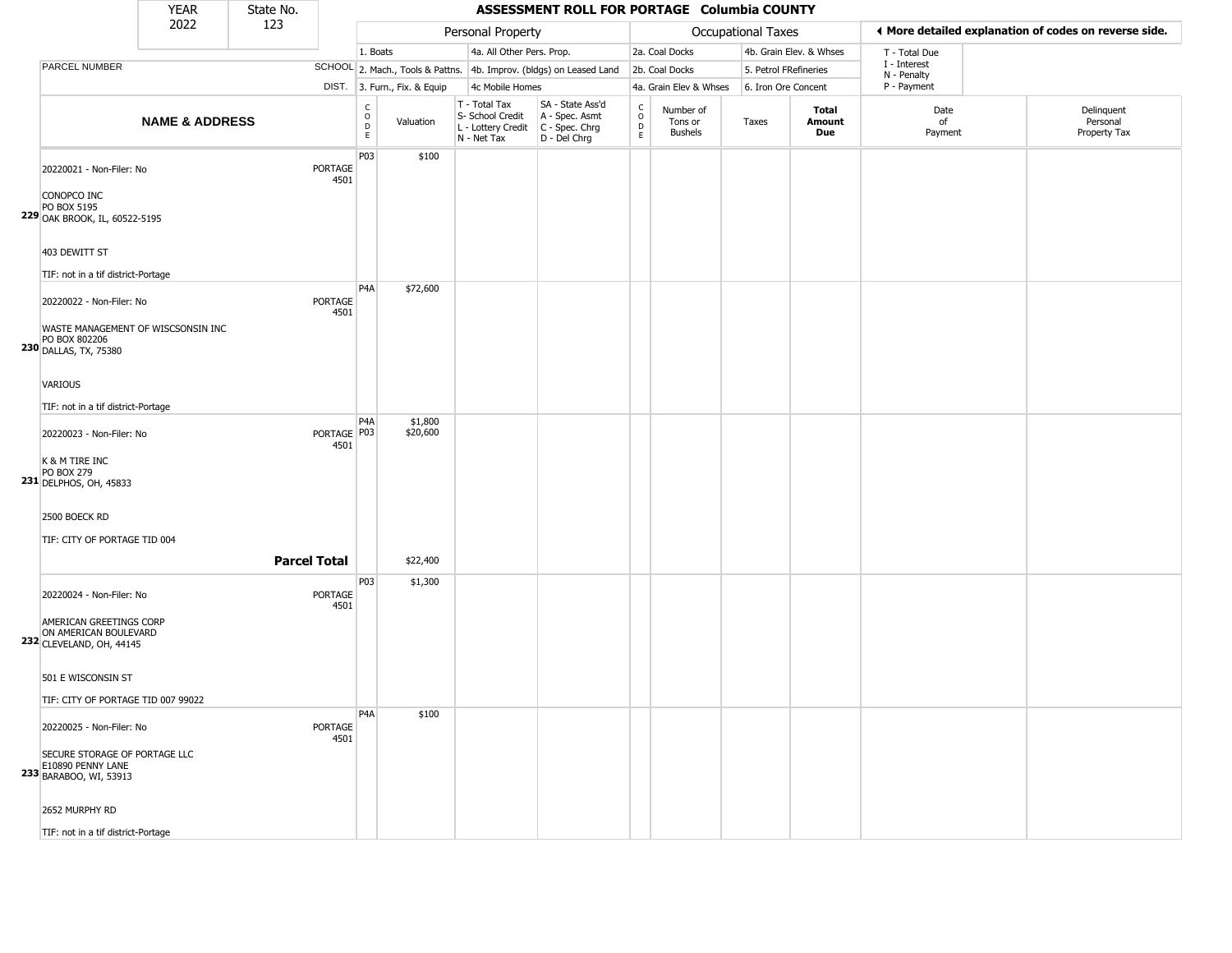|                                                                                                              | <b>YEAR</b>               | State No.           |                       |                                                   |                                                                        | ASSESSMENT ROLL FOR PORTAGE Columbia COUNTY                          |                                |                                        |                       |                         |                             |                                                       |
|--------------------------------------------------------------------------------------------------------------|---------------------------|---------------------|-----------------------|---------------------------------------------------|------------------------------------------------------------------------|----------------------------------------------------------------------|--------------------------------|----------------------------------------|-----------------------|-------------------------|-----------------------------|-------------------------------------------------------|
|                                                                                                              | 2022                      | 123                 |                       |                                                   | Personal Property                                                      |                                                                      |                                |                                        | Occupational Taxes    |                         |                             | I More detailed explanation of codes on reverse side. |
|                                                                                                              |                           |                     |                       | 1. Boats                                          | 4a. All Other Pers. Prop.                                              |                                                                      |                                | 2a. Coal Docks                         |                       | 4b. Grain Elev. & Whses | T - Total Due               |                                                       |
| PARCEL NUMBER                                                                                                |                           |                     |                       |                                                   |                                                                        | SCHOOL 2. Mach., Tools & Pattns. 4b. Improv. (bldgs) on Leased Land  |                                | 2b. Coal Docks                         | 5. Petrol FRefineries |                         | I - Interest<br>N - Penalty |                                                       |
|                                                                                                              |                           |                     |                       | DIST. 3. Furn., Fix. & Equip                      | 4c Mobile Homes                                                        |                                                                      |                                | 4a. Grain Elev & Whses                 | 6. Iron Ore Concent   |                         | P - Payment                 |                                                       |
|                                                                                                              | <b>NAME &amp; ADDRESS</b> |                     |                       | $\rm\frac{C}{O}$<br>Valuation<br>$\mathsf D$<br>E | T - Total Tax<br>S- School Credit<br>L - Lottery Credit<br>N - Net Tax | SA - State Ass'd<br>A - Spec. Asmt<br>C - Spec. Chrg<br>D - Del Chrg | $\rm ^c_o$<br>$\mathsf D$<br>E | Number of<br>Tons or<br><b>Bushels</b> | Taxes                 | Total<br>Amount<br>Due  | Date<br>of<br>Payment       | Delinquent<br>Personal<br>Property Tax                |
| 20220026 - Non-Filer: Yes<br>PORTAGE RADIOLOGY SC<br>1713 BLUE RIDGE TRAIL<br><b>234</b> WAUNAKEE, WI, 53597 |                           |                     | PORTAGE<br>4501       | P03<br>\$10,000                                   |                                                                        |                                                                      |                                |                                        |                       |                         |                             |                                                       |
| 2817 NEW PINERY RD<br>TIF: not in a tif district-Portage                                                     |                           |                     |                       |                                                   |                                                                        |                                                                      |                                |                                        |                       |                         |                             |                                                       |
| 20220027 - Non-Filer: No<br>DATA SALES CO INC<br>3450 W BURNSVILLE PARKWAY<br>235 BURNSVILLE, NM, 55337      |                           |                     | PORTAGE<br>4501       | P03<br>\$700                                      |                                                                        |                                                                      |                                |                                        |                       |                         |                             |                                                       |
| 2625 NEW PINERY RD<br>TIF: not in a tif district-Portage                                                     |                           |                     |                       |                                                   |                                                                        |                                                                      |                                |                                        |                       |                         |                             |                                                       |
| 20220028 - Non-Filer: No<br>ADT COMMERCIAL LLC<br>PO BOX 54767<br>236 LEXINGTON, KY, 40555                   |                           |                     | PORTAGE<br>4501       | P03<br>\$1,700                                    |                                                                        |                                                                      |                                |                                        |                       |                         |                             |                                                       |
| VARIOUS<br>TIF: not in a tif district-Portage                                                                |                           |                     |                       |                                                   |                                                                        |                                                                      |                                |                                        |                       |                         |                             |                                                       |
| 20220029 - Non-Filer: No<br>MARK AND LIZ BELLMORE<br>303 DEWITT ST<br>237 PORTAGE, WI, 53901                 |                           |                     | PORTAGE<br>4501       | P03<br>\$400                                      |                                                                        |                                                                      |                                |                                        |                       |                         |                             |                                                       |
| 303 DEWITT ST<br>TIF: CITY OF PORTAGE TID 006 99019                                                          |                           |                     |                       |                                                   |                                                                        |                                                                      |                                |                                        |                       |                         |                             |                                                       |
| 20220032 - Non-Filer: No<br>KNIGHT BARRY TITLE SERVICES LLC<br>400 WISCONSIN AVE<br>238 RACINE, WI, 53403    |                           |                     | PORTAGE   P03<br>4501 | P4A<br>\$4,400<br>\$21,200                        |                                                                        |                                                                      |                                |                                        |                       |                         |                             |                                                       |
| 311 E WISCONSIN ST, STE 205<br>TIF: CITY OF PORTAGE TID 006 99019                                            |                           | <b>Parcel Total</b> |                       | \$25,600                                          |                                                                        |                                                                      |                                |                                        |                       |                         |                             |                                                       |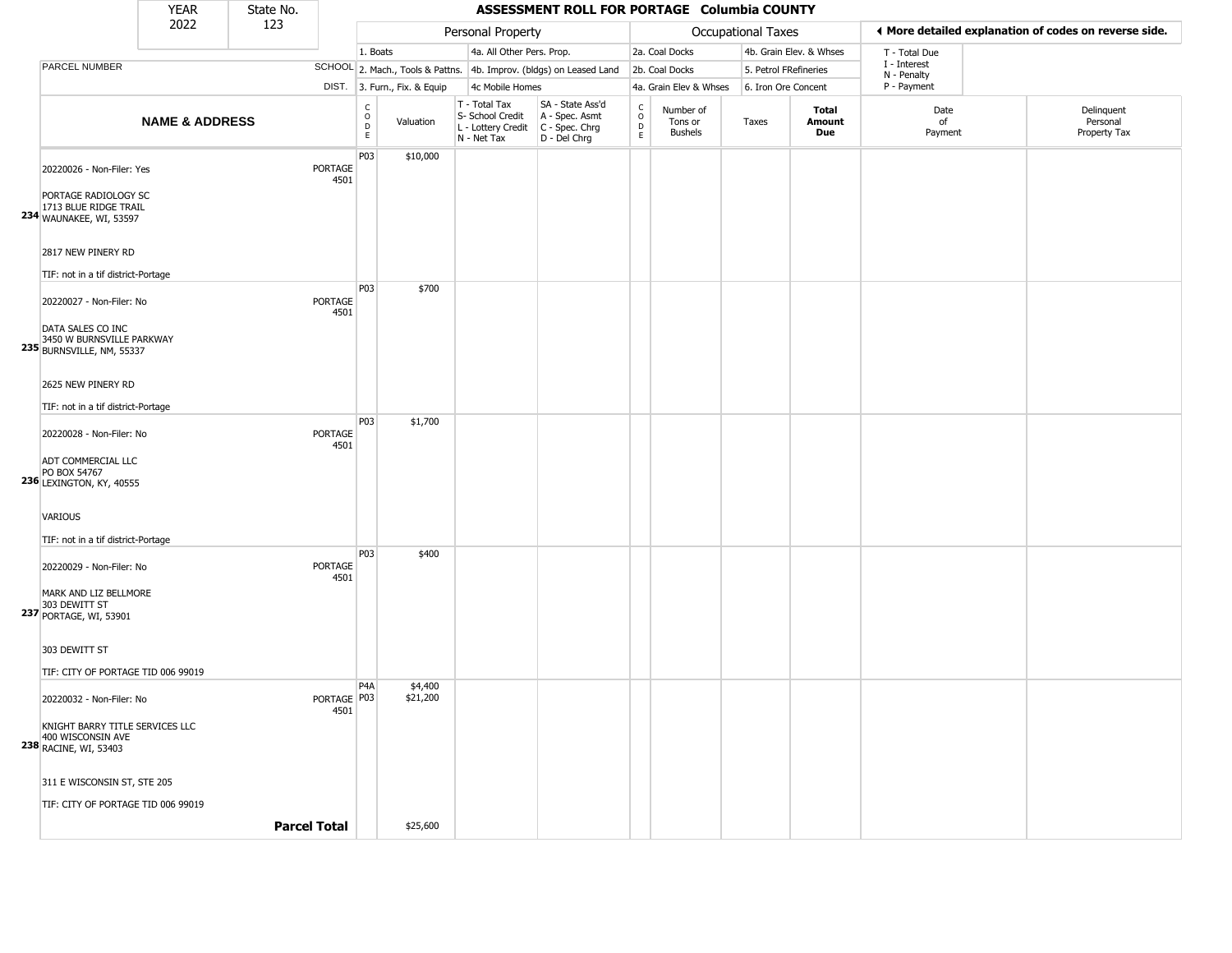|                                                                                                             | <b>YEAR</b>               | State No.           |                        |                                                 |                              |                                                                        | ASSESSMENT ROLL FOR PORTAGE Columbia COUNTY                            |                                                 |                                        |                       |                         |                             |                                                       |
|-------------------------------------------------------------------------------------------------------------|---------------------------|---------------------|------------------------|-------------------------------------------------|------------------------------|------------------------------------------------------------------------|------------------------------------------------------------------------|-------------------------------------------------|----------------------------------------|-----------------------|-------------------------|-----------------------------|-------------------------------------------------------|
|                                                                                                             | 2022                      | 123                 |                        |                                                 |                              | Personal Property                                                      |                                                                        |                                                 |                                        | Occupational Taxes    |                         |                             | ♦ More detailed explanation of codes on reverse side. |
|                                                                                                             |                           |                     |                        | 1. Boats                                        |                              | 4a. All Other Pers. Prop.                                              |                                                                        |                                                 | 2a. Coal Docks                         |                       | 4b. Grain Elev. & Whses | T - Total Due               |                                                       |
| PARCEL NUMBER                                                                                               |                           |                     |                        |                                                 |                              |                                                                        | SCHOOL 2. Mach., Tools & Pattns. 4b. Improv. (bldgs) on Leased Land    |                                                 | 2b. Coal Docks                         | 5. Petrol FRefineries |                         | I - Interest<br>N - Penalty |                                                       |
|                                                                                                             |                           |                     |                        |                                                 | DIST. 3. Furn., Fix. & Equip | 4c Mobile Homes                                                        |                                                                        |                                                 | 4a. Grain Elev & Whses                 | 6. Iron Ore Concent   |                         | P - Payment                 |                                                       |
|                                                                                                             | <b>NAME &amp; ADDRESS</b> |                     |                        | $\begin{array}{c} C \\ O \\ D \\ E \end{array}$ | Valuation                    | T - Total Tax<br>S- School Credit<br>L - Lottery Credit<br>N - Net Tax | SA - State Ass'd<br>A - Spec. Asmt<br>$C - Spec. Chrg$<br>D - Del Chrg | $\begin{array}{c} C \\ O \\ D \\ E \end{array}$ | Number of<br>Tons or<br><b>Bushels</b> | Taxes                 | Total<br>Amount<br>Due  | Date<br>of<br>Payment       | Delinquent<br>Personal<br>Property Tax                |
| 20220033 - Non-Filer: No<br>NEC FINANCIAL SERVICES LLC<br>PO BOX 4900 DEPT 345<br>239 SCOTTSDALE, AZ, 85261 |                           |                     | <b>PORTAGE</b><br>4501 | P03                                             | \$53,700                     |                                                                        |                                                                        |                                                 |                                        |                       |                         |                             |                                                       |
| 2651 KIRKING CT<br>TIF: CITY OF PORTAGE TID 004                                                             |                           |                     |                        | P03                                             | \$9,400                      |                                                                        |                                                                        |                                                 |                                        |                       |                         |                             |                                                       |
| 20220034 - Non-Filer: No<br>LINDE LEASED EQUIPMENT<br>10 RIVERVIEW DR<br><b>240 DANBURY, CT, 6810</b>       |                           |                     | PORTAGE<br>4501        |                                                 |                              |                                                                        |                                                                        |                                                 |                                        |                       |                         |                             |                                                       |
| 2817 NEW PINERY RD<br>TIF: not in a tif district-Portage                                                    |                           |                     |                        |                                                 |                              |                                                                        |                                                                        |                                                 |                                        |                       |                         |                             |                                                       |
| 20220035 - Non-Filer: No<br>LINDE GAS & EQUIPMENT INC<br>241 10 RIVERVIEW DR<br>DANBURY, CT, 6810           |                           |                     | PORTAGE<br>4501        | P <sub>4</sub> A                                | \$59,800                     |                                                                        |                                                                        |                                                 |                                        |                       |                         |                             |                                                       |
| <b>VARIOUS</b><br>TIF: not in a tif district-Portage                                                        |                           |                     |                        |                                                 |                              |                                                                        |                                                                        |                                                 |                                        |                       |                         |                             |                                                       |
| 20220036 - Non-Filer: Yes<br>CRAIG'S POPCORN CORNER<br>300 SUMMIT ST<br>242 PORTAGE, WI, 53901              |                           |                     | PORTAGE P4A<br>4501    | P03                                             | \$1,000<br>\$5,000           |                                                                        |                                                                        |                                                 |                                        |                       |                         |                             |                                                       |
| 206 W WISCONSIN ST<br>TIF: not in a tif district-Portage                                                    |                           | <b>Parcel Total</b> |                        |                                                 | \$6,000                      |                                                                        |                                                                        |                                                 |                                        |                       |                         |                             |                                                       |
|                                                                                                             |                           |                     |                        | P03                                             | \$3,100                      |                                                                        |                                                                        |                                                 |                                        |                       |                         |                             |                                                       |
| 20220037 - Non-Filer: Yes<br>PTL- BOXING<br>2800 NEW PINERY RD<br>243 PORTAGE, WI, 53901                    |                           |                     | PORTAGE   P4A<br>4501  |                                                 | \$5,100                      |                                                                        |                                                                        |                                                 |                                        |                       |                         |                             |                                                       |
| 2800 NEW PINERY RD<br>TIF: not in a tif district-Portage                                                    |                           | <b>Parcel Total</b> |                        |                                                 | \$8,200                      |                                                                        |                                                                        |                                                 |                                        |                       |                         |                             |                                                       |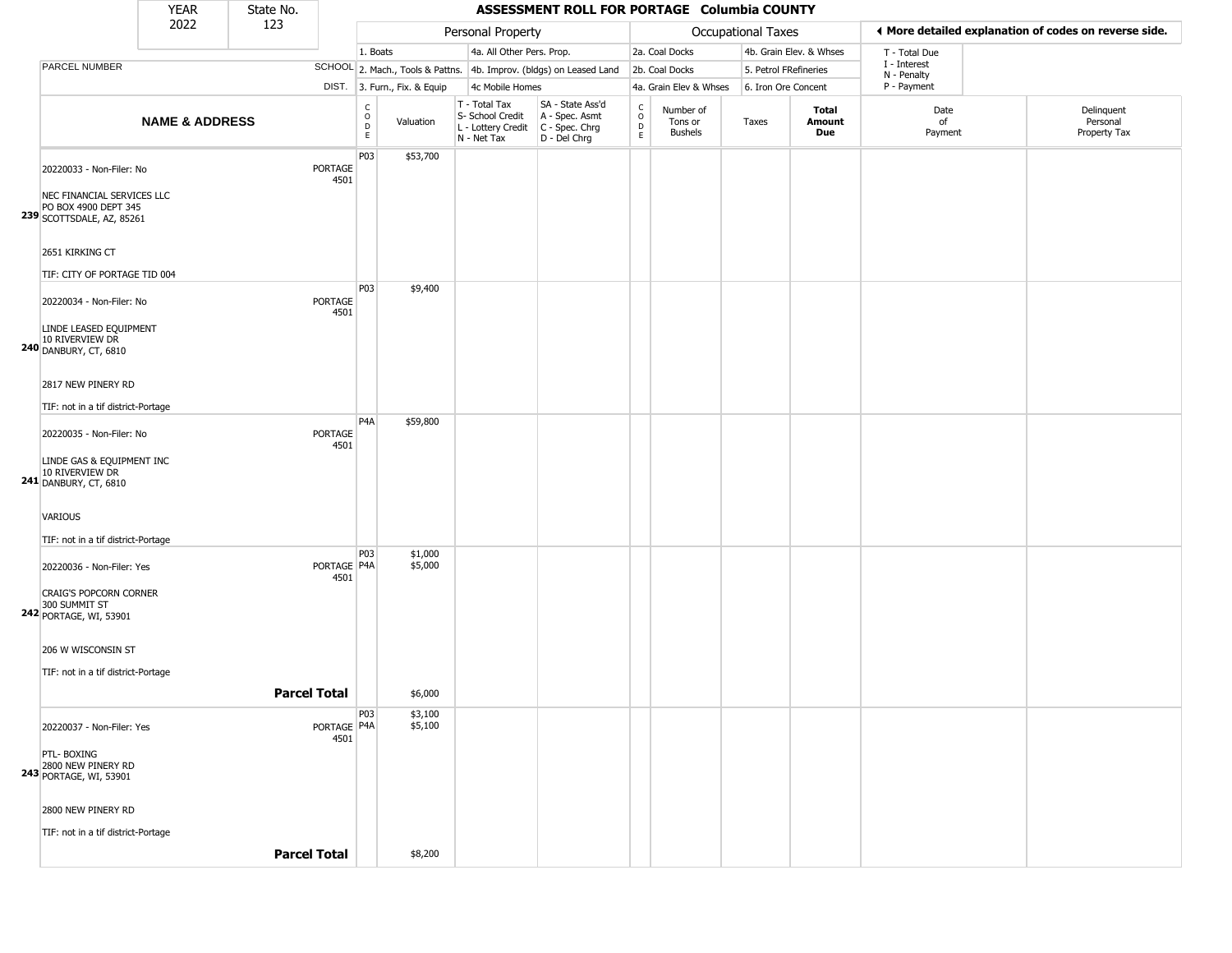|                                                                      | <b>YEAR</b>               | State No.           |                                |                                                |                              |                                                                        | ASSESSMENT ROLL FOR PORTAGE Columbia COUNTY                            |                                                          |                                        |                     |                         |                             |                                                       |
|----------------------------------------------------------------------|---------------------------|---------------------|--------------------------------|------------------------------------------------|------------------------------|------------------------------------------------------------------------|------------------------------------------------------------------------|----------------------------------------------------------|----------------------------------------|---------------------|-------------------------|-----------------------------|-------------------------------------------------------|
|                                                                      | 2022                      | 123                 |                                |                                                |                              | Personal Property                                                      |                                                                        |                                                          |                                        | Occupational Taxes  |                         |                             | I More detailed explanation of codes on reverse side. |
|                                                                      |                           |                     |                                | 1. Boats                                       |                              | 4a. All Other Pers. Prop.                                              |                                                                        |                                                          | 2a. Coal Docks                         |                     | 4b. Grain Elev. & Whses | T - Total Due               |                                                       |
| PARCEL NUMBER                                                        |                           |                     |                                |                                                |                              |                                                                        | SCHOOL 2. Mach., Tools & Pattns. 4b. Improv. (bldgs) on Leased Land    |                                                          | 2b. Coal Docks                         |                     | 5. Petrol FRefineries   | I - Interest<br>N - Penalty |                                                       |
|                                                                      |                           |                     |                                |                                                | DIST. 3. Furn., Fix. & Equip | 4c Mobile Homes                                                        |                                                                        |                                                          | 4a. Grain Elev & Whses                 | 6. Iron Ore Concent |                         | P - Payment                 |                                                       |
|                                                                      | <b>NAME &amp; ADDRESS</b> |                     |                                | $\begin{matrix} 0 \\ 0 \\ D \end{matrix}$<br>E | Valuation                    | T - Total Tax<br>S- School Credit<br>L - Lottery Credit<br>N - Net Tax | SA - State Ass'd<br>A - Spec. Asmt<br>$C - Spec. Chrg$<br>D - Del Chrg | $\begin{smallmatrix} C \\ 0 \\ D \end{smallmatrix}$<br>E | Number of<br>Tons or<br><b>Bushels</b> | Taxes               | Total<br>Amount<br>Due  | Date<br>of<br>Payment       | Delinquent<br>Personal<br>Property Tax                |
| 20220038 - Non-Filer: No                                             |                           |                     | PORTAGE<br>4501                |                                                | \$0                          |                                                                        |                                                                        |                                                          |                                        |                     |                         |                             |                                                       |
| Tiny Homestead<br>N9164 Muskrat Road<br>244 PORTAGE, WI, 53901       |                           |                     |                                |                                                |                              |                                                                        |                                                                        |                                                          |                                        |                     |                         |                             |                                                       |
| 117 W COOK ST (INSIDE THE MERCANTILE)                                |                           |                     |                                |                                                |                              |                                                                        |                                                                        |                                                          |                                        |                     |                         |                             |                                                       |
| TIF: CITY OF PORTAGE TID 006 99019                                   |                           |                     |                                | P4A                                            | \$100                        |                                                                        |                                                                        |                                                          |                                        |                     |                         |                             |                                                       |
| 2050101 - Non-Filer: No<br>FANCY PANTS AND SMART WOMEN               |                           |                     | PORTAGE P03<br>4501            |                                                | \$3,000                      |                                                                        |                                                                        |                                                          |                                        |                     |                         |                             |                                                       |
| 124 W COOK ST<br><b>245</b> PORTAGE, WI, 53901                       |                           |                     |                                |                                                |                              |                                                                        |                                                                        |                                                          |                                        |                     |                         |                             |                                                       |
| 120/124/201 W COOK ST<br>TIF: CITY OF PORTAGE TID 006 99019          |                           |                     |                                |                                                |                              |                                                                        |                                                                        |                                                          |                                        |                     |                         |                             |                                                       |
|                                                                      |                           | <b>Parcel Total</b> |                                |                                                |                              |                                                                        |                                                                        |                                                          |                                        |                     |                         |                             |                                                       |
|                                                                      |                           |                     |                                |                                                | \$3,100                      |                                                                        |                                                                        |                                                          |                                        |                     |                         |                             |                                                       |
| 2050103 - Non-Filer: Yes<br>BEARD CHIROPRACTIC CLINIC                |                           |                     | PORTAGE   P03<br>4501          | P <sub>4</sub> A                               | \$2,700<br>\$8,700           |                                                                        |                                                                        |                                                          |                                        |                     |                         |                             |                                                       |
| 440 E ALBERT ST<br>246 PORTAGE, WI, 53901                            |                           |                     |                                |                                                |                              |                                                                        |                                                                        |                                                          |                                        |                     |                         |                             |                                                       |
| 440 E ALBERT ST                                                      |                           |                     |                                |                                                |                              |                                                                        |                                                                        |                                                          |                                        |                     |                         |                             |                                                       |
| TIF: not in a tif district-Portage                                   |                           |                     |                                |                                                |                              |                                                                        |                                                                        |                                                          |                                        |                     |                         |                             |                                                       |
|                                                                      |                           | <b>Parcel Total</b> |                                |                                                | \$11,400                     |                                                                        |                                                                        |                                                          |                                        |                     |                         |                             |                                                       |
| 2051404 - Non-Filer: Yes                                             |                           |                     | PORTAGE<br>4501                | P03                                            | \$3,900                      |                                                                        |                                                                        |                                                          |                                        |                     |                         |                             |                                                       |
| BENNETT AND BENNETT, LLC<br>PO BOX 30<br>247 PORTAGE, WI, 53901      |                           |                     |                                |                                                |                              |                                                                        |                                                                        |                                                          |                                        |                     |                         |                             |                                                       |
| 135 W COOK ST                                                        |                           |                     |                                |                                                |                              |                                                                        |                                                                        |                                                          |                                        |                     |                         |                             |                                                       |
| TIF: CITY OF PORTAGE TID 006 99019                                   |                           |                     |                                |                                                |                              |                                                                        |                                                                        |                                                          |                                        |                     |                         |                             |                                                       |
| 2051901 - Non-Filer: Yes                                             |                           |                     | PORTAGE <sup>P03</sup><br>4501 | P <sub>4</sub> A                               | \$2,700<br>\$48,800          |                                                                        |                                                                        |                                                          |                                        |                     |                         |                             |                                                       |
| <b>BEST WESTERN HOTEL</b><br>2701 S CTY CX<br>248 PORTAGE, WI, 53901 |                           |                     |                                |                                                |                              |                                                                        |                                                                        |                                                          |                                        |                     |                         |                             |                                                       |
| 2701 S CTY X                                                         |                           |                     |                                |                                                |                              |                                                                        |                                                                        |                                                          |                                        |                     |                         |                             |                                                       |
| TIF: not in a tif district-Portage                                   |                           | <b>Parcel Total</b> |                                |                                                | \$51,500                     |                                                                        |                                                                        |                                                          |                                        |                     |                         |                             |                                                       |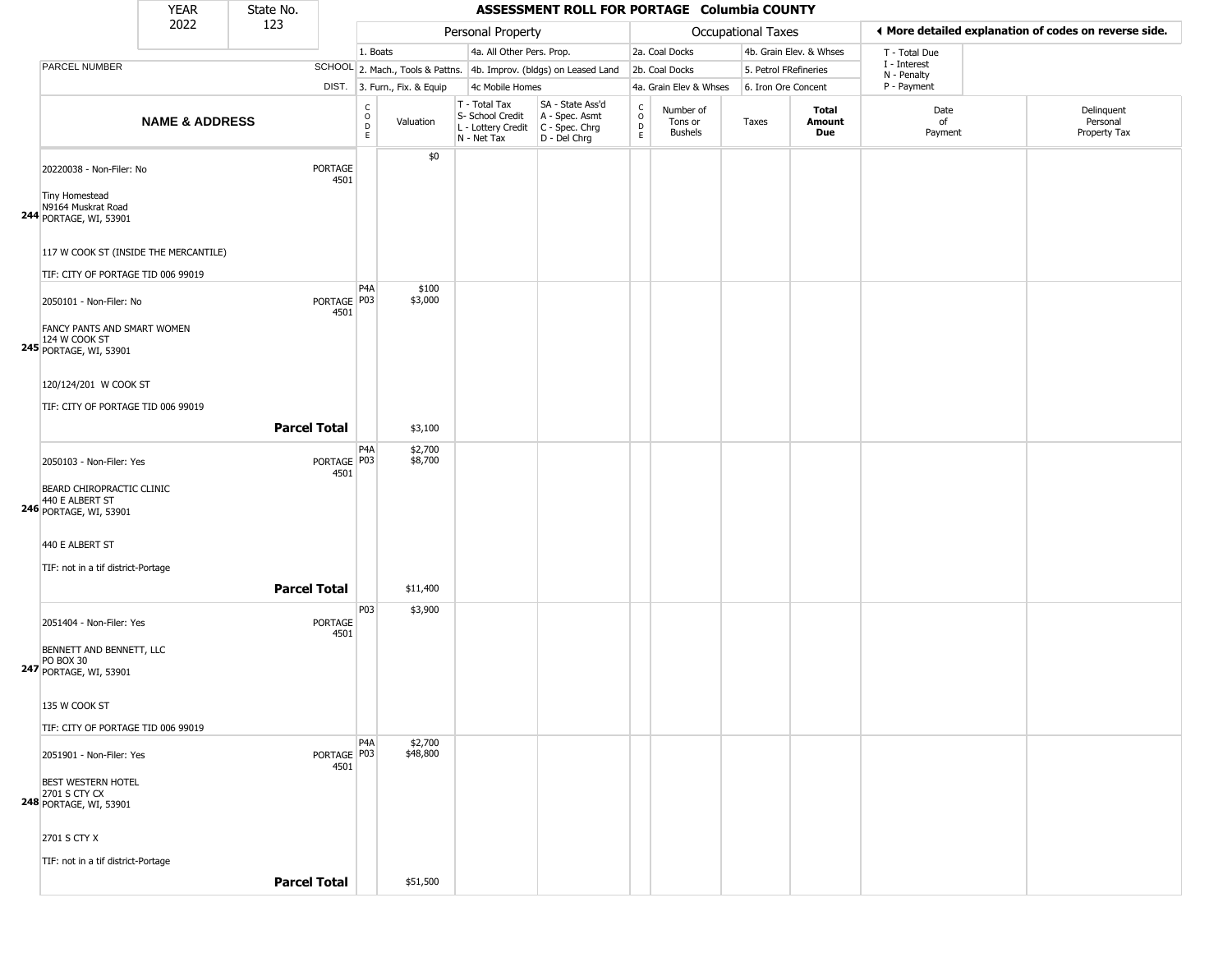|                                                                                                                         | <b>YEAR</b>               | State No.           |                     |                                              |                              |                                                                        | ASSESSMENT ROLL FOR PORTAGE Columbia COUNTY                          |                                    |                                        |                       |                         |                            |                                                       |
|-------------------------------------------------------------------------------------------------------------------------|---------------------------|---------------------|---------------------|----------------------------------------------|------------------------------|------------------------------------------------------------------------|----------------------------------------------------------------------|------------------------------------|----------------------------------------|-----------------------|-------------------------|----------------------------|-------------------------------------------------------|
|                                                                                                                         | 2022                      | 123                 |                     |                                              |                              | Personal Property                                                      |                                                                      |                                    |                                        | Occupational Taxes    |                         |                            | ♦ More detailed explanation of codes on reverse side. |
|                                                                                                                         |                           |                     |                     | 1. Boats                                     |                              | 4a. All Other Pers. Prop.                                              |                                                                      |                                    | 2a. Coal Docks                         |                       | 4b. Grain Elev. & Whses | T - Total Due              |                                                       |
| PARCEL NUMBER                                                                                                           |                           |                     |                     |                                              |                              |                                                                        | SCHOOL 2. Mach., Tools & Pattns. 4b. Improv. (bldgs) on Leased Land  |                                    | 2b. Coal Docks                         | 5. Petrol FRefineries |                         | I - Interest               |                                                       |
|                                                                                                                         |                           |                     |                     |                                              | DIST. 3. Furn., Fix. & Equip | 4c Mobile Homes                                                        |                                                                      |                                    | 4a. Grain Elev & Whses                 | 6. Iron Ore Concent   |                         | N - Penalty<br>P - Payment |                                                       |
|                                                                                                                         | <b>NAME &amp; ADDRESS</b> |                     |                     | $\begin{array}{c}\nC \\ O \\ E\n\end{array}$ | Valuation                    | T - Total Tax<br>S- School Credit<br>L - Lottery Credit<br>N - Net Tax | SA - State Ass'd<br>A - Spec. Asmt<br>C - Spec. Chrg<br>D - Del Chrg | $\int_{0}^{c}$<br>D<br>$\mathsf E$ | Number of<br>Tons or<br><b>Bushels</b> | Taxes                 | Total<br>Amount<br>Due  | Date<br>of<br>Payment      | Delinquent<br>Personal<br>Property Tax                |
| 21 - Non-Filer: No<br>PORTAGE PLASTICS CORP<br>PO BOX 640<br>249 PORTAGE, WI, 53901-0640                                |                           |                     | PORTAGE e<br>4501   | Stat<br>Ass<br>ess<br>ed                     | \$0                          |                                                                        |                                                                      |                                    |                                        |                       |                         |                            |                                                       |
| 3000 BOECK RD                                                                                                           |                           |                     |                     |                                              |                              |                                                                        |                                                                      |                                    |                                        |                       |                         |                            |                                                       |
| TIF: not in a tif district-Portage                                                                                      |                           |                     |                     | P <sub>4</sub> A                             | \$2,900                      |                                                                        |                                                                      |                                    |                                        |                       |                         |                            |                                                       |
| 2101902 - Non-Filer: Yes<br><b>BJ'S APPLIANCE CENTER</b><br>1411 NEW PINERY RD<br>250 PORTAGE, WI, 53901                |                           |                     | PORTAGE P03<br>4501 |                                              | \$11,200                     |                                                                        |                                                                      |                                    |                                        |                       |                         |                            |                                                       |
| 1411 NEW PINERY RD<br>TIF: not in a tif district-Portage                                                                |                           | <b>Parcel Total</b> |                     |                                              | \$14,100                     |                                                                        |                                                                      |                                    |                                        |                       |                         |                            |                                                       |
|                                                                                                                         |                           |                     |                     | P4A                                          | \$300                        |                                                                        |                                                                      |                                    |                                        |                       |                         |                            |                                                       |
| 2120105 - Non-Filer: No<br><b>BLAU CHIROPRACTIC SC</b><br>641 LATTON LANE<br><b>251</b> PORTAGE, WI, 53901              |                           |                     | PORTAGE P03<br>4501 |                                              | \$54,100                     |                                                                        |                                                                      |                                    |                                        |                       |                         |                            |                                                       |
| 641 LATTON LN                                                                                                           |                           |                     |                     |                                              |                              |                                                                        |                                                                      |                                    |                                        |                       |                         |                            |                                                       |
| TIF: not in a tif district-Portage                                                                                      |                           |                     |                     |                                              |                              |                                                                        |                                                                      |                                    |                                        |                       |                         |                            |                                                       |
|                                                                                                                         |                           | <b>Parcel Total</b> |                     |                                              | \$54,400                     |                                                                        |                                                                      |                                    |                                        |                       |                         |                            |                                                       |
| 2122501 - Non-Filer: No<br>BLYSTONE TOWING & RADIATOR, INC<br>1201 W STATE ROAD 33<br>252 PORTAGE, WI, 53901            |                           |                     | PORTAGE P03<br>4501 | P <sub>4</sub> A                             | \$100<br>\$47,800            |                                                                        |                                                                      |                                    |                                        |                       |                         |                            |                                                       |
| 1201 W STATE ROAD 33<br>TIF: not in a tif district-Portage                                                              |                           | <b>Parcel Total</b> |                     |                                              | \$47,900                     |                                                                        |                                                                      |                                    |                                        |                       |                         |                            |                                                       |
|                                                                                                                         |                           |                     |                     |                                              |                              |                                                                        |                                                                      |                                    |                                        |                       |                         |                            |                                                       |
| 2150202 - Non-Filer: Yes<br><b>BOB'S BARBER SHOP</b><br>218 W COOK ST<br><b>253 PORTAGE, WI, 53901</b><br>218 W COOK ST |                           |                     | PORTAGE<br>4501     | P03                                          | \$100                        |                                                                        |                                                                      |                                    |                                        |                       |                         |                            |                                                       |
| TIF: not in a tif district-Portage                                                                                      |                           |                     |                     |                                              |                              |                                                                        |                                                                      |                                    |                                        |                       |                         |                            |                                                       |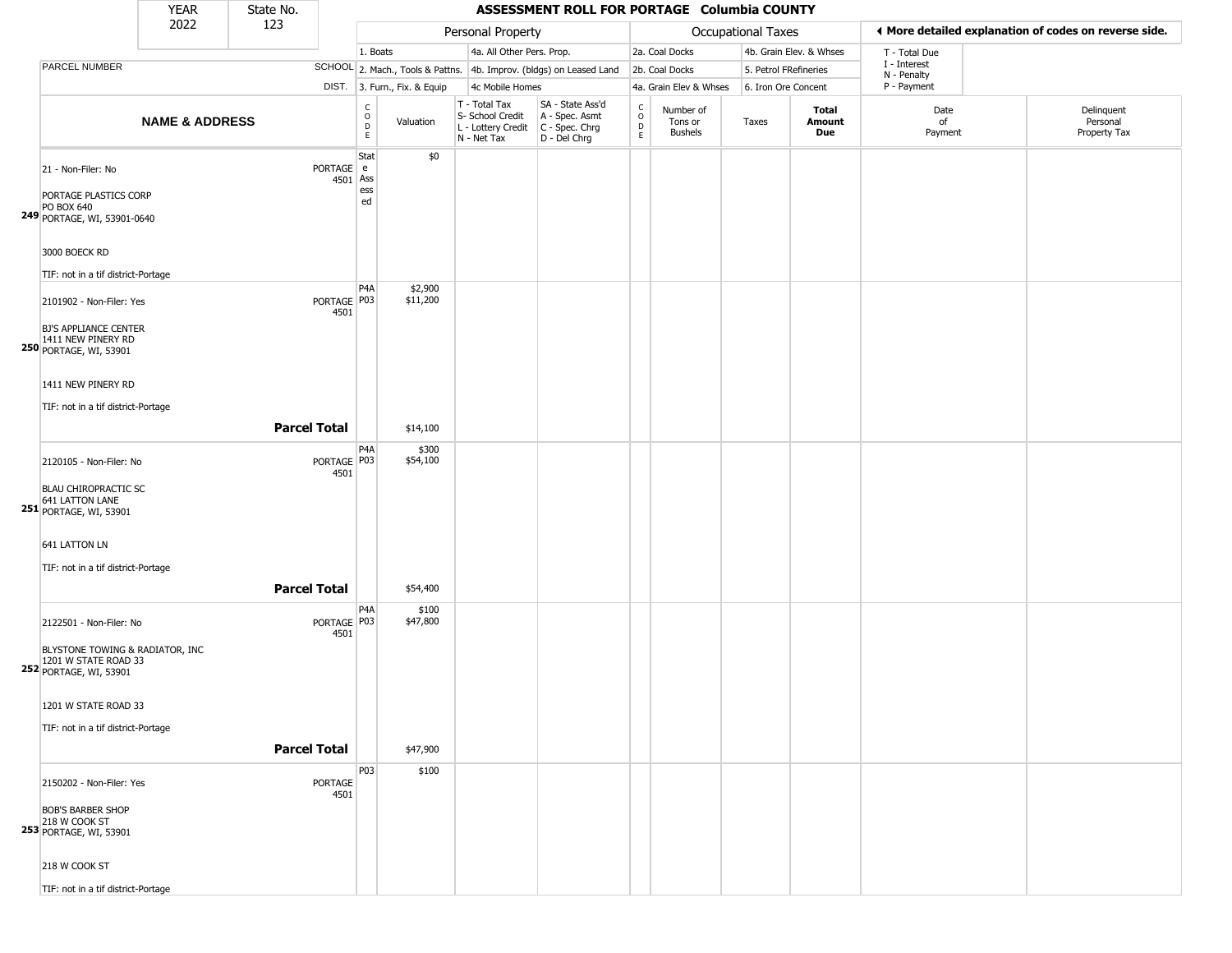|                                                                                                                                               | <b>YEAR</b>               | State No.           |                        |                                             |                              |                                                                        | ASSESSMENT ROLL FOR PORTAGE Columbia COUNTY                          |                                             |                                        |                       |                         |                             |                                                       |
|-----------------------------------------------------------------------------------------------------------------------------------------------|---------------------------|---------------------|------------------------|---------------------------------------------|------------------------------|------------------------------------------------------------------------|----------------------------------------------------------------------|---------------------------------------------|----------------------------------------|-----------------------|-------------------------|-----------------------------|-------------------------------------------------------|
|                                                                                                                                               | 2022                      | 123                 |                        |                                             |                              | Personal Property                                                      |                                                                      |                                             |                                        | Occupational Taxes    |                         |                             | ♦ More detailed explanation of codes on reverse side. |
|                                                                                                                                               |                           |                     |                        | 1. Boats                                    |                              | 4a. All Other Pers. Prop.                                              |                                                                      |                                             | 2a. Coal Docks                         |                       | 4b. Grain Elev. & Whses | T - Total Due               |                                                       |
| <b>PARCEL NUMBER</b>                                                                                                                          |                           |                     |                        |                                             |                              |                                                                        | SCHOOL 2. Mach., Tools & Pattns. 4b. Improv. (bldgs) on Leased Land  |                                             | 2b. Coal Docks                         | 5. Petrol FRefineries |                         | I - Interest<br>N - Penalty |                                                       |
|                                                                                                                                               |                           |                     |                        |                                             | DIST. 3. Furn., Fix. & Equip | 4c Mobile Homes                                                        |                                                                      |                                             | 4a. Grain Elev & Whses                 | 6. Iron Ore Concent   |                         | P - Payment                 |                                                       |
|                                                                                                                                               | <b>NAME &amp; ADDRESS</b> |                     |                        | $\frac{c}{0}$<br>$\mathsf D$<br>$\mathsf E$ | Valuation                    | T - Total Tax<br>S- School Credit<br>L - Lottery Credit<br>N - Net Tax | SA - State Ass'd<br>A - Spec. Asmt<br>C - Spec. Chrg<br>D - Del Chrg | $\frac{c}{0}$<br>$\mathsf D$<br>$\mathsf E$ | Number of<br>Tons or<br><b>Bushels</b> | Taxes                 | Total<br>Amount<br>Due  | Date<br>of<br>Payment       | Delinquent<br>Personal<br>Property Tax                |
| 2151401 - Non-Filer: Yes<br>BONDED COLLECTORS OF WI<br>2425 AIRPORT RD<br><b>254</b> PORTAGE, WI, 53901                                       |                           |                     | PORTAGE P03<br>4501    | P4A                                         | \$1,200<br>\$15,400          |                                                                        |                                                                      |                                             |                                        |                       |                         |                             |                                                       |
| 2425 AIRPORT RD<br>TIF: not in a tif district-Portage                                                                                         |                           |                     |                        |                                             |                              |                                                                        |                                                                      |                                             |                                        |                       |                         |                             |                                                       |
|                                                                                                                                               |                           | <b>Parcel Total</b> |                        |                                             | \$16,600                     |                                                                        |                                                                      |                                             |                                        |                       |                         |                             |                                                       |
| 2182650 - Non-Filer: No<br>CRAWFORD OIL COMPANY, INC<br>2211 W WISCONSIN ST<br>255 PORTAGE, WI, 53901                                         |                           |                     | PORTAGE   P03<br>4501  | P4A                                         | \$1,300<br>\$14,500          |                                                                        |                                                                      |                                             |                                        |                       |                         |                             |                                                       |
| 2211 W WISCONSIN ST<br>TIF: not in a tif district-Portage                                                                                     |                           | <b>Parcel Total</b> |                        |                                             | \$15,800                     |                                                                        |                                                                      |                                             |                                        |                       |                         |                             |                                                       |
| 22 - Non-Filer: No<br>PORTAGE PRINTING CO<br>PO BOX 566<br>256 PORTAGE, WI, 53901-0566                                                        |                           |                     | PORTAGE e<br>4501 Ass  | Stat<br>ess<br>ed                           | \$0                          |                                                                        |                                                                      |                                             |                                        |                       |                         |                             |                                                       |
| 309 E ALBERT                                                                                                                                  |                           |                     |                        |                                             |                              |                                                                        |                                                                      |                                             |                                        |                       |                         |                             |                                                       |
| TIF: not in a tif district-Portage                                                                                                            |                           |                     |                        |                                             |                              |                                                                        |                                                                      |                                             |                                        |                       |                         |                             |                                                       |
| 2210402 - Non-Filer: Yes<br><b>BUDGETEER MOTEL</b><br>619 W DECKER ST<br><b>257 VIROQUA, WI, 54665</b>                                        |                           |                     | <b>PORTAGE</b><br>4501 | P03                                         | \$2,000                      |                                                                        |                                                                      |                                             |                                        |                       |                         |                             |                                                       |
| 811 E WISCONSIN                                                                                                                               |                           |                     |                        |                                             |                              |                                                                        |                                                                      |                                             |                                        |                       |                         |                             |                                                       |
|                                                                                                                                               |                           |                     |                        |                                             |                              |                                                                        |                                                                      |                                             |                                        |                       |                         |                             |                                                       |
| TIF: CITY OF PORTAGE TID 007 99022<br>22150901 - Non-Filer: No<br><b>WILLIAM VOIGT</b><br>422 W EDGEWATER ST<br><b>258 PORTAGE, WI, 53901</b> |                           |                     | <b>PORTAGE</b><br>4501 | P <sub>4</sub> B                            | \$500                        |                                                                        |                                                                      |                                             |                                        |                       |                         |                             |                                                       |
| 501 W ONEIDA ST PP4B<br>TIF: not in a tif district-Portage                                                                                    |                           |                     |                        |                                             |                              |                                                                        |                                                                      |                                             |                                        |                       |                         |                             |                                                       |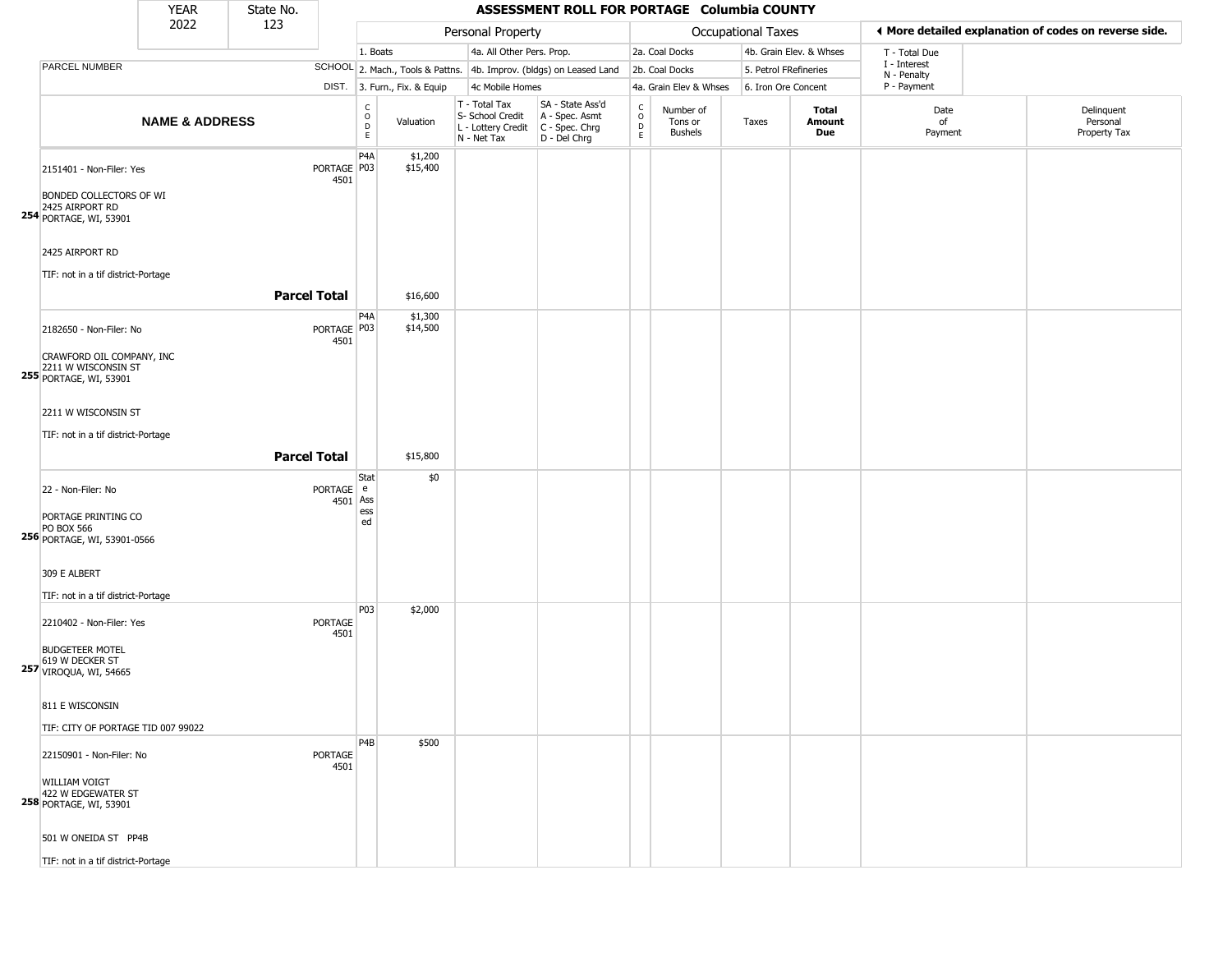|                                                                                                                     | <b>YEAR</b>               | State No.           |                        |                                        |                              |                                                                        | ASSESSMENT ROLL FOR PORTAGE Columbia COUNTY                          |                                                          |                                 |                       |                         |                             |                                                       |
|---------------------------------------------------------------------------------------------------------------------|---------------------------|---------------------|------------------------|----------------------------------------|------------------------------|------------------------------------------------------------------------|----------------------------------------------------------------------|----------------------------------------------------------|---------------------------------|-----------------------|-------------------------|-----------------------------|-------------------------------------------------------|
|                                                                                                                     | 2022                      | 123                 |                        |                                        |                              | Personal Property                                                      |                                                                      |                                                          |                                 | Occupational Taxes    |                         |                             | ♦ More detailed explanation of codes on reverse side. |
|                                                                                                                     |                           |                     |                        | 1. Boats                               |                              | 4a. All Other Pers. Prop.                                              |                                                                      |                                                          | 2a. Coal Docks                  |                       | 4b. Grain Elev. & Whses | T - Total Due               |                                                       |
| PARCEL NUMBER                                                                                                       |                           |                     |                        |                                        |                              |                                                                        | SCHOOL 2. Mach., Tools & Pattns. 4b. Improv. (bldgs) on Leased Land  |                                                          | 2b. Coal Docks                  | 5. Petrol FRefineries |                         | I - Interest<br>N - Penalty |                                                       |
|                                                                                                                     |                           |                     |                        |                                        | DIST. 3. Furn., Fix. & Equip | 4c Mobile Homes                                                        |                                                                      |                                                          | 4a. Grain Elev & Whses          | 6. Iron Ore Concent   |                         | P - Payment                 |                                                       |
|                                                                                                                     | <b>NAME &amp; ADDRESS</b> |                     |                        | $_{\rm o}^{\rm c}$<br>D<br>$\mathsf E$ | Valuation                    | T - Total Tax<br>S- School Credit<br>L - Lottery Credit<br>N - Net Tax | SA - State Ass'd<br>A - Spec. Asmt<br>C - Spec. Chrg<br>D - Del Chrg | $\begin{matrix} 0 \\ 0 \\ 0 \end{matrix}$<br>$\mathsf E$ | Number of<br>Tons or<br>Bushels | Taxes                 | Total<br>Amount<br>Due  | Date<br>of<br>Payment       | Delinquent<br>Personal<br>Property Tax                |
| 23 - Non-Filer: No<br>QC ELECTRONICS INC<br>1635 LA DAWN DR<br>259 PORTAGE, WI, 53901-9486                          |                           |                     | PORTAGE e<br>4501 Ass  | Stat<br>ess<br>ed                      | \$0                          |                                                                        |                                                                      |                                                          |                                 |                       |                         |                             |                                                       |
| 1635 LA DAWN DR<br>TIF: not in a tif district-Portage                                                               |                           |                     |                        |                                        |                              |                                                                        |                                                                      |                                                          |                                 |                       |                         |                             |                                                       |
| 23011201 - Non-Filer: No<br>WAL-MART STORES EAST, LP<br>PO BOX 8050<br><b>260 BENTONVILLE, AR, 72716</b>            |                           |                     | PORTAGE   P03<br>4501  | P <sub>4</sub> A                       | \$100,900<br>\$954,400       |                                                                        |                                                                      |                                                          |                                 |                       |                         |                             |                                                       |
| 2950 NEW PINERY RD<br>TIF: not in a tif district-Portage                                                            |                           | <b>Parcel Total</b> |                        |                                        | \$1,055,300                  |                                                                        |                                                                      |                                                          |                                 |                       |                         |                             |                                                       |
|                                                                                                                     |                           |                     |                        | P03                                    | \$300                        |                                                                        |                                                                      |                                                          |                                 |                       |                         |                             |                                                       |
| 23012101 - Non-Filer: Yes<br>STERLING PROPERTIES, LLC<br>PO BOX 987<br>261 SUN PRARIE, WI, 53590-0987               |                           |                     | <b>PORTAGE</b><br>4501 |                                        |                              |                                                                        |                                                                      |                                                          |                                 |                       |                         |                             |                                                       |
| 601 WAUONA TRAIL<br>TIF: not in a tif district-Portage                                                              |                           |                     |                        |                                        |                              |                                                                        |                                                                      |                                                          |                                 |                       |                         |                             |                                                       |
| 23012501 - Non-Filer: No<br>DAVIS BARBERSHOP ENTERPRISES, LLC<br>615 W CONANT ST<br>262 PORTAGE, WI, 53901          |                           |                     | <b>PORTAGE</b><br>4501 | P03                                    | \$900                        |                                                                        |                                                                      |                                                          |                                 |                       |                         |                             |                                                       |
| 105 W COOK ST<br>TIF: CITY OF PORTAGE TID 006 99019                                                                 |                           |                     |                        |                                        |                              |                                                                        |                                                                      |                                                          |                                 |                       |                         |                             |                                                       |
| 23050101 - Non-Filer: No<br>AUTO PARTS HEADQUARTERS, INC<br>PO BOX 1338<br>263 ST CLOUD, MN, 56302<br>239 W COOK ST |                           |                     | <b>PORTAGE</b><br>4501 | P03                                    | \$66,400                     |                                                                        |                                                                      |                                                          |                                 |                       |                         |                             |                                                       |
| TIF: not in a tif district-Portage                                                                                  |                           |                     |                        |                                        |                              |                                                                        |                                                                      |                                                          |                                 |                       |                         |                             |                                                       |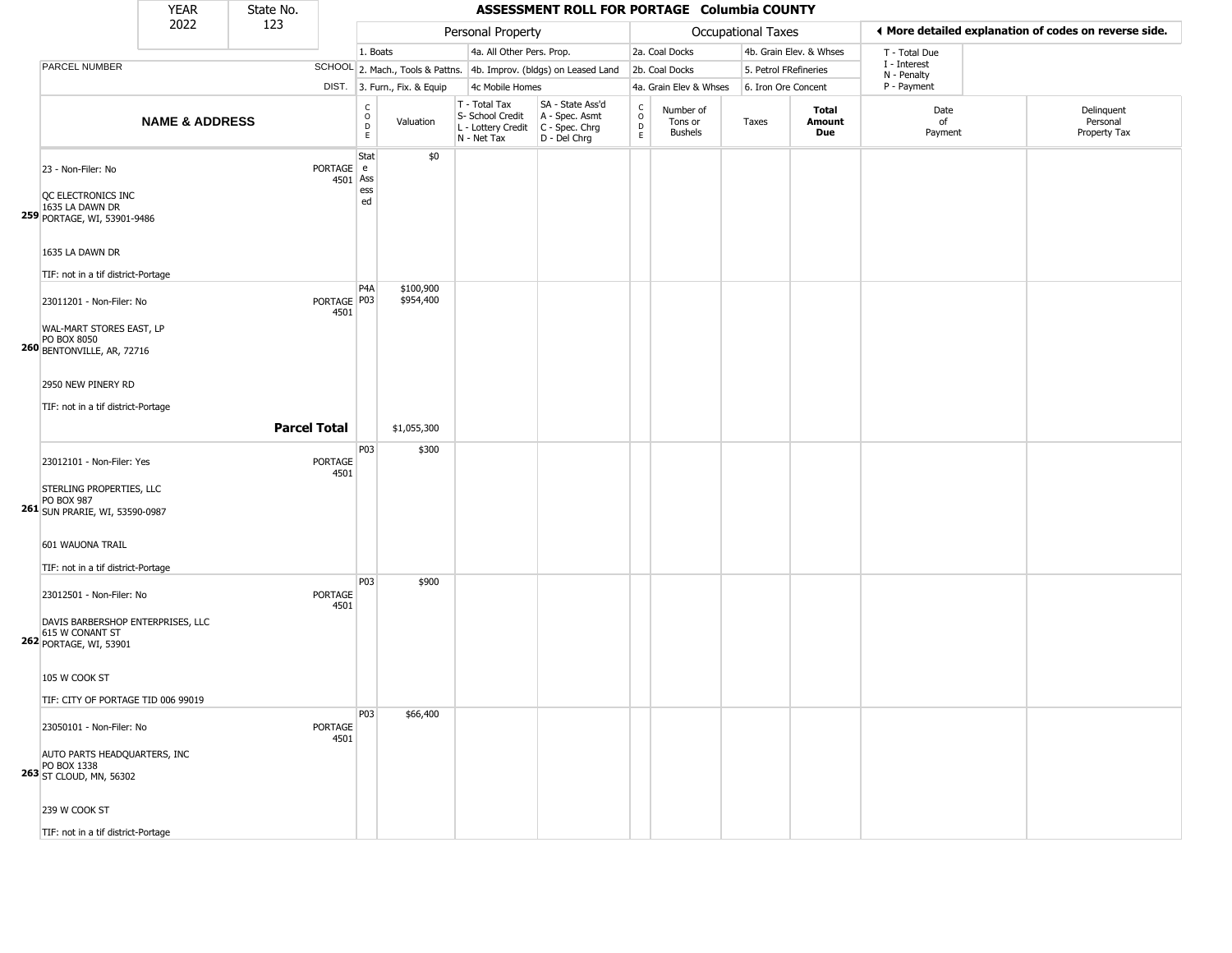|                                                                                                                | <b>YEAR</b>               | State No.           |                                                |                              |                                                                        | ASSESSMENT ROLL FOR PORTAGE Columbia COUNTY                          |                                      |                                 |                       |                         |                             |                                                       |
|----------------------------------------------------------------------------------------------------------------|---------------------------|---------------------|------------------------------------------------|------------------------------|------------------------------------------------------------------------|----------------------------------------------------------------------|--------------------------------------|---------------------------------|-----------------------|-------------------------|-----------------------------|-------------------------------------------------------|
|                                                                                                                | 2022                      | 123                 |                                                |                              | Personal Property                                                      |                                                                      |                                      |                                 | Occupational Taxes    |                         |                             | ♦ More detailed explanation of codes on reverse side. |
|                                                                                                                |                           |                     |                                                | 1. Boats                     | 4a. All Other Pers. Prop.                                              |                                                                      |                                      | 2a. Coal Docks                  |                       | 4b. Grain Elev. & Whses | T - Total Due               |                                                       |
| PARCEL NUMBER                                                                                                  |                           |                     |                                                |                              |                                                                        | SCHOOL 2. Mach., Tools & Pattns. 4b. Improv. (bldgs) on Leased Land  |                                      | 2b. Coal Docks                  | 5. Petrol FRefineries |                         | I - Interest<br>N - Penalty |                                                       |
|                                                                                                                |                           |                     |                                                | DIST. 3. Furn., Fix. & Equip | 4c Mobile Homes                                                        |                                                                      |                                      | 4a. Grain Elev & Whses          | 6. Iron Ore Concent   |                         | P - Payment                 |                                                       |
|                                                                                                                | <b>NAME &amp; ADDRESS</b> |                     | $\begin{matrix} 0 \\ 0 \\ D \end{matrix}$<br>E | Valuation                    | T - Total Tax<br>S- School Credit<br>L - Lottery Credit<br>N - Net Tax | SA - State Ass'd<br>A - Spec. Asmt<br>C - Spec. Chrg<br>D - Del Chrg | $\frac{c}{0}$<br>$\overline{D}$<br>E | Number of<br>Tons or<br>Bushels | Taxes                 | Total<br>Amount<br>Due  | Date<br>of<br>Payment       | Delinquent<br>Personal<br>Property Tax                |
| 23050201 - Non-Filer: Yes<br>DRS ELLIOTT & WEBB SC<br>304 W COOK ST<br>264 PORTAGE, WI, 53901                  |                           |                     | P4A<br>PORTAGE P03<br>4501                     | \$600<br>\$41,900            |                                                                        |                                                                      |                                      |                                 |                       |                         |                             |                                                       |
| 304 W COOK ST<br>TIF: not in a tif district-Portage                                                            |                           | <b>Parcel Total</b> |                                                | \$42,500                     |                                                                        |                                                                      |                                      |                                 |                       |                         |                             |                                                       |
| 23090401 - Non-Filer: No<br>WISCONSIN RIVER FAMILY DENTAL, INC<br>303 E WISCONSIN ST<br>265 PORTAGE, WI, 53901 |                           |                     | P <sub>4</sub> A<br>PORTAGE   P03<br>4501      | \$100<br>\$16,600            |                                                                        |                                                                      |                                      |                                 |                       |                         |                             |                                                       |
| 303 E WISCONSIN ST<br>TIF: CITY OF PORTAGE TID 006 99019                                                       |                           | <b>Parcel Total</b> |                                                | \$16,700                     |                                                                        |                                                                      |                                      |                                 |                       |                         |                             |                                                       |
| 23091201 - Non-Filer: Yes<br>WILZ HOMETOWN PHARMACY<br>333 LOVWILLE RD<br>266 RIO, WI, 53960                   |                           |                     | P03<br>PORTAGE<br>4501                         | \$3,900                      |                                                                        |                                                                      |                                      |                                 |                       |                         |                             |                                                       |
| 140 E COOK ST<br>TIF: CITY OF PORTAGE TID 006 99019                                                            |                           |                     |                                                |                              |                                                                        |                                                                      |                                      |                                 |                       |                         |                             |                                                       |
| 23091903 - Non-Filer: No<br>WISCONSIN RIVER TITLE CONSULTANTS<br>2728 COHO ST<br>267 MADISON, WI, 53713        |                           |                     | P03<br>PORTAGE<br>4501                         | \$11,200                     |                                                                        |                                                                      |                                      |                                 |                       |                         |                             |                                                       |
| 101 HIAWATHA ST<br>TIF: not in a tif district-Portage                                                          |                           |                     |                                                |                              |                                                                        |                                                                      |                                      |                                 |                       |                         |                             |                                                       |
| 23151401 - Non-Filer: Yes<br>PORTAGE CUSTOM LUBE & WASH<br><b>PO BOX 586</b><br>268 PORTAGE, WI, 53901         |                           |                     | P <sub>4</sub> A<br>PORTAGE P03<br>4501        | \$1,300<br>\$3,400           |                                                                        |                                                                      |                                      |                                 |                       |                         |                             |                                                       |
| 1903 NEW PINERY<br>TIF: not in a tif district-Portage                                                          |                           | <b>Parcel Total</b> |                                                | \$4,700                      |                                                                        |                                                                      |                                      |                                 |                       |                         |                             |                                                       |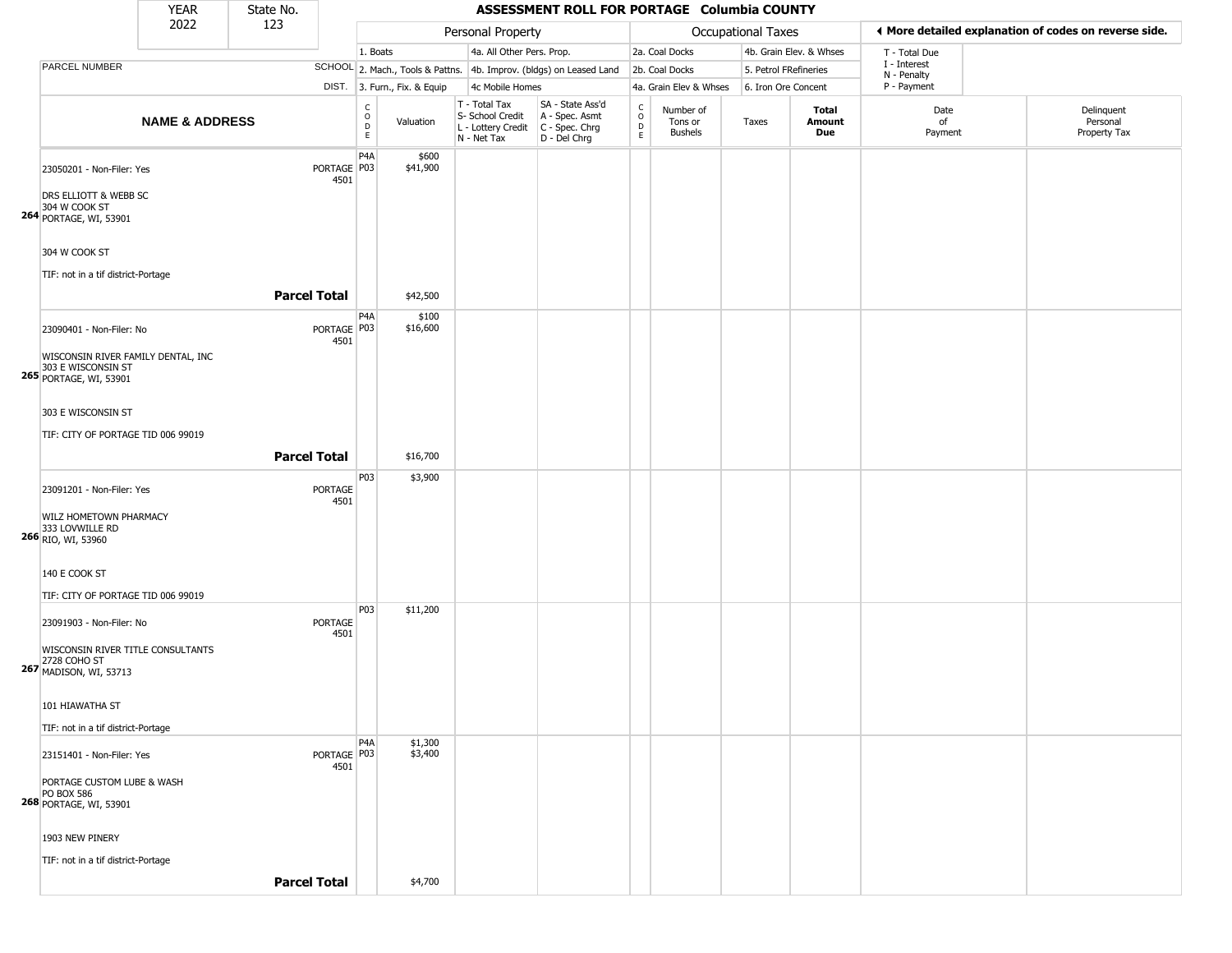|                                                                                                     | <b>YEAR</b>               | State No.           |                                |                                                 |                              |                                                                        | ASSESSMENT ROLL FOR PORTAGE Columbia COUNTY                            |                                                 |                                        |                       |                         |                             |                                                       |
|-----------------------------------------------------------------------------------------------------|---------------------------|---------------------|--------------------------------|-------------------------------------------------|------------------------------|------------------------------------------------------------------------|------------------------------------------------------------------------|-------------------------------------------------|----------------------------------------|-----------------------|-------------------------|-----------------------------|-------------------------------------------------------|
|                                                                                                     | 2022                      | 123                 |                                |                                                 |                              | Personal Property                                                      |                                                                        |                                                 |                                        | Occupational Taxes    |                         |                             | ♦ More detailed explanation of codes on reverse side. |
|                                                                                                     |                           |                     |                                | 1. Boats                                        |                              | 4a. All Other Pers. Prop.                                              |                                                                        |                                                 | 2a. Coal Docks                         |                       | 4b. Grain Elev. & Whses | T - Total Due               |                                                       |
| PARCEL NUMBER                                                                                       |                           |                     |                                |                                                 |                              |                                                                        | SCHOOL 2. Mach., Tools & Pattns. 4b. Improv. (bldgs) on Leased Land    |                                                 | 2b. Coal Docks                         | 5. Petrol FRefineries |                         | I - Interest<br>N - Penalty |                                                       |
|                                                                                                     |                           |                     |                                |                                                 | DIST. 3. Furn., Fix. & Equip | 4c Mobile Homes                                                        |                                                                        |                                                 | 4a. Grain Elev & Whses                 | 6. Iron Ore Concent   |                         | P - Payment                 |                                                       |
|                                                                                                     | <b>NAME &amp; ADDRESS</b> |                     |                                | $\begin{array}{c} C \\ O \\ D \\ E \end{array}$ | Valuation                    | T - Total Tax<br>S- School Credit<br>L - Lottery Credit<br>N - Net Tax | SA - State Ass'd<br>A - Spec. Asmt<br>$C - Spec. Chrg$<br>D - Del Chrg | $\begin{array}{c} C \\ O \\ D \\ E \end{array}$ | Number of<br>Tons or<br><b>Bushels</b> | Taxes                 | Total<br>Amount<br>Due  | Date<br>of<br>Payment       | Delinquent<br>Personal<br>Property Tax                |
| 24 - Non-Filer: No<br>ENERGIZER MANUFACTURING, INC<br>601 RAYOVAC DR<br>269 MADISON, WI, 53744-4960 |                           |                     | PORTAGE e<br>4501 Ass          | Stat<br>ess<br>ed                               | \$0                          |                                                                        |                                                                        |                                                 |                                        |                       |                         |                             |                                                       |
| 2851 PORTAGE RD<br>TIF: not in a tif district-Portage                                               |                           |                     |                                |                                                 |                              |                                                                        |                                                                        |                                                 |                                        |                       |                         |                             |                                                       |
| 24051801 - Non-Filer: No<br><b>XEROX CORP</b><br>PO BOX 9601                                        |                           |                     | PORTAGE<br>4501                | P03                                             | \$4,200                      |                                                                        |                                                                        |                                                 |                                        |                       |                         |                             |                                                       |
| 270 WEBSTER, NY, 14580<br><b>VARIOUS</b><br>TIF: not in a tif district-Portage                      |                           |                     |                                |                                                 |                              |                                                                        |                                                                        |                                                 |                                        |                       |                         |                             |                                                       |
| 25 - Non-Filer: No                                                                                  |                           |                     | PORTAGE e                      | Stat                                            | \$0                          |                                                                        |                                                                        |                                                 |                                        |                       |                         |                             |                                                       |
| SAMUELS RECYCLING CO<br>PO BOX 8800<br>271 MADISON, WI, 53708-8800                                  |                           |                     | 4501                           | Ass<br>ess<br>ed                                |                              |                                                                        |                                                                        |                                                 |                                        |                       |                         |                             |                                                       |
| 300 E MULLETT AVE<br>TIF: not in a tif district-Portage                                             |                           |                     |                                |                                                 |                              |                                                                        |                                                                        |                                                 |                                        |                       |                         |                             |                                                       |
| 26091301 - Non-Filer: No<br>ZIMMERMAN PLUMBING INC<br>303 E ALBERT ST<br>272 PORTAGE, WI, 53901     |                           |                     | PORTAGE <sup>P03</sup><br>4501 | P <sub>4</sub> A                                | \$100<br>\$18,800            |                                                                        |                                                                        |                                                 |                                        |                       |                         |                             |                                                       |
| 303 E ALBERT ST<br>TIF: not in a tif district-Portage                                               |                           | <b>Parcel Total</b> |                                |                                                 | \$18,900                     |                                                                        |                                                                        |                                                 |                                        |                       |                         |                             |                                                       |
|                                                                                                     |                           |                     |                                |                                                 |                              |                                                                        |                                                                        |                                                 |                                        |                       |                         |                             |                                                       |
| 26091401 - Non-Filer: No<br>ZINKE DRAY LINE INC<br>109 E ALBERT ST<br>273 PORTAGE, WI, 53901        |                           |                     | PORTAGE   P03<br>4501          | P <sub>4</sub> A                                | \$100<br>\$900               |                                                                        |                                                                        |                                                 |                                        |                       |                         |                             |                                                       |
| 109 E ALBERT ST<br>TIF: not in a tif district-Portage                                               |                           | <b>Parcel Total</b> |                                |                                                 | \$1,000                      |                                                                        |                                                                        |                                                 |                                        |                       |                         |                             |                                                       |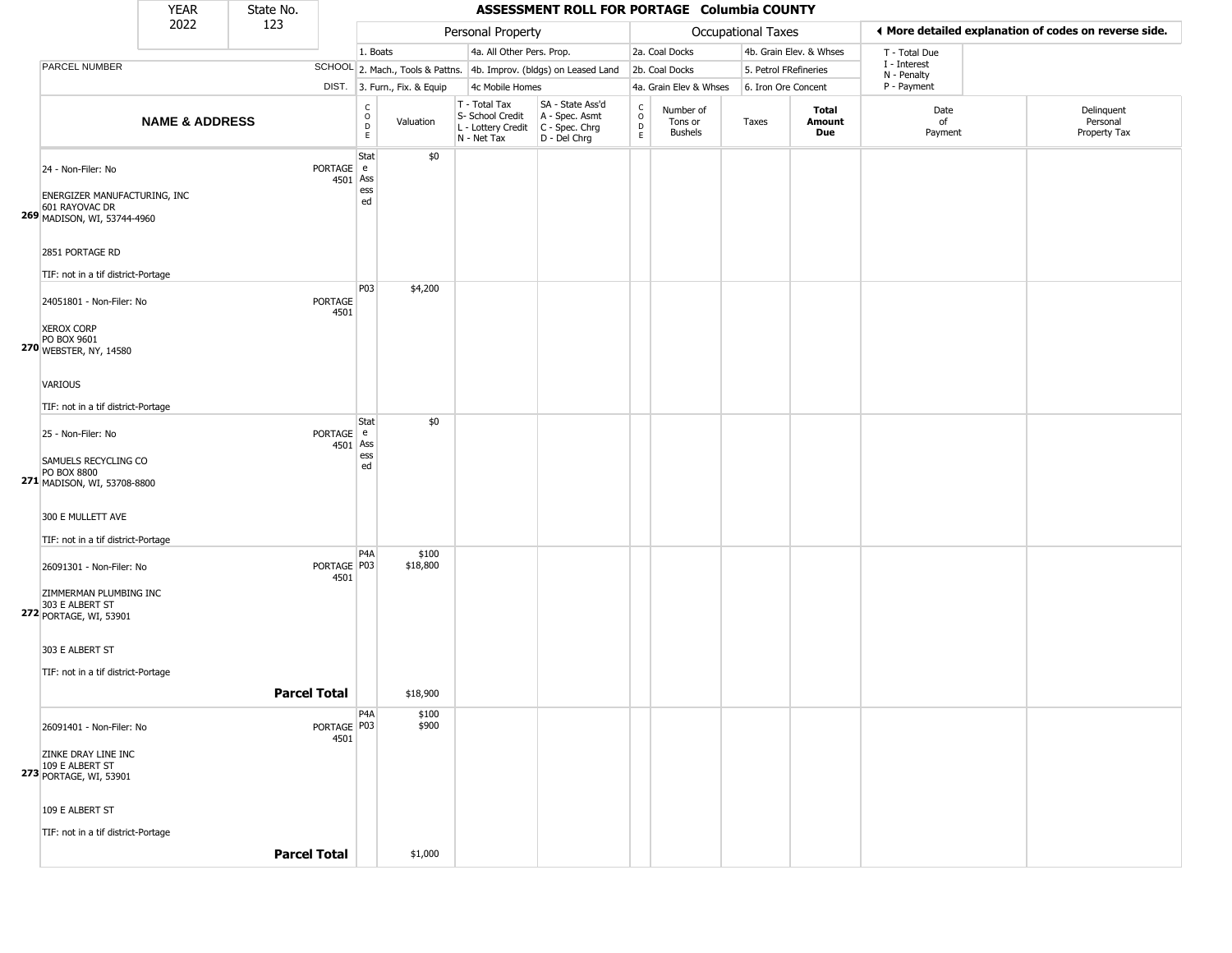|                                                                                                                          | <b>YEAR</b>               | State No.           |                       |                                      |                              |                                                                        | ASSESSMENT ROLL FOR PORTAGE Columbia COUNTY                            |                                |                                        |                       |                         |                             |                                                       |
|--------------------------------------------------------------------------------------------------------------------------|---------------------------|---------------------|-----------------------|--------------------------------------|------------------------------|------------------------------------------------------------------------|------------------------------------------------------------------------|--------------------------------|----------------------------------------|-----------------------|-------------------------|-----------------------------|-------------------------------------------------------|
|                                                                                                                          | 2022                      | 123                 |                       |                                      |                              | Personal Property                                                      |                                                                        |                                |                                        | Occupational Taxes    |                         |                             | ♦ More detailed explanation of codes on reverse side. |
|                                                                                                                          |                           |                     |                       | 1. Boats                             |                              | 4a. All Other Pers. Prop.                                              |                                                                        |                                | 2a. Coal Docks                         |                       | 4b. Grain Elev. & Whses | T - Total Due               |                                                       |
| PARCEL NUMBER                                                                                                            |                           |                     |                       |                                      |                              |                                                                        | SCHOOL 2. Mach., Tools & Pattns. 4b. Improv. (bldgs) on Leased Land    |                                | 2b. Coal Docks                         | 5. Petrol FRefineries |                         | I - Interest<br>N - Penalty |                                                       |
|                                                                                                                          |                           |                     |                       |                                      | DIST. 3. Furn., Fix. & Equip | 4c Mobile Homes                                                        |                                                                        |                                | 4a. Grain Elev & Whses                 | 6. Iron Ore Concent   |                         | P - Payment                 |                                                       |
|                                                                                                                          | <b>NAME &amp; ADDRESS</b> |                     |                       | $\mathsf C$<br>$\mathsf O$<br>D<br>E | Valuation                    | T - Total Tax<br>S- School Credit<br>L - Lottery Credit<br>N - Net Tax | SA - State Ass'd<br>A - Spec. Asmt<br>$C - Spec. Chrg$<br>D - Del Chrg | $\rm _o^C$<br>D<br>$\mathsf E$ | Number of<br>Tons or<br><b>Bushels</b> | Taxes                 | Total<br>Amount<br>Due  | Date<br>of<br>Payment       | Delinquent<br>Personal<br>Property Tax                |
| 29 - Non-Filer: No<br>WIESER CONCRETE PRODUCTS INC<br>W3716 HWY 10<br>274 MAIDEN ROCK, WI, 54750<br>2815 RILEY RD        |                           |                     | PORTAGE e<br>4501 Ass | Stat<br>ess<br>ed                    | \$0                          |                                                                        |                                                                        |                                |                                        |                       |                         |                             |                                                       |
| TIF: not in a tif district-Portage                                                                                       |                           |                     |                       | P <sub>4</sub> A                     | \$100                        |                                                                        |                                                                        |                                |                                        |                       |                         |                             |                                                       |
| 3010301 - Non-Filer: Yes<br>UNFORGETTABLES, LLC<br>102 E COOK ST<br>275 PORTAGE, WI, 53901                               |                           |                     | PORTAGE   P03<br>4501 |                                      | \$57,100                     |                                                                        |                                                                        |                                |                                        |                       |                         |                             |                                                       |
| 102 E COOK ST<br>TIF: CITY OF PORTAGE TID 006 99019                                                                      |                           | <b>Parcel Total</b> |                       |                                      | \$57,200                     |                                                                        |                                                                        |                                |                                        |                       |                         |                             |                                                       |
| 3050401 - Non-Filer: No<br>CONSOLIDATED ELECTRICAL DISTRIBUTORS, INC<br>1920 WESTRIDGE DR.<br>276 IRVING, TX, 75038-2901 |                           |                     | PORTAGE   P03<br>4501 | P <sub>4</sub> A                     | \$100<br>\$21,200            |                                                                        |                                                                        |                                |                                        |                       |                         |                             |                                                       |
| 2757 COLUMBIA DRIVE<br>TIF: not in a tif district-Portage                                                                |                           | <b>Parcel Total</b> |                       |                                      | \$21,300                     |                                                                        |                                                                        |                                |                                        |                       |                         |                             |                                                       |
| 3080501 - Non-Filer: No<br>GREAT LAKES SPECIALITY FINANCE INC<br>660 N CENTRAL EXPY STE 240<br>277 PLANO, TX, 75074      |                           |                     | PORTAGE<br>4501       | P03                                  | \$3,500                      |                                                                        |                                                                        |                                |                                        |                       |                         |                             |                                                       |
| 2830 NEW PINERY RD STE I<br>TIF: not in a tif district-Portage                                                           |                           |                     |                       |                                      |                              |                                                                        |                                                                        |                                |                                        |                       |                         |                             |                                                       |
| 31 - Non-Filer: No<br>DESIGN 1 APPAREL, LLC<br>1207 WAUONA TRL<br>278 PORTAGE, WI, 53901                                 |                           |                     | PORTAGE e<br>4501 Ass | Stat<br>ess<br>ed                    | \$0                          |                                                                        |                                                                        |                                |                                        |                       |                         |                             |                                                       |
| 1207 WAUONA TRL<br>TIF: not in a tif district-Portage                                                                    |                           |                     |                       |                                      |                              |                                                                        |                                                                        |                                |                                        |                       |                         |                             |                                                       |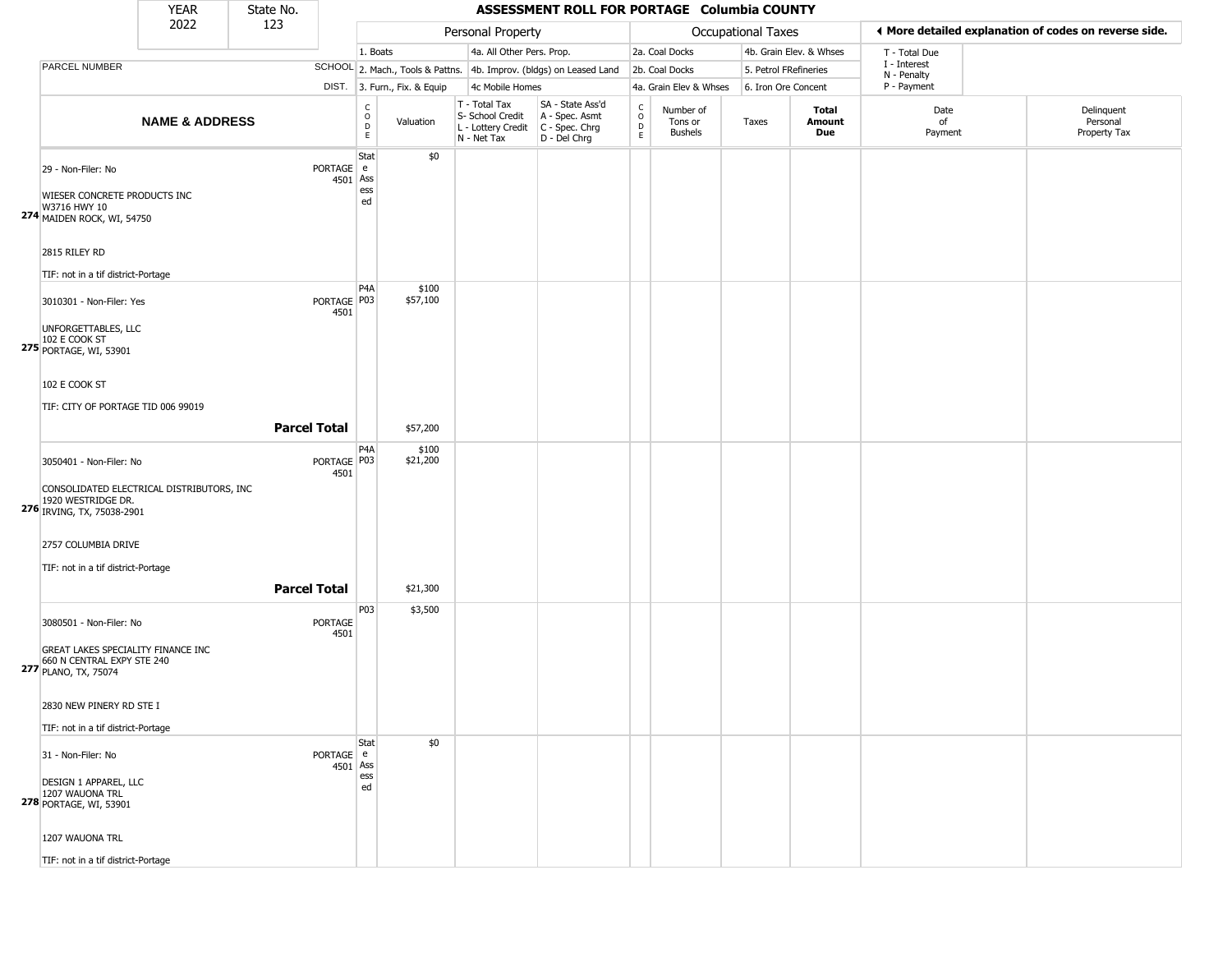|                                                                                                                  | <b>YEAR</b>               | State No.           |                                |                                                |                              |                                                                        | ASSESSMENT ROLL FOR PORTAGE Columbia COUNTY                            |                                                |                                        |                       |                               |                             |                                                       |
|------------------------------------------------------------------------------------------------------------------|---------------------------|---------------------|--------------------------------|------------------------------------------------|------------------------------|------------------------------------------------------------------------|------------------------------------------------------------------------|------------------------------------------------|----------------------------------------|-----------------------|-------------------------------|-----------------------------|-------------------------------------------------------|
|                                                                                                                  | 2022                      | 123                 |                                |                                                |                              | Personal Property                                                      |                                                                        |                                                |                                        | Occupational Taxes    |                               |                             | ♦ More detailed explanation of codes on reverse side. |
|                                                                                                                  |                           |                     |                                | 1. Boats                                       |                              | 4a. All Other Pers. Prop.                                              |                                                                        |                                                | 2a. Coal Docks                         |                       | 4b. Grain Elev. & Whses       | T - Total Due               |                                                       |
| PARCEL NUMBER                                                                                                    |                           |                     |                                |                                                |                              |                                                                        | SCHOOL 2. Mach., Tools & Pattns. 4b. Improv. (bldgs) on Leased Land    |                                                | 2b. Coal Docks                         | 5. Petrol FRefineries |                               | I - Interest<br>N - Penalty |                                                       |
|                                                                                                                  |                           |                     |                                |                                                | DIST. 3. Furn., Fix. & Equip | 4c Mobile Homes                                                        |                                                                        |                                                | 4a. Grain Elev & Whses                 | 6. Iron Ore Concent   |                               | P - Payment                 |                                                       |
|                                                                                                                  | <b>NAME &amp; ADDRESS</b> |                     |                                | $\begin{matrix} 0 \\ 0 \\ D \end{matrix}$<br>E | Valuation                    | T - Total Tax<br>S- School Credit<br>L - Lottery Credit<br>N - Net Tax | SA - State Ass'd<br>A - Spec. Asmt<br>$C - Spec. Chrg$<br>D - Del Chrg | $\begin{matrix} 0 \\ 0 \\ D \end{matrix}$<br>E | Number of<br>Tons or<br><b>Bushels</b> | Taxes                 | Total<br>Amount<br><b>Due</b> | Date<br>of<br>Payment       | Delinquent<br>Personal<br>Property Tax                |
| 3101901 - Non-Filer: Yes<br><b>J&amp;J FIREBALL LANES</b><br>817 E WISCONSIN ST<br><b>279 PORTAGE, WI, 53901</b> |                           |                     | PORTAGE P03<br>4501            | P <sub>4</sub> A                               | \$4,000<br>\$154,000         |                                                                        |                                                                        |                                                |                                        |                       |                               |                             |                                                       |
| 817 E WISCONSIN ST<br>TIF: CITY OF PORTAGE TID 007 99022                                                         |                           |                     |                                |                                                |                              |                                                                        |                                                                        |                                                |                                        |                       |                               |                             |                                                       |
|                                                                                                                  |                           | <b>Parcel Total</b> |                                |                                                | \$158,000                    |                                                                        |                                                                        |                                                |                                        |                       |                               |                             |                                                       |
| 3151201 - Non-Filer: Yes<br>COLUMBIA BOOKEEPING<br>110 SUPERIOR ST<br>280 PORTAGE, WI, 53901                     |                           |                     | PORTAGE   P03<br>4501          | P <sub>4</sub> A                               | \$600<br>\$1,900             |                                                                        |                                                                        |                                                |                                        |                       |                               |                             |                                                       |
| 110 SUPERIOR ST                                                                                                  |                           |                     |                                |                                                |                              |                                                                        |                                                                        |                                                |                                        |                       |                               |                             |                                                       |
| TIF: CITY OF PORTAGE TID 007 99022                                                                               |                           | <b>Parcel Total</b> |                                |                                                | \$2,500                      |                                                                        |                                                                        |                                                |                                        |                       |                               |                             |                                                       |
| 3151205 - Non-Filer: No<br>LODI VETERINARY HOSPITAL, SC                                                          |                           |                     | PORTAGE<br>4501                | P03                                            | \$12,600                     |                                                                        |                                                                        |                                                |                                        |                       |                               |                             |                                                       |
| 281 705 N MAIN ST<br>LODI, WI, 53555<br>110 E ALBERT                                                             |                           |                     |                                |                                                |                              |                                                                        |                                                                        |                                                |                                        |                       |                               |                             |                                                       |
| TIF: not in a tif district-Portage                                                                               |                           |                     |                                |                                                |                              |                                                                        |                                                                        |                                                |                                        |                       |                               |                             |                                                       |
| 3151901 - Non-Filer: No                                                                                          |                           |                     | PORTAGE <sup>P03</sup><br>4501 | P <sub>4</sub> A                               | \$2,600<br>\$2,800           |                                                                        |                                                                        |                                                |                                        |                       |                               |                             |                                                       |
| C.C. OF MADISON, INC.<br>1001 FOURIER DR., SUITE 200<br>282 MADISON, WI, 53717-1958                              |                           |                     |                                |                                                |                              |                                                                        |                                                                        |                                                |                                        |                       |                               |                             |                                                       |
| 2937 NEW PINERY<br>TIF: not in a tif district-Portage                                                            |                           |                     |                                |                                                |                              |                                                                        |                                                                        |                                                |                                        |                       |                               |                             |                                                       |
|                                                                                                                  |                           | <b>Parcel Total</b> |                                |                                                | \$5,400                      |                                                                        |                                                                        |                                                |                                        |                       |                               |                             |                                                       |
| 3152001 - Non-Filer: Yes                                                                                         |                           |                     | PORTAGE P03<br>4501            | P <sub>4</sub> A                               | \$100<br>\$1,900             |                                                                        |                                                                        |                                                |                                        |                       |                               |                             |                                                       |
| THE COTTONWOOD<br>312 DE WITT ST<br>283 PORTAGE, WI, 53901                                                       |                           |                     |                                |                                                |                              |                                                                        |                                                                        |                                                |                                        |                       |                               |                             |                                                       |
| 312 DE WITT ST<br>TIF: not in a tif district-Portage                                                             |                           |                     |                                |                                                |                              |                                                                        |                                                                        |                                                |                                        |                       |                               |                             |                                                       |
|                                                                                                                  |                           | <b>Parcel Total</b> |                                |                                                | \$2,000                      |                                                                        |                                                                        |                                                |                                        |                       |                               |                             |                                                       |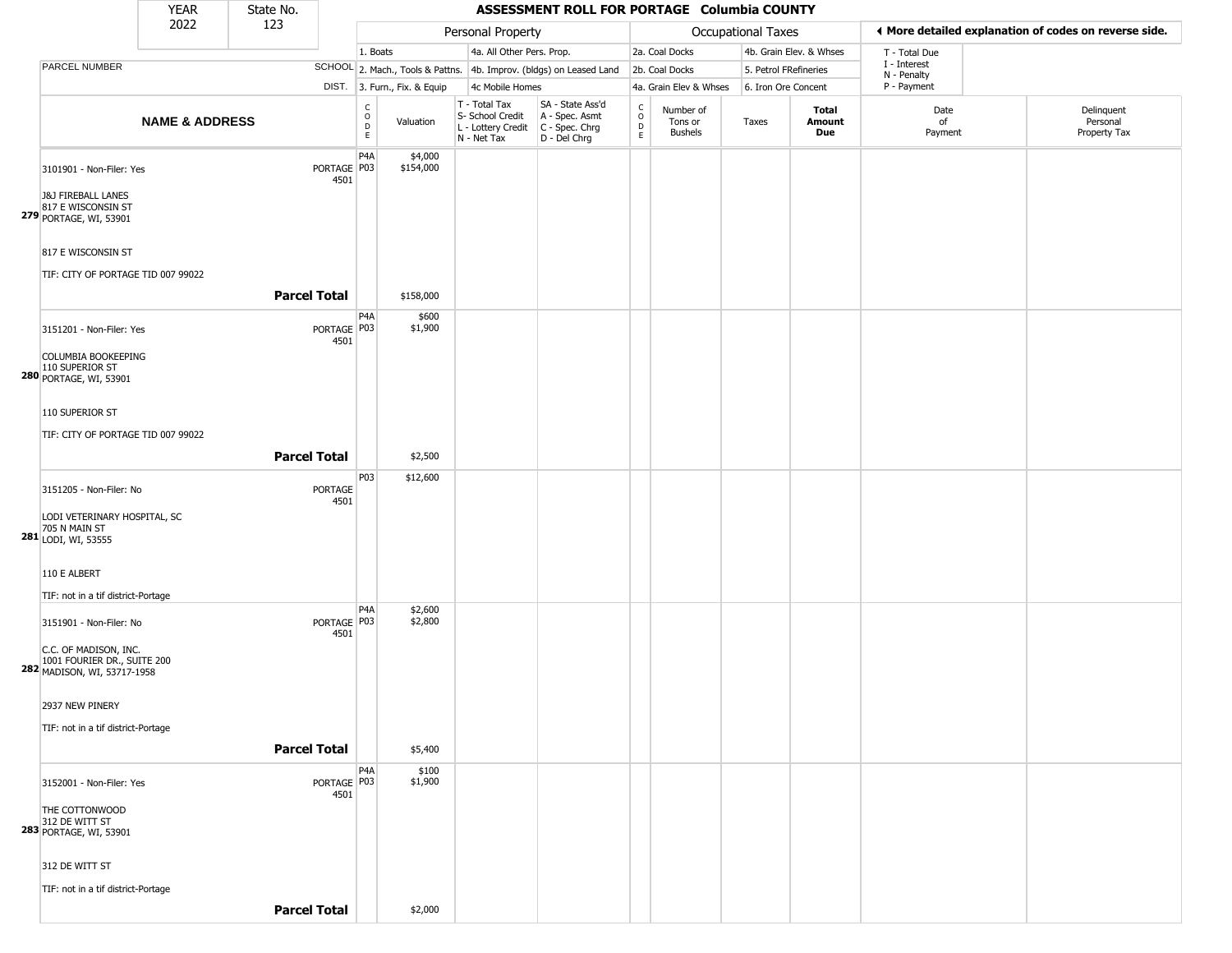|                                                                                                                                                           | 2022                      | 123                 |                       |                                            |                              |                                                                        |                                                                      |                                             |                                        |                           |                         |                             |                                                       |
|-----------------------------------------------------------------------------------------------------------------------------------------------------------|---------------------------|---------------------|-----------------------|--------------------------------------------|------------------------------|------------------------------------------------------------------------|----------------------------------------------------------------------|---------------------------------------------|----------------------------------------|---------------------------|-------------------------|-----------------------------|-------------------------------------------------------|
|                                                                                                                                                           |                           |                     |                       |                                            |                              | Personal Property                                                      |                                                                      |                                             |                                        | <b>Occupational Taxes</b> |                         |                             | I More detailed explanation of codes on reverse side. |
|                                                                                                                                                           |                           |                     |                       | 1. Boats                                   |                              | 4a. All Other Pers. Prop.                                              |                                                                      |                                             | 2a. Coal Docks                         |                           | 4b. Grain Elev. & Whses | T - Total Due               |                                                       |
| PARCEL NUMBER                                                                                                                                             |                           |                     |                       |                                            |                              |                                                                        | SCHOOL 2. Mach., Tools & Pattns. 4b. Improv. (bldgs) on Leased Land  |                                             | 2b. Coal Docks                         | 5. Petrol FRefineries     |                         | I - Interest<br>N - Penalty |                                                       |
|                                                                                                                                                           |                           |                     |                       |                                            | DIST. 3. Furn., Fix. & Equip | 4c Mobile Homes                                                        |                                                                      |                                             | 4a. Grain Elev & Whses                 | 6. Iron Ore Concent       |                         | P - Payment                 |                                                       |
|                                                                                                                                                           | <b>NAME &amp; ADDRESS</b> |                     |                       | C<br>$\circ$<br>$\mathsf D$<br>$\mathsf E$ | Valuation                    | T - Total Tax<br>S- School Credit<br>L - Lottery Credit<br>N - Net Tax | SA - State Ass'd<br>A - Spec. Asmt<br>C - Spec. Chrg<br>D - Del Chrg | $\frac{c}{0}$<br>$\mathsf D$<br>$\mathsf E$ | Number of<br>Tons or<br><b>Bushels</b> | Taxes                     | Total<br>Amount<br>Due  | Date<br>of<br>Payment       | Delinquent<br>Personal<br>Property Tax                |
| 3180102 - Non-Filer: No<br>CRAWFORD 66<br>PO BOX 115<br>284 PORTAGE, WI, 53901                                                                            |                           |                     | PORTAGE<br>4501       | P <sub>4</sub> A                           | \$100                        |                                                                        |                                                                      |                                             |                                        |                           |                         |                             |                                                       |
| 416 E WISCONSIN ST<br>TIF: not in a tif district-Portage                                                                                                  |                           |                     |                       | P <sub>4</sub> A                           |                              |                                                                        |                                                                      |                                             |                                        |                           |                         |                             |                                                       |
| 3180103 - Non-Filer: No<br>CRAWFORD OIL CO INC<br>PO BOX 115<br>285 PORTAGE, WI, 53901                                                                    |                           |                     | PORTAGE P03<br>4501   |                                            | \$12,400<br>\$41,700         |                                                                        |                                                                      |                                             |                                        |                           |                         |                             |                                                       |
| 416 E WISCONSIN ST<br>TIF: not in a tif district-Portage                                                                                                  |                           | <b>Parcel Total</b> |                       |                                            | \$54,100                     |                                                                        |                                                                      |                                             |                                        |                           |                         |                             |                                                       |
| 32 - Non-Filer: No<br>MORSKI BRANDS, INC<br><b>286</b> 1530 LADAWN DR<br><b>286</b> PORTAGE, WI, 53901                                                    |                           |                     | PORTAGE e<br>4501 Ass | Stat<br>ess<br>ed                          | \$0                          |                                                                        |                                                                      |                                             |                                        |                           |                         |                             |                                                       |
| 1530 LADAWN DR<br>TIF: not in a tif district-Portage                                                                                                      |                           |                     |                       |                                            |                              |                                                                        |                                                                      |                                             |                                        |                           |                         |                             |                                                       |
| 3211201 - Non-Filer: No<br>FSI INC / CULVERS FROZEN CUSTARD<br>2651 KIRKING CT<br>287 PORTAGE, WI, 53901                                                  |                           |                     | PORTAGE   P03<br>4501 | P <sub>4</sub> A                           | \$31,700<br>\$70,100         |                                                                        |                                                                      |                                             |                                        |                           |                         |                             |                                                       |
| 2733 NEW PINERY RD<br>TIF: not in a tif district-Portage                                                                                                  |                           | <b>Parcel Total</b> |                       |                                            | \$101,800                    |                                                                        |                                                                      |                                             |                                        |                           |                         |                             |                                                       |
| 33 - Non-Filer: No<br>LOGGERHEAD DECO WISCONSIN INC<br>1640 LA DAWN DR<br>288 PORTAGE, WI, 53901<br>1640 LA DAWN DR<br>TIF: not in a tif district-Portage |                           |                     | PORTAGE e<br>4501 Ass | Stat<br>ess<br>ed                          | \$0                          |                                                                        |                                                                      |                                             |                                        |                           |                         |                             |                                                       |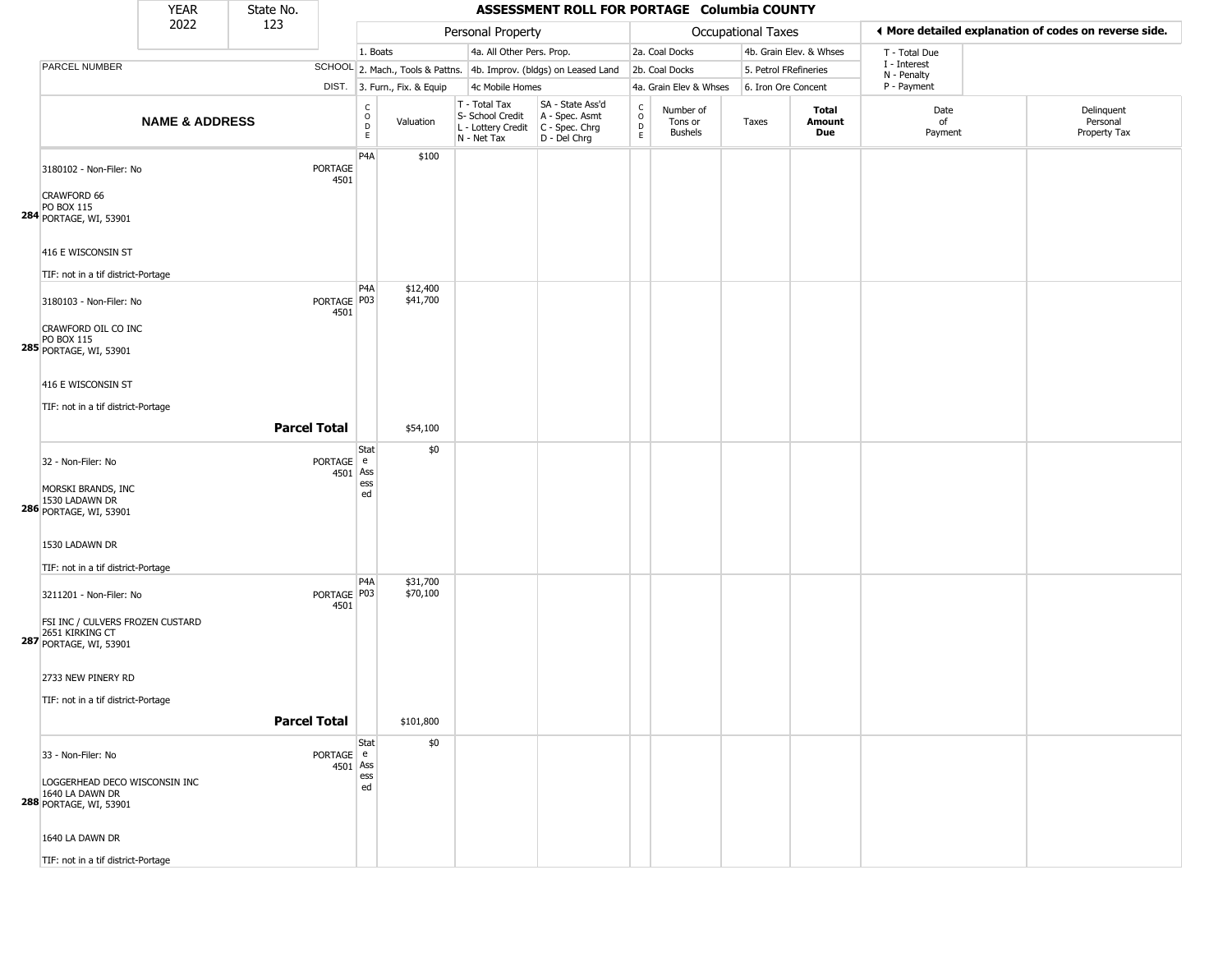|                                                                                                                       | <b>YEAR</b>               | State No.           |                     |                                                 |                              |                                                                        | ASSESSMENT ROLL FOR PORTAGE Columbia COUNTY                          |                                                 |                                        |                           |                         |                             |                                                       |
|-----------------------------------------------------------------------------------------------------------------------|---------------------------|---------------------|---------------------|-------------------------------------------------|------------------------------|------------------------------------------------------------------------|----------------------------------------------------------------------|-------------------------------------------------|----------------------------------------|---------------------------|-------------------------|-----------------------------|-------------------------------------------------------|
|                                                                                                                       | 2022                      | 123                 |                     |                                                 |                              | Personal Property                                                      |                                                                      |                                                 |                                        | <b>Occupational Taxes</b> |                         |                             | ◀ More detailed explanation of codes on reverse side. |
|                                                                                                                       |                           |                     |                     | 1. Boats                                        |                              | 4a. All Other Pers. Prop.                                              |                                                                      |                                                 | 2a. Coal Docks                         |                           | 4b. Grain Elev. & Whses | T - Total Due               |                                                       |
| PARCEL NUMBER                                                                                                         |                           |                     |                     |                                                 |                              |                                                                        | SCHOOL 2. Mach., Tools & Pattns. 4b. Improv. (bldgs) on Leased Land  |                                                 | 2b. Coal Docks                         | 5. Petrol FRefineries     |                         | I - Interest<br>N - Penalty |                                                       |
|                                                                                                                       |                           |                     |                     |                                                 | DIST. 3. Furn., Fix. & Equip | 4c Mobile Homes                                                        |                                                                      |                                                 | 4a. Grain Elev & Whses                 | 6. Iron Ore Concent       |                         | P - Payment                 |                                                       |
|                                                                                                                       | <b>NAME &amp; ADDRESS</b> |                     |                     | $\begin{array}{c} C \\ O \\ D \\ E \end{array}$ | Valuation                    | T - Total Tax<br>S- School Credit<br>L - Lottery Credit<br>N - Net Tax | SA - State Ass'd<br>A - Spec. Asmt<br>C - Spec. Chrg<br>D - Del Chrg | $\begin{array}{c} C \\ C \\ D \\ E \end{array}$ | Number of<br>Tons or<br><b>Bushels</b> | Taxes                     | Total<br>Amount<br>Due  | Date<br>of<br>Payment       | Delinquent<br>Personal<br>Property Tax                |
| 4 - Non-Filer: No<br>CARDINAL FG COMPANY #200<br>775 PRAIRIE CENTER DR<br>289 EDEN PRAIRIE, MN, 55344<br>1650 MOHR RD |                           |                     | PORTAGE e<br>4501   | Stat<br>Ass<br>ess<br>ed                        | \$0                          |                                                                        |                                                                      |                                                 |                                        |                           |                         |                             |                                                       |
| TIF: not in a tif district-Portage                                                                                    |                           |                     |                     |                                                 |                              |                                                                        |                                                                      |                                                 |                                        |                           |                         |                             |                                                       |
| 4010502 - Non-Filer: Yes<br><b>DENNIS DAEHN</b><br><b>W5826 CTH W</b><br>290 PORTAGE, WI, 53901                       |                           |                     | PORTAGE<br>4501     | P03                                             | \$300                        |                                                                        |                                                                      |                                                 |                                        |                           |                         |                             |                                                       |
| 1015 DEWITT ST<br>TIF: not in a tif district-Portage                                                                  |                           |                     |                     |                                                 |                              |                                                                        |                                                                      |                                                 |                                        |                           |                         |                             |                                                       |
| 4010901 - Non-Filer: Yes<br>DAIRY QUEEN<br>929 E WISCONSIN ST<br><b>291</b> PORTAGE, WI, 53901                        |                           |                     | PORTAGE P03<br>4501 | P <sub>4</sub> A                                | \$3,600<br>\$13,500          |                                                                        |                                                                      |                                                 |                                        |                           |                         |                             |                                                       |
| 929 E WISCONSIN ST<br>TIF: CITY OF PORTAGE TID 007 99022                                                              |                           | <b>Parcel Total</b> |                     |                                                 | \$17,100                     |                                                                        |                                                                      |                                                 |                                        |                           |                         |                             |                                                       |
| 4011201 - Non-Filer: Yes<br>PORTAGE LIQUOR, INC<br>1623 NEW PINERY RD<br><b>292</b> PORTAGE, WI, 53901                |                           |                     | PORTAGE P03<br>4501 | P <sub>4</sub> A                                | \$2,600<br>\$20,400          |                                                                        |                                                                      |                                                 |                                        |                           |                         |                             |                                                       |
| 1623 NEW PINERY RD<br>TIF: not in a tif district-Portage                                                              |                           | <b>Parcel Total</b> |                     |                                                 | \$23,000                     |                                                                        |                                                                      |                                                 |                                        |                           |                         |                             |                                                       |
| 4011402 - Non-Filer: No<br>CHICAGO TITLE COMPANY, LLC<br>601 RIVERSIDE AVE<br>293 JACKSONVILLE, FL, 32204             |                           |                     | PORTAGE<br>4501     | P03                                             | \$8,600                      |                                                                        |                                                                      |                                                 |                                        |                           |                         |                             |                                                       |
| 115 E. CONANT ST<br>TIF: not in a tif district-Portage                                                                |                           |                     |                     |                                                 |                              |                                                                        |                                                                      |                                                 |                                        |                           |                         |                             |                                                       |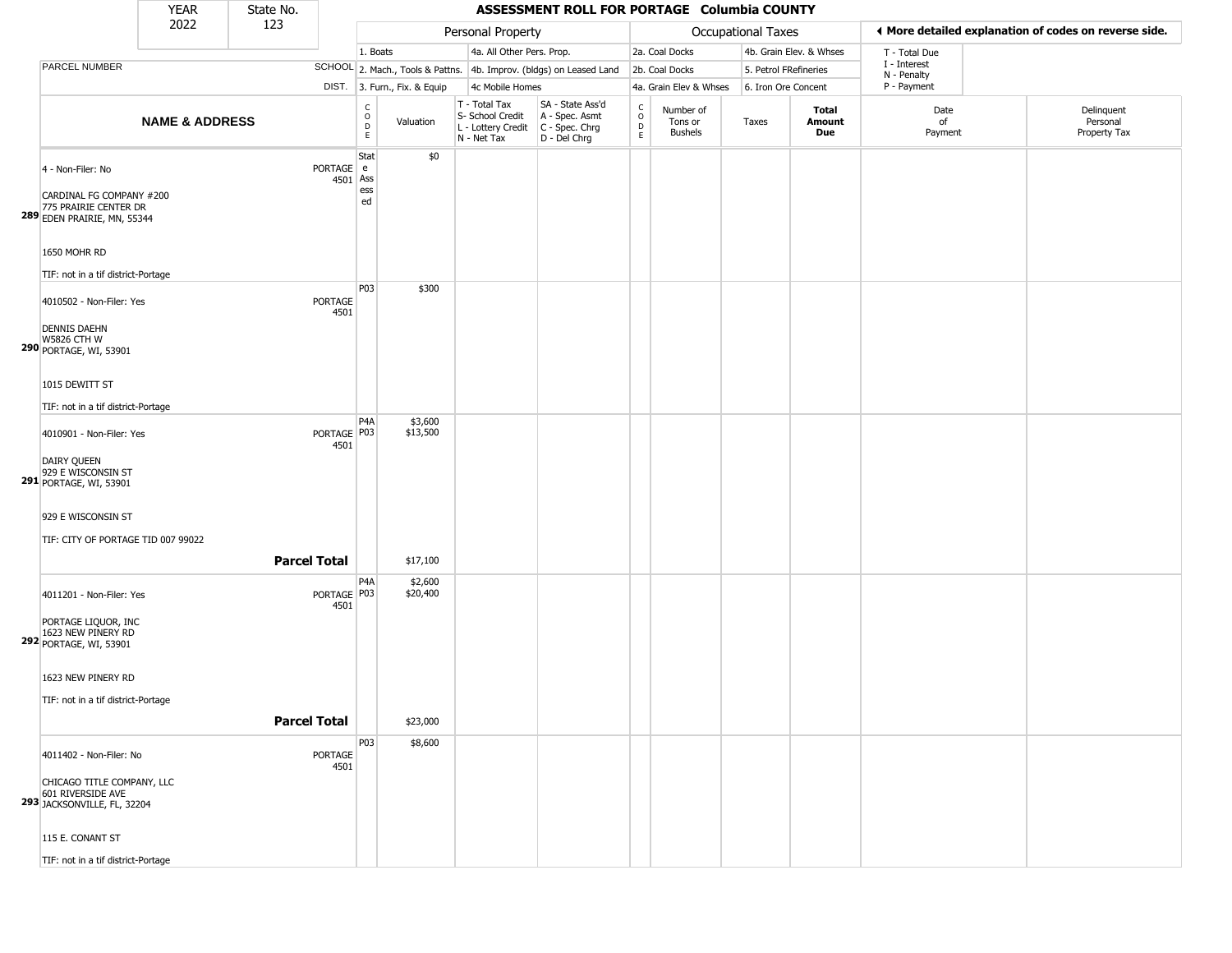|                                                                                                          | <b>YEAR</b>               | State No.           |                       |                              |                              |                                                                        | ASSESSMENT ROLL FOR PORTAGE Columbia COUNTY                          |                              |                                        |                       |                         |                             |                                                       |
|----------------------------------------------------------------------------------------------------------|---------------------------|---------------------|-----------------------|------------------------------|------------------------------|------------------------------------------------------------------------|----------------------------------------------------------------------|------------------------------|----------------------------------------|-----------------------|-------------------------|-----------------------------|-------------------------------------------------------|
|                                                                                                          | 2022                      | 123                 |                       |                              |                              | Personal Property                                                      |                                                                      |                              |                                        | Occupational Taxes    |                         |                             | ◀ More detailed explanation of codes on reverse side. |
|                                                                                                          |                           |                     |                       | 1. Boats                     |                              | 4a. All Other Pers. Prop.                                              |                                                                      |                              | 2a. Coal Docks                         |                       | 4b. Grain Elev. & Whses | T - Total Due               |                                                       |
| PARCEL NUMBER                                                                                            |                           |                     |                       |                              |                              |                                                                        | SCHOOL 2. Mach., Tools & Pattns. 4b. Improv. (bldgs) on Leased Land  |                              | 2b. Coal Docks                         | 5. Petrol FRefineries |                         | I - Interest<br>N - Penalty |                                                       |
|                                                                                                          |                           |                     |                       |                              | DIST. 3. Furn., Fix. & Equip | 4c Mobile Homes                                                        |                                                                      |                              | 4a. Grain Elev & Whses                 | 6. Iron Ore Concent   |                         | P - Payment                 |                                                       |
|                                                                                                          | <b>NAME &amp; ADDRESS</b> |                     |                       | $_{\rm o}^{\rm c}$<br>D<br>E | Valuation                    | T - Total Tax<br>S- School Credit<br>L - Lottery Credit<br>N - Net Tax | SA - State Ass'd<br>A - Spec. Asmt<br>C - Spec. Chrg<br>D - Del Chrg | $_{\rm o}^{\rm c}$<br>D<br>E | Number of<br>Tons or<br><b>Bushels</b> | Taxes                 | Total<br>Amount<br>Due  | Date<br>of<br>Payment       | Delinquent<br>Personal<br>Property Tax                |
| 4012201 - Non-Filer: Yes<br>DAVIS CONSTRUCTION<br>800 WHITNEY ST<br>294 PORTAGE, WI, 53901               |                           |                     | PORTAGE P03<br>4501   | P <sub>4</sub> A             | \$1,300<br>\$1,900           |                                                                        |                                                                      |                              |                                        |                       |                         |                             |                                                       |
| <b>WAUONA TRAIL</b><br>TIF: not in a tif district-Portage                                                |                           |                     |                       |                              |                              |                                                                        |                                                                      |                              |                                        |                       |                         |                             |                                                       |
|                                                                                                          |                           | <b>Parcel Total</b> |                       |                              | \$3,200                      |                                                                        |                                                                      |                              |                                        |                       |                         |                             |                                                       |
| 4091401 - Non-Filer: No<br>SHUTOVA, LLC<br>2900 NEW PINERY RD<br>295 PORTAGE, WI, 53901                  |                           |                     | PORTAGE P03<br>4501   | P <sub>4</sub> A             | \$2,100<br>\$23,200          |                                                                        |                                                                      |                              |                                        |                       |                         |                             |                                                       |
| 2900 NEW PINERY RD<br>TIF: not in a tif district-Portage                                                 |                           | <b>Parcel Total</b> |                       |                              | \$25,300                     |                                                                        |                                                                      |                              |                                        |                       |                         |                             |                                                       |
| 4091901 - Non-Filer: Yes<br>DISCOUNT LIQUOR<br>211 E WISCONSIN ST<br>296 PORTAGE, WI, 53901              |                           |                     | PORTAGE P03<br>4501   | P4A                          | \$100<br>\$2,800             |                                                                        |                                                                      |                              |                                        |                       |                         |                             |                                                       |
| 211 E WISCONSIN ST<br>TIF: not in a tif district-Portage                                                 |                           | <b>Parcel Total</b> |                       |                              | \$2,900                      |                                                                        |                                                                      |                              |                                        |                       |                         |                             |                                                       |
| 4092203 - Non-Filer: Yes<br>ASPIRUS DIVINE SAVIOR<br>2817 NEW PINERY RD<br><b>297</b> PORTAGE, WI, 53901 |                           |                     | PORTAGE P03<br>4501   | P4A                          | \$2,600<br>\$489,600         |                                                                        |                                                                      |                              |                                        |                       |                         |                             |                                                       |
| 2817 NEW PINERY RD<br>TIF: not in a tif district-Portage                                                 |                           |                     |                       |                              |                              |                                                                        |                                                                      |                              |                                        |                       |                         |                             |                                                       |
|                                                                                                          |                           | <b>Parcel Total</b> |                       |                              | \$492,200                    |                                                                        |                                                                      |                              |                                        |                       |                         |                             |                                                       |
| 4151201 - Non-Filer: No<br>DOLLAR TREE STORES, INC<br>PO BOX 460389, DEPT 120<br>298 HOUSTON, TX, 77056  |                           |                     | PORTAGE   P03<br>4501 | P4A                          | \$500<br>\$42,300            |                                                                        |                                                                      |                              |                                        |                       |                         |                             |                                                       |
| 2830 NEW PINERY RD, N RIDGE PLZ<br>TIF: not in a tif district-Portage                                    |                           |                     |                       |                              |                              |                                                                        |                                                                      |                              |                                        |                       |                         |                             |                                                       |
|                                                                                                          |                           | <b>Parcel Total</b> |                       |                              | \$42,800                     |                                                                        |                                                                      |                              |                                        |                       |                         |                             |                                                       |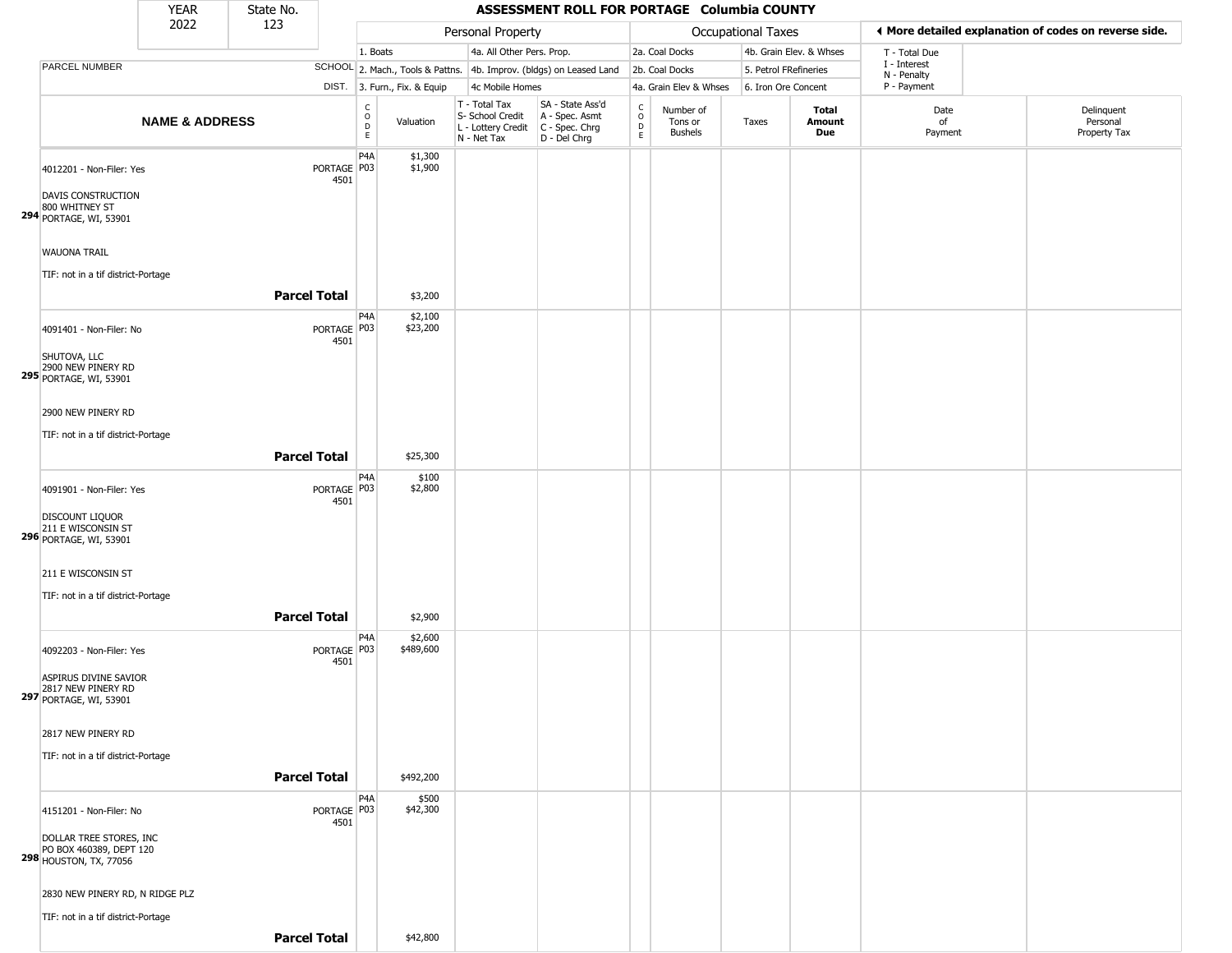|                                                                                                        | <b>YEAR</b>               | State No.           |                                           |                                                              |                                                                        | ASSESSMENT ROLL FOR PORTAGE Columbia COUNTY                            |                                                 |                                        |                           |                         |                             |                                                       |
|--------------------------------------------------------------------------------------------------------|---------------------------|---------------------|-------------------------------------------|--------------------------------------------------------------|------------------------------------------------------------------------|------------------------------------------------------------------------|-------------------------------------------------|----------------------------------------|---------------------------|-------------------------|-----------------------------|-------------------------------------------------------|
|                                                                                                        | 2022                      | 123                 |                                           |                                                              | Personal Property                                                      |                                                                        |                                                 |                                        | <b>Occupational Taxes</b> |                         |                             | ♦ More detailed explanation of codes on reverse side. |
|                                                                                                        |                           |                     |                                           | 1. Boats                                                     | 4a. All Other Pers. Prop.                                              |                                                                        |                                                 | 2a. Coal Docks                         |                           | 4b. Grain Elev. & Whses | T - Total Due               |                                                       |
| PARCEL NUMBER                                                                                          |                           |                     |                                           |                                                              |                                                                        | SCHOOL 2. Mach., Tools & Pattns. 4b. Improv. (bldgs) on Leased Land    |                                                 | 2b. Coal Docks                         | 5. Petrol FRefineries     |                         | I - Interest<br>N - Penalty |                                                       |
|                                                                                                        |                           |                     |                                           | DIST. 3. Furn., Fix. & Equip                                 | 4c Mobile Homes                                                        |                                                                        |                                                 | 4a. Grain Elev & Whses                 | 6. Iron Ore Concent       |                         | P - Payment                 |                                                       |
|                                                                                                        | <b>NAME &amp; ADDRESS</b> |                     |                                           | $\begin{array}{c} C \\ O \\ D \\ E \end{array}$<br>Valuation | T - Total Tax<br>S- School Credit<br>L - Lottery Credit<br>N - Net Tax | SA - State Ass'd<br>A - Spec. Asmt<br>$C - Spec. Chrg$<br>D - Del Chrg | $\begin{array}{c} C \\ O \\ D \\ E \end{array}$ | Number of<br>Tons or<br><b>Bushels</b> | Taxes                     | Total<br>Amount<br>Due  | Date<br>of<br>Payment       | Delinquent<br>Personal<br>Property Tax                |
| 4151401 - Non-Filer: No<br>FIRST WEBER, INC<br>5250 E TERRACE DR, STE 1<br>299 MADISON, WI, 53718      |                           |                     | P <sub>4</sub> A<br>PORTAGE   P03<br>4501 | \$500<br>\$2,700                                             |                                                                        |                                                                        |                                                 |                                        |                           |                         |                             |                                                       |
| 333 W WISCONSIN ST<br>TIF: CITY OF PORTAGE TID 006 99019                                               |                           | <b>Parcel Total</b> |                                           | \$3,200                                                      |                                                                        |                                                                        |                                                 |                                        |                           |                         |                             |                                                       |
| 4151402 - Non-Filer: No<br>DON-RICK INC                                                                |                           |                     | P <sub>4</sub> A<br>PORTAGE   P03<br>4501 | \$300<br>\$2,200                                             |                                                                        |                                                                        |                                                 |                                        |                           |                         |                             |                                                       |
| <b>PO BOX 465</b><br>300 PORTAGE, WI, 53901<br>236 W COOK ST<br>TIF: not in a tif district-Portage     |                           | <b>Parcel Total</b> |                                           | \$2,500                                                      |                                                                        |                                                                        |                                                 |                                        |                           |                         |                             |                                                       |
| 4231301 - Non-Filer: No<br>DW MEN'S WEAR<br><b>PO BOX 218</b><br>301 PORTAGE, WI, 53901                |                           |                     | PORTAGE   P4A<br>4501                     | P03<br>\$200<br>\$400                                        |                                                                        |                                                                        |                                                 |                                        |                           |                         |                             |                                                       |
| 125 W COOK ST<br>TIF: CITY OF PORTAGE TID 006 99019                                                    |                           | <b>Parcel Total</b> |                                           | \$600                                                        |                                                                        |                                                                        |                                                 |                                        |                           |                         |                             |                                                       |
| 5040701 - Non-Filer: Yes<br>EDGEWATER GREENHOUSE<br><b>PO BOX 757</b><br><b>302</b> PORTAGE, WI, 53901 |                           |                     | P03<br><b>PORTAGE</b><br>4501             | \$106,700                                                    |                                                                        |                                                                        |                                                 |                                        |                           |                         |                             |                                                       |
| 2957 CTH CX<br>TIF: not in a tif district-Portage                                                      |                           |                     |                                           |                                                              |                                                                        |                                                                        |                                                 |                                        |                           |                         |                             |                                                       |
| 5042301 - Non-Filer: Yes<br>EDWARD D JONES & CO, L.P.<br>PO BOX 66528<br>303 ST LOUIS, MO, 63166-6528  |                           |                     | P <sub>4</sub> A<br>PORTAGE   P03<br>4501 | \$700<br>\$1,500                                             |                                                                        |                                                                        |                                                 |                                        |                           |                         |                             |                                                       |
| 240 W COOK ST<br>TIF: not in a tif district-Portage                                                    |                           | <b>Parcel Total</b> |                                           | \$2,200                                                      |                                                                        |                                                                        |                                                 |                                        |                           |                         |                             |                                                       |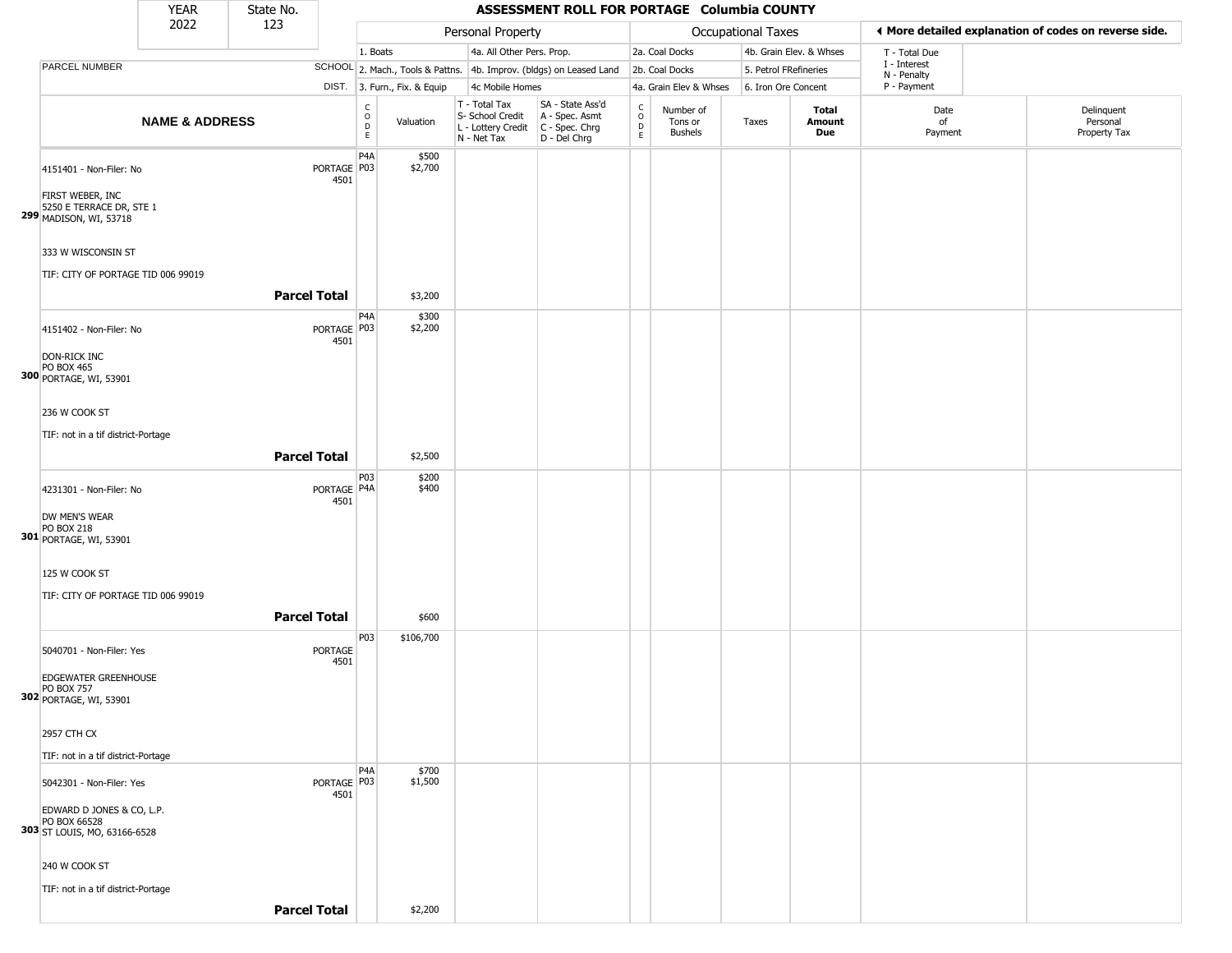|                                                                                                               | <b>YEAR</b>               | State No.           |                       |                                                 |                              |                                                                                         | ASSESSMENT ROLL FOR PORTAGE Columbia COUNTY                         |                         |                                 |                           |                         |                             |                                                       |
|---------------------------------------------------------------------------------------------------------------|---------------------------|---------------------|-----------------------|-------------------------------------------------|------------------------------|-----------------------------------------------------------------------------------------|---------------------------------------------------------------------|-------------------------|---------------------------------|---------------------------|-------------------------|-----------------------------|-------------------------------------------------------|
|                                                                                                               | 2022                      | 123                 |                       |                                                 |                              | Personal Property                                                                       |                                                                     |                         |                                 | <b>Occupational Taxes</b> |                         |                             | ♦ More detailed explanation of codes on reverse side. |
|                                                                                                               |                           |                     |                       | 1. Boats                                        |                              | 4a. All Other Pers. Prop.                                                               |                                                                     |                         | 2a. Coal Docks                  |                           | 4b. Grain Elev. & Whses | T - Total Due               |                                                       |
| PARCEL NUMBER                                                                                                 |                           |                     |                       |                                                 |                              |                                                                                         | SCHOOL 2. Mach., Tools & Pattns. 4b. Improv. (bldgs) on Leased Land |                         | 2b. Coal Docks                  | 5. Petrol FRefineries     |                         | I - Interest<br>N - Penalty |                                                       |
|                                                                                                               |                           |                     |                       |                                                 | DIST. 3. Furn., Fix. & Equip | 4c Mobile Homes                                                                         |                                                                     |                         | 4a. Grain Elev & Whses          | 6. Iron Ore Concent       |                         | P - Payment                 |                                                       |
|                                                                                                               | <b>NAME &amp; ADDRESS</b> |                     |                       | $\begin{array}{c} C \\ O \\ D \\ E \end{array}$ | Valuation                    | T - Total Tax<br>S- School Credit<br>L - Lottery Credit   C - Spec. Chrg<br>N - Net Tax | SA - State Ass'd<br>A - Spec. Asmt<br>D - Del Chrg                  | C<br>$\circ$<br>D<br>E. | Number of<br>Tons or<br>Bushels | Taxes                     | Total<br>Amount<br>Due  | Date<br>of<br>Payment       | Delinquent<br>Personal<br>Property Tax                |
| 6011203 - Non-Filer: Yes<br>FALL RIVER GROUP INC<br>670 S MAIN ST                                             |                           |                     | PORTAGE<br>4501       | P03                                             | \$100                        |                                                                                         |                                                                     |                         |                                 |                           |                         |                             |                                                       |
| <b>304 FALL RIVER, WI, 53932</b><br>SILVER LAKE DR                                                            |                           |                     |                       |                                                 |                              |                                                                                         |                                                                     |                         |                                 |                           |                         |                             |                                                       |
| TIF: not in a tif district-Portage<br>6091801 - Non-Filer: Yes                                                |                           |                     | PORTAGE   P03         | P <sub>4</sub> A                                | \$31,300<br>\$82,300         |                                                                                         |                                                                     |                         |                                 |                           |                         |                             |                                                       |
| ASSOCIATED BANK, NA<br>433 MAIN ST MS8227<br><b>305</b> GREEN BAY, WI, 54301                                  |                           |                     | 4501                  |                                                 |                              |                                                                                         |                                                                     |                         |                                 |                           |                         |                             |                                                       |
| 222 E WISCONSIN ST<br>TIF: not in a tif district-Portage                                                      |                           | <b>Parcel Total</b> |                       |                                                 | \$113,600                    |                                                                                         |                                                                     |                         |                                 |                           |                         |                             |                                                       |
|                                                                                                               |                           |                     |                       |                                                 |                              |                                                                                         |                                                                     |                         |                                 |                           |                         |                             |                                                       |
| 6091802 - Non-Filer: No<br>US BANK NATIONAL ASSOCIATION<br>1310 MADRID ST, STE 100<br>306 MARSHALL, MN, 56258 |                           |                     | PORTAGE   P03<br>4501 | P <sub>4</sub> A                                | \$2,200<br>\$52,700          |                                                                                         |                                                                     |                         |                                 |                           |                         |                             |                                                       |
| 238 W WISCONSIN<br>TIF: not in a tif district-Portage                                                         |                           | <b>Parcel Total</b> |                       |                                                 | \$54,900                     |                                                                                         |                                                                     |                         |                                 |                           |                         |                             |                                                       |
|                                                                                                               |                           |                     |                       | P4A                                             | \$1,900                      |                                                                                         |                                                                     |                         |                                 |                           |                         |                             |                                                       |
| 6091809 - Non-Filer: No<br>US BANK NATIONAL ASSOCIATION<br>1310 MADRID ST, STE 100<br>307 MARSHALL, MN, 56258 |                           |                     | PORTAGE P03<br>4501   |                                                 | \$18,300                     |                                                                                         |                                                                     |                         |                                 |                           |                         |                             |                                                       |
| 2848 NEW PINERY RD<br>TIF: not in a tif district-Portage                                                      |                           |                     |                       |                                                 |                              |                                                                                         |                                                                     |                         |                                 |                           |                         |                             |                                                       |
|                                                                                                               |                           | <b>Parcel Total</b> |                       |                                                 | \$20,200                     |                                                                                         |                                                                     |                         |                                 |                           |                         |                             |                                                       |
| 6121501 - Non-Filer: Yes<br><b>FLOWER COMPANY</b><br>211 DEWITT ST<br>308 PORTAGE, WI, 53901                  |                           |                     | PORTAGE   P03<br>4501 | P <sub>4</sub> A                                | \$700<br>\$1,800             |                                                                                         |                                                                     |                         |                                 |                           |                         |                             |                                                       |
| 211 DEWITT ST<br>TIF: not in a tif district-Portage                                                           |                           | <b>Parcel Total</b> |                       |                                                 | \$2,500                      |                                                                                         |                                                                     |                         |                                 |                           |                         |                             |                                                       |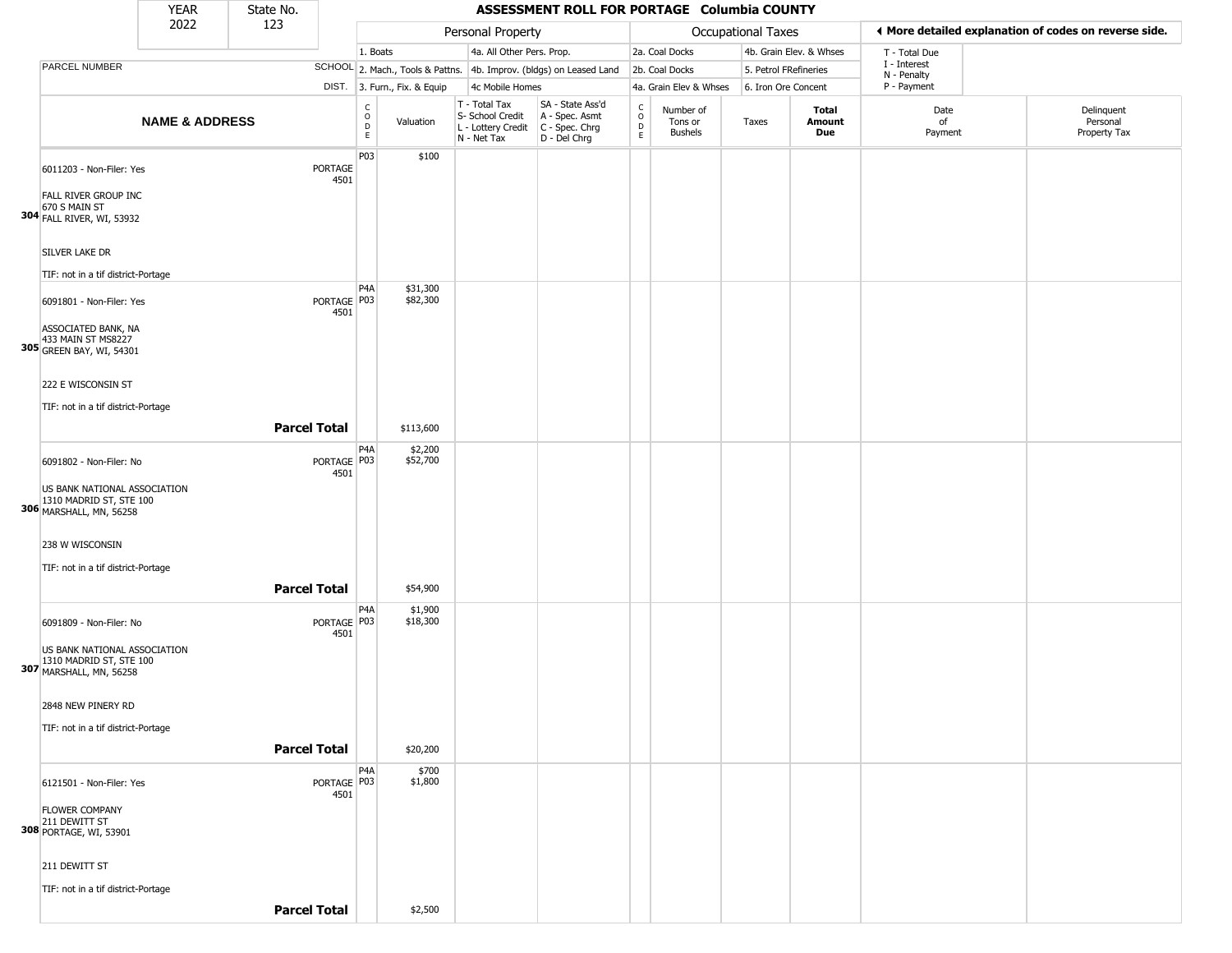|                                                                                                       | <b>YEAR</b>               | State No.           |                       |                                                   |                              |                                                                                         | ASSESSMENT ROLL FOR PORTAGE Columbia COUNTY                         |                        |                                        |                       |                         |                             |                                                       |
|-------------------------------------------------------------------------------------------------------|---------------------------|---------------------|-----------------------|---------------------------------------------------|------------------------------|-----------------------------------------------------------------------------------------|---------------------------------------------------------------------|------------------------|----------------------------------------|-----------------------|-------------------------|-----------------------------|-------------------------------------------------------|
|                                                                                                       | 2022                      | 123                 |                       |                                                   |                              | Personal Property                                                                       |                                                                     |                        |                                        | Occupational Taxes    |                         |                             | ♦ More detailed explanation of codes on reverse side. |
|                                                                                                       |                           |                     |                       | 1. Boats                                          |                              | 4a. All Other Pers. Prop.                                                               |                                                                     |                        | 2a. Coal Docks                         |                       | 4b. Grain Elev. & Whses | T - Total Due               |                                                       |
| PARCEL NUMBER                                                                                         |                           |                     |                       |                                                   |                              |                                                                                         | SCHOOL 2. Mach., Tools & Pattns. 4b. Improv. (bldgs) on Leased Land |                        | 2b. Coal Docks                         | 5. Petrol FRefineries |                         | I - Interest<br>N - Penalty |                                                       |
|                                                                                                       |                           |                     |                       |                                                   | DIST. 3. Furn., Fix. & Equip | 4c Mobile Homes                                                                         |                                                                     |                        | 4a. Grain Elev & Whses                 | 6. Iron Ore Concent   |                         | P - Payment                 |                                                       |
|                                                                                                       | <b>NAME &amp; ADDRESS</b> |                     |                       | $\begin{array}{c}\nC \\ O \\ D \\ E\n\end{array}$ | Valuation                    | T - Total Tax<br>S- School Credit<br>L - Lottery Credit   C - Spec. Chrg<br>N - Net Tax | SA - State Ass'd<br>A - Spec. Asmt<br>D - Del Chrg                  | C<br>$\circ$<br>D<br>E | Number of<br>Tons or<br><b>Bushels</b> | Taxes                 | Total<br>Amount<br>Due  | Date<br>of<br>Payment       | Delinquent<br>Personal<br>Property Tax                |
| 6180501 - Non-Filer: No                                                                               |                           |                     | PORTAGE<br>4501       | P03                                               | \$4,500                      |                                                                                         |                                                                     |                        |                                        |                       |                         |                             |                                                       |
| FREEDOM CARPETING, INC<br>602 E ALBERT ST<br>309 PORTAGE, WI, 53901                                   |                           |                     |                       |                                                   |                              |                                                                                         |                                                                     |                        |                                        |                       |                         |                             |                                                       |
| 602 E ALBERT ST                                                                                       |                           |                     |                       |                                                   |                              |                                                                                         |                                                                     |                        |                                        |                       |                         |                             |                                                       |
| TIF: not in a tif district-Portage                                                                    |                           |                     |                       |                                                   |                              |                                                                                         |                                                                     |                        |                                        |                       |                         |                             |                                                       |
| 6180901 - Non-Filer: Yes                                                                              |                           |                     | PORTAGE P03<br>4501   | P4A                                               | \$2,200<br>\$23,100          |                                                                                         |                                                                     |                        |                                        |                       |                         |                             |                                                       |
| FRIENDLY BAR & GRILL<br>223 1/2 ONEIDA<br>310 PORTAGE, WI, 53901                                      |                           |                     |                       |                                                   |                              |                                                                                         |                                                                     |                        |                                        |                       |                         |                             |                                                       |
| 223 1/2 ONEIDA                                                                                        |                           |                     |                       |                                                   |                              |                                                                                         |                                                                     |                        |                                        |                       |                         |                             |                                                       |
| TIF: not in a tif district-Portage                                                                    |                           | <b>Parcel Total</b> |                       |                                                   | \$25,300                     |                                                                                         |                                                                     |                        |                                        |                       |                         |                             |                                                       |
| 7 - Non-Filer: No                                                                                     |                           |                     | PORTAGE e<br>4501 Ass | Stat                                              | \$0                          |                                                                                         |                                                                     |                        |                                        |                       |                         |                             |                                                       |
| CONTECH CONSTRUCTION PRODUCTS INC<br>9025 CENTRE POINT DR STE 400<br>311 WEST CHESTER, OH, 45069-4987 |                           |                     |                       | ess<br>ed                                         |                              |                                                                                         |                                                                     |                        |                                        |                       |                         |                             |                                                       |
| 2214 W WISCONSIN                                                                                      |                           |                     |                       |                                                   |                              |                                                                                         |                                                                     |                        |                                        |                       |                         |                             |                                                       |
| TIF: not in a tif district-Portage                                                                    |                           |                     |                       | P <sub>4</sub> A                                  | \$1,200                      |                                                                                         |                                                                     |                        |                                        |                       |                         |                             |                                                       |
| 7011201 - Non-Filer: Yes                                                                              |                           |                     | PORTAGE P03<br>4501   |                                                   | \$2,900                      |                                                                                         |                                                                     |                        |                                        |                       |                         |                             |                                                       |
| <b>GALLEY STUDIO</b><br>222 W COOK ST<br>312 PORTAGE, WI, 53901                                       |                           |                     |                       |                                                   |                              |                                                                                         |                                                                     |                        |                                        |                       |                         |                             |                                                       |
| 222 W COOK ST                                                                                         |                           |                     |                       |                                                   |                              |                                                                                         |                                                                     |                        |                                        |                       |                         |                             |                                                       |
| TIF: not in a tif district-Portage                                                                    |                           | <b>Parcel Total</b> |                       |                                                   | \$4,100                      |                                                                                         |                                                                     |                        |                                        |                       |                         |                             |                                                       |
| 7051410 - Non-Filer: Yes                                                                              |                           |                     | PORTAGE P03           | P4A                                               | \$2,400<br>\$163,900         |                                                                                         |                                                                     |                        |                                        |                       |                         |                             |                                                       |
| GENERAL ENGINEERING CO<br>PO BOX 340<br>313 PORTAGE, WI, 53901                                        |                           |                     | 4501                  |                                                   |                              |                                                                                         |                                                                     |                        |                                        |                       |                         |                             |                                                       |
| 916 SILVER LAKE DR                                                                                    |                           |                     |                       |                                                   |                              |                                                                                         |                                                                     |                        |                                        |                       |                         |                             |                                                       |
| TIF: not in a tif district-Portage                                                                    |                           |                     |                       |                                                   |                              |                                                                                         |                                                                     |                        |                                        |                       |                         |                             |                                                       |
|                                                                                                       |                           | <b>Parcel Total</b> |                       |                                                   | \$166,300                    |                                                                                         |                                                                     |                        |                                        |                       |                         |                             |                                                       |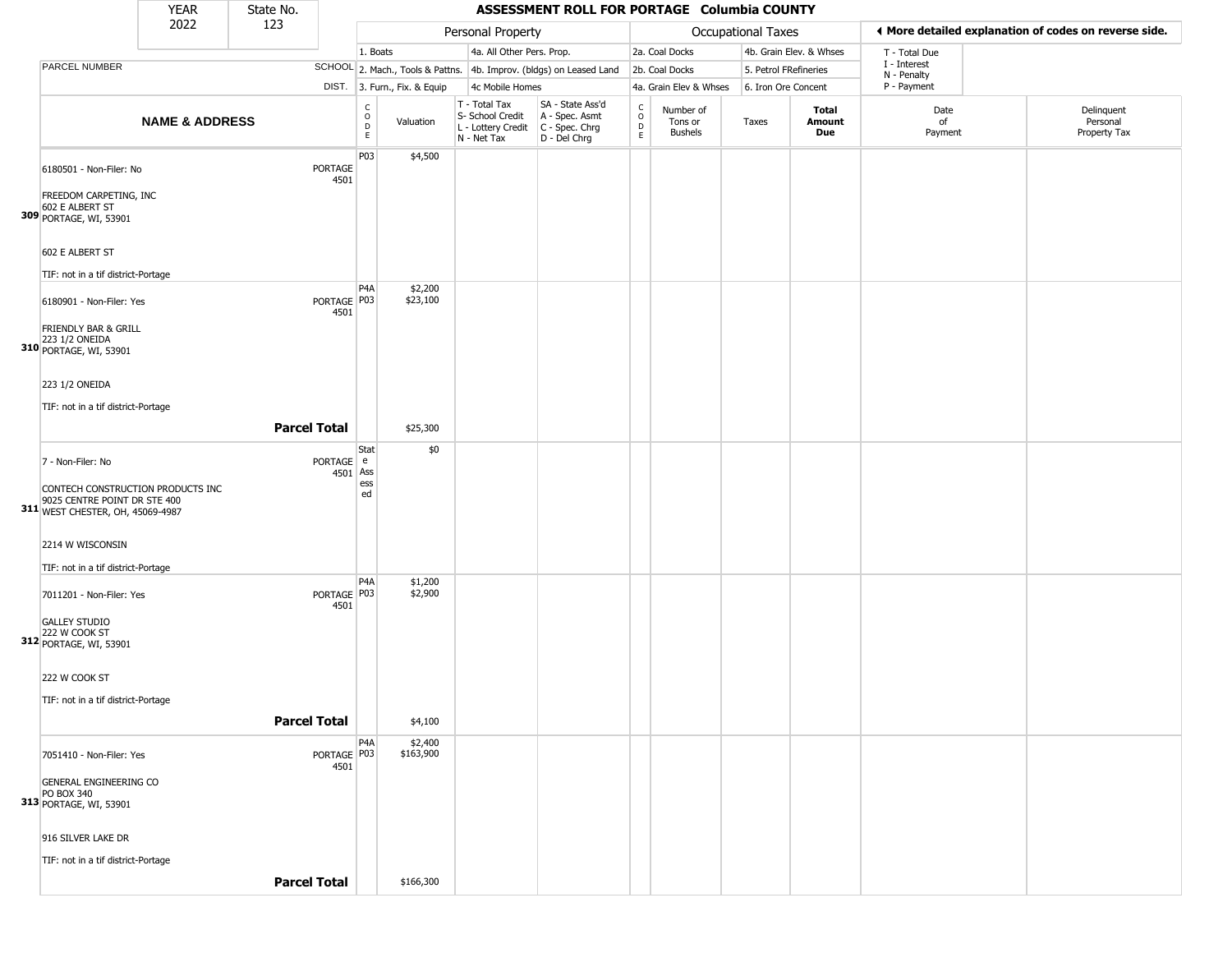|                                                                                                    | <b>YEAR</b>               | State No.           |                        |                                                 |                              |                                                                                           | ASSESSMENT ROLL FOR PORTAGE Columbia COUNTY                         |                                  |                                        |                       |                         |                             |                                                       |
|----------------------------------------------------------------------------------------------------|---------------------------|---------------------|------------------------|-------------------------------------------------|------------------------------|-------------------------------------------------------------------------------------------|---------------------------------------------------------------------|----------------------------------|----------------------------------------|-----------------------|-------------------------|-----------------------------|-------------------------------------------------------|
|                                                                                                    | 2022                      | 123                 |                        |                                                 |                              | Personal Property                                                                         |                                                                     |                                  |                                        | Occupational Taxes    |                         |                             | ♦ More detailed explanation of codes on reverse side. |
|                                                                                                    |                           |                     |                        | 1. Boats                                        |                              | 4a. All Other Pers. Prop.                                                                 |                                                                     |                                  | 2a. Coal Docks                         |                       | 4b. Grain Elev. & Whses | T - Total Due               |                                                       |
| PARCEL NUMBER                                                                                      |                           |                     |                        |                                                 |                              |                                                                                           | SCHOOL 2. Mach., Tools & Pattns. 4b. Improv. (bldgs) on Leased Land |                                  | 2b. Coal Docks                         | 5. Petrol FRefineries |                         | I - Interest<br>N - Penalty |                                                       |
|                                                                                                    |                           |                     |                        |                                                 | DIST. 3. Furn., Fix. & Equip | 4c Mobile Homes                                                                           |                                                                     |                                  | 4a. Grain Elev & Whses                 | 6. Iron Ore Concent   |                         | P - Payment                 |                                                       |
|                                                                                                    | <b>NAME &amp; ADDRESS</b> |                     |                        | $\begin{array}{c} C \\ O \\ D \\ E \end{array}$ | Valuation                    | T - Total Tax<br>S- School Credit<br>$L$ - Lottery Credit $C$ - Spec. Chrg<br>N - Net Tax | SA - State Ass'd<br>A - Spec. Asmt<br>D - Del Chrg                  | C<br>$\circ$<br>$\mathsf D$<br>E | Number of<br>Tons or<br><b>Bushels</b> | Taxes                 | Total<br>Amount<br>Due  | Date<br>of<br>Payment       | Delinquent<br>Personal<br>Property Tax                |
| 7151202 - Non-Filer: No                                                                            |                           |                     | <b>PORTAGE</b><br>4501 | P03                                             | \$11,800                     |                                                                                           |                                                                     |                                  |                                        |                       |                         |                             |                                                       |
| W.S. GOLDTHRORPE, INC<br>130 HENRY DR<br>314 PORTAGE, WI, 53901                                    |                           |                     |                        |                                                 |                              |                                                                                           |                                                                     |                                  |                                        |                       |                         |                             |                                                       |
| 130 HENRY DR                                                                                       |                           |                     |                        |                                                 |                              |                                                                                           |                                                                     |                                  |                                        |                       |                         |                             |                                                       |
| TIF: not in a tif district-Portage                                                                 |                           |                     |                        | P4A                                             | \$1,800                      |                                                                                           |                                                                     |                                  |                                        |                       |                         |                             |                                                       |
| 7151501 - Non-Filer: Yes                                                                           |                           |                     | PORTAGE   P03<br>4501  |                                                 | \$3,000                      |                                                                                           |                                                                     |                                  |                                        |                       |                         |                             |                                                       |
| <b>GOOD TIMES</b><br>305 DE WITT ST<br>315 PORTAGE, WI, 53901                                      |                           |                     |                        |                                                 |                              |                                                                                           |                                                                     |                                  |                                        |                       |                         |                             |                                                       |
| 305 DE WITT ST                                                                                     |                           |                     |                        |                                                 |                              |                                                                                           |                                                                     |                                  |                                        |                       |                         |                             |                                                       |
| TIF: not in a tif district-Portage                                                                 |                           |                     |                        |                                                 |                              |                                                                                           |                                                                     |                                  |                                        |                       |                         |                             |                                                       |
|                                                                                                    |                           | <b>Parcel Total</b> |                        |                                                 | \$4,800                      |                                                                                           |                                                                     |                                  |                                        |                       |                         |                             |                                                       |
| 7151502 - Non-Filer: Yes                                                                           |                           |                     | PORTAGE   P03<br>4501  | P4A                                             | \$100<br>\$7,100             |                                                                                           |                                                                     |                                  |                                        |                       |                         |                             |                                                       |
| MBE CPAs LLP<br>E10890 PENNY LANE<br>316 BARABOO, WI, 53913                                        |                           |                     |                        |                                                 |                              |                                                                                           |                                                                     |                                  |                                        |                       |                         |                             |                                                       |
| 208 TOWN ST                                                                                        |                           |                     |                        |                                                 |                              |                                                                                           |                                                                     |                                  |                                        |                       |                         |                             |                                                       |
| TIF: not in a tif district-Portage                                                                 |                           | <b>Parcel Total</b> |                        |                                                 | \$7,200                      |                                                                                           |                                                                     |                                  |                                        |                       |                         |                             |                                                       |
| 7151810 - Non-Filer: No                                                                            |                           |                     | PORTAGE<br>4501        | P03                                             | \$53,500                     |                                                                                           |                                                                     |                                  |                                        |                       |                         |                             |                                                       |
| GORDON FLESCH COMPANY INC/GFC LEASING<br>2675 RESEARCH PARK DRIVE<br><b>317</b> MADISON, WI, 53711 |                           |                     |                        |                                                 |                              |                                                                                           |                                                                     |                                  |                                        |                       |                         |                             |                                                       |
| <b>VARIOUS</b>                                                                                     |                           |                     |                        |                                                 |                              |                                                                                           |                                                                     |                                  |                                        |                       |                         |                             |                                                       |
| TIF: not in a tif district-Portage                                                                 |                           |                     |                        |                                                 |                              |                                                                                           |                                                                     |                                  |                                        |                       |                         |                             |                                                       |
| 7180103 - Non-Filer: Yes                                                                           |                           |                     | PORTAGE P03<br>4501    | P4A                                             | \$100<br>\$3,900             |                                                                                           |                                                                     |                                  |                                        |                       |                         |                             |                                                       |
| RILEY'S BAR, LLC<br>1314 W WISCONSIN ST<br>318 PORTAGE, WI, 53901                                  |                           |                     |                        |                                                 |                              |                                                                                           |                                                                     |                                  |                                        |                       |                         |                             |                                                       |
| 1314 W WISCONSIN ST                                                                                |                           |                     |                        |                                                 |                              |                                                                                           |                                                                     |                                  |                                        |                       |                         |                             |                                                       |
| TIF: not in a tif district-Portage                                                                 |                           |                     |                        |                                                 |                              |                                                                                           |                                                                     |                                  |                                        |                       |                         |                             |                                                       |
|                                                                                                    |                           | <b>Parcel Total</b> |                        |                                                 | \$4,000                      |                                                                                           |                                                                     |                                  |                                        |                       |                         |                             |                                                       |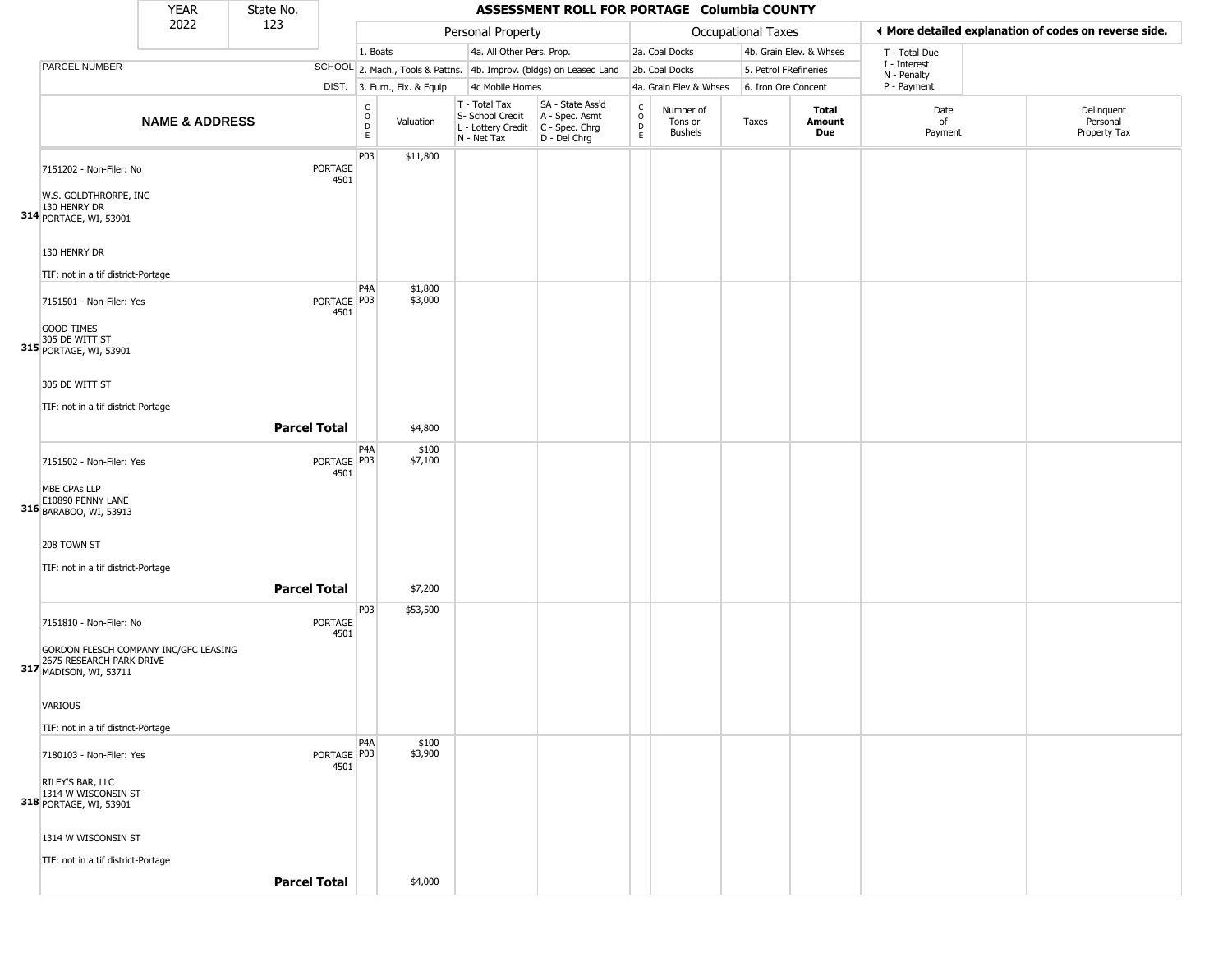|                                                                                                      | <b>YEAR</b>               | State No. |                        |                                                |                              |                                                  | ASSESSMENT ROLL FOR PORTAGE Columbia COUNTY                                               |                            |                                        |                           |                         |                             |                                                       |
|------------------------------------------------------------------------------------------------------|---------------------------|-----------|------------------------|------------------------------------------------|------------------------------|--------------------------------------------------|-------------------------------------------------------------------------------------------|----------------------------|----------------------------------------|---------------------------|-------------------------|-----------------------------|-------------------------------------------------------|
|                                                                                                      | 2022                      | 123       |                        |                                                |                              | Personal Property                                |                                                                                           |                            |                                        | <b>Occupational Taxes</b> |                         |                             | ◀ More detailed explanation of codes on reverse side. |
|                                                                                                      |                           |           |                        | 1. Boats                                       |                              |                                                  | 4a. All Other Pers. Prop.                                                                 |                            | 2a. Coal Docks                         |                           | 4b. Grain Elev. & Whses | T - Total Due               |                                                       |
| PARCEL NUMBER                                                                                        |                           |           |                        |                                                |                              |                                                  | SCHOOL 2. Mach., Tools & Pattns. 4b. Improv. (bldgs) on Leased Land                       |                            | 2b. Coal Docks                         | 5. Petrol FRefineries     |                         | I - Interest<br>N - Penalty |                                                       |
|                                                                                                      |                           |           |                        |                                                | DIST. 3. Furn., Fix. & Equip | 4c Mobile Homes                                  |                                                                                           |                            | 4a. Grain Elev & Whses                 | 6. Iron Ore Concent       |                         | P - Payment                 |                                                       |
|                                                                                                      | <b>NAME &amp; ADDRESS</b> |           |                        | $\begin{matrix} 0 \\ 0 \\ D \end{matrix}$<br>E | Valuation                    | T - Total Tax<br>S- School Credit<br>N - Net Tax | SA - State Ass'd<br>A - Spec. Asmt<br>L - Lottery Credit   C - Spec. Chrg<br>D - Del Chrg | C<br>$\mathsf O$<br>D<br>E | Number of<br>Tons or<br><b>Bushels</b> | Taxes                     | Total<br>Amount<br>Due  | Date<br>of<br>Payment       | Delinquent<br>Personal<br>Property Tax                |
| 7180502 - Non-Filer: No<br>GREAT AMERICA FINANCIAL SERVICES, CORP<br>625 1ST ST SE, STE 800          |                           |           | <b>PORTAGE</b><br>4501 | P03                                            | \$188,600                    |                                                  |                                                                                           |                            |                                        |                           |                         |                             |                                                       |
| 319 CEDAR RAPIDS, IA, 52401                                                                          |                           |           |                        |                                                |                              |                                                  |                                                                                           |                            |                                        |                           |                         |                             |                                                       |
| <b>VARIOUS</b><br>TIF: not in a tif district-Portage                                                 |                           |           |                        |                                                |                              |                                                  |                                                                                           |                            |                                        |                           |                         |                             |                                                       |
| 7181501 - Non-Filer: No                                                                              |                           |           | PORTAGE P03<br>4501    | P <sub>4</sub> A                               | \$800<br>\$7,500             |                                                  |                                                                                           |                            |                                        |                           |                         |                             |                                                       |
| <b>GROTHMAN &amp; ASSOCIATES</b><br><b>PO BOX 373</b><br>320 PORTAGE, WI, 53901                      |                           |           |                        |                                                |                              |                                                  |                                                                                           |                            |                                        |                           |                         |                             |                                                       |
| 625 E SLIFER ST<br>TIF: CITY OF PORTAGE TID 008 99023                                                |                           |           |                        |                                                |                              |                                                  |                                                                                           |                            |                                        |                           |                         |                             |                                                       |
|                                                                                                      |                           |           | <b>Parcel Total</b>    |                                                | \$8,300                      |                                                  |                                                                                           |                            |                                        |                           |                         |                             |                                                       |
| 7211401 - Non-Filer: Yes                                                                             |                           |           | PORTAGE   P03<br>4501  | P <sub>4</sub> A                               | \$100<br>\$500               |                                                  |                                                                                           |                            |                                        |                           |                         |                             |                                                       |
| GUNDERSON CONSTRUCTION CO<br>2900 FOREST HILL DR<br>321 PORTAGE, WI, 53901                           |                           |           |                        |                                                |                              |                                                  |                                                                                           |                            |                                        |                           |                         |                             |                                                       |
| 2900 FOREST HILL DR<br>TIF: not in a tif district-Portage                                            |                           |           |                        |                                                |                              |                                                  |                                                                                           |                            |                                        |                           |                         |                             |                                                       |
|                                                                                                      |                           |           | <b>Parcel Total</b>    |                                                | \$600                        |                                                  |                                                                                           |                            |                                        |                           |                         |                             |                                                       |
| 80108010 - Non-Filer: No                                                                             |                           |           | PORTAGE   P03<br>4501  | P <sub>4</sub> A                               | \$200<br>\$12,900            |                                                  |                                                                                           |                            |                                        |                           |                         |                             |                                                       |
| HEARTLAND AFFORDABLE HOUSING PORTAGE, LLC<br>2418 CROSSROADS DR., STE 2400<br>322 MADISON, WI, 53718 |                           |           |                        |                                                |                              |                                                  |                                                                                           |                            |                                        |                           |                         |                             |                                                       |
| 2345 SCHULTZ ST<br>TIF: not in a tif district-Portage                                                |                           |           |                        |                                                |                              |                                                  |                                                                                           |                            |                                        |                           |                         |                             |                                                       |
|                                                                                                      |                           |           | <b>Parcel Total</b>    |                                                | \$13,100                     |                                                  |                                                                                           |                            |                                        |                           |                         |                             |                                                       |
| 8010903 - Non-Filer: Yes                                                                             |                           |           | PORTAGE P03<br>4501    | P <sub>4</sub> A                               | \$2,000<br>\$5,100           |                                                  |                                                                                           |                            |                                        |                           |                         |                             |                                                       |
| <b>HAIR SENSATION</b><br>127 W COOK ST<br>323 PORTAGE, WI, 53901                                     |                           |           |                        |                                                |                              |                                                  |                                                                                           |                            |                                        |                           |                         |                             |                                                       |
| 127 W COOK ST                                                                                        |                           |           |                        |                                                |                              |                                                  |                                                                                           |                            |                                        |                           |                         |                             |                                                       |
| TIF: CITY OF PORTAGE TID 006 99019                                                                   |                           |           | <b>Parcel Total</b>    |                                                | \$7,100                      |                                                  |                                                                                           |                            |                                        |                           |                         |                             |                                                       |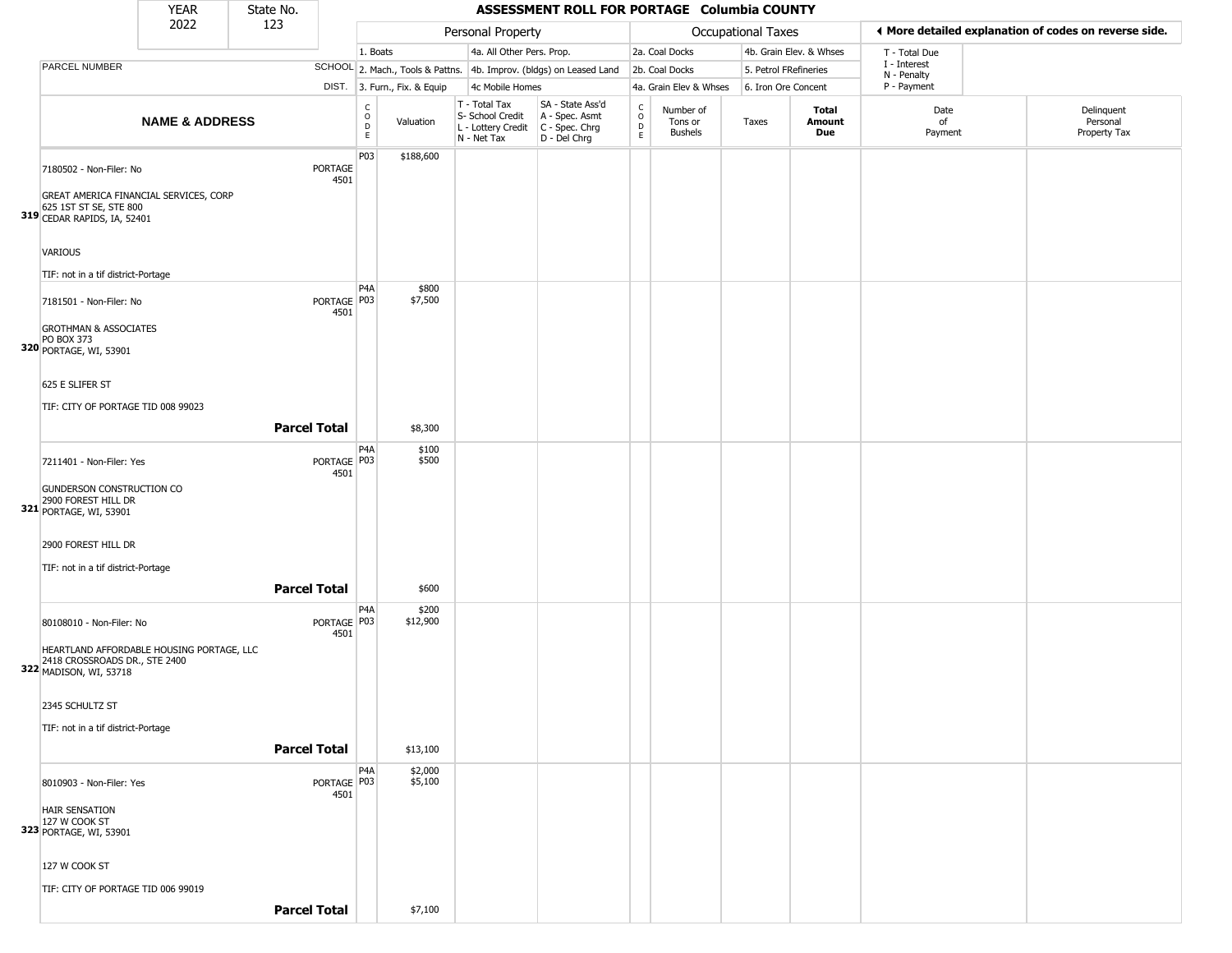|                                                                                                               | <b>YEAR</b>               | State No.           |                       |                              |                              |                                                                        | ASSESSMENT ROLL FOR PORTAGE Columbia COUNTY                          |                                   |                                        |                           |                         |                                                       |                                        |
|---------------------------------------------------------------------------------------------------------------|---------------------------|---------------------|-----------------------|------------------------------|------------------------------|------------------------------------------------------------------------|----------------------------------------------------------------------|-----------------------------------|----------------------------------------|---------------------------|-------------------------|-------------------------------------------------------|----------------------------------------|
|                                                                                                               | 2022                      | 123                 |                       |                              |                              | Personal Property                                                      |                                                                      |                                   |                                        | <b>Occupational Taxes</b> |                         | ♦ More detailed explanation of codes on reverse side. |                                        |
|                                                                                                               |                           |                     |                       | 1. Boats                     |                              | 4a. All Other Pers. Prop.                                              |                                                                      |                                   | 2a. Coal Docks                         |                           | 4b. Grain Elev. & Whses | T - Total Due                                         |                                        |
| PARCEL NUMBER                                                                                                 |                           |                     |                       |                              |                              |                                                                        | SCHOOL 2. Mach., Tools & Pattns. 4b. Improv. (bldgs) on Leased Land  |                                   | 2b. Coal Docks                         | 5. Petrol FRefineries     |                         | I - Interest<br>N - Penalty                           |                                        |
|                                                                                                               |                           |                     |                       |                              | DIST. 3. Furn., Fix. & Equip | 4c Mobile Homes                                                        |                                                                      |                                   | 4a. Grain Elev & Whses                 | 6. Iron Ore Concent       |                         | P - Payment                                           |                                        |
|                                                                                                               | <b>NAME &amp; ADDRESS</b> |                     |                       | $_{\rm o}^{\rm c}$<br>D<br>E | Valuation                    | T - Total Tax<br>S- School Credit<br>L - Lottery Credit<br>N - Net Tax | SA - State Ass'd<br>A - Spec. Asmt<br>C - Spec. Chrg<br>D - Del Chrg | $\mathsf{C}$<br>$\circ$<br>D<br>E | Number of<br>Tons or<br><b>Bushels</b> | Taxes                     | Total<br>Amount<br>Due  | Date<br>of<br>Payment                                 | Delinquent<br>Personal<br>Property Tax |
| 8010904 - Non-Filer: Yes<br><b>HAIRWORKS PLUS</b><br>208 DE WITT<br>324 PORTAGE, WI, 53901                    |                           |                     | PORTAGE P03<br>4501   | P <sub>4</sub> A             | \$1,200<br>\$1,500           |                                                                        |                                                                      |                                   |                                        |                           |                         |                                                       |                                        |
| 208 DE WITT<br>TIF: not in a tif district-Portage                                                             |                           |                     |                       |                              |                              |                                                                        |                                                                      |                                   |                                        |                           |                         |                                                       |                                        |
|                                                                                                               |                           | <b>Parcel Total</b> |                       |                              | \$2,700                      |                                                                        |                                                                      |                                   |                                        |                           |                         |                                                       |                                        |
| 8011802 - Non-Filer: No<br>HART & OLSON FAMILY DENTISTRY SC<br>225 GUNDERSON DR<br>325 PORTAGE, WI, 53901     |                           |                     | PORTAGE   P03<br>4501 | P <sub>4</sub> A             | \$1,700<br>\$76,000          |                                                                        |                                                                      |                                   |                                        |                           |                         |                                                       |                                        |
| 225 GUNDERSON DR<br>TIF: not in a tif district-Portage                                                        |                           | <b>Parcel Total</b> |                       |                              | \$77,700                     |                                                                        |                                                                      |                                   |                                        |                           |                         |                                                       |                                        |
| 8091201 - Non-Filer: No<br>PORTAGE CARS, LLC<br>3013 COUNTY HIGHWAY CX<br>326 PORTAGE, WI, 53901              |                           |                     | PORTAGE   P03<br>4501 | P <sub>4</sub> A             | \$1,900<br>\$165,500         |                                                                        |                                                                      |                                   |                                        |                           |                         |                                                       |                                        |
| 3013 CTY HWY CX<br>TIF: not in a tif district-Portage                                                         |                           | <b>Parcel Total</b> |                       |                              | \$167,400                    |                                                                        |                                                                      |                                   |                                        |                           |                         |                                                       |                                        |
| 8091202 - Non-Filer: Yes<br><b>TAYLOR RENTALS</b><br>235 W HOWARD ST<br>327 PORTAGE, WI, 53901                |                           |                     | PORTAGE P03<br>4501   | P <sub>4</sub> A             | \$600<br>\$8,900             |                                                                        |                                                                      |                                   |                                        |                           |                         |                                                       |                                        |
| VARIOUS<br>TIF: not in a tif district-Portage                                                                 |                           |                     |                       |                              |                              |                                                                        |                                                                      |                                   |                                        |                           |                         |                                                       |                                        |
|                                                                                                               |                           | <b>Parcel Total</b> |                       |                              | \$9,500                      |                                                                        |                                                                      |                                   |                                        |                           |                         |                                                       |                                        |
| 8092001 - Non-Filer: No<br><b>B&amp;B HITCHING POST, LLC</b><br>2503 W WISCONSIN ST<br>328 PORTAGE, WI, 53901 |                           |                     | PORTAGE P03<br>4501   | P <sub>4</sub> A             | \$600<br>\$2,200             |                                                                        |                                                                      |                                   |                                        |                           |                         |                                                       |                                        |
| 2503 W WISCONSIN ST                                                                                           |                           |                     |                       |                              |                              |                                                                        |                                                                      |                                   |                                        |                           |                         |                                                       |                                        |
| TIF: not in a tif district-Portage                                                                            |                           | <b>Parcel Total</b> |                       |                              | \$2,800                      |                                                                        |                                                                      |                                   |                                        |                           |                         |                                                       |                                        |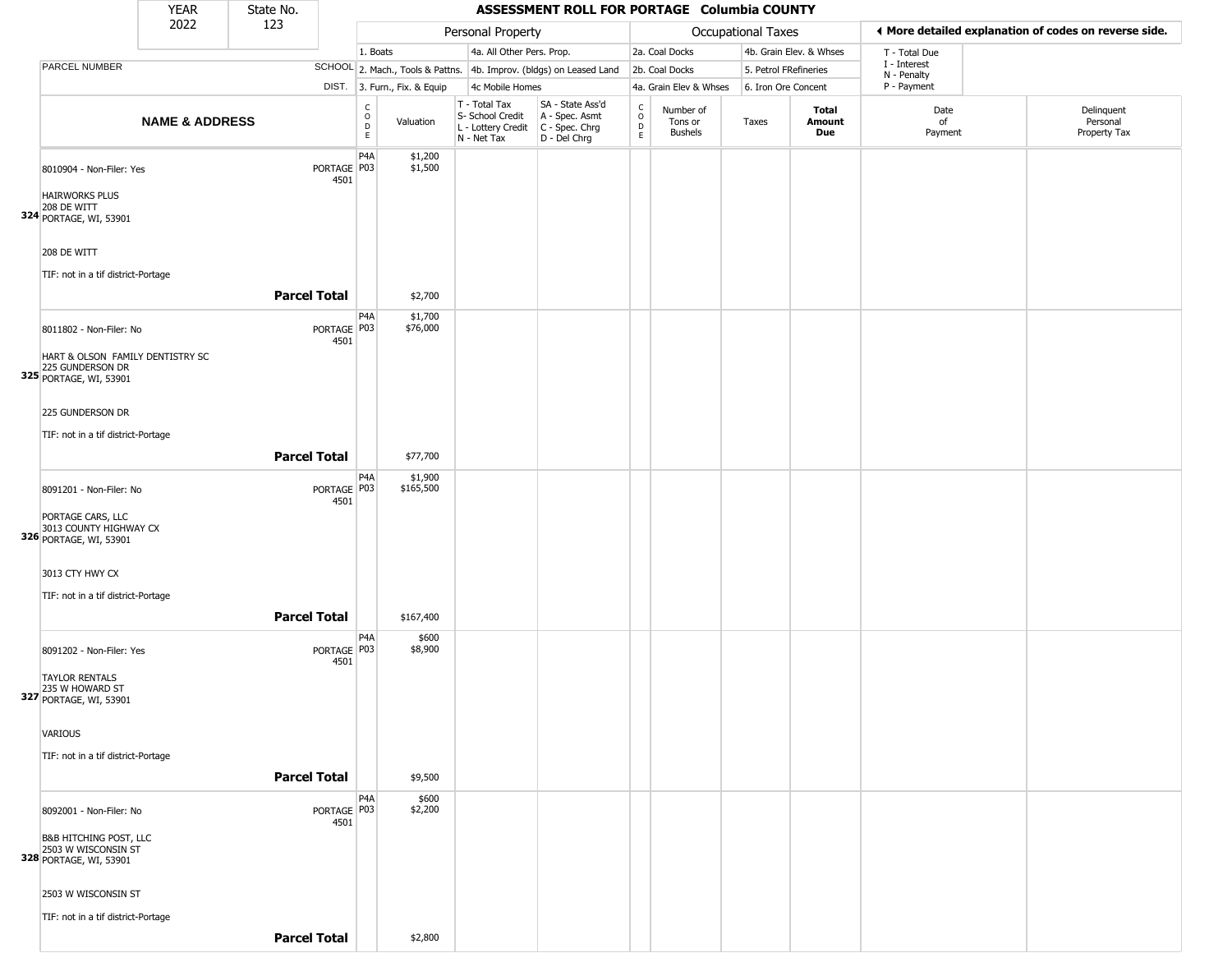|                                                                           | <b>YEAR</b>               | State No.           |                         |                                        |                              |                                                  | ASSESSMENT ROLL FOR PORTAGE Columbia COUNTY                                                             |                        |                                        |                       |                         |                             |                                                       |
|---------------------------------------------------------------------------|---------------------------|---------------------|-------------------------|----------------------------------------|------------------------------|--------------------------------------------------|---------------------------------------------------------------------------------------------------------|------------------------|----------------------------------------|-----------------------|-------------------------|-----------------------------|-------------------------------------------------------|
|                                                                           | 2022                      | 123                 |                         |                                        |                              | Personal Property                                |                                                                                                         |                        |                                        | Occupational Taxes    |                         |                             | ◀ More detailed explanation of codes on reverse side. |
|                                                                           |                           |                     |                         | 1. Boats                               |                              | 4a. All Other Pers. Prop.                        |                                                                                                         |                        | 2a. Coal Docks                         |                       | 4b. Grain Elev. & Whses | T - Total Due               |                                                       |
| PARCEL NUMBER                                                             |                           |                     |                         |                                        |                              |                                                  | SCHOOL 2. Mach., Tools & Pattns. 4b. Improv. (bldgs) on Leased Land                                     |                        | 2b. Coal Docks                         | 5. Petrol FRefineries |                         | I - Interest<br>N - Penalty |                                                       |
|                                                                           |                           |                     |                         |                                        | DIST. 3. Furn., Fix. & Equip | 4c Mobile Homes                                  |                                                                                                         |                        | 4a. Grain Elev & Whses                 | 6. Iron Ore Concent   |                         | P - Payment                 |                                                       |
|                                                                           | <b>NAME &amp; ADDRESS</b> |                     |                         | $_{\rm o}^{\rm c}$<br>$\mathsf D$<br>E | Valuation                    | T - Total Tax<br>S- School Credit<br>N - Net Tax | SA - State Ass'd<br>A - Spec. Asmt<br>$\vert$ L - Lottery Credit $\vert$ C - Spec. Chrg<br>D - Del Chrg | C<br>$\circ$<br>D<br>E | Number of<br>Tons or<br><b>Bushels</b> | Taxes                 | Total<br>Amount<br>Due  | Date<br>of<br>Payment       | Delinquent<br>Personal<br>Property Tax                |
| 84347 - Non-Filer: No<br>INNOCOR FOAM TECHNOLOGIES-ACP                    |                           |                     | PORTAGE e<br>$4501$ Ass | Stat<br>ess<br>ed                      | \$0                          |                                                  |                                                                                                         |                        |                                        |                       |                         |                             |                                                       |
| 187 ROUTE 36 STE 101<br>329 W LONG BRANCH, NJ, 53901-0059                 |                           |                     |                         |                                        |                              |                                                  |                                                                                                         |                        |                                        |                       |                         |                             |                                                       |
| 2626 MURPHY RD<br>TIF: not in a tif district-Portage                      |                           |                     |                         |                                        |                              |                                                  |                                                                                                         |                        |                                        |                       |                         |                             |                                                       |
| 9182304 - Non-Filer: No                                                   |                           |                     | PORTAGE   P03<br>4501   | P <sub>4</sub> A                       | \$800<br>\$36,900            |                                                  |                                                                                                         |                        |                                        |                       |                         |                             |                                                       |
| KEYSTONE OUR HOUSE, LLC<br>3965 AIRPORT DR<br>330 INDIANAPOLIS, IN, 46254 |                           |                     |                         |                                        |                              |                                                  |                                                                                                         |                        |                                        |                       |                         |                             |                                                       |
| 215 NORTHRIDGE DR<br>TIF: not in a tif district-Portage                   |                           |                     |                         |                                        |                              |                                                  |                                                                                                         |                        |                                        |                       |                         |                             |                                                       |
|                                                                           |                           | <b>Parcel Total</b> |                         |                                        | \$37,700                     |                                                  |                                                                                                         |                        |                                        |                       |                         |                             |                                                       |
| 9182312 - Non-Filer: Yes<br>ASSOCIATED INVESTMENT SERVICES                |                           |                     | PORTAGE<br>4501         | P03                                    | \$3,600                      |                                                  |                                                                                                         |                        |                                        |                       |                         |                             |                                                       |
| 433 MAIN ST, MS 8227<br>331 GREEN BAY, WI, 54301                          |                           |                     |                         |                                        |                              |                                                  |                                                                                                         |                        |                                        |                       |                         |                             |                                                       |
| 222 E WISCONSIN                                                           |                           |                     |                         |                                        |                              |                                                  |                                                                                                         |                        |                                        |                       |                         |                             |                                                       |
| TIF: not in a tif district-Portage                                        |                           |                     |                         |                                        |                              |                                                  |                                                                                                         |                        |                                        |                       |                         |                             |                                                       |
| 9182313 - Non-Filer: No<br>AUTOZONE STORES #101984                        |                           |                     | PORTAGE   P03<br>4501   | P <sub>4</sub> A                       | \$1,500<br>\$19,300          |                                                  |                                                                                                         |                        |                                        |                       |                         |                             |                                                       |
| 11000 RICHMOND AVE, STE 350<br>332 HOUSTON, TX, 77042                     |                           |                     |                         |                                        |                              |                                                  |                                                                                                         |                        |                                        |                       |                         |                             |                                                       |
| 2734 NEW PINERY RD, PORTAGE WI<br>TIF: not in a tif district-Portage      |                           |                     |                         |                                        |                              |                                                  |                                                                                                         |                        |                                        |                       |                         |                             |                                                       |
|                                                                           |                           | <b>Parcel Total</b> |                         |                                        | \$20,800                     |                                                  |                                                                                                         |                        |                                        |                       |                         |                             |                                                       |
| 9182329 - Non-Filer: No                                                   |                           |                     | PORTAGE P03<br>4501     | P4A                                    | \$9,100<br>\$97,400          |                                                  |                                                                                                         |                        |                                        |                       |                         |                             |                                                       |
| DP&K, INC - DION CONN<br>N3250 COUNTY RD J<br>333 POYNETTE, WI, 53955     |                           |                     |                         |                                        |                              |                                                  |                                                                                                         |                        |                                        |                       |                         |                             |                                                       |
| 2860 NEW PINERY RD                                                        |                           |                     |                         |                                        |                              |                                                  |                                                                                                         |                        |                                        |                       |                         |                             |                                                       |
| TIF: not in a tif district-Portage                                        |                           |                     |                         |                                        |                              |                                                  |                                                                                                         |                        |                                        |                       |                         |                             |                                                       |
|                                                                           |                           | <b>Parcel Total</b> |                         |                                        | \$106,500                    |                                                  |                                                                                                         |                        |                                        |                       |                         |                             |                                                       |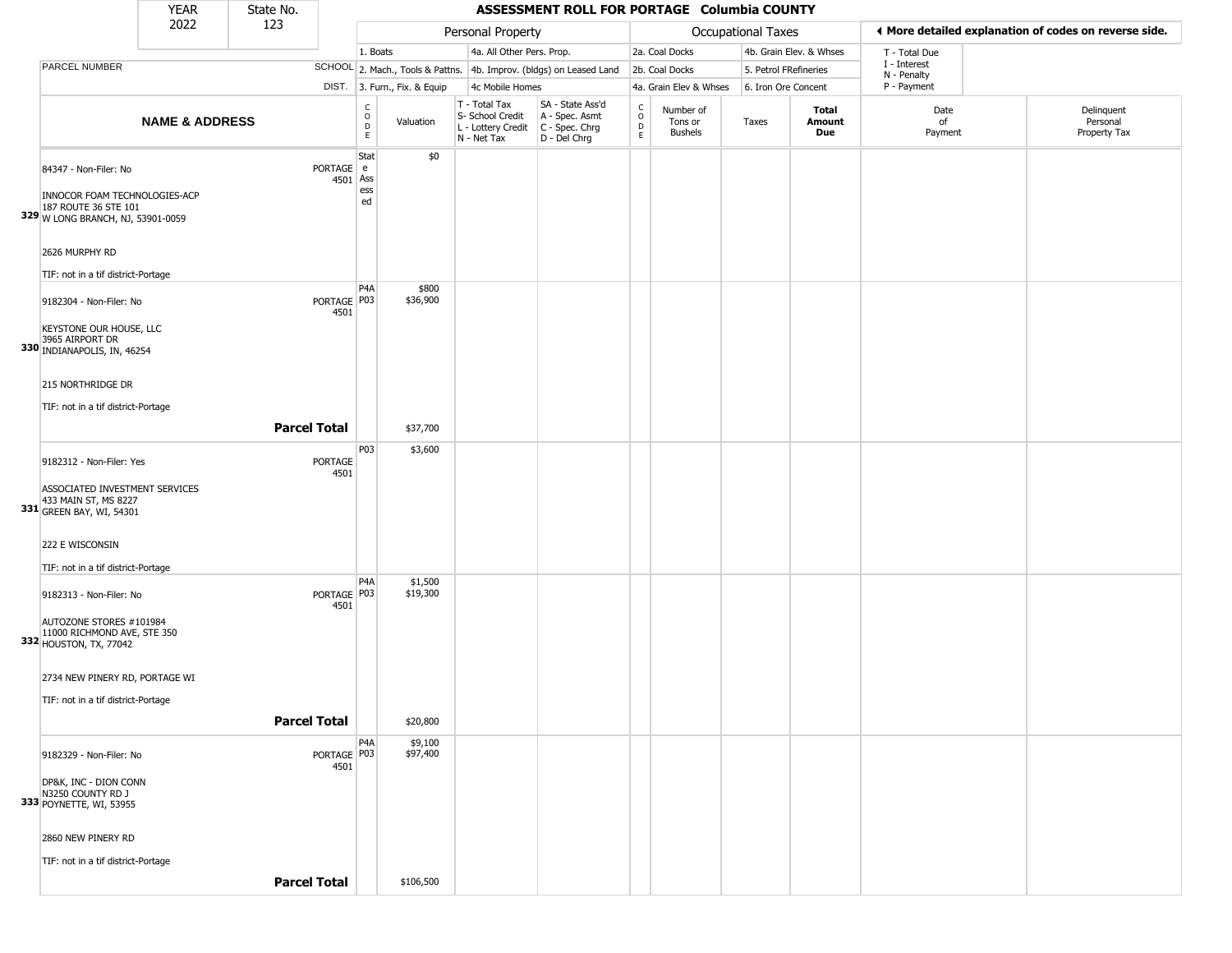|                                                                                                            | <b>YEAR</b>               | State No.           |                                                 |                              |                                                                        | ASSESSMENT ROLL FOR PORTAGE Columbia COUNTY                            |                                                 |                                        |                       |                         |                             |                                                       |
|------------------------------------------------------------------------------------------------------------|---------------------------|---------------------|-------------------------------------------------|------------------------------|------------------------------------------------------------------------|------------------------------------------------------------------------|-------------------------------------------------|----------------------------------------|-----------------------|-------------------------|-----------------------------|-------------------------------------------------------|
|                                                                                                            | 2022                      | 123                 |                                                 |                              | Personal Property                                                      |                                                                        |                                                 |                                        | Occupational Taxes    |                         |                             | ♦ More detailed explanation of codes on reverse side. |
|                                                                                                            |                           |                     | 1. Boats                                        |                              | 4a. All Other Pers. Prop.                                              |                                                                        |                                                 | 2a. Coal Docks                         |                       | 4b. Grain Elev. & Whses | T - Total Due               |                                                       |
| PARCEL NUMBER                                                                                              |                           |                     |                                                 |                              |                                                                        | SCHOOL 2. Mach., Tools & Pattns. 4b. Improv. (bldgs) on Leased Land    |                                                 | 2b. Coal Docks                         | 5. Petrol FRefineries |                         | I - Interest<br>N - Penalty |                                                       |
|                                                                                                            |                           |                     |                                                 | DIST. 3. Furn., Fix. & Equip | 4c Mobile Homes                                                        |                                                                        |                                                 | 4a. Grain Elev & Whses                 | 6. Iron Ore Concent   |                         | P - Payment                 |                                                       |
|                                                                                                            | <b>NAME &amp; ADDRESS</b> |                     | $\begin{array}{c} C \\ O \\ D \\ E \end{array}$ | Valuation                    | T - Total Tax<br>S- School Credit<br>L - Lottery Credit<br>N - Net Tax | SA - State Ass'd<br>A - Spec. Asmt<br>$C - Spec. Chrg$<br>D - Del Chrg | $\begin{array}{c} C \\ O \\ D \\ E \end{array}$ | Number of<br>Tons or<br><b>Bushels</b> | Taxes                 | Total<br>Amount<br>Due  | Date<br>of<br>Payment       | Delinquent<br>Personal<br>Property Tax                |
| 9182339 - Non-Filer: Yes<br>WILLIAM A KUTZKE, JR, PR<br>1121 W CONANT ST                                   |                           |                     | P03<br><b>PORTAGE</b><br>4501                   | \$11,100                     |                                                                        |                                                                        |                                                 |                                        |                       |                         |                             |                                                       |
| 334 PORTAGE, WI, 53901<br>(APTS)<br>TIF: not in a tif district-Portage                                     |                           |                     |                                                 |                              |                                                                        |                                                                        |                                                 |                                        |                       |                         |                             |                                                       |
| 9182340 - Non-Filer: Yes<br><b>REXFORD TAYLOR</b><br>N398 MILLER AVE<br>335 ENDEAVOR, WI, 53930            |                           |                     | P <sub>4</sub> B<br>PORTAGE<br>4501             | \$17,500                     |                                                                        |                                                                        |                                                 |                                        |                       |                         |                             |                                                       |
| 1011 SILVER LAKE DR PARCEL D (MUNICIPAL AIRPORT) PP4B<br>TIF: not in a tif district-Portage                |                           |                     |                                                 |                              |                                                                        |                                                                        |                                                 |                                        |                       |                         |                             |                                                       |
| 9182341 - Non-Filer: Yes<br>JOHN LEIGHTY<br>N1464 HARVEY RD<br>336 ARLINGTON, WI, 53911                    |                           |                     | P <sub>4</sub> B<br>PORTAGE<br>4501             | \$22,400                     |                                                                        |                                                                        |                                                 |                                        |                       |                         |                             |                                                       |
| PP4B-HANGER<br>TIF: not in a tif district-Portage                                                          |                           |                     |                                                 |                              |                                                                        |                                                                        |                                                 |                                        |                       |                         |                             |                                                       |
| 9182342 - Non-Filer: No<br>EASTON MOTORS EZ CREDIT OF PORTAGE<br>102 HENRY DRIVE<br>337 PORTAGE, WI, 53901 |                           |                     | P03<br>PORTAGE P4A<br>4501                      | \$3,400<br>\$4,300           |                                                                        |                                                                        |                                                 |                                        |                       |                         |                             |                                                       |
| 102 HENRY DRIVE<br>TIF: not in a tif district-Portage                                                      |                           | <b>Parcel Total</b> |                                                 | \$7,700                      |                                                                        |                                                                        |                                                 |                                        |                       |                         |                             |                                                       |
|                                                                                                            |                           |                     | P <sub>4</sub> A                                | \$5,600                      |                                                                        |                                                                        |                                                 |                                        |                       |                         |                             |                                                       |
| 9182343 - Non-Filer: No<br>PORTAGE STATE BANK<br><b>PO BOX 50</b><br>338 BARABOO, WI, 53913                |                           |                     | PORTAGE P03<br>4501                             | \$84,400                     |                                                                        |                                                                        |                                                 |                                        |                       |                         |                             |                                                       |
| 2838 NEW PINERY ROAD<br>TIF: not in a tif district-Portage                                                 |                           | <b>Parcel Total</b> |                                                 | \$90,000                     |                                                                        |                                                                        |                                                 |                                        |                       |                         |                             |                                                       |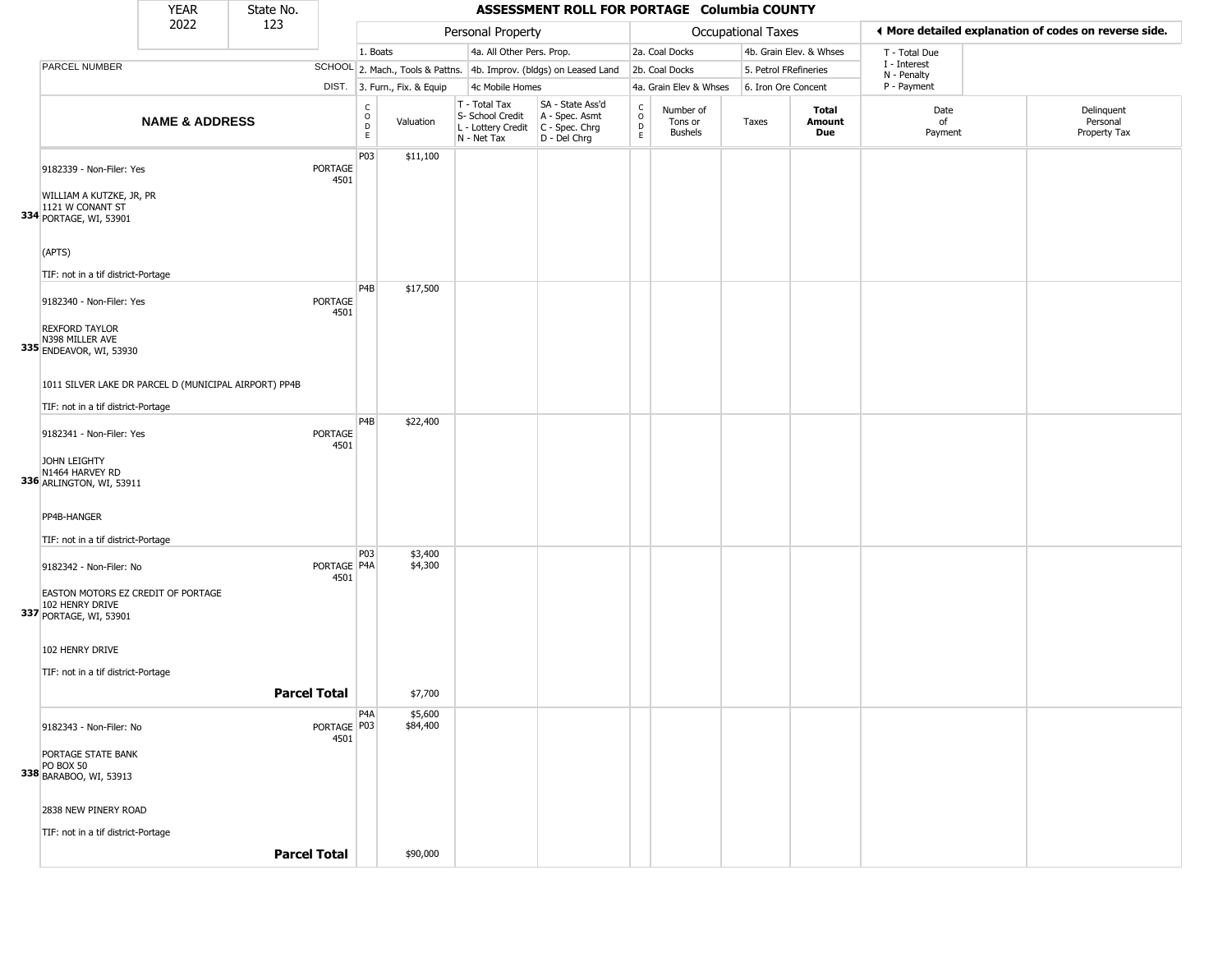|                                                                                         | <b>YEAR</b>               | State No.           |                        |                        |                              |                                                                        | ASSESSMENT ROLL FOR PORTAGE Columbia COUNTY                          |                                        |                                        |                       |                         |                             |                                                       |
|-----------------------------------------------------------------------------------------|---------------------------|---------------------|------------------------|------------------------|------------------------------|------------------------------------------------------------------------|----------------------------------------------------------------------|----------------------------------------|----------------------------------------|-----------------------|-------------------------|-----------------------------|-------------------------------------------------------|
|                                                                                         | 2022                      | 123                 |                        |                        |                              | Personal Property                                                      |                                                                      |                                        |                                        | Occupational Taxes    |                         |                             | ◀ More detailed explanation of codes on reverse side. |
|                                                                                         |                           |                     |                        | 1. Boats               |                              | 4a. All Other Pers. Prop.                                              |                                                                      |                                        | 2a. Coal Docks                         |                       | 4b. Grain Elev. & Whses | T - Total Due               |                                                       |
| PARCEL NUMBER                                                                           |                           |                     |                        |                        |                              |                                                                        | SCHOOL 2. Mach., Tools & Pattns. 4b. Improv. (bldgs) on Leased Land  |                                        | 2b. Coal Docks                         | 5. Petrol FRefineries |                         | I - Interest<br>N - Penalty |                                                       |
|                                                                                         |                           |                     |                        |                        | DIST. 3. Furn., Fix. & Equip | 4c Mobile Homes                                                        |                                                                      |                                        | 4a. Grain Elev & Whses                 | 6. Iron Ore Concent   |                         | P - Payment                 |                                                       |
|                                                                                         | <b>NAME &amp; ADDRESS</b> |                     |                        | C<br>$\circ$<br>D<br>E | Valuation                    | T - Total Tax<br>S- School Credit<br>L - Lottery Credit<br>N - Net Tax | SA - State Ass'd<br>A - Spec. Asmt<br>C - Spec. Chrg<br>D - Del Chrg | $\rm_{o}^{\rm c}$<br>$\mathsf{D}$<br>E | Number of<br>Tons or<br><b>Bushels</b> | Taxes                 | Total<br>Amount<br>Due  | Date<br>of<br>Payment       | Delinquent<br>Personal<br>Property Tax                |
| 9182344 - Non-Filer: No                                                                 |                           |                     | PORTAGE P03<br>4501    | P4A                    | \$2,000<br>\$146,200         |                                                                        |                                                                      |                                        |                                        |                       |                         |                             |                                                       |
| SUMMIT CREDIT UINION<br>PO BOX 8046<br>339 MADISON, WI, 53708-8046                      |                           |                     |                        |                        |                              |                                                                        |                                                                      |                                        |                                        |                       |                         |                             |                                                       |
| 110 HENRY DR                                                                            |                           |                     |                        |                        |                              |                                                                        |                                                                      |                                        |                                        |                       |                         |                             |                                                       |
| TIF: not in a tif district-Portage                                                      |                           | <b>Parcel Total</b> |                        |                        | \$148,200                    |                                                                        |                                                                      |                                        |                                        |                       |                         |                             |                                                       |
|                                                                                         |                           |                     |                        | P4A                    |                              |                                                                        |                                                                      |                                        |                                        |                       |                         |                             |                                                       |
| 9182345 - Non-Filer: No                                                                 |                           |                     | PORTAGE   P03<br>4501  |                        | \$34,800<br>\$78,100         |                                                                        |                                                                      |                                        |                                        |                       |                         |                             |                                                       |
| DEAN SPECIALTY CLINIC<br>PO BOX 259443<br>340 MADISON, WI, 53725-9443                   |                           |                     |                        |                        |                              |                                                                        |                                                                      |                                        |                                        |                       |                         |                             |                                                       |
| 2825 HUNTERS TRAIL 2ND FLR                                                              |                           |                     |                        |                        |                              |                                                                        |                                                                      |                                        |                                        |                       |                         |                             |                                                       |
| TIF: not in a tif district-Portage                                                      |                           |                     |                        |                        |                              |                                                                        |                                                                      |                                        |                                        |                       |                         |                             |                                                       |
|                                                                                         |                           | <b>Parcel Total</b> |                        |                        | \$112,900                    |                                                                        |                                                                      |                                        |                                        |                       |                         |                             |                                                       |
| 9182347 - Non-Filer: Yes                                                                |                           |                     | <b>PORTAGE</b><br>4501 | P03                    | \$9,400                      |                                                                        |                                                                      |                                        |                                        |                       |                         |                             |                                                       |
| PAPA MURPHY'S TAKE N BAKE PIZZA<br>125 S SIBLEY AVE, STE 1<br>341 LITCHFIELD, MN, 55355 |                           |                     |                        |                        |                              |                                                                        |                                                                      |                                        |                                        |                       |                         |                             |                                                       |
| 2936 NEW PINERY RD                                                                      |                           |                     |                        |                        |                              |                                                                        |                                                                      |                                        |                                        |                       |                         |                             |                                                       |
| TIF: not in a tif district-Portage                                                      |                           |                     |                        | P <sub>4</sub> A       |                              |                                                                        |                                                                      |                                        |                                        |                       |                         |                             |                                                       |
| 9182350 - Non-Filer: No                                                                 |                           |                     | <b>PORTAGE</b><br>4501 |                        | \$200                        |                                                                        |                                                                      |                                        |                                        |                       |                         |                             |                                                       |
| ADVANCE AMERICA, CAC OF WI, INC<br>PO BOX 3058<br>342 SPARTANBURG, SC, 29304            |                           |                     |                        |                        |                              |                                                                        |                                                                      |                                        |                                        |                       |                         |                             |                                                       |
| 2936 NEW PINERY RD, UNIT C                                                              |                           |                     |                        |                        |                              |                                                                        |                                                                      |                                        |                                        |                       |                         |                             |                                                       |
| TIF: not in a tif district-Portage                                                      |                           |                     |                        |                        |                              |                                                                        |                                                                      |                                        |                                        |                       |                         |                             |                                                       |
| 9182354 - Non-Filer: No                                                                 |                           |                     | PORTAGE<br>4501        | P03                    | \$500                        |                                                                        |                                                                      |                                        |                                        |                       |                         |                             |                                                       |
| STANLEY CONVERGENT SECURITY SOLUTIONS<br>PO BOX 1029<br>343 DUBLIN, PA, 18917-1029      |                           |                     |                        |                        |                              |                                                                        |                                                                      |                                        |                                        |                       |                         |                             |                                                       |
| 2851 NEW PINERY RD                                                                      |                           |                     |                        |                        |                              |                                                                        |                                                                      |                                        |                                        |                       |                         |                             |                                                       |
| TIF: not in a tif district-Portage                                                      |                           |                     |                        |                        |                              |                                                                        |                                                                      |                                        |                                        |                       |                         |                             |                                                       |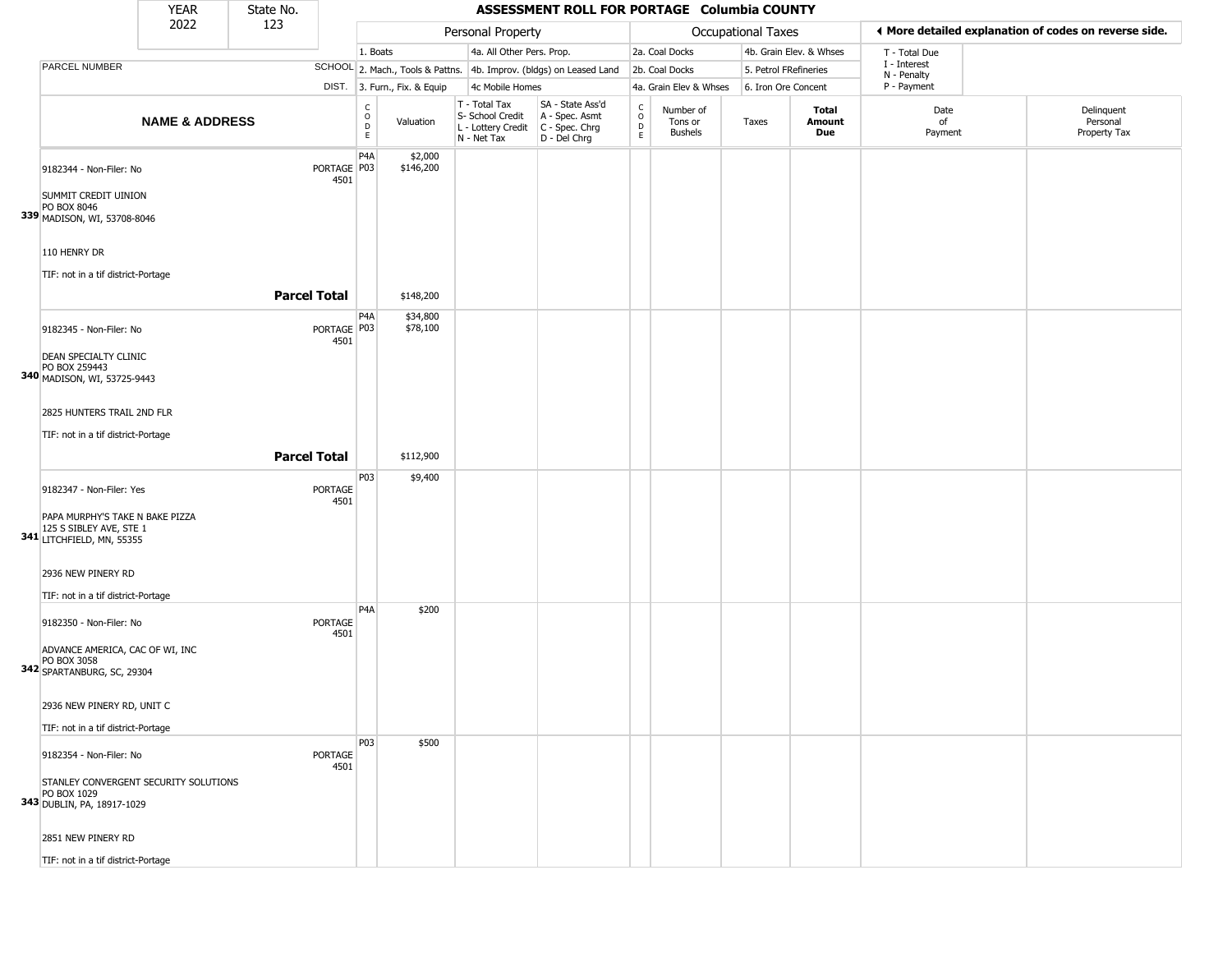|                                                                                                                   | <b>YEAR</b>               | State No.           |                       |                                                |                              |                                                                                       | ASSESSMENT ROLL FOR PORTAGE Columbia COUNTY                         |                                                |                                        |                       |                         |                             |                                                       |
|-------------------------------------------------------------------------------------------------------------------|---------------------------|---------------------|-----------------------|------------------------------------------------|------------------------------|---------------------------------------------------------------------------------------|---------------------------------------------------------------------|------------------------------------------------|----------------------------------------|-----------------------|-------------------------|-----------------------------|-------------------------------------------------------|
|                                                                                                                   | 2022                      | 123                 |                       |                                                |                              | Personal Property                                                                     |                                                                     |                                                |                                        | Occupational Taxes    |                         |                             | I More detailed explanation of codes on reverse side. |
|                                                                                                                   |                           |                     |                       | 1. Boats                                       |                              | 4a. All Other Pers. Prop.                                                             |                                                                     |                                                | 2a. Coal Docks                         |                       | 4b. Grain Elev. & Whses | T - Total Due               |                                                       |
| PARCEL NUMBER                                                                                                     |                           |                     |                       |                                                |                              |                                                                                       | SCHOOL 2. Mach., Tools & Pattns. 4b. Improv. (bldgs) on Leased Land |                                                | 2b. Coal Docks                         | 5. Petrol FRefineries |                         | I - Interest<br>N - Penalty |                                                       |
|                                                                                                                   |                           |                     |                       |                                                | DIST. 3. Furn., Fix. & Equip | 4c Mobile Homes                                                                       |                                                                     |                                                | 4a. Grain Elev & Whses                 | 6. Iron Ore Concent   |                         | P - Payment                 |                                                       |
|                                                                                                                   | <b>NAME &amp; ADDRESS</b> |                     |                       | $\begin{matrix} 0 \\ 0 \\ D \end{matrix}$<br>E | Valuation                    | T - Total Tax<br>S- School Credit<br>L - Lottery Credit C - Spec. Chrg<br>N - Net Tax | SA - State Ass'd<br>A - Spec. Asmt<br>D - Del Chrg                  | $\begin{matrix} 0 \\ 0 \\ D \end{matrix}$<br>E | Number of<br>Tons or<br><b>Bushels</b> | Taxes                 | Total<br>Amount<br>Due  | Date<br>of<br>Payment       | Delinquent<br>Personal<br>Property Tax                |
| 9182362 - Non-Filer: No<br>C.C. OF MADISON, INC.<br>1001 FOURIER DR., SUITE 200<br>344 MADISON, WI, 53717-1958    |                           |                     | PORTAGE<br>4501       | P03                                            | \$1,700                      |                                                                                       |                                                                     |                                                |                                        |                       |                         |                             |                                                       |
| 2950 PINERY ROAD<br>TIF: not in a tif district-Portage                                                            |                           |                     |                       | P <sub>4</sub> A                               |                              |                                                                                       |                                                                     |                                                |                                        |                       |                         |                             |                                                       |
| 9182365 - Non-Filer: No<br>THE COCA-COLA COMPANY<br>PO BOX 1734<br>345 ATLANTA, GA, 30301                         |                           |                     | PORTAGE<br>4501       |                                                | \$16,400                     |                                                                                       |                                                                     |                                                |                                        |                       |                         |                             |                                                       |
| <b>VARIOUS</b><br>TIF: not in a tif district-Portage                                                              |                           |                     |                       | P <sub>4</sub> A                               | \$2,400                      |                                                                                       |                                                                     |                                                |                                        |                       |                         |                             |                                                       |
| 9182366 - Non-Filer: Yes<br>THE HISTORIC<br>1819 ST. ALBERT THE GREAT DRIVE<br><b>346</b> SUN PRAIRIE, WI, 53590  |                           |                     | PORTAGE   P03<br>4501 |                                                | \$24,300                     |                                                                                       |                                                                     |                                                |                                        |                       |                         |                             |                                                       |
| 207 W COOK ST<br>TIF: CITY OF PORTAGE TID 006 99019                                                               |                           | <b>Parcel Total</b> |                       |                                                | \$26,700                     |                                                                                       |                                                                     |                                                |                                        |                       |                         |                             |                                                       |
| 9182373 - Non-Filer: No<br>TRACTOR SUPPLY COMPANY<br>11000 RICHMOND AVE, STE 350<br><b>347 HOUSTON, TX, 77042</b> |                           |                     | PORTAGE P03<br>4501   | P4A                                            | \$3,500<br>\$36,800          |                                                                                       |                                                                     |                                                |                                        |                       |                         |                             |                                                       |
| 3033 CTH CX<br>TIF: not in a tif district-Portage                                                                 |                           | <b>Parcel Total</b> |                       |                                                | \$40,300                     |                                                                                       |                                                                     |                                                |                                        |                       |                         |                             |                                                       |
| 9182381 - Non-Filer: Yes<br>QUADIENT INC FKA NEOPOST USA, INC<br>478 WHEELERS FARMS RD<br>348 MILFORD, CT, 06461  |                           |                     | PORTAGE<br>4501       | P03                                            | \$1,200                      |                                                                                       |                                                                     |                                                |                                        |                       |                         |                             |                                                       |
| <b>VARIOUS</b><br>TIF: not in a tif district-Portage                                                              |                           |                     |                       |                                                |                              |                                                                                       |                                                                     |                                                |                                        |                       |                         |                             |                                                       |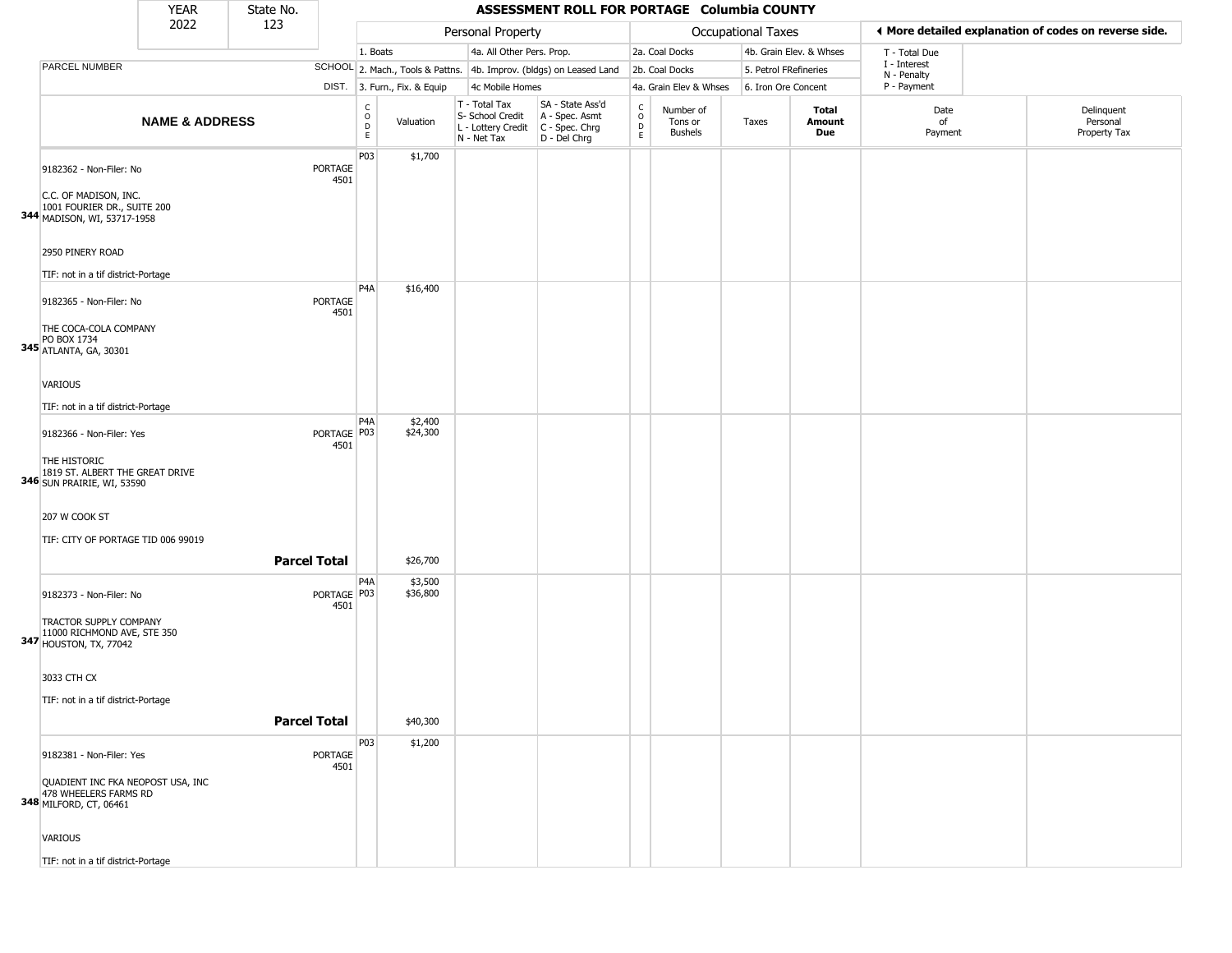|                                                                                        | <b>YEAR</b>               | State No.           |                        |                                                |                              |                                                                        | ASSESSMENT ROLL FOR PORTAGE Columbia COUNTY                            |                                     |                                        |                    |                         |                             |                                                       |
|----------------------------------------------------------------------------------------|---------------------------|---------------------|------------------------|------------------------------------------------|------------------------------|------------------------------------------------------------------------|------------------------------------------------------------------------|-------------------------------------|----------------------------------------|--------------------|-------------------------|-----------------------------|-------------------------------------------------------|
|                                                                                        | 2022                      | 123                 |                        |                                                |                              | Personal Property                                                      |                                                                        |                                     |                                        | Occupational Taxes |                         |                             | I More detailed explanation of codes on reverse side. |
|                                                                                        |                           |                     |                        | 1. Boats                                       |                              | 4a. All Other Pers. Prop.                                              |                                                                        |                                     | 2a. Coal Docks                         |                    | 4b. Grain Elev. & Whses | T - Total Due               |                                                       |
| PARCEL NUMBER                                                                          |                           |                     |                        |                                                |                              |                                                                        | SCHOOL 2. Mach., Tools & Pattns. 4b. Improv. (bldgs) on Leased Land    |                                     | 2b. Coal Docks                         |                    | 5. Petrol FRefineries   | I - Interest<br>N - Penalty |                                                       |
|                                                                                        |                           |                     |                        |                                                | DIST. 3. Furn., Fix. & Equip | 4c Mobile Homes                                                        |                                                                        |                                     | 4a. Grain Elev & Whses                 |                    | 6. Iron Ore Concent     | P - Payment                 |                                                       |
|                                                                                        | <b>NAME &amp; ADDRESS</b> |                     |                        | $\begin{matrix} 0 \\ 0 \\ D \end{matrix}$<br>E | Valuation                    | T - Total Tax<br>S- School Credit<br>L - Lottery Credit<br>N - Net Tax | SA - State Ass'd<br>A - Spec. Asmt<br>$C - Spec. Chrg$<br>D - Del Chrg | $\int_{0}^{c}$<br>$\mathsf{D}$<br>E | Number of<br>Tons or<br><b>Bushels</b> | Taxes              | Total<br>Amount<br>Due  | Date<br>of<br>Payment       | Delinquent<br>Personal<br>Property Tax                |
| 9182394 - Non-Filer: Yes<br>LAND TITLE INC<br>702 DEWITT ST, STE B                     |                           |                     | PORTAGE<br>4501        | P03                                            | \$7,900                      |                                                                        |                                                                        |                                     |                                        |                    |                         |                             |                                                       |
| 349 PORTAGE, WI, 53901<br>702 DEWITT ST, STE B<br>TIF: not in a tif district-Portage   |                           |                     |                        |                                                |                              |                                                                        |                                                                        |                                     |                                        |                    |                         |                             |                                                       |
| 9182403 - Non-Filer: No                                                                |                           |                     | PORTAGE<br>4501        | P03                                            | \$5,800                      |                                                                        |                                                                        |                                     |                                        |                    |                         |                             |                                                       |
| US BANK NATIONAL ASSOCIATION<br>1310 MADRID STREET, STE 100<br>350 MARSHALL, MN, 56258 |                           |                     |                        |                                                |                              |                                                                        |                                                                        |                                     |                                        |                    |                         |                             |                                                       |
| VARIOUS<br>TIF: not in a tif district-Portage                                          |                           |                     |                        |                                                |                              |                                                                        |                                                                        |                                     |                                        |                    |                         |                             |                                                       |
| 9182406 - Non-Filer: No<br>POINTON HEATING AND AIR CONDITIONING, INC                   |                           |                     | PORTAGE   P03<br>4501  | P <sub>4</sub> A                               | \$100<br>\$500               |                                                                        |                                                                        |                                     |                                        |                    |                         |                             |                                                       |
| 2559 NEW PINERY RD<br>351 PORTAGE, WI, 53901                                           |                           |                     |                        |                                                |                              |                                                                        |                                                                        |                                     |                                        |                    |                         |                             |                                                       |
| 2559 NEW PINERY RD<br>TIF: not in a tif district-Portage                               |                           |                     |                        |                                                |                              |                                                                        |                                                                        |                                     |                                        |                    |                         |                             |                                                       |
|                                                                                        |                           | <b>Parcel Total</b> |                        |                                                | \$600                        |                                                                        |                                                                        |                                     |                                        |                    |                         |                             |                                                       |
| 9182407 - Non-Filer: No                                                                |                           |                     | <b>PORTAGE</b><br>4501 | P <sub>4</sub> A                               | \$700                        |                                                                        |                                                                        |                                     |                                        |                    |                         |                             |                                                       |
| AMERIGAS PROPANE LP<br>PO BOX 1240<br>352 MANCHESTER, NH, 03105                        |                           |                     |                        |                                                |                              |                                                                        |                                                                        |                                     |                                        |                    |                         |                             |                                                       |
| VARIOUS                                                                                |                           |                     |                        |                                                |                              |                                                                        |                                                                        |                                     |                                        |                    |                         |                             |                                                       |
| TIF: not in a tif district-Portage<br>9182408 - Non-Filer: No                          |                           |                     | <b>PORTAGE</b><br>4501 | P03                                            | \$7,200                      |                                                                        |                                                                        |                                     |                                        |                    |                         |                             |                                                       |
| ADT, LLC<br>PO BOX 54767<br>353 LEXINGTON, KY, 40555                                   |                           |                     |                        |                                                |                              |                                                                        |                                                                        |                                     |                                        |                    |                         |                             |                                                       |
| <b>VARIOUS</b>                                                                         |                           |                     |                        |                                                |                              |                                                                        |                                                                        |                                     |                                        |                    |                         |                             |                                                       |
| TIF: not in a tif district-Portage                                                     |                           |                     |                        |                                                |                              |                                                                        |                                                                        |                                     |                                        |                    |                         |                             |                                                       |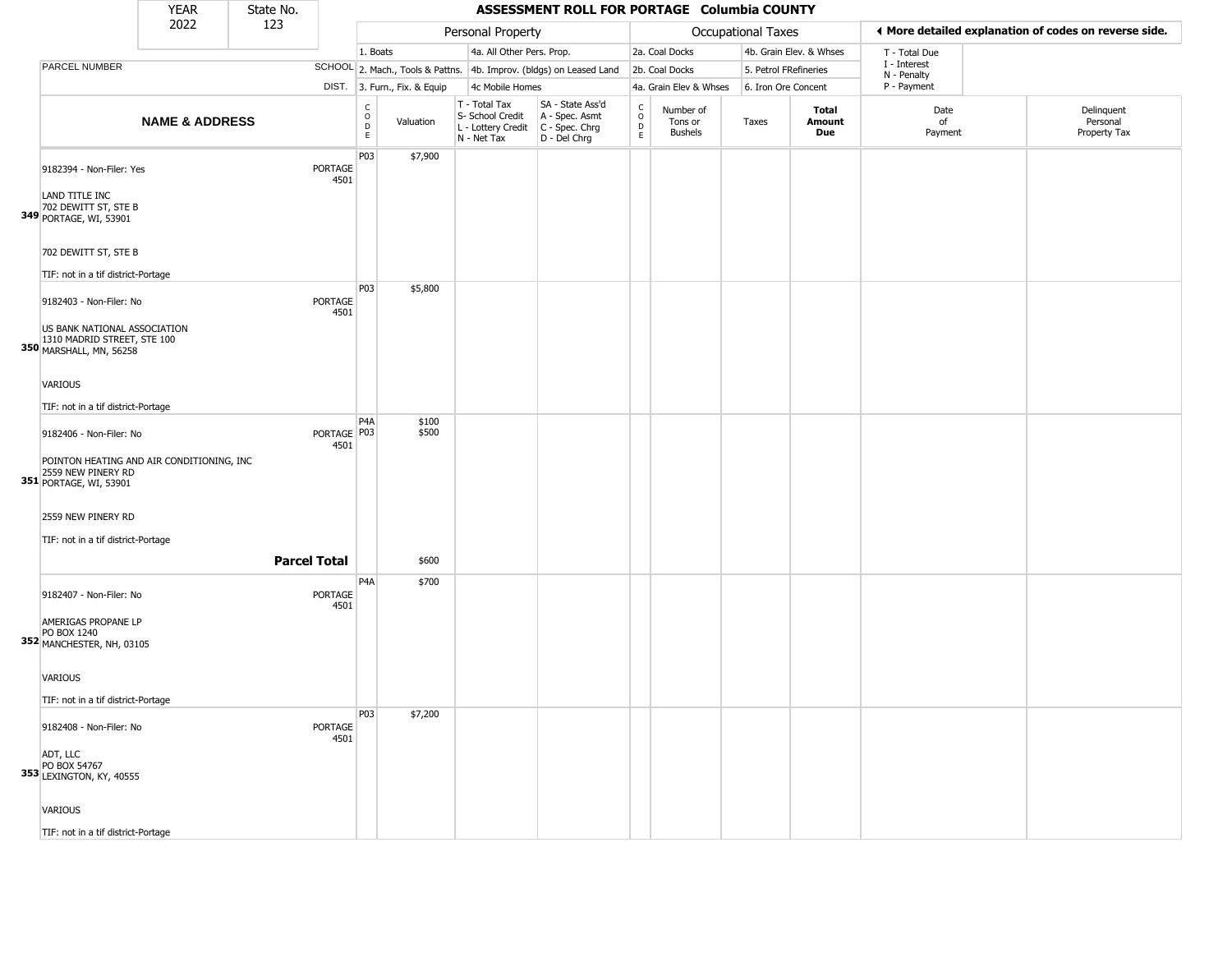|                                                                                       | <b>YEAR</b>               | State No.           |                        |                                                |                              |                                                                        | ASSESSMENT ROLL FOR PORTAGE Columbia COUNTY                          |                                     |                                        |                       |                         |                             |                                                       |
|---------------------------------------------------------------------------------------|---------------------------|---------------------|------------------------|------------------------------------------------|------------------------------|------------------------------------------------------------------------|----------------------------------------------------------------------|-------------------------------------|----------------------------------------|-----------------------|-------------------------|-----------------------------|-------------------------------------------------------|
|                                                                                       | 2022                      | 123                 |                        |                                                |                              | Personal Property                                                      |                                                                      |                                     |                                        | Occupational Taxes    |                         |                             | ♦ More detailed explanation of codes on reverse side. |
|                                                                                       |                           |                     |                        | 1. Boats                                       |                              | 4a. All Other Pers. Prop.                                              |                                                                      |                                     | 2a. Coal Docks                         |                       | 4b. Grain Elev. & Whses | T - Total Due               |                                                       |
| PARCEL NUMBER                                                                         |                           |                     |                        |                                                |                              |                                                                        | SCHOOL 2. Mach., Tools & Pattns. 4b. Improv. (bldgs) on Leased Land  |                                     | 2b. Coal Docks                         | 5. Petrol FRefineries |                         | I - Interest<br>N - Penalty |                                                       |
|                                                                                       |                           |                     |                        |                                                | DIST. 3. Furn., Fix. & Equip | 4c Mobile Homes                                                        |                                                                      |                                     | 4a. Grain Elev & Whses                 | 6. Iron Ore Concent   |                         | P - Payment                 |                                                       |
|                                                                                       | <b>NAME &amp; ADDRESS</b> |                     |                        | $\begin{matrix} 0 \\ 0 \\ D \end{matrix}$<br>E | Valuation                    | T - Total Tax<br>S- School Credit<br>L - Lottery Credit<br>N - Net Tax | SA - State Ass'd<br>A - Spec. Asmt<br>C - Spec. Chrg<br>D - Del Chrg | $\int_{0}^{c}$<br>$\mathsf{D}$<br>E | Number of<br>Tons or<br><b>Bushels</b> | Taxes                 | Total<br>Amount<br>Due  | Date<br>of<br>Payment       | Delinquent<br>Personal<br>Property Tax                |
| 9182411 - Non-Filer: Yes                                                              |                           |                     | PORTAGE<br>4501        | P03                                            | \$1,400                      |                                                                        |                                                                      |                                     |                                        |                       |                         |                             |                                                       |
| CHRISTINA L STENSRUD<br>517 ADAMS ST<br>354 PORTAGE, WI, 53901                        |                           |                     |                        |                                                |                              |                                                                        |                                                                      |                                     |                                        |                       |                         |                             |                                                       |
| 228 W WISCONSIN ST<br>TIF: not in a tif district-Portage                              |                           |                     |                        |                                                |                              |                                                                        |                                                                      |                                     |                                        |                       |                         |                             |                                                       |
| 9182412 - Non-Filer: No                                                               |                           |                     | PORTAGE<br>4501        | P03                                            | \$14,800                     |                                                                        |                                                                      |                                     |                                        |                       |                         |                             |                                                       |
| SECURUS TECHNOLOGIES<br>2424 RIDGE RD<br>355 ROCKWALL, TX, 75087                      |                           |                     |                        |                                                |                              |                                                                        |                                                                      |                                     |                                        |                       |                         |                             |                                                       |
| 711 E COOK ST<br>TIF: not in a tif district-Portage                                   |                           |                     |                        |                                                |                              |                                                                        |                                                                      |                                     |                                        |                       |                         |                             |                                                       |
| 9182425 - Non-Filer: No                                                               |                           |                     | PORTAGE<br>4501        | P03                                            | \$20,700                     |                                                                        |                                                                      |                                     |                                        |                       |                         |                             |                                                       |
| WELLS FARGO VENDOR FINANCIAL SERV, LLC<br>356 PO BOX 36200<br>356 BILLINGS, MT, 59107 |                           |                     |                        |                                                |                              |                                                                        |                                                                      |                                     |                                        |                       |                         |                             |                                                       |
| <b>VARIOUS</b>                                                                        |                           |                     |                        |                                                |                              |                                                                        |                                                                      |                                     |                                        |                       |                         |                             |                                                       |
| TIF: not in a tif district-Portage                                                    |                           |                     |                        | P03                                            | \$23,100                     |                                                                        |                                                                      |                                     |                                        |                       |                         |                             |                                                       |
| 9182426 - Non-Filer: No<br>PITNEY BOWES GLOBAL FINANCIAL SVCS LLC                     |                           |                     | <b>PORTAGE</b><br>4501 |                                                |                              |                                                                        |                                                                      |                                     |                                        |                       |                         |                             |                                                       |
| 5310 CYPRESS CENTER DR #110<br>357 TAMPA, FL, 33609                                   |                           |                     |                        |                                                |                              |                                                                        |                                                                      |                                     |                                        |                       |                         |                             |                                                       |
| <b>VARIOUS</b>                                                                        |                           |                     |                        |                                                |                              |                                                                        |                                                                      |                                     |                                        |                       |                         |                             |                                                       |
| TIF: not in a tif district-Portage                                                    |                           |                     |                        |                                                |                              |                                                                        |                                                                      |                                     |                                        |                       |                         |                             |                                                       |
| 9182427 - Non-Filer: No                                                               |                           |                     | PORTAGE PU3<br>4501    | P <sub>4</sub> A                               | \$800<br>\$36,900            |                                                                        |                                                                      |                                     |                                        |                       |                         |                             |                                                       |
| KEYSTONE OUR HOUSE, LLC<br>358 3965 AIRPORT DR<br>358 INDIANAPOLIS, IN, 46254         |                           |                     |                        |                                                |                              |                                                                        |                                                                      |                                     |                                        |                       |                         |                             |                                                       |
| 2876 VILLAGE RD                                                                       |                           |                     |                        |                                                |                              |                                                                        |                                                                      |                                     |                                        |                       |                         |                             |                                                       |
| TIF: not in a tif district-Portage                                                    |                           | <b>Parcel Total</b> |                        |                                                | \$37,700                     |                                                                        |                                                                      |                                     |                                        |                       |                         |                             |                                                       |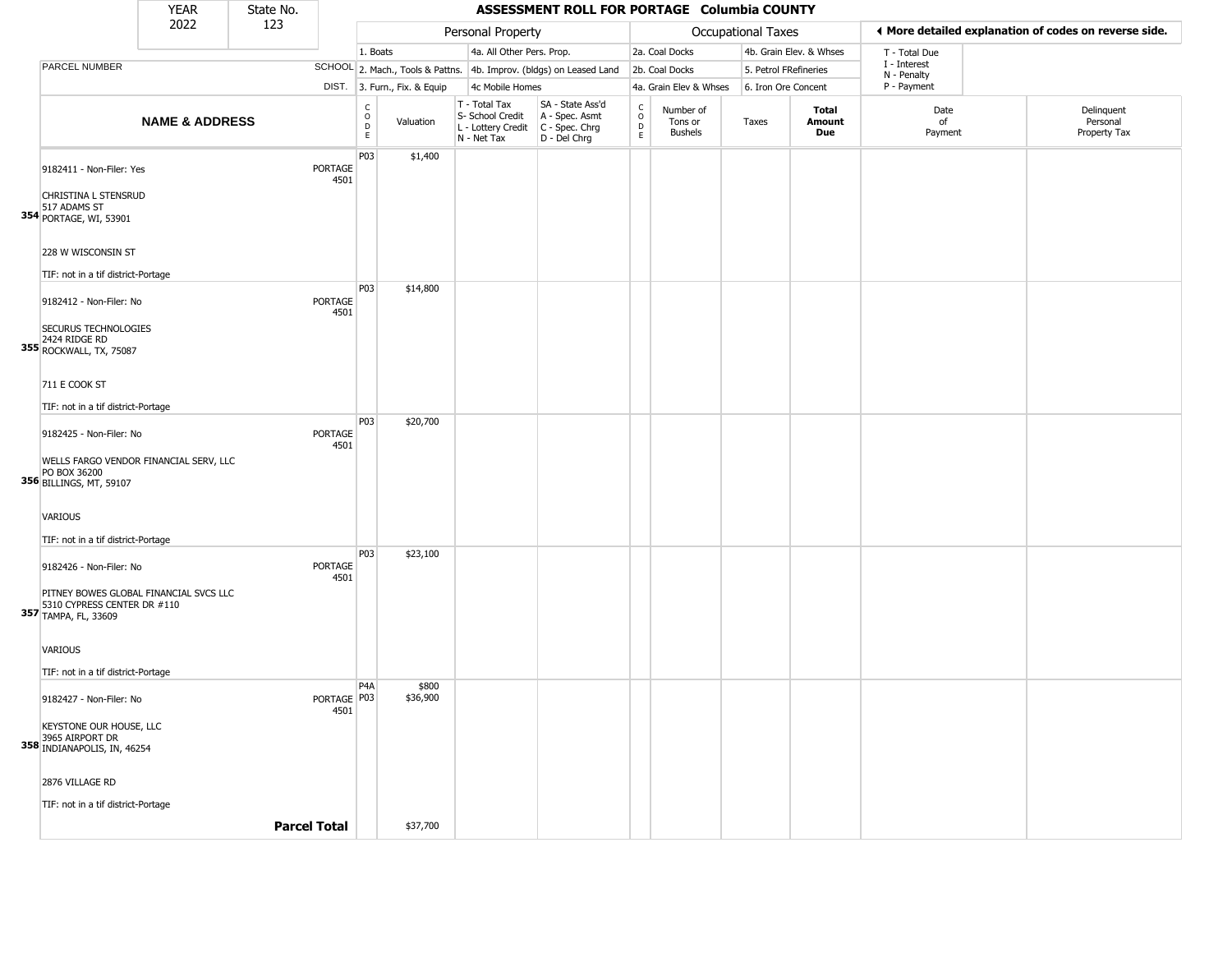|                                                                                       | YEAR                      | State No.           |                       |                                        |                              |                                                                                       | ASSESSMENT ROLL FOR PORTAGE Columbia COUNTY                         |                            |                                        |                           |                         |                             |                                                       |
|---------------------------------------------------------------------------------------|---------------------------|---------------------|-----------------------|----------------------------------------|------------------------------|---------------------------------------------------------------------------------------|---------------------------------------------------------------------|----------------------------|----------------------------------------|---------------------------|-------------------------|-----------------------------|-------------------------------------------------------|
|                                                                                       | 2022                      | 123                 |                       |                                        |                              | Personal Property                                                                     |                                                                     |                            |                                        | <b>Occupational Taxes</b> |                         |                             | ♦ More detailed explanation of codes on reverse side. |
|                                                                                       |                           |                     |                       | 1. Boats                               |                              | 4a. All Other Pers. Prop.                                                             |                                                                     |                            | 2a. Coal Docks                         |                           | 4b. Grain Elev. & Whses | T - Total Due               |                                                       |
| PARCEL NUMBER                                                                         |                           |                     |                       |                                        |                              |                                                                                       | SCHOOL 2. Mach., Tools & Pattns. 4b. Improv. (bldgs) on Leased Land |                            | 2b. Coal Docks                         | 5. Petrol FRefineries     |                         | I - Interest<br>N - Penalty |                                                       |
|                                                                                       |                           |                     |                       |                                        | DIST. 3. Furn., Fix. & Equip | 4c Mobile Homes                                                                       |                                                                     |                            | 4a. Grain Elev & Whses                 | 6. Iron Ore Concent       |                         | P - Payment                 |                                                       |
|                                                                                       | <b>NAME &amp; ADDRESS</b> |                     |                       | $_{\rm o}^{\rm c}$<br>$\mathsf D$<br>E | Valuation                    | T - Total Tax<br>S- School Credit<br>L - Lottery Credit C - Spec. Chrg<br>N - Net Tax | SA - State Ass'd<br>A - Spec. Asmt<br>D - Del Chrg                  | C<br>$\mathsf O$<br>D<br>E | Number of<br>Tons or<br><b>Bushels</b> | Taxes                     | Total<br>Amount<br>Due  | Date<br>of<br>Payment       | Delinquent<br>Personal<br>Property Tax                |
| 9182428 - Non-Filer: Yes                                                              |                           |                     | PORTAGE   P03<br>4501 | P4A                                    | \$5,500<br>\$26,200          |                                                                                       |                                                                     |                            |                                        |                           |                         |                             |                                                       |
| ACJ OPERATIONS LLC<br>325 NORTH MILWAUKEE AVE, STE 150<br>359 VERNON HILLS, IL, 60061 |                           |                     |                       |                                        |                              |                                                                                       |                                                                     |                            |                                        |                           |                         |                             |                                                       |
| 2643 NEW PINERY RD                                                                    |                           |                     |                       |                                        |                              |                                                                                       |                                                                     |                            |                                        |                           |                         |                             |                                                       |
| TIF: not in a tif district-Portage                                                    |                           | <b>Parcel Total</b> |                       |                                        | \$31,700                     |                                                                                       |                                                                     |                            |                                        |                           |                         |                             |                                                       |
| 9182432 - Non-Filer: Yes                                                              |                           |                     | PORTAGE   P03<br>4501 | P <sub>4</sub> A                       | \$400<br>\$13,800            |                                                                                       |                                                                     |                            |                                        |                           |                         |                             |                                                       |
| TITLE EXPERTS, LLC<br>313 DEWITT ST<br>360 PORTAGE, WI, 53901                         |                           |                     |                       |                                        |                              |                                                                                       |                                                                     |                            |                                        |                           |                         |                             |                                                       |
| 313 DEWITT ST                                                                         |                           |                     |                       |                                        |                              |                                                                                       |                                                                     |                            |                                        |                           |                         |                             |                                                       |
| TIF: not in a tif district-Portage                                                    |                           | <b>Parcel Total</b> |                       |                                        | \$14,200                     |                                                                                       |                                                                     |                            |                                        |                           |                         |                             |                                                       |
| 9182433 - Non-Filer: No                                                               |                           |                     | PORTAGE P03<br>4501   | P4A                                    | \$600<br>\$13,800            |                                                                                       |                                                                     |                            |                                        |                           |                         |                             |                                                       |
| FENSKE & ASSOCIATES, LLC<br>2622 NEW PINERY RD<br><b>361</b> PORTAGE, WI, 53901       |                           |                     |                       |                                        |                              |                                                                                       |                                                                     |                            |                                        |                           |                         |                             |                                                       |
| 2622 NEW PINERY ROAD<br>TIF: not in a tif district-Portage                            |                           |                     |                       |                                        |                              |                                                                                       |                                                                     |                            |                                        |                           |                         |                             |                                                       |
|                                                                                       |                           | <b>Parcel Total</b> |                       |                                        | \$14,400                     |                                                                                       |                                                                     |                            |                                        |                           |                         |                             |                                                       |
| 9182437 - Non-Filer: Yes                                                              |                           |                     | PORTAGE   P03<br>4501 | P <sub>4</sub> A                       | \$2,600<br>\$15,400          |                                                                                       |                                                                     |                            |                                        |                           |                         |                             |                                                       |
| <b>ELEGANT NAILS</b><br>2800 NEW PINERY RD<br>362 PORTAGE, WI, 53901                  |                           |                     |                       |                                        |                              |                                                                                       |                                                                     |                            |                                        |                           |                         |                             |                                                       |
| 2800 NEW PINERY RD                                                                    |                           |                     |                       |                                        |                              |                                                                                       |                                                                     |                            |                                        |                           |                         |                             |                                                       |
| TIF: not in a tif district-Portage                                                    |                           | <b>Parcel Total</b> |                       |                                        | \$18,000                     |                                                                                       |                                                                     |                            |                                        |                           |                         |                             |                                                       |
| 9182439 - Non-Filer: Yes                                                              |                           |                     | PORTAGE P03<br>4501   | P4A                                    | \$100<br>\$7,800             |                                                                                       |                                                                     |                            |                                        |                           |                         |                             |                                                       |
| <b>SUZYS STEAK HOUSE</b><br>W8365 ROCKY RD<br>363 PORTAGE, WI, 53901                  |                           |                     |                       |                                        |                              |                                                                                       |                                                                     |                            |                                        |                           |                         |                             |                                                       |
| 2711 COUNTY HIGHWAY CX<br>TIF: not in a tif district-Portage                          |                           |                     |                       |                                        |                              |                                                                                       |                                                                     |                            |                                        |                           |                         |                             |                                                       |
|                                                                                       |                           | <b>Parcel Total</b> |                       |                                        | \$7,900                      |                                                                                       |                                                                     |                            |                                        |                           |                         |                             |                                                       |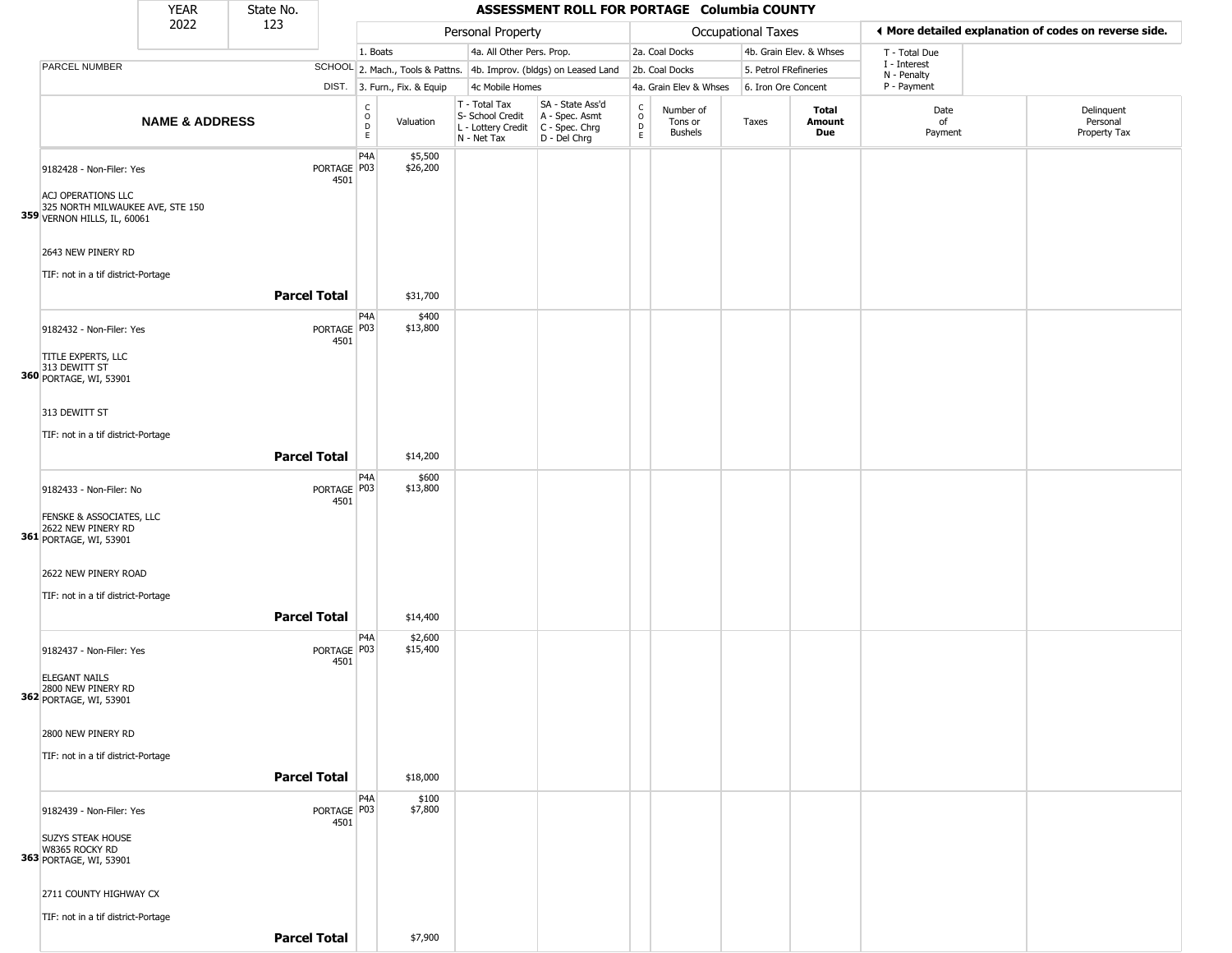|                                                                                                                  | <b>YEAR</b>               | State No.           |                     |                                   |                              |                                                                        | ASSESSMENT ROLL FOR PORTAGE Columbia COUNTY                          |                                                          |                                        |                       |                         |                             |                                                       |
|------------------------------------------------------------------------------------------------------------------|---------------------------|---------------------|---------------------|-----------------------------------|------------------------------|------------------------------------------------------------------------|----------------------------------------------------------------------|----------------------------------------------------------|----------------------------------------|-----------------------|-------------------------|-----------------------------|-------------------------------------------------------|
|                                                                                                                  | 2022                      | 123                 |                     |                                   |                              | Personal Property                                                      |                                                                      |                                                          |                                        | Occupational Taxes    |                         |                             | ♦ More detailed explanation of codes on reverse side. |
|                                                                                                                  |                           |                     |                     | 1. Boats                          |                              | 4a. All Other Pers. Prop.                                              |                                                                      |                                                          | 2a. Coal Docks                         |                       | 4b. Grain Elev. & Whses | T - Total Due               |                                                       |
| PARCEL NUMBER                                                                                                    |                           |                     |                     |                                   |                              |                                                                        | SCHOOL 2. Mach., Tools & Pattns. 4b. Improv. (bldgs) on Leased Land  |                                                          | 2b. Coal Docks                         | 5. Petrol FRefineries |                         | I - Interest<br>N - Penalty |                                                       |
|                                                                                                                  |                           |                     |                     |                                   | DIST. 3. Furn., Fix. & Equip | 4c Mobile Homes                                                        |                                                                      |                                                          | 4a. Grain Elev & Whses                 | 6. Iron Ore Concent   |                         | P - Payment                 |                                                       |
|                                                                                                                  | <b>NAME &amp; ADDRESS</b> |                     |                     | C<br>$\circ$<br>$\mathsf{D}$<br>E | Valuation                    | T - Total Tax<br>S- School Credit<br>L - Lottery Credit<br>N - Net Tax | SA - State Ass'd<br>A - Spec. Asmt<br>C - Spec. Chrg<br>D - Del Chrg | $\begin{matrix} 0 \\ 0 \\ D \end{matrix}$<br>$\mathsf E$ | Number of<br>Tons or<br><b>Bushels</b> | Taxes                 | Total<br>Amount<br>Due  | Date<br>of<br>Payment       | Delinquent<br>Personal<br>Property Tax                |
| 9182441 - Non-Filer: Yes<br>LA TOLTECA INC<br>2756 NEW PINERY RD<br>364 PORTAGE, WI, 53901                       |                           |                     | PORTAGE P03<br>4501 | P4A                               | \$2,400<br>\$16,000          |                                                                        |                                                                      |                                                          |                                        |                       |                         |                             |                                                       |
| 2756 NEW PINERY RD<br>TIF: not in a tif district-Portage                                                         |                           | <b>Parcel Total</b> |                     |                                   | \$18,400                     |                                                                        |                                                                      |                                                          |                                        |                       |                         |                             |                                                       |
|                                                                                                                  |                           |                     |                     | P4A                               | \$3,100                      |                                                                        |                                                                      |                                                          |                                        |                       |                         |                             |                                                       |
| 9182444 - Non-Filer: Yes<br><b>HERITAGE HOUSE</b><br><b>365</b> 2685 AIRPORT RD<br><b>365</b> PORTAGE, WI, 53901 |                           |                     | PORTAGE P03<br>4501 |                                   | \$40,300                     |                                                                        |                                                                      |                                                          |                                        |                       |                         |                             |                                                       |
| 2685 AIRPORT RD                                                                                                  |                           |                     |                     |                                   |                              |                                                                        |                                                                      |                                                          |                                        |                       |                         |                             |                                                       |
| TIF: not in a tif district-Portage                                                                               |                           |                     |                     |                                   |                              |                                                                        |                                                                      |                                                          |                                        |                       |                         |                             |                                                       |
|                                                                                                                  |                           |                     |                     |                                   |                              |                                                                        |                                                                      |                                                          |                                        |                       |                         |                             |                                                       |
|                                                                                                                  |                           | <b>Parcel Total</b> |                     |                                   | \$43,400                     |                                                                        |                                                                      |                                                          |                                        |                       |                         |                             |                                                       |
| 9182482 - Non-Filer: No<br>THE PHOENIX APARTMENTS<br>366 901 SOUTH 70TH ST<br>366 WEST ALLIS, WI, 53214          |                           |                     | PORTAGE mpt<br>4501 | Exe                               | \$0                          |                                                                        |                                                                      |                                                          |                                        |                       |                         |                             |                                                       |
| 104 COOK ST<br>TIF: not in a tif district-Portage                                                                |                           |                     |                     |                                   |                              |                                                                        |                                                                      |                                                          |                                        |                       |                         |                             |                                                       |
| 9182485 - Non-Filer: Yes                                                                                         |                           |                     | PORTAGE P03         | P <sub>4</sub> A                  | \$2,600<br>\$6,200           |                                                                        |                                                                      |                                                          |                                        |                       |                         |                             |                                                       |
| EDWARD D JONES & CO. L.P.<br>PO BOX 66528<br>367 ST LOUIS, MO, 63166-6528                                        |                           |                     | 4501                |                                   |                              |                                                                        |                                                                      |                                                          |                                        |                       |                         |                             |                                                       |
| 2910 NEW PINERY STE D                                                                                            |                           |                     |                     |                                   |                              |                                                                        |                                                                      |                                                          |                                        |                       |                         |                             |                                                       |
| TIF: not in a tif district-Portage                                                                               |                           |                     |                     |                                   |                              |                                                                        |                                                                      |                                                          |                                        |                       |                         |                             |                                                       |
|                                                                                                                  |                           | <b>Parcel Total</b> |                     |                                   | \$8,800                      |                                                                        |                                                                      |                                                          |                                        |                       |                         |                             |                                                       |
| 9182502 - Non-Filer: Yes<br>FOREVER YOURS JEWELRY, INC                                                           |                           |                     | PORTAGE P03<br>4501 | P <sub>4</sub> A                  | \$800<br>\$27,600            |                                                                        |                                                                      |                                                          |                                        |                       |                         |                             |                                                       |
| 123 WEST COOK ST<br>368 PORTAGE, WI, 53901                                                                       |                           |                     |                     |                                   |                              |                                                                        |                                                                      |                                                          |                                        |                       |                         |                             |                                                       |
| 123 WEST COOK ST                                                                                                 |                           |                     |                     |                                   |                              |                                                                        |                                                                      |                                                          |                                        |                       |                         |                             |                                                       |
| TIF: CITY OF PORTAGE TID 006 99019                                                                               |                           |                     |                     |                                   |                              |                                                                        |                                                                      |                                                          |                                        |                       |                         |                             |                                                       |
|                                                                                                                  |                           | <b>Parcel Total</b> |                     |                                   | \$28,400                     |                                                                        |                                                                      |                                                          |                                        |                       |                         |                             |                                                       |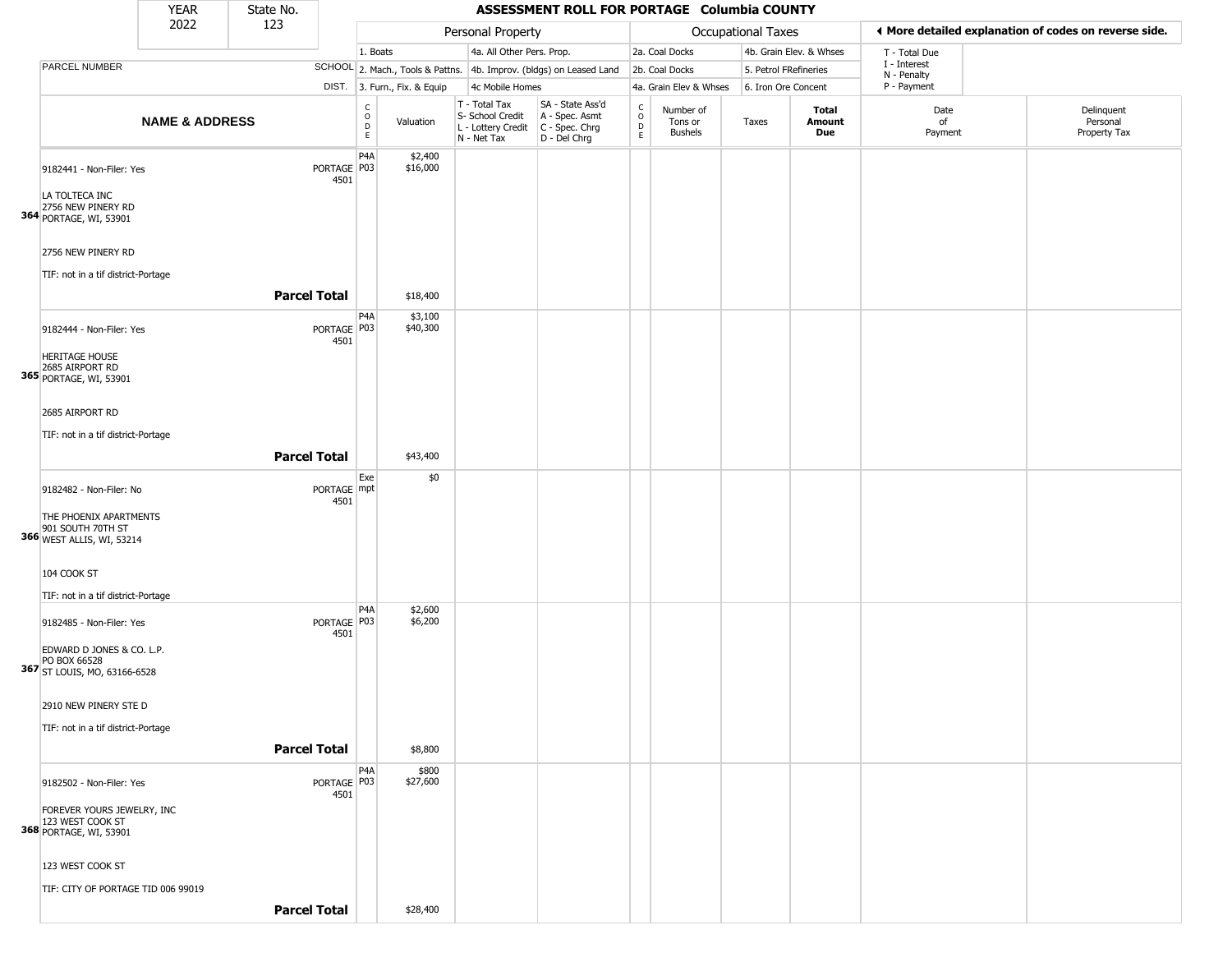|                                                                                                              | <b>YEAR</b>               | State No.           |                        |                       |                              |                                                                        | ASSESSMENT ROLL FOR PORTAGE Columbia COUNTY                          |                                              |                                        |                       |                         |                                                       |                                        |
|--------------------------------------------------------------------------------------------------------------|---------------------------|---------------------|------------------------|-----------------------|------------------------------|------------------------------------------------------------------------|----------------------------------------------------------------------|----------------------------------------------|----------------------------------------|-----------------------|-------------------------|-------------------------------------------------------|----------------------------------------|
|                                                                                                              | 2022                      | 123                 |                        |                       |                              | Personal Property                                                      |                                                                      |                                              |                                        | Occupational Taxes    |                         | ◀ More detailed explanation of codes on reverse side. |                                        |
|                                                                                                              |                           |                     |                        | 1. Boats              |                              | 4a. All Other Pers. Prop.                                              |                                                                      |                                              | 2a. Coal Docks                         |                       | 4b. Grain Elev. & Whses | T - Total Due                                         |                                        |
| PARCEL NUMBER                                                                                                |                           |                     |                        |                       |                              |                                                                        | SCHOOL 2. Mach., Tools & Pattns. 4b. Improv. (bldgs) on Leased Land  |                                              | 2b. Coal Docks                         | 5. Petrol FRefineries |                         | I - Interest<br>N - Penalty                           |                                        |
|                                                                                                              |                           |                     |                        |                       | DIST. 3. Furn., Fix. & Equip | 4c Mobile Homes                                                        |                                                                      |                                              | 4a. Grain Elev & Whses                 | 6. Iron Ore Concent   |                         | P - Payment                                           |                                        |
|                                                                                                              | <b>NAME &amp; ADDRESS</b> |                     |                        | $\rm _o^C$<br>D<br>E. | Valuation                    | T - Total Tax<br>S- School Credit<br>L - Lottery Credit<br>N - Net Tax | SA - State Ass'd<br>A - Spec. Asmt<br>C - Spec. Chrg<br>D - Del Chrg | $\int_{0}^{c}$<br>$\mathsf D$<br>$\mathsf E$ | Number of<br>Tons or<br><b>Bushels</b> | Taxes                 | Total<br>Amount<br>Due  | Date<br>of<br>Payment                                 | Delinquent<br>Personal<br>Property Tax |
| 9182505 - Non-Filer: Yes<br>SHELLY CIBULKA INSURANCE GROUP, LLC<br>214 W COOK ST                             |                           |                     | PORTAGE P4A<br>4501    | P03                   | \$100<br>\$500               |                                                                        |                                                                      |                                              |                                        |                       |                         |                                                       |                                        |
| 369 PORTAGE, WI, 53901<br>214 W COOK ST<br>TIF: not in a tif district-Portage                                |                           |                     |                        |                       |                              |                                                                        |                                                                      |                                              |                                        |                       |                         |                                                       |                                        |
|                                                                                                              |                           | <b>Parcel Total</b> |                        |                       | \$600                        |                                                                        |                                                                      |                                              |                                        |                       |                         |                                                       |                                        |
| 9182507 - Non-Filer: No<br>BINDL FAMILY CHIROPRACTIC, LLC                                                    |                           |                     | PORTAGE   P03<br>4501  | P <sub>4</sub> A      | \$500<br>\$2,900             |                                                                        |                                                                      |                                              |                                        |                       |                         |                                                       |                                        |
| 2121 NEW PINERY RD<br>370 PORTAGE, WI, 53901<br>2121 NEW PINERY RD                                           |                           |                     |                        |                       |                              |                                                                        |                                                                      |                                              |                                        |                       |                         |                                                       |                                        |
|                                                                                                              |                           |                     |                        |                       |                              |                                                                        |                                                                      |                                              |                                        |                       |                         |                                                       |                                        |
| TIF: not in a tif district-Portage                                                                           |                           | <b>Parcel Total</b> |                        |                       | \$3,400                      |                                                                        |                                                                      |                                              |                                        |                       |                         |                                                       |                                        |
| 9182510 - Non-Filer: Yes<br>NONA'S TAILORING AND TUXES                                                       |                           |                     | PORTAGE   P03<br>4501  | P <sub>4</sub> A      | \$2,400<br>\$17,100          |                                                                        |                                                                      |                                              |                                        |                       |                         |                                                       |                                        |
| 371 210 W WISCONSIN ST<br>371 PORTAGE, WI, 53901<br>210 W WISCONSIN ST<br>TIF: not in a tif district-Portage |                           |                     |                        |                       |                              |                                                                        |                                                                      |                                              |                                        |                       |                         |                                                       |                                        |
|                                                                                                              |                           | <b>Parcel Total</b> |                        |                       | \$19,500                     |                                                                        |                                                                      |                                              |                                        |                       |                         |                                                       |                                        |
| 9182516 - Non-Filer: No                                                                                      |                           |                     | <b>PORTAGE</b><br>4501 | P <sub>4</sub> A      | \$300                        |                                                                        |                                                                      |                                              |                                        |                       |                         |                                                       |                                        |
| REDBOX AUTOMATED RETAIL, LLC<br>PO BOX 72210<br>372 PHOENIX, AZ, 85050                                       |                           |                     |                        |                       |                              |                                                                        |                                                                      |                                              |                                        |                       |                         |                                                       |                                        |
| 2700 NEW PINERY RD                                                                                           |                           |                     |                        |                       |                              |                                                                        |                                                                      |                                              |                                        |                       |                         |                                                       |                                        |
| TIF: not in a tif district-Portage                                                                           |                           |                     |                        | P4A                   | \$500                        |                                                                        |                                                                      |                                              |                                        |                       |                         |                                                       |                                        |
| 9182517 - Non-Filer: No<br>SECURITY FINANCE CORPORATION OF WI<br>PO BOX 811                                  |                           |                     | PORTAGE P03<br>4501    |                       | \$1,900                      |                                                                        |                                                                      |                                              |                                        |                       |                         |                                                       |                                        |
| 373 SPARTANBURG, SC, 29304<br>1416 E WISCONSIN ST                                                            |                           |                     |                        |                       |                              |                                                                        |                                                                      |                                              |                                        |                       |                         |                                                       |                                        |
|                                                                                                              |                           |                     |                        |                       |                              |                                                                        |                                                                      |                                              |                                        |                       |                         |                                                       |                                        |
| TIF: not in a tif district-Portage                                                                           |                           | <b>Parcel Total</b> |                        |                       | \$2,400                      |                                                                        |                                                                      |                                              |                                        |                       |                         |                                                       |                                        |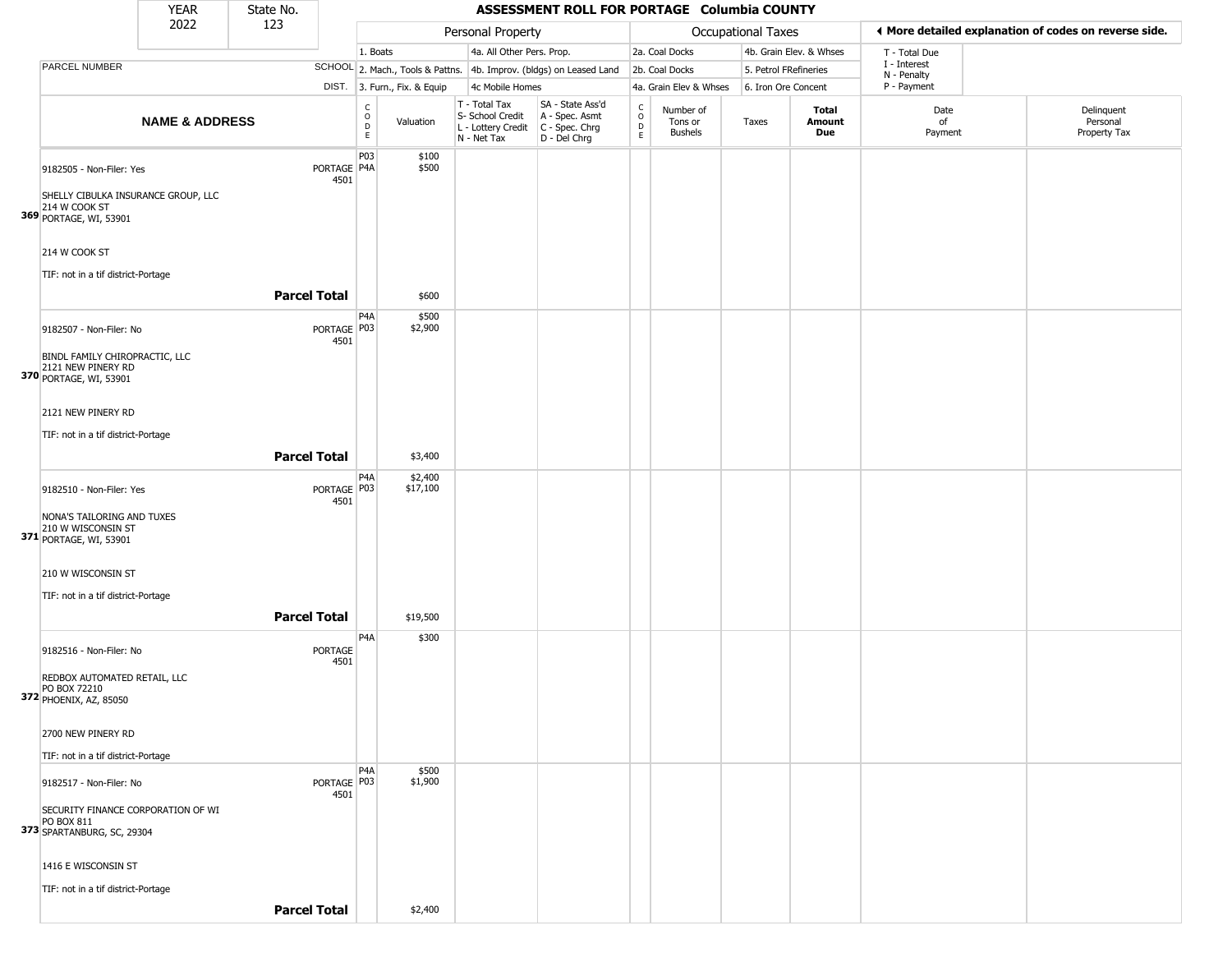|                                                                                                                         | <b>YEAR</b>               | State No.           |                        |                                                   |                              |                                                                        | ASSESSMENT ROLL FOR PORTAGE Columbia COUNTY                          |                  |                                 |                       |                         |                             |                                                       |
|-------------------------------------------------------------------------------------------------------------------------|---------------------------|---------------------|------------------------|---------------------------------------------------|------------------------------|------------------------------------------------------------------------|----------------------------------------------------------------------|------------------|---------------------------------|-----------------------|-------------------------|-----------------------------|-------------------------------------------------------|
|                                                                                                                         | 2022                      | 123                 |                        |                                                   |                              | Personal Property                                                      |                                                                      |                  |                                 | Occupational Taxes    |                         |                             | ♦ More detailed explanation of codes on reverse side. |
|                                                                                                                         |                           |                     |                        | 1. Boats                                          |                              | 4a. All Other Pers. Prop.                                              |                                                                      |                  | 2a. Coal Docks                  |                       | 4b. Grain Elev. & Whses | T - Total Due               |                                                       |
| PARCEL NUMBER                                                                                                           |                           |                     |                        |                                                   |                              |                                                                        | SCHOOL 2. Mach., Tools & Pattns. 4b. Improv. (bldgs) on Leased Land  |                  | 2b. Coal Docks                  | 5. Petrol FRefineries |                         | I - Interest<br>N - Penalty |                                                       |
|                                                                                                                         |                           |                     |                        |                                                   | DIST. 3. Furn., Fix. & Equip | 4c Mobile Homes                                                        |                                                                      |                  | 4a. Grain Elev & Whses          | 6. Iron Ore Concent   |                         | P - Payment                 |                                                       |
|                                                                                                                         | <b>NAME &amp; ADDRESS</b> |                     |                        | C<br>$\begin{array}{c}\n0 \\ D \\ E\n\end{array}$ | Valuation                    | T - Total Tax<br>S- School Credit<br>L - Lottery Credit<br>N - Net Tax | SA - State Ass'd<br>A - Spec. Asmt<br>C - Spec. Chrg<br>D - Del Chrg | C<br>D<br>E<br>E | Number of<br>Tons or<br>Bushels | Taxes                 | Total<br>Amount<br>Due  | Date<br>of<br>Payment       | Delinquent<br>Personal<br>Property Tax                |
| 9182537 - Non-Filer: No<br>QUADIENT LEASING USA, INC FKA MAILFINANCE<br>478 WHEELERS FARMS RD<br>374 MILFORD, CT, 06461 |                           |                     | PORTAGE<br>4501        | P03                                               | \$14,500                     |                                                                        |                                                                      |                  |                                 |                       |                         |                             |                                                       |
| VARIOUS<br>TIF: not in a tif district-Portage                                                                           |                           |                     |                        |                                                   |                              |                                                                        |                                                                      |                  |                                 |                       |                         |                             |                                                       |
| 9182538 - Non-Filer: No<br>GMF PROPERTIES, LLC<br>N570 6TH CT<br>375 ENDEAVOR, WI, 53930                                |                           |                     | <b>PORTAGE</b><br>4501 | P <sub>4</sub> A                                  | \$1,700                      |                                                                        |                                                                      |                  |                                 |                       |                         |                             |                                                       |
| 2910 NEW PINERY RD<br>TIF: not in a tif district-Portage                                                                |                           |                     |                        | P <sub>4</sub> A                                  |                              |                                                                        |                                                                      |                  |                                 |                       |                         |                             |                                                       |
| 9182540 - Non-Filer: No<br>VIBE SALON & SPA<br>376 218 W WISCONSIN ST<br>376 PORTAGE, WI, 53901                         |                           |                     | PORTAGE   P03<br>4501  |                                                   | \$1,200<br>\$6,200           |                                                                        |                                                                      |                  |                                 |                       |                         |                             |                                                       |
| 218 W WISCOSIN ST<br>TIF: not in a tif district-Portage                                                                 |                           | <b>Parcel Total</b> |                        |                                                   | \$7,400                      |                                                                        |                                                                      |                  |                                 |                       |                         |                             |                                                       |
| 9182543 - Non-Filer: Yes<br><b>ANYTIME FITNESS</b><br>2800 NEW PINERY RD STE 6<br>377 PORTAGE, WI, 53901                |                           |                     | PORTAGE P4A<br>4501    | P03                                               | \$1,300<br>\$2,100           |                                                                        |                                                                      |                  |                                 |                       |                         |                             |                                                       |
| 2800 NEW PINERY RD STE 6<br>TIF: not in a tif district-Portage                                                          |                           | <b>Parcel Total</b> |                        |                                                   | \$3,400                      |                                                                        |                                                                      |                  |                                 |                       |                         |                             |                                                       |
| 9182544 - Non-Filer: No<br>HEAD 2 TOE SALON, INC<br>321 W CONANT ST<br>378 PORTAGE, WI, 53901<br>321 W CONANT ST        |                           |                     | <b>PORTAGE</b><br>4501 | P03                                               | \$2,900                      |                                                                        |                                                                      |                  |                                 |                       |                         |                             |                                                       |
| TIF: not in a tif district-Portage                                                                                      |                           |                     |                        |                                                   |                              |                                                                        |                                                                      |                  |                                 |                       |                         |                             |                                                       |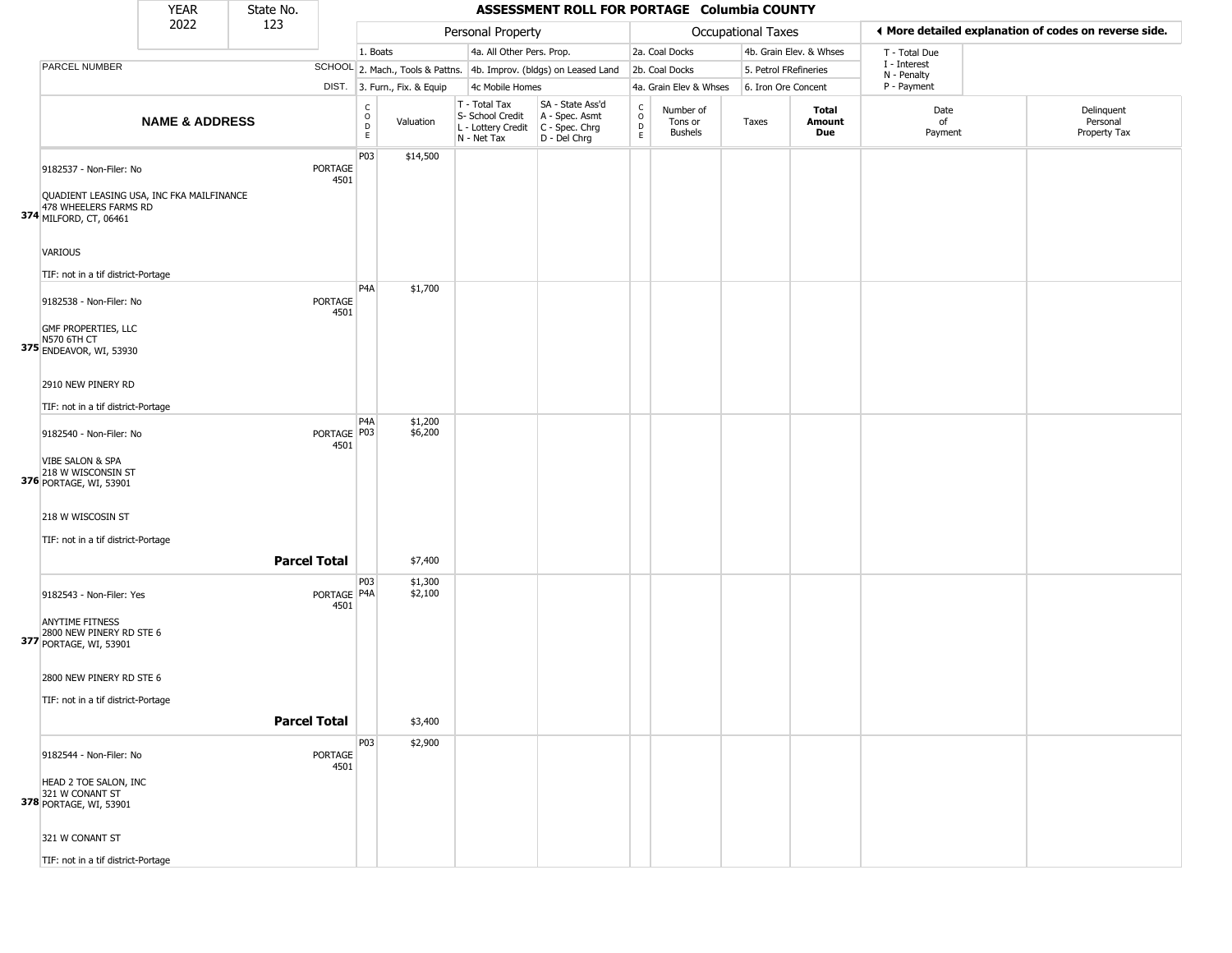|                                                                               | <b>YEAR</b>               | State No.           |                     |                  |                              |                                                                        | ASSESSMENT ROLL FOR PORTAGE Columbia COUNTY                          |                                                 |                                        |                       |                         |                             |                                                       |
|-------------------------------------------------------------------------------|---------------------------|---------------------|---------------------|------------------|------------------------------|------------------------------------------------------------------------|----------------------------------------------------------------------|-------------------------------------------------|----------------------------------------|-----------------------|-------------------------|-----------------------------|-------------------------------------------------------|
|                                                                               | 2022                      | 123                 |                     |                  |                              | Personal Property                                                      |                                                                      |                                                 |                                        | Occupational Taxes    |                         |                             | ♦ More detailed explanation of codes on reverse side. |
|                                                                               |                           |                     |                     | 1. Boats         |                              | 4a. All Other Pers. Prop.                                              |                                                                      |                                                 | 2a. Coal Docks                         |                       | 4b. Grain Elev. & Whses | T - Total Due               |                                                       |
| PARCEL NUMBER                                                                 |                           |                     |                     |                  |                              |                                                                        | SCHOOL 2. Mach., Tools & Pattns. 4b. Improv. (bldgs) on Leased Land  |                                                 | 2b. Coal Docks                         | 5. Petrol FRefineries |                         | I - Interest<br>N - Penalty |                                                       |
|                                                                               |                           |                     |                     |                  | DIST. 3. Furn., Fix. & Equip | 4c Mobile Homes                                                        |                                                                      |                                                 | 4a. Grain Elev & Whses                 | 6. Iron Ore Concent   |                         | P - Payment                 |                                                       |
|                                                                               | <b>NAME &amp; ADDRESS</b> |                     |                     | C<br>O<br>D<br>E | Valuation                    | T - Total Tax<br>S- School Credit<br>L - Lottery Credit<br>N - Net Tax | SA - State Ass'd<br>A - Spec. Asmt<br>C - Spec. Chrg<br>D - Del Chrg | $\begin{array}{c} C \\ O \\ D \\ E \end{array}$ | Number of<br>Tons or<br><b>Bushels</b> | Taxes                 | Total<br>Amount<br>Due  | Date<br>of<br>Payment       | Delinquent<br>Personal<br>Property Tax                |
| 9182545 - Non-Filer: No<br>HOME HEALTH UNITED                                 |                           |                     | PORTAGE mpt<br>4501 | Exe              | \$0                          |                                                                        |                                                                      |                                                 |                                        |                       |                         |                             |                                                       |
| 2888 VILLAGE RD<br>379 PORTAGE, WI, 53901<br>2888 VILLAGE RD                  |                           |                     |                     |                  |                              |                                                                        |                                                                      |                                                 |                                        |                       |                         |                             |                                                       |
| TIF: not in a tif district-Portage                                            |                           |                     |                     |                  |                              |                                                                        |                                                                      |                                                 |                                        |                       |                         |                             |                                                       |
| 9182546 - Non-Filer: No                                                       |                           |                     | PORTAGE P03<br>4501 | P4A              | \$1,200<br>\$1,700           |                                                                        |                                                                      |                                                 |                                        |                       |                         |                             |                                                       |
| ALLSTATE INSURANCE COMPANY<br>PO BOX 37945<br><b>380</b> CHARLOTTE, NC, 28237 |                           |                     |                     |                  |                              |                                                                        |                                                                      |                                                 |                                        |                       |                         |                             |                                                       |
| 2939 NEW PINERY RD                                                            |                           |                     |                     |                  |                              |                                                                        |                                                                      |                                                 |                                        |                       |                         |                             |                                                       |
| TIF: not in a tif district-Portage                                            |                           | <b>Parcel Total</b> |                     |                  | \$2,900                      |                                                                        |                                                                      |                                                 |                                        |                       |                         |                             |                                                       |
|                                                                               |                           |                     |                     | P03              | \$25,900                     |                                                                        |                                                                      |                                                 |                                        |                       |                         |                             |                                                       |
| 9182559 - Non-Filer: Yes                                                      |                           |                     | PORTAGE<br>4501     |                  |                              |                                                                        |                                                                      |                                                 |                                        |                       |                         |                             |                                                       |
| <b>SCHULD ENTERPRISES</b><br>381 809 MONROE ST<br>PORTAGE, WI, 53901          |                           |                     |                     |                  |                              |                                                                        |                                                                      |                                                 |                                        |                       |                         |                             |                                                       |
| 809 MONROE ST                                                                 |                           |                     |                     |                  |                              |                                                                        |                                                                      |                                                 |                                        |                       |                         |                             |                                                       |
| TIF: not in a tif district-Portage                                            |                           |                     |                     | P03              |                              |                                                                        |                                                                      |                                                 |                                        |                       |                         |                             |                                                       |
| 9182564 - Non-Filer: Yes                                                      |                           |                     | PORTAGE<br>4501     |                  | \$200                        |                                                                        |                                                                      |                                                 |                                        |                       |                         |                             |                                                       |
| DAYES, LLC<br>673 MOORELAND CIRCLE<br>382 PORTAGE, WI, 53901                  |                           |                     |                     |                  |                              |                                                                        |                                                                      |                                                 |                                        |                       |                         |                             |                                                       |
| 673 MOORELAND CIRCLE                                                          |                           |                     |                     |                  |                              |                                                                        |                                                                      |                                                 |                                        |                       |                         |                             |                                                       |
| TIF: not in a tif district-Portage                                            |                           |                     |                     |                  |                              |                                                                        |                                                                      |                                                 |                                        |                       |                         |                             |                                                       |
| 9182565 - Non-Filer: No                                                       |                           |                     | PORTAGE P03<br>4501 | P4A              | \$100<br>\$900               |                                                                        |                                                                      |                                                 |                                        |                       |                         |                             |                                                       |
| REMEDY INTELLIGENT STAFFING<br>207 CORPORATE DR<br>383 BEAVER DAM, WI, 53916  |                           |                     |                     |                  |                              |                                                                        |                                                                      |                                                 |                                        |                       |                         |                             |                                                       |
| 104 W COOK ST                                                                 |                           |                     |                     |                  |                              |                                                                        |                                                                      |                                                 |                                        |                       |                         |                             |                                                       |
| TIF: not in a tif district-Portage                                            |                           |                     |                     |                  |                              |                                                                        |                                                                      |                                                 |                                        |                       |                         |                             |                                                       |
|                                                                               |                           | <b>Parcel Total</b> |                     |                  | \$1,000                      |                                                                        |                                                                      |                                                 |                                        |                       |                         |                             |                                                       |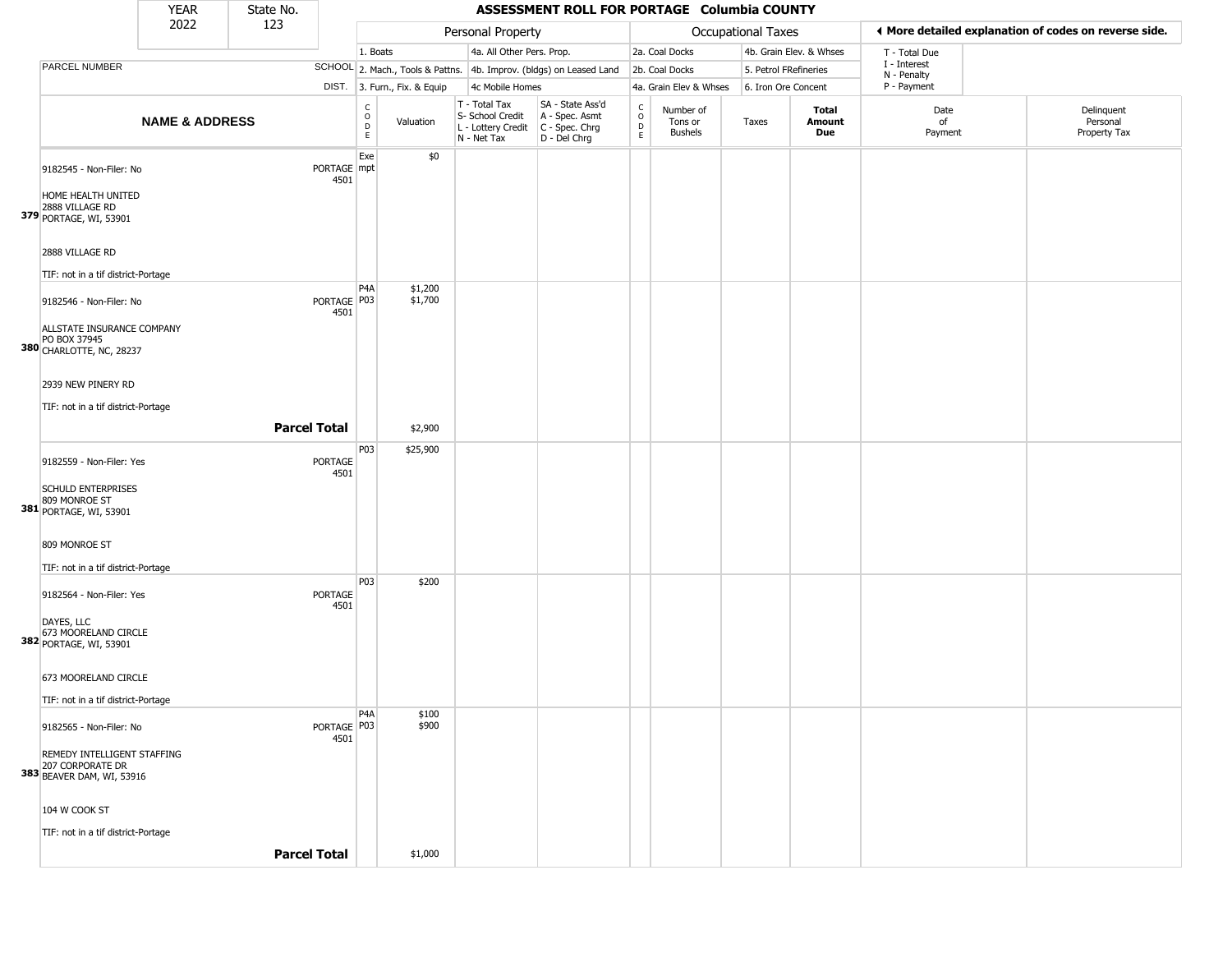|                                                                                                         | <b>YEAR</b>               | State No.           |                     |                                |                              |                                                                        | ASSESSMENT ROLL FOR PORTAGE Columbia COUNTY                          |                      |                                        |                           |                         |                             |                                                       |
|---------------------------------------------------------------------------------------------------------|---------------------------|---------------------|---------------------|--------------------------------|------------------------------|------------------------------------------------------------------------|----------------------------------------------------------------------|----------------------|----------------------------------------|---------------------------|-------------------------|-----------------------------|-------------------------------------------------------|
|                                                                                                         | 2022                      | 123                 |                     |                                |                              | Personal Property                                                      |                                                                      |                      |                                        | <b>Occupational Taxes</b> |                         |                             | ♦ More detailed explanation of codes on reverse side. |
|                                                                                                         |                           |                     |                     | 1. Boats                       |                              | 4a. All Other Pers. Prop.                                              |                                                                      |                      | 2a. Coal Docks                         |                           | 4b. Grain Elev. & Whses | T - Total Due               |                                                       |
| PARCEL NUMBER                                                                                           |                           |                     |                     |                                |                              |                                                                        | SCHOOL 2. Mach., Tools & Pattns. 4b. Improv. (bldgs) on Leased Land  |                      | 2b. Coal Docks                         | 5. Petrol FRefineries     |                         | I - Interest<br>N - Penalty |                                                       |
|                                                                                                         |                           |                     |                     |                                | DIST. 3. Furn., Fix. & Equip | 4c Mobile Homes                                                        |                                                                      |                      | 4a. Grain Elev & Whses                 | 6. Iron Ore Concent       |                         | P - Payment                 |                                                       |
|                                                                                                         | <b>NAME &amp; ADDRESS</b> |                     |                     | $\rm _o^C$<br>$\mathsf D$<br>E | Valuation                    | T - Total Tax<br>S- School Credit<br>L - Lottery Credit<br>N - Net Tax | SA - State Ass'd<br>A - Spec. Asmt<br>C - Spec. Chrg<br>D - Del Chrg | $\rm ^c_o$<br>D<br>E | Number of<br>Tons or<br><b>Bushels</b> | Taxes                     | Total<br>Amount<br>Due  | Date<br>of<br>Payment       | Delinquent<br>Personal<br>Property Tax                |
| 9182569 - Non-Filer: No<br>PORTAGE DIESEL, INC<br>1905 HWY 33<br>384 PORTAGE, WI, 53901                 |                           |                     | PORTAGE P03<br>4501 | P4A                            | \$1,400<br>\$1,800           |                                                                        |                                                                      |                      |                                        |                           |                         |                             |                                                       |
| 1905 HWY 33<br>TIF: not in a tif district-Portage                                                       |                           |                     |                     |                                |                              |                                                                        |                                                                      |                      |                                        |                           |                         |                             |                                                       |
|                                                                                                         |                           | <b>Parcel Total</b> |                     |                                | \$3,200                      |                                                                        |                                                                      |                      |                                        |                           |                         |                             |                                                       |
| 9182570 - Non-Filer: No<br>SMUCKER FOODSERVICE, INC<br>PO BOX 3576<br>385 CHICAGO, IL, 60654<br>VARIOUS |                           |                     | PORTAGE<br>4501     | P03                            | \$11,700                     |                                                                        |                                                                      |                      |                                        |                           |                         |                             |                                                       |
| TIF: not in a tif district-Portage                                                                      |                           |                     |                     |                                |                              |                                                                        |                                                                      |                      |                                        |                           |                         |                             |                                                       |
| 9182571 - Non-Filer: No<br>REDBOX AUTOMATED RETAIL, LLC<br>PO BOX 72210<br>386 PHOENIX, AZ, 85050       |                           |                     | PORTAGE<br>4501     | P <sub>4</sub> A               | \$300                        |                                                                        |                                                                      |                      |                                        |                           |                         |                             |                                                       |
| 2950 NEW PINERY RD<br>TIF: not in a tif district-Portage                                                |                           |                     |                     |                                |                              |                                                                        |                                                                      |                      |                                        |                           |                         |                             |                                                       |
| 9182583 - Non-Filer: Yes<br>O'REILLY AUTOMOTIVE STORE, INC<br>PO BOX 9167<br>387 SPRINGFIELD, MO, 65801 |                           |                     | PORTAGE P03<br>4501 | P <sub>4</sub> A               | \$3,200<br>\$16,800          |                                                                        |                                                                      |                      |                                        |                           |                         |                             |                                                       |
| 1819 NEW PINERY RD<br>TIF: not in a tif district-Portage                                                |                           | <b>Parcel Total</b> |                     |                                | \$20,000                     |                                                                        |                                                                      |                      |                                        |                           |                         |                             |                                                       |
| 9182585 - Non-Filer: Yes<br>WITT AGENCY, LLC<br>2910 NEW PINERY RD, UNIT A<br>388 PORTAGE, WI, 53901    |                           |                     | PORTAGE P03<br>4501 | P <sub>4</sub> A               | \$1,300<br>\$7,900           |                                                                        |                                                                      |                      |                                        |                           |                         |                             |                                                       |
| 2910 NEW PINERY RD, UNIT A<br>TIF: not in a tif district-Portage                                        |                           | <b>Parcel Total</b> |                     |                                | \$9,200                      |                                                                        |                                                                      |                      |                                        |                           |                         |                             |                                                       |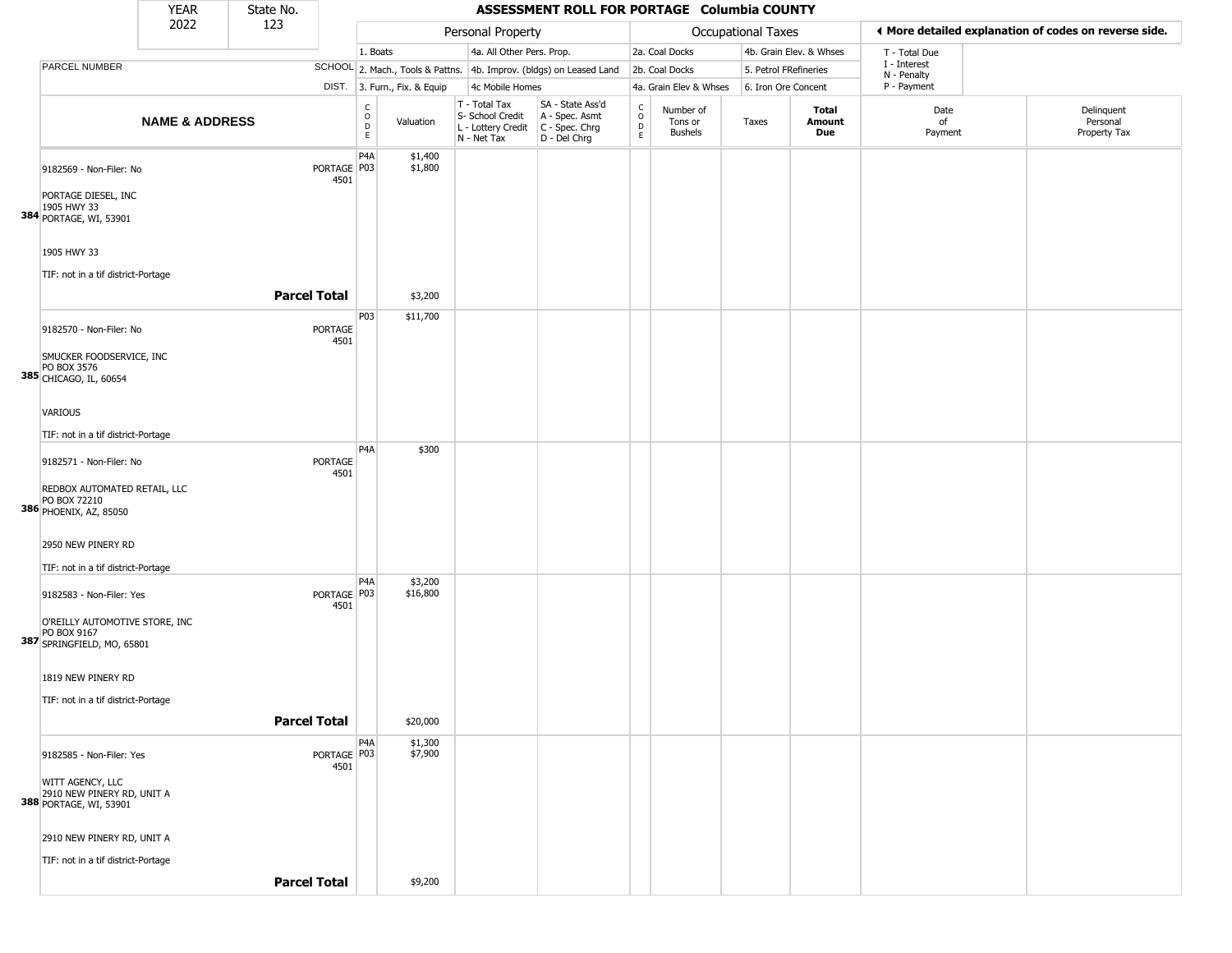|                                                                                                                 | <b>YEAR</b>               | State No.           |                        |                                                          |                              |                                                                        | ASSESSMENT ROLL FOR PORTAGE Columbia COUNTY                          |                                                          |                                 |                       |                               |                             |                                                       |
|-----------------------------------------------------------------------------------------------------------------|---------------------------|---------------------|------------------------|----------------------------------------------------------|------------------------------|------------------------------------------------------------------------|----------------------------------------------------------------------|----------------------------------------------------------|---------------------------------|-----------------------|-------------------------------|-----------------------------|-------------------------------------------------------|
|                                                                                                                 | 2022                      | 123                 |                        |                                                          |                              | Personal Property                                                      |                                                                      |                                                          |                                 | Occupational Taxes    |                               |                             | ♦ More detailed explanation of codes on reverse side. |
|                                                                                                                 |                           |                     |                        | 1. Boats                                                 |                              | 4a. All Other Pers. Prop.                                              |                                                                      |                                                          | 2a. Coal Docks                  |                       | 4b. Grain Elev. & Whses       | T - Total Due               |                                                       |
| PARCEL NUMBER                                                                                                   |                           |                     |                        |                                                          |                              |                                                                        | SCHOOL 2. Mach., Tools & Pattns. 4b. Improv. (bldgs) on Leased Land  |                                                          | 2b. Coal Docks                  | 5. Petrol FRefineries |                               | I - Interest<br>N - Penalty |                                                       |
|                                                                                                                 |                           |                     |                        |                                                          | DIST. 3. Furn., Fix. & Equip | 4c Mobile Homes                                                        |                                                                      |                                                          | 4a. Grain Elev & Whses          | 6. Iron Ore Concent   |                               | P - Payment                 |                                                       |
|                                                                                                                 | <b>NAME &amp; ADDRESS</b> |                     |                        | $\begin{matrix} 0 \\ 0 \\ D \end{matrix}$<br>$\mathsf E$ | Valuation                    | T - Total Tax<br>S- School Credit<br>L - Lottery Credit<br>N - Net Tax | SA - State Ass'd<br>A - Spec. Asmt<br>C - Spec. Chrg<br>D - Del Chrg | $\begin{matrix} 0 \\ 0 \\ D \end{matrix}$<br>$\mathsf E$ | Number of<br>Tons or<br>Bushels | Taxes                 | <b>Total</b><br>Amount<br>Due | Date<br>of<br>Payment       | Delinquent<br>Personal<br>Property Tax                |
| 9182587 - Non-Filer: No<br>HIGHWAY 33 HOLDINGS, LLC<br>PO BOX 115<br>389 PORTAGE, WI, 53901                     |                           |                     | PORTAGE P03<br>4501    | P4A                                                      | \$100<br>\$1,700             |                                                                        |                                                                      |                                                          |                                 |                       |                               |                             |                                                       |
| 1901 HWY 33<br>TIF: not in a tif district-Portage                                                               |                           |                     |                        |                                                          |                              |                                                                        |                                                                      |                                                          |                                 |                       |                               |                             |                                                       |
|                                                                                                                 |                           | <b>Parcel Total</b> |                        |                                                          | \$1,800                      |                                                                        |                                                                      |                                                          |                                 |                       |                               |                             |                                                       |
| 9182588 - Non-Filer: Yes<br>PORTAGE SOUNDWORKS<br><b>PO BOX 244</b><br>390 PORTAGE, WI, 53901                   |                           |                     | <b>PORTAGE</b><br>4501 | P03                                                      | \$9,500                      |                                                                        |                                                                      |                                                          |                                 |                       |                               |                             |                                                       |
| 129 W COOK ST<br>TIF: CITY OF PORTAGE TID 006 99019                                                             |                           |                     |                        |                                                          |                              |                                                                        |                                                                      |                                                          |                                 |                       |                               |                             |                                                       |
| 9182589 - Non-Filer: No<br>1873 GRILL<br>301 DEWITT ST<br>391 PORTAGE, WI, 53901                                |                           |                     | PORTAGE   P4A<br>4501  | P <sub>0</sub> 3                                         | \$900<br>\$4,600             |                                                                        |                                                                      |                                                          |                                 |                       |                               |                             |                                                       |
| 301 DEWITT ST<br>TIF: CITY OF PORTAGE TID 006 99019                                                             |                           | <b>Parcel Total</b> |                        |                                                          | \$5,500                      |                                                                        |                                                                      |                                                          |                                 |                       |                               |                             |                                                       |
| 9182595 - Non-Filer: Yes<br>ADVANCED DISPOSAL SERVICES<br>PO BOX 473<br>392 WAUNAKEE, WI, 53597-0473            |                           |                     | <b>PORTAGE</b><br>4501 | P4A                                                      | \$13,200                     |                                                                        |                                                                      |                                                          |                                 |                       |                               |                             |                                                       |
| VARIOUS<br>TIF: not in a tif district-Portage                                                                   |                           |                     |                        |                                                          |                              |                                                                        |                                                                      |                                                          |                                 |                       |                               |                             |                                                       |
| 9182596 - Non-Filer: No<br>GM-DI LEASING, LLC<br>PO BOX 460169<br>393 HOUSTON, TX, 77056<br>1350 E WISCONSIN ST |                           |                     | <b>PORTAGE</b><br>4501 | P <sub>4</sub> A                                         | \$1,000                      |                                                                        |                                                                      |                                                          |                                 |                       |                               |                             |                                                       |
| TIF: not in a tif district-Portage                                                                              |                           |                     |                        |                                                          |                              |                                                                        |                                                                      |                                                          |                                 |                       |                               |                             |                                                       |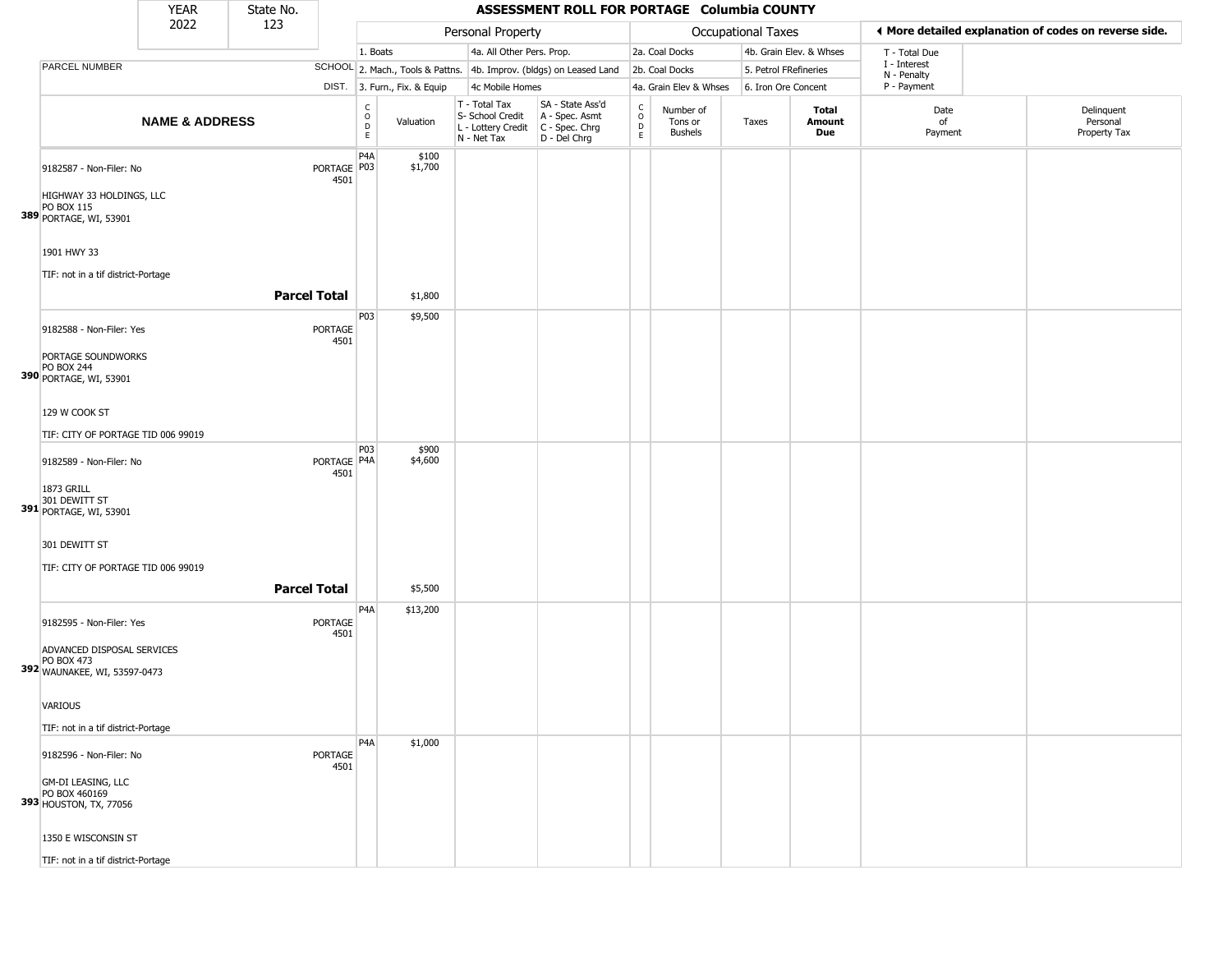|                                                                                            | <b>YEAR</b>               | State No.           |                        |                                                          |                              |                                                                        | ASSESSMENT ROLL FOR PORTAGE Columbia COUNTY                          |                                |                                        |                       |                         |                             |                                                       |
|--------------------------------------------------------------------------------------------|---------------------------|---------------------|------------------------|----------------------------------------------------------|------------------------------|------------------------------------------------------------------------|----------------------------------------------------------------------|--------------------------------|----------------------------------------|-----------------------|-------------------------|-----------------------------|-------------------------------------------------------|
|                                                                                            | 2022                      | 123                 |                        |                                                          |                              | Personal Property                                                      |                                                                      |                                |                                        | Occupational Taxes    |                         |                             | I More detailed explanation of codes on reverse side. |
|                                                                                            |                           |                     |                        | 1. Boats                                                 |                              | 4a. All Other Pers. Prop.                                              |                                                                      |                                | 2a. Coal Docks                         |                       | 4b. Grain Elev. & Whses | T - Total Due               |                                                       |
| PARCEL NUMBER                                                                              |                           |                     |                        |                                                          |                              |                                                                        | SCHOOL 2. Mach., Tools & Pattns. 4b. Improv. (bldgs) on Leased Land  |                                | 2b. Coal Docks                         | 5. Petrol FRefineries |                         | I - Interest<br>N - Penalty |                                                       |
|                                                                                            |                           |                     |                        |                                                          | DIST. 3. Furn., Fix. & Equip | 4c Mobile Homes                                                        |                                                                      |                                | 4a. Grain Elev & Whses                 | 6. Iron Ore Concent   |                         | P - Payment                 |                                                       |
|                                                                                            | <b>NAME &amp; ADDRESS</b> |                     |                        | $\mathsf C$<br>$\mathsf O$<br>$\mathsf D$<br>$\mathsf E$ | Valuation                    | T - Total Tax<br>S- School Credit<br>L - Lottery Credit<br>N - Net Tax | SA - State Ass'd<br>A - Spec. Asmt<br>C - Spec. Chrg<br>D - Del Chrg | $\rm _o^C$<br>D<br>$\mathsf E$ | Number of<br>Tons or<br><b>Bushels</b> | Taxes                 | Total<br>Amount<br>Due  | Date<br>of<br>Payment       | Delinquent<br>Personal<br>Property Tax                |
| 9182597 - Non-Filer: Yes<br>MACHINELAB CROSS FIT                                           |                           |                     | PORTAGE P4A<br>4501    | P <sub>03</sub>                                          | \$10,200<br>\$12,100         |                                                                        |                                                                      |                                |                                        |                       |                         |                             |                                                       |
| 1410 E WISCONSIN ST<br>394 PORTAGE, WI, 53901                                              |                           |                     |                        |                                                          |                              |                                                                        |                                                                      |                                |                                        |                       |                         |                             |                                                       |
| 1410 E WISCONSIN ST<br>TIF: CITY OF PORTAGE TID 007 99022                                  |                           |                     |                        |                                                          |                              |                                                                        |                                                                      |                                |                                        |                       |                         |                             |                                                       |
|                                                                                            |                           | <b>Parcel Total</b> |                        |                                                          | \$22,300                     |                                                                        |                                                                      |                                |                                        |                       |                         |                             |                                                       |
| 9182598 - Non-Filer: Yes                                                                   |                           |                     | <b>PORTAGE</b><br>4501 | P03                                                      | \$13,800                     |                                                                        |                                                                      |                                |                                        |                       |                         |                             |                                                       |
| RIVERWOOD ELDERLY ASSOCIATES, LTD<br>333 N. MICHIGAN GAVE. #1700<br>395 CHICAGO, IL, 60601 |                           |                     |                        |                                                          |                              |                                                                        |                                                                      |                                |                                        |                       |                         |                             |                                                       |
| 215 W. MULLETT ST                                                                          |                           |                     |                        |                                                          |                              |                                                                        |                                                                      |                                |                                        |                       |                         |                             |                                                       |
| TIF: not in a tif district-Portage                                                         |                           |                     |                        |                                                          |                              |                                                                        |                                                                      |                                |                                        |                       |                         |                             |                                                       |
| 9182603 - Non-Filer: Yes                                                                   |                           |                     | <b>PORTAGE</b><br>4501 | P03                                                      | \$5,900                      |                                                                        |                                                                      |                                |                                        |                       |                         |                             |                                                       |
| DIANE M SWEENY PHOTOGRAPHY<br>515 E CONANT ST<br>396 PORTAGE, WI, 53901                    |                           |                     |                        |                                                          |                              |                                                                        |                                                                      |                                |                                        |                       |                         |                             |                                                       |
| 515 E CONANT ST<br>TIF: not in a tif district-Portage                                      |                           |                     |                        |                                                          |                              |                                                                        |                                                                      |                                |                                        |                       |                         |                             |                                                       |
| 9182605 - Non-Filer: Yes                                                                   |                           |                     | <b>PORTAGE</b><br>4501 | P03                                                      | \$800                        |                                                                        |                                                                      |                                |                                        |                       |                         |                             |                                                       |
| UNITED COUNTRY<br>1325 W WISCONSIN<br>397 PORTAGE, WI, 53901                               |                           |                     |                        |                                                          |                              |                                                                        |                                                                      |                                |                                        |                       |                         |                             |                                                       |
| 1325 W WISCONSIN                                                                           |                           |                     |                        |                                                          |                              |                                                                        |                                                                      |                                |                                        |                       |                         |                             |                                                       |
| TIF: not in a tif district-Portage                                                         |                           |                     |                        |                                                          |                              |                                                                        |                                                                      |                                |                                        |                       |                         |                             |                                                       |
| 9182610 - Non-Filer: Yes                                                                   |                           |                     | PORTAGE P03<br>4501    | P <sub>4</sub> A                                         | \$100<br>\$1,100             |                                                                        |                                                                      |                                |                                        |                       |                         |                             |                                                       |
| DAVE WACHOLTZ OF EVOLUTION AGENCY<br>2559 NEW PINERY RD<br>398 PORTAGE, WI, 53901          |                           |                     |                        |                                                          |                              |                                                                        |                                                                      |                                |                                        |                       |                         |                             |                                                       |
| 2559 NEW PINERY RD                                                                         |                           |                     |                        |                                                          |                              |                                                                        |                                                                      |                                |                                        |                       |                         |                             |                                                       |
| TIF: not in a tif district-Portage                                                         |                           |                     |                        |                                                          |                              |                                                                        |                                                                      |                                |                                        |                       |                         |                             |                                                       |
|                                                                                            |                           | <b>Parcel Total</b> |                        |                                                          | \$1,200                      |                                                                        |                                                                      |                                |                                        |                       |                         |                             |                                                       |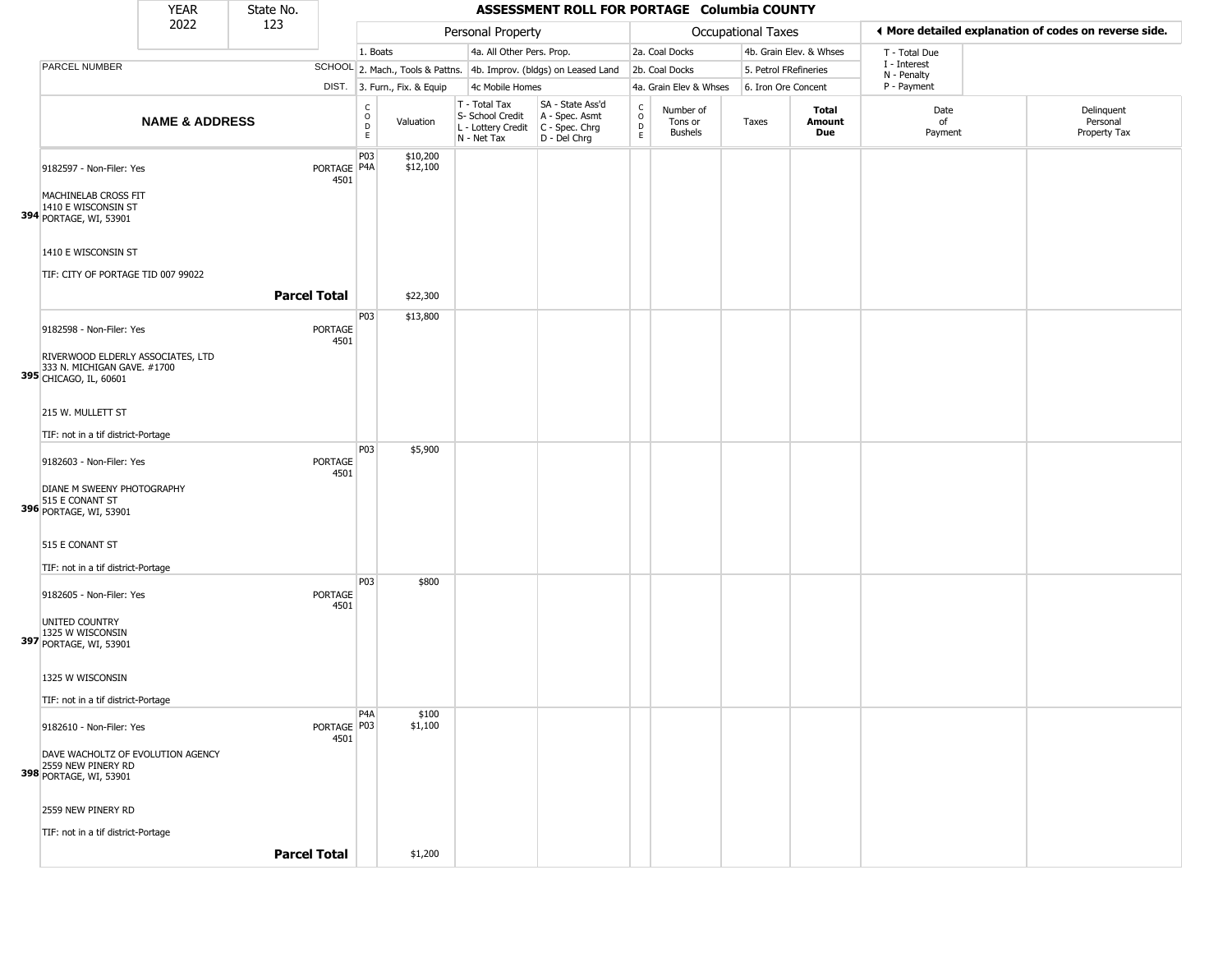|                                                                           | <b>YEAR</b>               | State No.           |                                |                                                          |                              |                                                                                         | ASSESSMENT ROLL FOR PORTAGE Columbia COUNTY                         |                         |                                        |                       |                         |                             |                                                       |
|---------------------------------------------------------------------------|---------------------------|---------------------|--------------------------------|----------------------------------------------------------|------------------------------|-----------------------------------------------------------------------------------------|---------------------------------------------------------------------|-------------------------|----------------------------------------|-----------------------|-------------------------|-----------------------------|-------------------------------------------------------|
|                                                                           | 2022                      | 123                 |                                |                                                          |                              | Personal Property                                                                       |                                                                     |                         |                                        | Occupational Taxes    |                         |                             | I More detailed explanation of codes on reverse side. |
|                                                                           |                           |                     |                                | 1. Boats                                                 |                              | 4a. All Other Pers. Prop.                                                               |                                                                     |                         | 2a. Coal Docks                         |                       | 4b. Grain Elev. & Whses | T - Total Due               |                                                       |
| PARCEL NUMBER                                                             |                           |                     |                                |                                                          |                              |                                                                                         | SCHOOL 2. Mach., Tools & Pattns. 4b. Improv. (bldgs) on Leased Land |                         | 2b. Coal Docks                         | 5. Petrol FRefineries |                         | I - Interest<br>N - Penalty |                                                       |
|                                                                           |                           |                     |                                |                                                          | DIST. 3. Furn., Fix. & Equip | 4c Mobile Homes                                                                         |                                                                     |                         | 4a. Grain Elev & Whses                 | 6. Iron Ore Concent   |                         | P - Payment                 |                                                       |
|                                                                           | <b>NAME &amp; ADDRESS</b> |                     |                                | $\begin{smallmatrix} C \\ O \\ D \end{smallmatrix}$<br>E | Valuation                    | T - Total Tax<br>S- School Credit<br>L - Lottery Credit   C - Spec. Chrg<br>N - Net Tax | SA - State Ass'd<br>A - Spec. Asmt<br>D - Del Chrg                  | $\frac{c}{0}$<br>D<br>E | Number of<br>Tons or<br><b>Bushels</b> | Taxes                 | Total<br>Amount<br>Due  | Date<br>of<br>Payment       | Delinquent<br>Personal<br>Property Tax                |
| 9182611 - Non-Filer: Yes                                                  |                           |                     | PORTAGE <sup>P03</sup><br>4501 | P4A                                                      | \$600<br>\$7,600             |                                                                                         |                                                                     |                         |                                        |                       |                         |                             |                                                       |
| THE WELCOMEHOME SEW-N-VAC, LLC<br>118 E COOK ST<br>399 PORTAGE, WI, 53901 |                           |                     |                                |                                                          |                              |                                                                                         |                                                                     |                         |                                        |                       |                         |                             |                                                       |
| 118 E COOK ST<br>TIF: CITY OF PORTAGE TID 006 99019                       |                           |                     |                                |                                                          |                              |                                                                                         |                                                                     |                         |                                        |                       |                         |                             |                                                       |
|                                                                           |                           | <b>Parcel Total</b> |                                |                                                          | \$8,200                      |                                                                                         |                                                                     |                         |                                        |                       |                         |                             |                                                       |
| 9182613 - Non-Filer: No                                                   |                           |                     | PORTAGE mpt<br>4501            | Exe                                                      | \$0                          |                                                                                         |                                                                     |                         |                                        |                       |                         |                             |                                                       |
| PREGNANCY RESOURCES<br>306 W COOK ST<br>400 PORTAGE, WI, 53901            |                           |                     |                                |                                                          |                              |                                                                                         |                                                                     |                         |                                        |                       |                         |                             |                                                       |
| 306 W COOK ST<br>TIF: CITY OF PORTAGE TID 006 99019                       |                           |                     |                                |                                                          |                              |                                                                                         |                                                                     |                         |                                        |                       |                         |                             |                                                       |
| 9182614 - Non-Filer: Yes                                                  |                           |                     | PORTAGE   P4A<br>4501          | P03                                                      | \$2,600<br>\$3,900           |                                                                                         |                                                                     |                         |                                        |                       |                         |                             |                                                       |
| NEIL'S WINE HOUSE<br>6024 SADDLE RIDGE ESTATES<br>401 PORTAGE, WI, 53901  |                           |                     |                                |                                                          |                              |                                                                                         |                                                                     |                         |                                        |                       |                         |                             |                                                       |
| 235 W PLEASANT ST                                                         |                           |                     |                                |                                                          |                              |                                                                                         |                                                                     |                         |                                        |                       |                         |                             |                                                       |
| TIF: not in a tif district-Portage                                        |                           | <b>Parcel Total</b> |                                |                                                          | \$6,500                      |                                                                                         |                                                                     |                         |                                        |                       |                         |                             |                                                       |
| 9182617 - Non-Filer: Yes                                                  |                           |                     | <b>PORTAGE</b><br>4501         | P03                                                      | \$7,400                      |                                                                                         |                                                                     |                         |                                        |                       |                         |                             |                                                       |
| <b>DISCOUNT SMOKES</b><br>228 W COOK ST<br>402 PORTAGE, WI, 53901         |                           |                     |                                |                                                          |                              |                                                                                         |                                                                     |                         |                                        |                       |                         |                             |                                                       |
| 228 W COOK ST                                                             |                           |                     |                                |                                                          |                              |                                                                                         |                                                                     |                         |                                        |                       |                         |                             |                                                       |
| TIF: not in a tif district-Portage<br>9182618 - Non-Filer: Yes            |                           |                     | PORTAGE                        | P03                                                      | \$12,300                     |                                                                                         |                                                                     |                         |                                        |                       |                         |                             |                                                       |
| DOUGLAS' BIG DOG SALOON, LLC<br>218 W COOK ST<br>403 PORTAGE, WI, 53901   |                           |                     | 4501                           |                                                          |                              |                                                                                         |                                                                     |                         |                                        |                       |                         |                             |                                                       |
| 218 W COOK ST                                                             |                           |                     |                                |                                                          |                              |                                                                                         |                                                                     |                         |                                        |                       |                         |                             |                                                       |
| TIF: not in a tif district-Portage                                        |                           |                     |                                |                                                          |                              |                                                                                         |                                                                     |                         |                                        |                       |                         |                             |                                                       |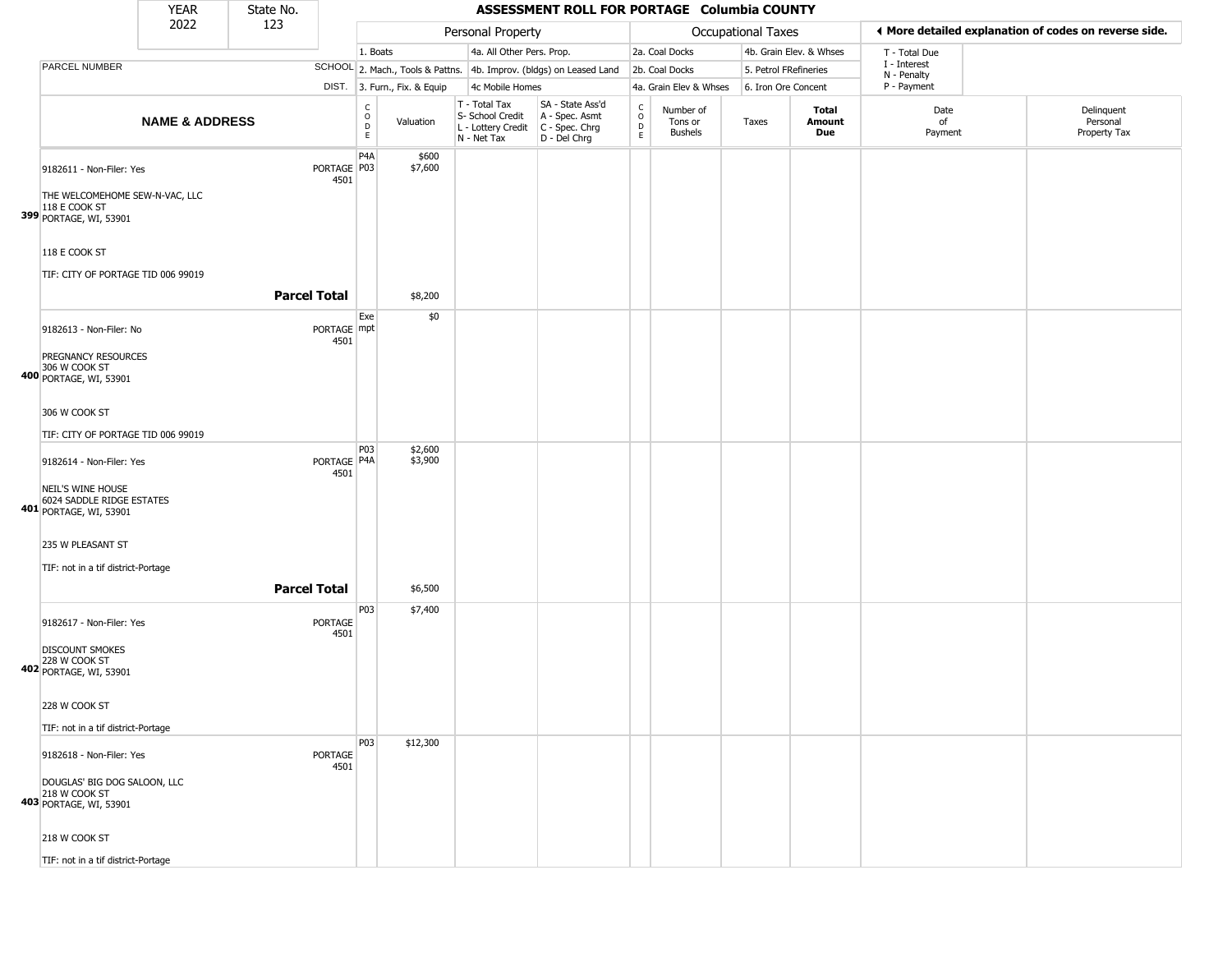|                                                                                                                                                       | YEAR                      | State No. |                        |                                                |                              |                                                                        | ASSESSMENT ROLL FOR PORTAGE Columbia COUNTY                          |                                          |                                        |                       |                         |                             |                                                       |
|-------------------------------------------------------------------------------------------------------------------------------------------------------|---------------------------|-----------|------------------------|------------------------------------------------|------------------------------|------------------------------------------------------------------------|----------------------------------------------------------------------|------------------------------------------|----------------------------------------|-----------------------|-------------------------|-----------------------------|-------------------------------------------------------|
|                                                                                                                                                       | 2022                      | 123       |                        |                                                |                              | Personal Property                                                      |                                                                      |                                          |                                        | Occupational Taxes    |                         |                             | ♦ More detailed explanation of codes on reverse side. |
|                                                                                                                                                       |                           |           |                        | 1. Boats                                       |                              | 4a. All Other Pers. Prop.                                              |                                                                      |                                          | 2a. Coal Docks                         |                       | 4b. Grain Elev. & Whses | T - Total Due               |                                                       |
| PARCEL NUMBER                                                                                                                                         |                           |           |                        |                                                |                              |                                                                        | SCHOOL 2. Mach., Tools & Pattns. 4b. Improv. (bldgs) on Leased Land  |                                          | 2b. Coal Docks                         | 5. Petrol FRefineries |                         | I - Interest<br>N - Penalty |                                                       |
|                                                                                                                                                       |                           |           |                        |                                                | DIST. 3. Furn., Fix. & Equip | 4c Mobile Homes                                                        |                                                                      |                                          | 4a. Grain Elev & Whses                 | 6. Iron Ore Concent   |                         | P - Payment                 |                                                       |
|                                                                                                                                                       | <b>NAME &amp; ADDRESS</b> |           |                        | $\begin{matrix} 0 \\ 0 \\ D \end{matrix}$<br>E | Valuation                    | T - Total Tax<br>S- School Credit<br>L - Lottery Credit<br>N - Net Tax | SA - State Ass'd<br>A - Spec. Asmt<br>C - Spec. Chrg<br>D - Del Chrg | $\rm _o^C$<br>$\mathsf D$<br>$\mathsf E$ | Number of<br>Tons or<br><b>Bushels</b> | Taxes                 | Total<br>Amount<br>Due  | Date<br>of<br>Payment       | Delinquent<br>Personal<br>Property Tax                |
| 9182622 - Non-Filer: No<br>GAMESTOP, INC #6913<br>PO BOX 4900<br>404 SCOTTSDALE, AZ, 85261<br>2830 PINERY RD                                          |                           |           | PORTAGE<br>4501        | P03                                            | \$7,300                      |                                                                        |                                                                      |                                          |                                        |                       |                         |                             |                                                       |
| TIF: not in a tif district-Portage                                                                                                                    |                           |           |                        |                                                |                              |                                                                        |                                                                      |                                          |                                        |                       |                         |                             |                                                       |
| 9182625 - Non-Filer: Yes<br><b>VE Properties LLC</b><br>PO BOX 45537<br>405 MADISON, WI, 53744                                                        |                           |           | PORTAGE<br>4501        | P03                                            | \$1,100                      |                                                                        |                                                                      |                                          |                                        |                       |                         |                             |                                                       |
| 1114/1116 WISCONSIN ST                                                                                                                                |                           |           |                        |                                                |                              |                                                                        |                                                                      |                                          |                                        |                       |                         |                             |                                                       |
|                                                                                                                                                       |                           |           |                        |                                                |                              |                                                                        |                                                                      |                                          |                                        |                       |                         |                             |                                                       |
| TIF: not in a tif district-Portage<br>9182626 - Non-Filer: No                                                                                         |                           |           | PORTAGE<br>4501        | P03                                            | \$8,300                      |                                                                        |                                                                      |                                          |                                        |                       |                         |                             |                                                       |
| HALLMARK MARKETING COMPANY, LLC<br>PO BOX 419479 - TAX 407<br>406 KANSAS CITY, MO, 64141-6479<br><b>VARIOUS</b><br>TIF: not in a tif district-Portage |                           |           |                        |                                                |                              |                                                                        |                                                                      |                                          |                                        |                       |                         |                             |                                                       |
| 9182628 - Non-Filer: No                                                                                                                               |                           |           | <b>PORTAGE</b><br>4501 | P03                                            | \$3,800                      |                                                                        |                                                                      |                                          |                                        |                       |                         |                             |                                                       |
| THE AMERICAN BOTTLING COMPANY<br>PO BOX 1925<br>407 FRISCO, TX, 75034                                                                                 |                           |           |                        |                                                |                              |                                                                        |                                                                      |                                          |                                        |                       |                         |                             |                                                       |
| <b>VARIOUS</b>                                                                                                                                        |                           |           |                        |                                                |                              |                                                                        |                                                                      |                                          |                                        |                       |                         |                             |                                                       |
| TIF: not in a tif district-Portage                                                                                                                    |                           |           |                        |                                                |                              |                                                                        |                                                                      |                                          |                                        |                       |                         |                             |                                                       |
| 9182629 - Non-Filer: No                                                                                                                               |                           |           | PORTAGE<br>4501        | P03                                            | \$500                        |                                                                        |                                                                      |                                          |                                        |                       |                         |                             |                                                       |
| HOLOGIC (MA), LLC<br>PO BOX 1240<br>408 MANCHESTER, NH, 03105                                                                                         |                           |           |                        |                                                |                              |                                                                        |                                                                      |                                          |                                        |                       |                         |                             |                                                       |
| 2817 NEW PINERY RD                                                                                                                                    |                           |           |                        |                                                |                              |                                                                        |                                                                      |                                          |                                        |                       |                         |                             |                                                       |
| TIF: not in a tif district-Portage                                                                                                                    |                           |           |                        |                                                |                              |                                                                        |                                                                      |                                          |                                        |                       |                         |                             |                                                       |
| 9182653 - Non-Filer: Yes                                                                                                                              |                           |           | PORTAGE P03<br>4501    | P4A                                            | \$100<br>\$1,300             |                                                                        |                                                                      |                                          |                                        |                       |                         |                             |                                                       |
| STUDIO K DESIGN<br>226 WISCONSIN ST<br>409 PORTAGE, WI, 53901                                                                                         |                           |           |                        |                                                |                              |                                                                        |                                                                      |                                          |                                        |                       |                         |                             |                                                       |
| 226 WISCONSIN ST                                                                                                                                      |                           |           |                        |                                                |                              |                                                                        |                                                                      |                                          |                                        |                       |                         |                             |                                                       |
| TIF: not in a tif district-Portage                                                                                                                    |                           |           |                        |                                                |                              |                                                                        |                                                                      |                                          |                                        |                       |                         |                             |                                                       |

- 177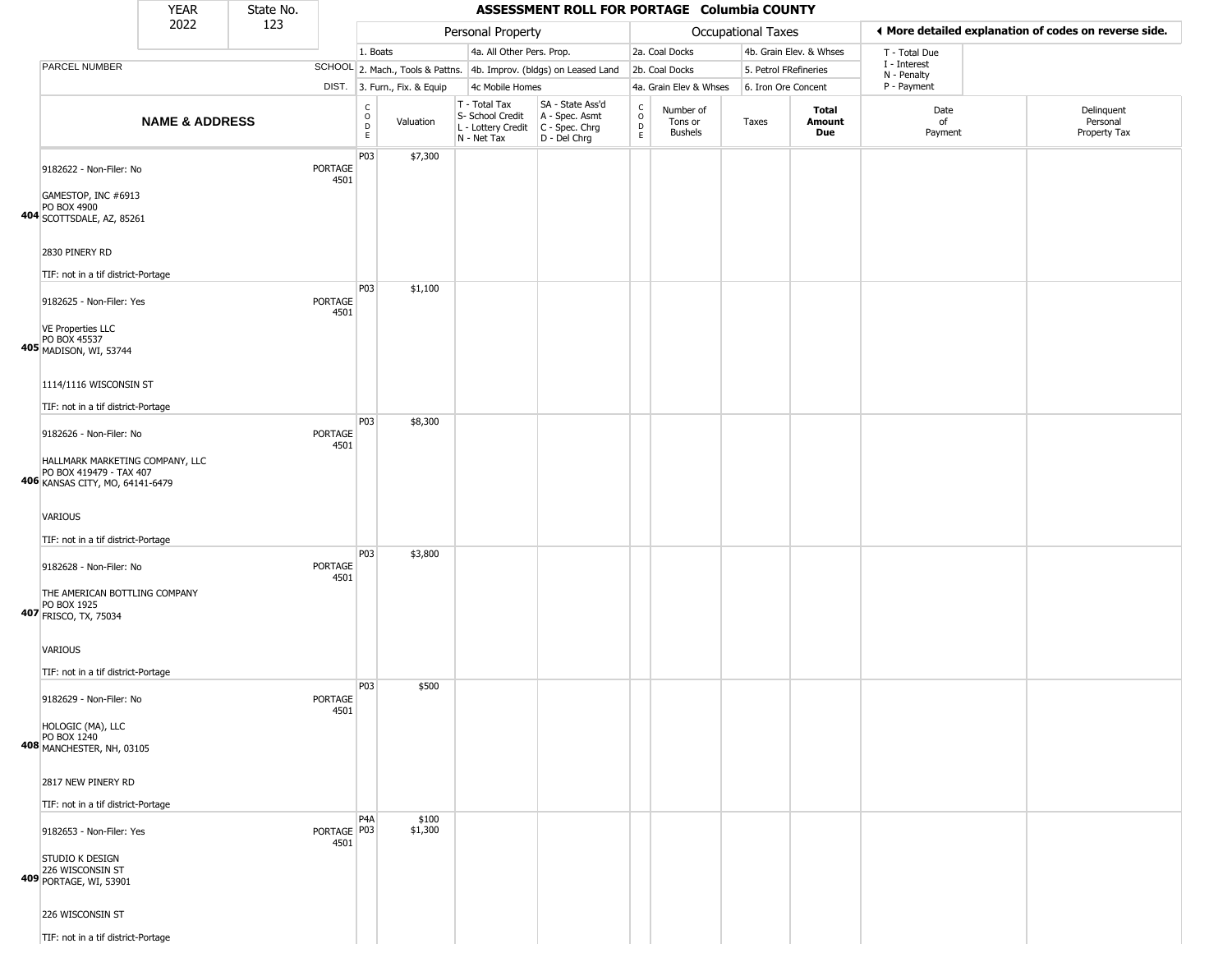|                                                                                                            | <b>YEAR</b>               | State No.           |                     |                                                            |                              |                                                                        | ASSESSMENT ROLL FOR PORTAGE Columbia COUNTY                          |                                                             |                                        |                    |                         |                             |                                                       |
|------------------------------------------------------------------------------------------------------------|---------------------------|---------------------|---------------------|------------------------------------------------------------|------------------------------|------------------------------------------------------------------------|----------------------------------------------------------------------|-------------------------------------------------------------|----------------------------------------|--------------------|-------------------------|-----------------------------|-------------------------------------------------------|
|                                                                                                            | 2022                      | 123                 |                     |                                                            |                              | Personal Property                                                      |                                                                      |                                                             |                                        | Occupational Taxes |                         |                             | ◀ More detailed explanation of codes on reverse side. |
|                                                                                                            |                           |                     |                     | 1. Boats                                                   |                              | 4a. All Other Pers. Prop.                                              |                                                                      |                                                             | 2a. Coal Docks                         |                    | 4b. Grain Elev. & Whses | T - Total Due               |                                                       |
| PARCEL NUMBER                                                                                              |                           |                     |                     |                                                            |                              |                                                                        | SCHOOL 2. Mach., Tools & Pattns. 4b. Improv. (bldgs) on Leased Land  |                                                             | 2b. Coal Docks                         |                    | 5. Petrol FRefineries   | I - Interest<br>N - Penalty |                                                       |
|                                                                                                            |                           |                     |                     |                                                            | DIST. 3. Furn., Fix. & Equip | 4c Mobile Homes                                                        |                                                                      |                                                             | 4a. Grain Elev & Whses                 |                    | 6. Iron Ore Concent     | P - Payment                 |                                                       |
|                                                                                                            | <b>NAME &amp; ADDRESS</b> |                     |                     | $\begin{smallmatrix} C\\ O\\ O\\ D \end{smallmatrix}$<br>E | Valuation                    | T - Total Tax<br>S- School Credit<br>L - Lottery Credit<br>N - Net Tax | SA - State Ass'd<br>A - Spec. Asmt<br>C - Spec. Chrg<br>D - Del Chrg | $\begin{smallmatrix}&&C\0&\mathsf{D}\end{smallmatrix}$<br>E | Number of<br>Tons or<br><b>Bushels</b> | Taxes              | Total<br>Amount<br>Due  | Date<br>of<br>Payment       | Delinquent<br>Personal<br>Property Tax                |
|                                                                                                            |                           | <b>Parcel Total</b> |                     |                                                            | \$1,400                      |                                                                        |                                                                      |                                                             |                                        |                    |                         |                             |                                                       |
| 9182655 - Non-Filer: No<br>WORLD FINANCE CORPORATION OF WI<br>PO BOX 4747<br>410 OAK BROOK, IL, 60522-4747 |                           |                     | PORTAGE P03<br>4501 | P <sub>4</sub> A                                           | \$2,400<br>\$8,800           |                                                                        |                                                                      |                                                             |                                        |                    |                         |                             |                                                       |
| 2555 NEW PINERY RD, UNIT 4<br>TIF: not in a tif district-Portage                                           |                           | <b>Parcel Total</b> |                     |                                                            |                              |                                                                        |                                                                      |                                                             |                                        |                    |                         |                             |                                                       |
|                                                                                                            |                           |                     |                     |                                                            | \$11,200                     |                                                                        |                                                                      |                                                             |                                        |                    |                         |                             |                                                       |
| 9182657 - Non-Filer: Yes<br>PIZZA RANCH<br><b>PO BOX 444</b>                                               |                           |                     | PORTAGE P03<br>4501 | P <sub>4</sub> A                                           | \$8,600<br>\$9,500           |                                                                        |                                                                      |                                                             |                                        |                    |                         |                             |                                                       |
| 411 PORTAGE, WI, 53901                                                                                     |                           |                     |                     |                                                            |                              |                                                                        |                                                                      |                                                             |                                        |                    |                         |                             |                                                       |
| 2905 NEW PINERY                                                                                            |                           |                     |                     |                                                            |                              |                                                                        |                                                                      |                                                             |                                        |                    |                         |                             |                                                       |
| TIF: not in a tif district-Portage                                                                         |                           |                     |                     |                                                            |                              |                                                                        |                                                                      |                                                             |                                        |                    |                         |                             |                                                       |
|                                                                                                            |                           | <b>Parcel Total</b> |                     |                                                            | \$18,100                     |                                                                        |                                                                      |                                                             |                                        |                    |                         |                             |                                                       |
| 9182659 - Non-Filer: Yes                                                                                   |                           |                     | PORTAGE<br>4501     | P03                                                        | \$12,400                     |                                                                        |                                                                      |                                                             |                                        |                    |                         |                             |                                                       |
| SHEILALINK AGENCY, INC<br>412 131 W COOK ST<br>412 PORTAGE, WI, 53901                                      |                           |                     |                     |                                                            |                              |                                                                        |                                                                      |                                                             |                                        |                    |                         |                             |                                                       |
| 131 W COOK ST                                                                                              |                           |                     |                     |                                                            |                              |                                                                        |                                                                      |                                                             |                                        |                    |                         |                             |                                                       |
| TIF: CITY OF PORTAGE TID 006 99019                                                                         |                           |                     |                     |                                                            |                              |                                                                        |                                                                      |                                                             |                                        |                    |                         |                             |                                                       |
| 9182660 - Non-Filer: No<br>MILLER, BRUSSELL, EBBEN & GLAESKE, LLC<br>611 EAST WISCONSIN STREET             |                           |                     | PORTAGE<br>4501     | P03                                                        | \$17,500                     |                                                                        |                                                                      |                                                             |                                        |                    |                         |                             |                                                       |
| 413 PORTAGE, WI, 53901                                                                                     |                           |                     |                     |                                                            |                              |                                                                        |                                                                      |                                                             |                                        |                    |                         |                             |                                                       |
| 611 EAST WISCONSIN STREET                                                                                  |                           |                     |                     |                                                            |                              |                                                                        |                                                                      |                                                             |                                        |                    |                         |                             |                                                       |
| TIF: CITY OF PORTAGE TID 007 99022                                                                         |                           |                     |                     |                                                            |                              |                                                                        |                                                                      |                                                             |                                        |                    |                         |                             |                                                       |
| 9182663 - Non-Filer: Yes                                                                                   |                           |                     | PORTAGE<br>4501     | <b>P03</b>                                                 | \$1,600                      |                                                                        |                                                                      |                                                             |                                        |                    |                         |                             |                                                       |
| JOHNSON CONTROLS SECURITY SOLUTIONS LLC<br>PO BOX 5006<br>414 BOCA RATON, FL, 33431                        |                           |                     |                     |                                                            |                              |                                                                        |                                                                      |                                                             |                                        |                    |                         |                             |                                                       |
| <b>VARIOUS</b>                                                                                             |                           |                     |                     |                                                            |                              |                                                                        |                                                                      |                                                             |                                        |                    |                         |                             |                                                       |
| TIF: not in a tif district-Portage                                                                         |                           |                     |                     |                                                            |                              |                                                                        |                                                                      |                                                             |                                        |                    |                         |                             |                                                       |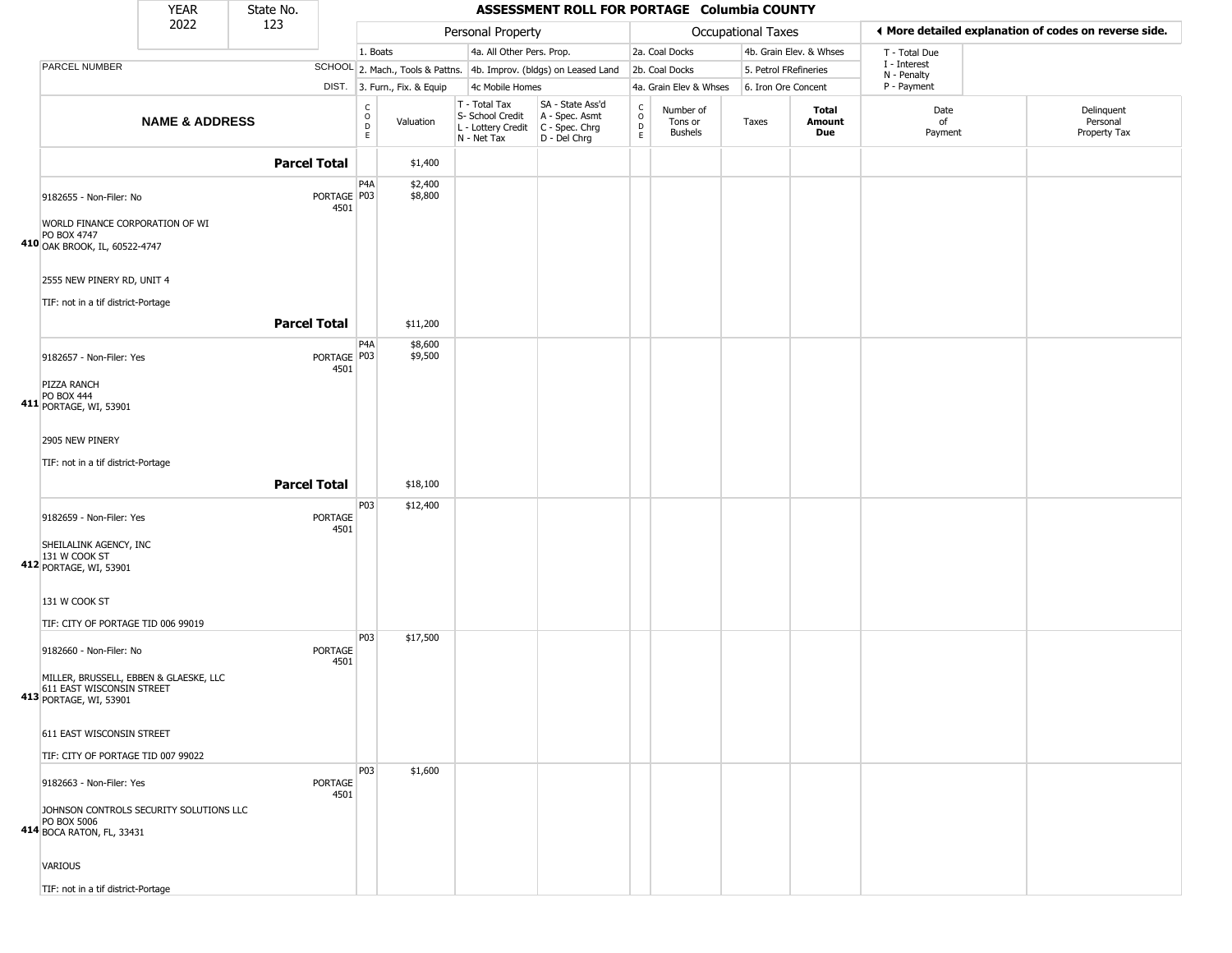|                                                                                                               | <b>YEAR</b>               | State No.           |                        |                                   |                              |                                                                        | ASSESSMENT ROLL FOR PORTAGE Columbia COUNTY                          |                                            |                                 |                       |                         |                             |                                                       |
|---------------------------------------------------------------------------------------------------------------|---------------------------|---------------------|------------------------|-----------------------------------|------------------------------|------------------------------------------------------------------------|----------------------------------------------------------------------|--------------------------------------------|---------------------------------|-----------------------|-------------------------|-----------------------------|-------------------------------------------------------|
|                                                                                                               | 2022                      | 123                 |                        |                                   |                              | Personal Property                                                      |                                                                      |                                            |                                 | Occupational Taxes    |                         |                             | ♦ More detailed explanation of codes on reverse side. |
|                                                                                                               |                           |                     |                        | 1. Boats                          |                              | 4a. All Other Pers. Prop.                                              |                                                                      |                                            | 2a. Coal Docks                  |                       | 4b. Grain Elev. & Whses | T - Total Due               |                                                       |
| PARCEL NUMBER                                                                                                 |                           |                     |                        |                                   |                              |                                                                        | SCHOOL 2. Mach., Tools & Pattns. 4b. Improv. (bldgs) on Leased Land  |                                            | 2b. Coal Docks                  | 5. Petrol FRefineries |                         | I - Interest<br>N - Penalty |                                                       |
|                                                                                                               |                           |                     |                        |                                   | DIST. 3. Furn., Fix. & Equip | 4c Mobile Homes                                                        |                                                                      |                                            | 4a. Grain Elev & Whses          | 6. Iron Ore Concent   |                         | P - Payment                 |                                                       |
|                                                                                                               | <b>NAME &amp; ADDRESS</b> |                     |                        | $\mathsf{C}$<br>$\circ$<br>D<br>E | Valuation                    | T - Total Tax<br>S- School Credit<br>L - Lottery Credit<br>N - Net Tax | SA - State Ass'd<br>A - Spec. Asmt<br>C - Spec. Chrg<br>D - Del Chrg | $\begin{array}{c} C \\ 0 \\ E \end{array}$ | Number of<br>Tons or<br>Bushels | Taxes                 | Total<br>Amount<br>Due  | Date<br>of<br>Payment       | Delinquent<br>Personal<br>Property Tax                |
| 9182665 - Non-Filer: No<br>RUG DOCTOR, LLC<br>2201 W PLANO PARKWAY ST, 100<br>415 PLANO, TX, 75075            |                           |                     | PORTAGE<br>4501        | P03                               | \$1,900                      |                                                                        |                                                                      |                                            |                                 |                       |                         |                             |                                                       |
| <b>VARIOUS</b><br>TIF: not in a tif district-Portage                                                          |                           |                     |                        | Exe                               | \$0                          |                                                                        |                                                                      |                                            |                                 |                       |                         |                             |                                                       |
| 9182676 - Non-Filer: No<br>VARC, INC<br>232 W COOK ST<br>416 PORTAGE, WI, 53901                               |                           |                     | PORTAGE mpt<br>4501    |                                   |                              |                                                                        |                                                                      |                                            |                                 |                       |                         |                             |                                                       |
| 232 W COOK ST                                                                                                 |                           |                     |                        |                                   |                              |                                                                        |                                                                      |                                            |                                 |                       |                         |                             |                                                       |
| TIF: not in a tif district-Portage                                                                            |                           |                     |                        | P03                               | \$12,700                     |                                                                        |                                                                      |                                            |                                 |                       |                         |                             |                                                       |
| 9182680 - Non-Filer: Yes<br>HOLLYWOOD RESTAURANT<br>417 2812 NEW PINERY RD<br>PORTAGE, WI, 53901              |                           |                     | <b>PORTAGE</b><br>4501 |                                   |                              |                                                                        |                                                                      |                                            |                                 |                       |                         |                             |                                                       |
| 2812 NEW PINERY RD                                                                                            |                           |                     |                        |                                   |                              |                                                                        |                                                                      |                                            |                                 |                       |                         |                             |                                                       |
| TIF: not in a tif district-Portage                                                                            |                           |                     |                        |                                   |                              |                                                                        |                                                                      |                                            |                                 |                       |                         |                             |                                                       |
| 9182681 - Non-Filer: Yes<br>THE BALL ROOM, LLC<br>112 E COOK ST<br>418 PORTAGE, WI, 53901                     |                           |                     | PORTAGE P03<br>4501    | P4A                               | \$6,000<br>\$101,300         |                                                                        |                                                                      |                                            |                                 |                       |                         |                             |                                                       |
| 112 E COOK ST<br>TIF: CITY OF PORTAGE TID 006 99019                                                           |                           | <b>Parcel Total</b> |                        |                                   | \$107,300                    |                                                                        |                                                                      |                                            |                                 |                       |                         |                             |                                                       |
|                                                                                                               |                           |                     |                        |                                   |                              |                                                                        |                                                                      |                                            |                                 |                       |                         |                             |                                                       |
| 9182686 - Non-Filer: Yes<br>SHIP-REC LOGISTICS, INC<br>2520 W WISCONSIN ST, STE 104<br>419 PORTAGE, WI, 53901 |                           |                     | PORTAGE   P03<br>4501  | P <sub>4</sub> A                  | \$200<br>\$12,400            |                                                                        |                                                                      |                                            |                                 |                       |                         |                             |                                                       |
| 2520 W WISCONSIN ST, STE 104<br>TIF: not in a tif district-Portage                                            |                           | <b>Parcel Total</b> |                        |                                   | \$12,600                     |                                                                        |                                                                      |                                            |                                 |                       |                         |                             |                                                       |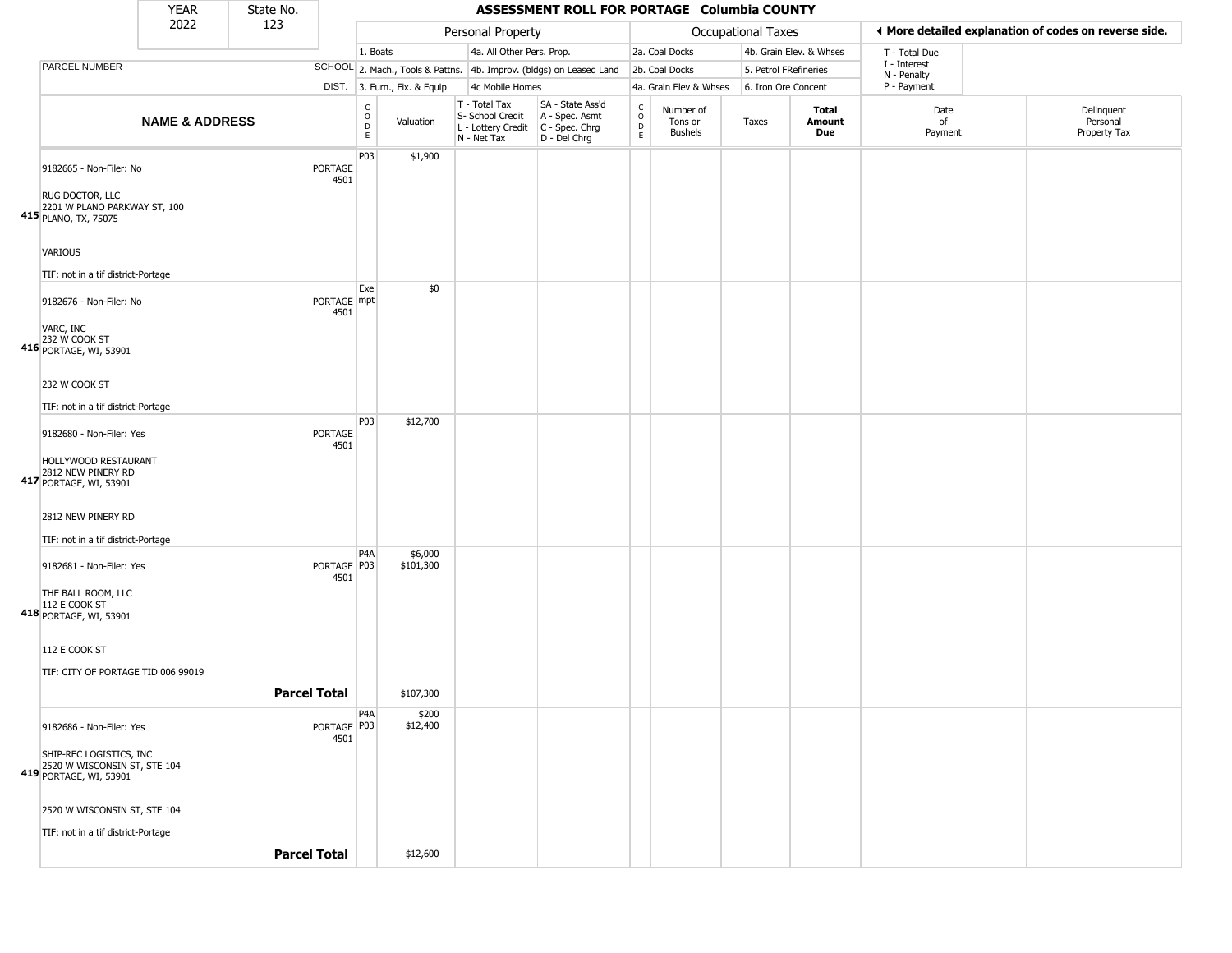|                                                                                                                                | <b>YEAR</b>               | State No.     |                        |                                   |                              |                                                                        | ASSESSMENT ROLL FOR PORTAGE Columbia COUNTY                            |                                  |                                        |                           |                         |                             |                                                       |
|--------------------------------------------------------------------------------------------------------------------------------|---------------------------|---------------|------------------------|-----------------------------------|------------------------------|------------------------------------------------------------------------|------------------------------------------------------------------------|----------------------------------|----------------------------------------|---------------------------|-------------------------|-----------------------------|-------------------------------------------------------|
|                                                                                                                                | 2022                      | 123           |                        |                                   |                              | Personal Property                                                      |                                                                        |                                  |                                        | <b>Occupational Taxes</b> |                         |                             | ♦ More detailed explanation of codes on reverse side. |
|                                                                                                                                |                           |               |                        | 1. Boats                          |                              | 4a. All Other Pers. Prop.                                              |                                                                        |                                  | 2a. Coal Docks                         |                           | 4b. Grain Elev. & Whses | T - Total Due               |                                                       |
| PARCEL NUMBER                                                                                                                  |                           |               |                        |                                   |                              |                                                                        | SCHOOL 2. Mach., Tools & Pattns. 4b. Improv. (bldgs) on Leased Land    |                                  | 2b. Coal Docks                         | 5. Petrol FRefineries     |                         | I - Interest<br>N - Penalty |                                                       |
|                                                                                                                                |                           |               |                        |                                   | DIST. 3. Furn., Fix. & Equip | 4c Mobile Homes                                                        |                                                                        |                                  | 4a. Grain Elev & Whses                 | 6. Iron Ore Concent       |                         | P - Payment                 |                                                       |
|                                                                                                                                | <b>NAME &amp; ADDRESS</b> |               |                        | C<br>$\circ$<br>$\mathsf{D}$<br>E | Valuation                    | T - Total Tax<br>S- School Credit<br>L - Lottery Credit<br>N - Net Tax | SA - State Ass'd<br>A - Spec. Asmt<br>$C - Spec. Chrg$<br>D - Del Chrg | C<br>$\circ$<br>D<br>$\mathsf E$ | Number of<br>Tons or<br><b>Bushels</b> | Taxes                     | Total<br>Amount<br>Due  | Date<br>of<br>Payment       | Delinguent<br>Personal<br>Property Tax                |
| 9182687 - Non-Filer: Yes<br>RED APPLE FAMIY RESTAURANT<br>1152 E WISCONSIN ST<br>420 PORTAGE, WI, 53901<br>1152 E WISCONSIN ST |                           |               | PORTAGE<br>4501        | P03                               | \$16,600                     |                                                                        |                                                                        |                                  |                                        |                           |                         |                             |                                                       |
| TIF: CITY OF PORTAGE TID 007 99022                                                                                             |                           |               |                        |                                   |                              |                                                                        |                                                                        |                                  |                                        |                           |                         |                             |                                                       |
| 9182691 - Non-Filer: Yes<br>PRAIRIE FLOWER BEADS, LLC<br>210 W COOK ST<br>421 PORTAGE, WI, 53901                               |                           |               | PORTAGE<br>4501        | P03                               | \$1,400                      |                                                                        |                                                                        |                                  |                                        |                           |                         |                             |                                                       |
| 210 W COOK ST<br>TIF: not in a tif district-Portage                                                                            |                           |               |                        |                                   |                              |                                                                        |                                                                        |                                  |                                        |                           |                         |                             |                                                       |
| 9182698 - Non-Filer: No<br>DE LAGE LANDEN FINANCIAL SERVICES, INC<br>1111 OLD EAGLE SCHOOL RD<br>422 WAYNE, PA, 19087          |                           |               | PORTAGE<br>4501        | P03                               | \$79,300                     |                                                                        |                                                                        |                                  |                                        |                           |                         |                             |                                                       |
| VARIOUS<br>TIF: not in a tif district-Portage                                                                                  |                           |               |                        |                                   |                              |                                                                        |                                                                        |                                  |                                        |                           |                         |                             |                                                       |
| 9182706 - Non-Filer: No                                                                                                        |                           |               | <b>PORTAGE</b><br>4501 | P03                               | \$1,600                      |                                                                        |                                                                        |                                  |                                        |                           |                         |                             |                                                       |
| RICOH USA, INC<br>PO BOX 3850<br>423 MANCHESTER, NH, 03105                                                                     |                           |               |                        |                                   |                              |                                                                        |                                                                        |                                  |                                        |                           |                         |                             |                                                       |
| <b>VARIOUS</b>                                                                                                                 |                           |               |                        |                                   |                              |                                                                        |                                                                        |                                  |                                        |                           |                         |                             |                                                       |
| TIF: not in a tif district-Portage                                                                                             |                           |               |                        |                                   |                              |                                                                        |                                                                        |                                  |                                        |                           |                         |                             |                                                       |
|                                                                                                                                |                           |               |                        |                                   |                              |                                                                        |                                                                        |                                  |                                        |                           |                         |                             |                                                       |
| NO. OF PARCELS 423                                                                                                             |                           | <b>TOTALS</b> | ▶                      |                                   | 10,110,400.00                |                                                                        |                                                                        |                                  |                                        |                           |                         |                             |                                                       |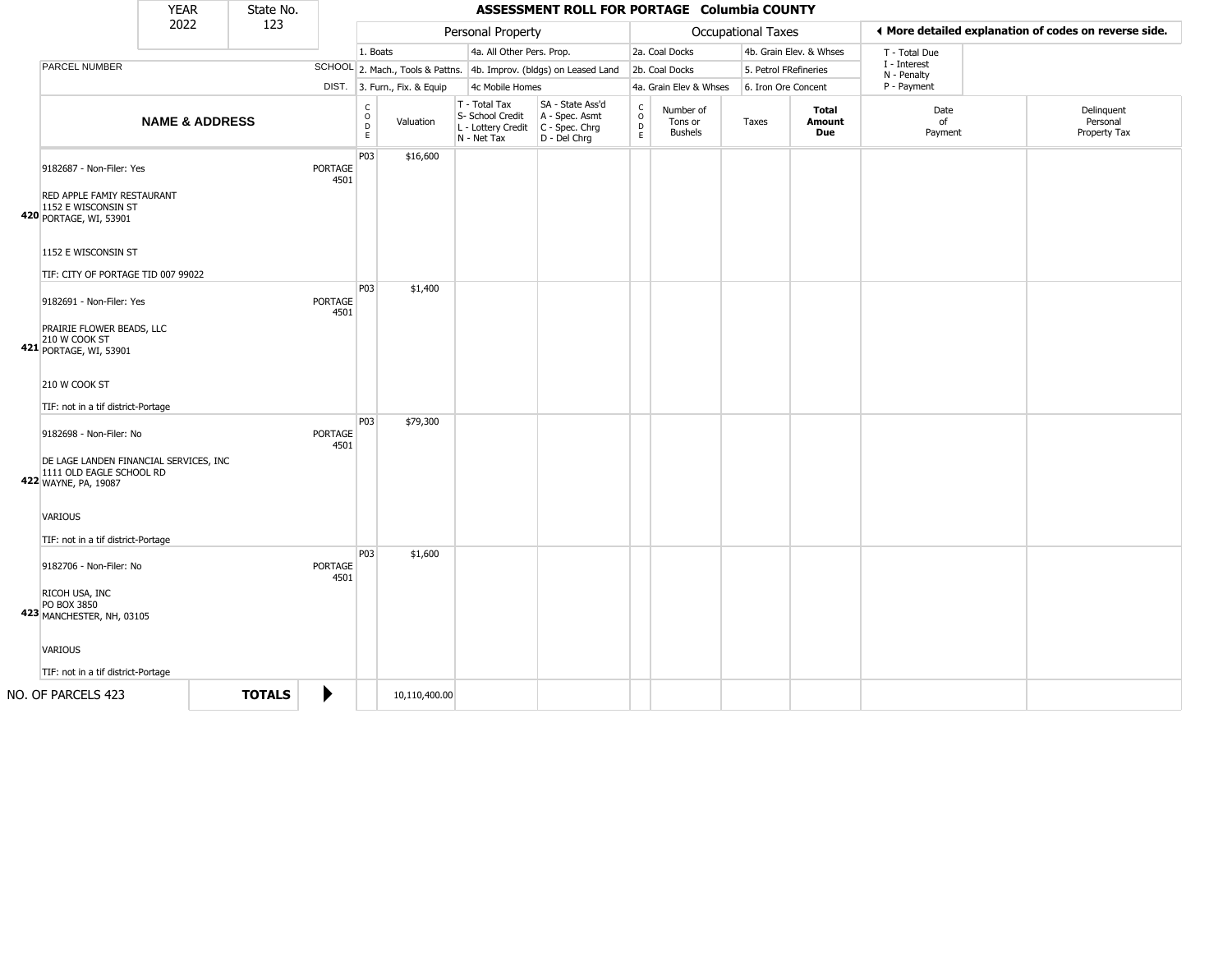| <b>Class</b>          | <b>Total PP Records   Total Valuation</b> |             |
|-----------------------|-------------------------------------------|-------------|
| <b>Exempt</b>         | 10                                        | \$0         |
| No Value              | 1                                         | \$0         |
| P <sub>0</sub> 3      | 363                                       | \$8,868,700 |
| P4A                   | 211                                       | \$1,201,300 |
| P4B                   | 3                                         | \$40,400    |
| <b>State Assessed</b> | 24                                        | \$0         |
| Total:                | 423                                       | \$10110400  |

## **Municipality Totals by Class Municipality Totals - By County and Class**

| County   | <b>Class</b>          | <b>Total PP Records   Total Valuation</b> |              |
|----------|-----------------------|-------------------------------------------|--------------|
| Columbia | <b>Exempt</b>         | 10                                        | \$0          |
|          | No Value              | 1                                         | \$0          |
|          | P <sub>0</sub> 3      | 363                                       | \$8,868,700  |
|          | P4A                   | 211                                       | \$1,201,300  |
|          | P <sub>4</sub> B      | 3                                         | \$40,400     |
|          | <b>State Assessed</b> | 24                                        | \$0          |
|          | Total:                | 423                                       | \$10,110,400 |
| Total:   |                       | 423                                       | \$10,110,400 |

## **Municipality Totals - By County, TIF, Class**

| County   | <b>TIF District</b> | <b>Class</b>          | <b>Total PP Records Total Valuation</b> |             |
|----------|---------------------|-----------------------|-----------------------------------------|-------------|
| Columbia | 99                  | Exempt                | 8                                       | \$0         |
|          |                     | P03                   | 286                                     | \$7,568,500 |
|          |                     | P <sub>4</sub> A      | 174                                     | \$1,104,800 |
|          |                     | P <sub>4</sub> B      | 3                                       | \$40,400    |
|          |                     | <b>State Assessed</b> | 24                                      | \$0         |
|          |                     | Total:                | 341                                     | \$8,713,700 |
|          | 11271006            | <b>Exempt</b>         | 1                                       | \$0         |
|          |                     | <b>No Value</b>       | 1                                       | \$0         |
|          |                     | P03                   | 51                                      | \$644,300   |
|          |                     | P <sub>4</sub> A      | 23                                      | \$30,400    |
|          |                     | Total:                | 53                                      | \$674,700   |
|          | 11271007            | <b>Exempt</b>         | 1                                       | \$0         |
|          |                     | P03                   | 19                                      | \$534,500   |
|          |                     | P <sub>4</sub> A      | 11                                      | \$62,500    |
|          |                     | Total:                | 22                                      | \$597,000   |
|          | 11271008            | <b>P03</b>            | 3                                       | \$36,600    |
|          |                     | P <sub>4</sub> A      | $\mathbf{1}$                            | \$800       |
|          |                     | Total:                | 3                                       | \$37,400    |
|          | 11271004            | P03                   | 4                                       | \$84,800    |